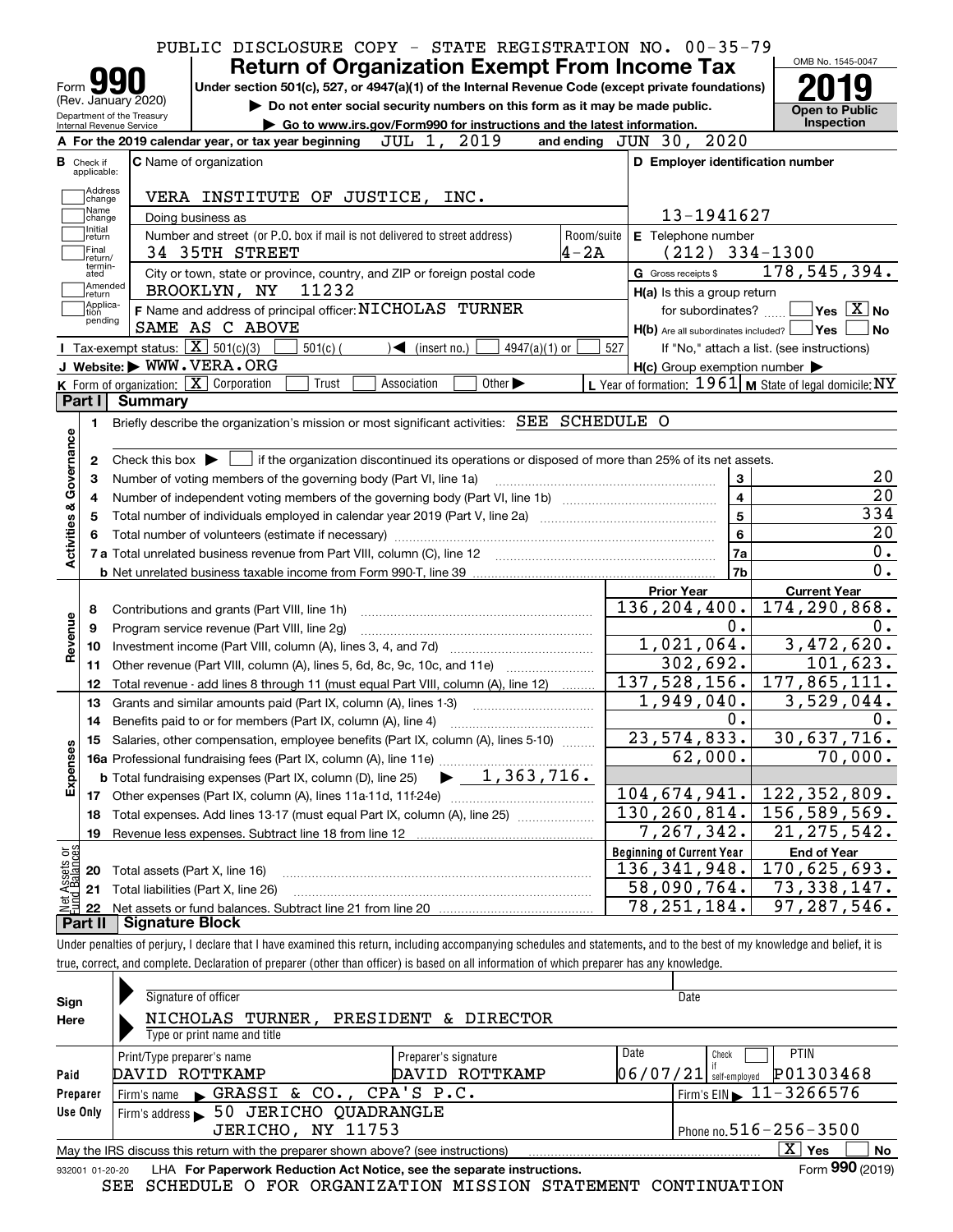|    | <b>Part III   Statement of Program Service Accomplishments</b>                                                                               |
|----|----------------------------------------------------------------------------------------------------------------------------------------------|
|    | $\overline{\mathbf{x}}$                                                                                                                      |
| 1  | Briefly describe the organization's mission:                                                                                                 |
|    | SEE SCHEDULE O:                                                                                                                              |
|    |                                                                                                                                              |
|    |                                                                                                                                              |
|    |                                                                                                                                              |
| 2  | Did the organization undertake any significant program services during the year which were not listed on the                                 |
|    | $\sqrt{}$ Yes $\sqrt{X}$ No                                                                                                                  |
|    | If "Yes," describe these new services on Schedule O.                                                                                         |
|    |                                                                                                                                              |
| 3  |                                                                                                                                              |
|    | If "Yes," describe these changes on Schedule O.                                                                                              |
| 4  | Describe the organization's program service accomplishments for each of its three largest program services, as measured by expenses.         |
|    | Section 501(c)(3) and 501(c)(4) organizations are required to report the amount of grants and allocations to others, the total expenses, and |
|    | revenue, if any, for each program service reported.                                                                                          |
| 4a | 142,750,814. including grants of \$ 3,529,044. ) (Revenue \$<br>) (Expenses \$<br>(Code:                                                     |
|    | CENTERS AND PROGRAMS                                                                                                                         |
|    |                                                                                                                                              |
|    | INCLUDES THE WORK OF VERA'S CENTERS: IMMIGRATION AND JUSTICE,                                                                                |
|    | SENTENCING AND CORRECTIONS, VICTIMIZATION AND SAFETY, AND YOUTH                                                                              |
|    | JUSTICE. THE WORK FOCUS OF EACH AREA IS AS FOLLOWS:                                                                                          |
|    |                                                                                                                                              |
|    | IMMIGRATION AND JUSTICE<br>INCREASING IMMIGRANTS' ACCESS TO LEGAL                                                                            |
|    | SERVICES AND IMPROVING RELATIONSHIPS BETWEEN IMMIGRANT COMMUNITIES AND                                                                       |
|    | LAW ENFORCEMENT. MAJOR INITIATIVE INCLUDES SAFE CITIES NETWORK, WHICH                                                                        |
|    |                                                                                                                                              |
|    | SEEKS TO BRING DIRECT LEGAL REPRESENTATION TO IMMIGRATION COMMUNITIES                                                                        |
|    | IN JURISDICTIONS ACROSS THE COUNTRY.                                                                                                         |
|    | CONTINUED ON SCHEDULE O.                                                                                                                     |
| 4b | (Expenses \$<br>(Code:                                                                                                                       |
|    | DEMONSTRATION PROJECT                                                                                                                        |
|    |                                                                                                                                              |
|    | INCLUDES VERA'S PROJECT GUARDIANSHIP, WHICH SERVES AS COURT-APPOINTED                                                                        |
|    | AGENCY GUARDIANS TO ELDERLY OR DISABLED INDIVIDUALS WHO LACK FAMILY OR                                                                       |
|    | OTHER SUPPORT NETWORKS.                                                                                                                      |
|    |                                                                                                                                              |
|    | $\overline{2020}$<br>PROJECT GUARDIANSHIP,<br>A VERA DEMONSTRATION<br>ON NOVEMBER 1                                                          |
|    | PROJECT, WAS SPUN OFF AS AN INDEPENDENT ENTITY.                                                                                              |
|    |                                                                                                                                              |
|    |                                                                                                                                              |
|    |                                                                                                                                              |
|    |                                                                                                                                              |
|    |                                                                                                                                              |
| 4c | (Code: ) (Expenses \$                                                                                                                        |
|    |                                                                                                                                              |
|    |                                                                                                                                              |
|    |                                                                                                                                              |
|    |                                                                                                                                              |
|    |                                                                                                                                              |
|    |                                                                                                                                              |
|    |                                                                                                                                              |
|    |                                                                                                                                              |
|    |                                                                                                                                              |
|    |                                                                                                                                              |
|    |                                                                                                                                              |
|    |                                                                                                                                              |
|    |                                                                                                                                              |
|    | 4d Other program services (Describe on Schedule O.)                                                                                          |
|    | (Expenses \$<br>) (Revenue \$<br>including grants of \$<br>145, 142, 832.<br>4e Total program service expenses                               |
|    |                                                                                                                                              |
|    | Form 990 (2019)                                                                                                                              |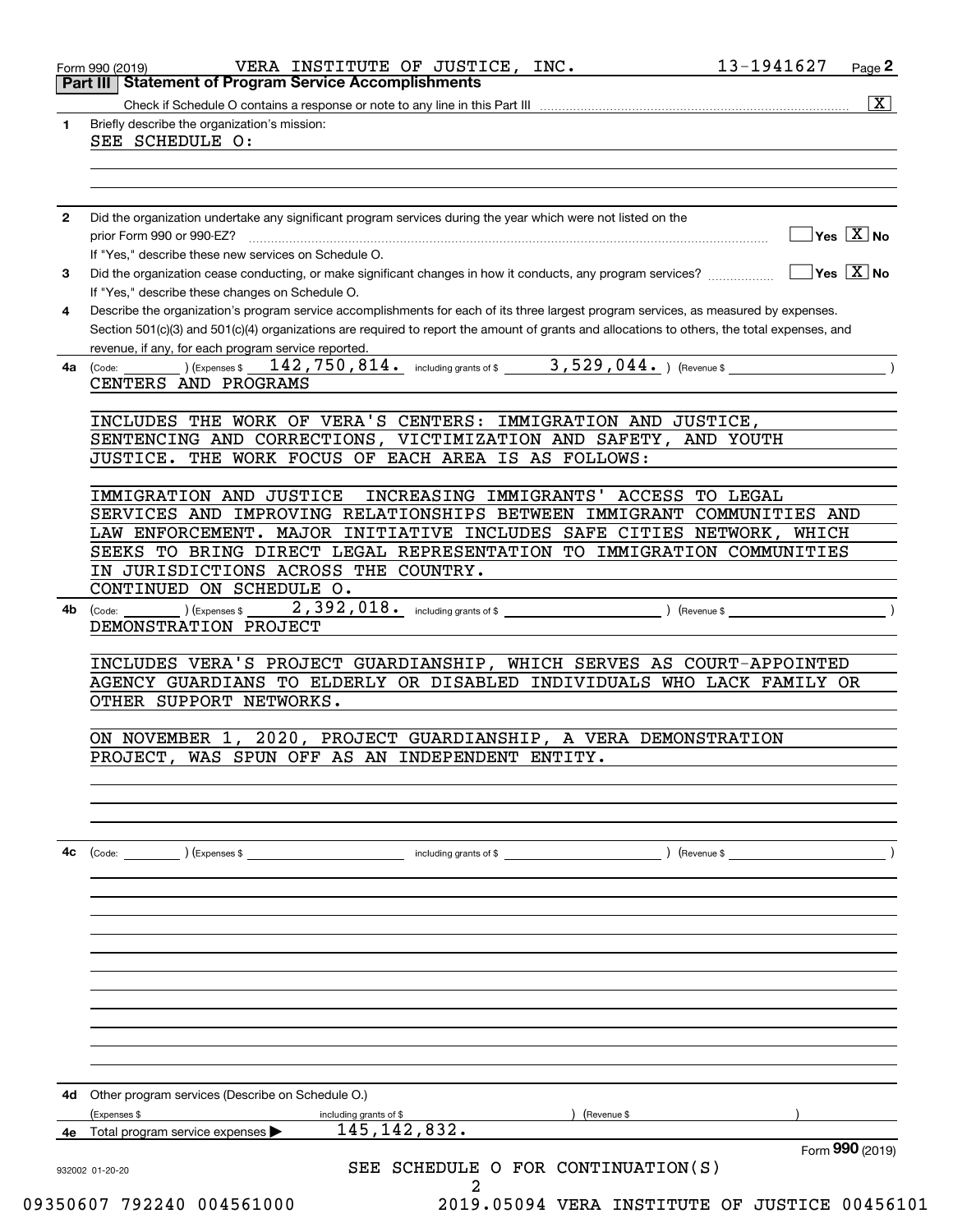| Form 990 (2019) |  |  |
|-----------------|--|--|

Form 990 (2019) Page **3Part IV Checklist of Required Schedules** VERA INSTITUTE OF JUSTICE, INC. 13-1941627

|     |                                                                                                                                                 |                 | Yes                   | No          |
|-----|-------------------------------------------------------------------------------------------------------------------------------------------------|-----------------|-----------------------|-------------|
| 1.  | Is the organization described in section $501(c)(3)$ or $4947(a)(1)$ (other than a private foundation)?                                         |                 |                       |             |
|     |                                                                                                                                                 | 1               | х                     |             |
| 2   |                                                                                                                                                 | $\mathbf{2}$    | $\overline{\text{x}}$ |             |
| 3   | Did the organization engage in direct or indirect political campaign activities on behalf of or in opposition to candidates for                 |                 |                       |             |
|     |                                                                                                                                                 | 3               |                       | x           |
| 4   | Section 501(c)(3) organizations. Did the organization engage in lobbying activities, or have a section 501(h) election in effect                |                 |                       |             |
|     |                                                                                                                                                 | 4               | X                     |             |
| 5   | Is the organization a section 501(c)(4), 501(c)(5), or 501(c)(6) organization that receives membership dues, assessments, or                    |                 |                       |             |
|     |                                                                                                                                                 | 5               |                       | x           |
| 6   | Did the organization maintain any donor advised funds or any similar funds or accounts for which donors have the right to                       |                 |                       |             |
|     | provide advice on the distribution or investment of amounts in such funds or accounts? If "Yes," complete Schedule D, Part I                    | 6               |                       | x           |
| 7   | Did the organization receive or hold a conservation easement, including easements to preserve open space,                                       |                 |                       |             |
|     |                                                                                                                                                 | $\overline{7}$  |                       | x           |
| 8   | Did the organization maintain collections of works of art, historical treasures, or other similar assets? If "Yes," complete                    |                 |                       |             |
|     |                                                                                                                                                 | 8               |                       | x           |
| 9   | Did the organization report an amount in Part X, line 21, for escrow or custodial account liability, serve as a custodian for                   |                 |                       |             |
|     | amounts not listed in Part X; or provide credit counseling, debt management, credit repair, or debt negotiation services?                       |                 | X                     |             |
|     |                                                                                                                                                 | 9               |                       |             |
| 10  | Did the organization, directly or through a related organization, hold assets in donor-restricted endowments                                    | 10              | Х                     |             |
|     |                                                                                                                                                 |                 |                       |             |
| 11  | If the organization's answer to any of the following questions is "Yes," then complete Schedule D, Parts VI, VII, VIII, IX, or X                |                 |                       |             |
|     | as applicable.<br>a Did the organization report an amount for land, buildings, and equipment in Part X, line 10? If "Yes," complete Schedule D. |                 |                       |             |
|     |                                                                                                                                                 | 11a             | X                     |             |
|     | <b>b</b> Did the organization report an amount for investments - other securities in Part X, line 12, that is 5% or more of its total           |                 |                       |             |
|     |                                                                                                                                                 | 11b             |                       | x           |
|     | c Did the organization report an amount for investments - program related in Part X, line 13, that is 5% or more of its total                   |                 |                       |             |
|     |                                                                                                                                                 | 11c             |                       | x           |
|     | d Did the organization report an amount for other assets in Part X, line 15, that is 5% or more of its total assets reported in                 |                 |                       |             |
|     |                                                                                                                                                 | 11d             |                       | x           |
|     |                                                                                                                                                 | 11e             | X                     |             |
| f   | Did the organization's separate or consolidated financial statements for the tax year include a footnote that addresses                         |                 |                       |             |
|     | the organization's liability for uncertain tax positions under FIN 48 (ASC 740)? If "Yes," complete Schedule D, Part X                          | 11f             | X                     |             |
|     | 12a Did the organization obtain separate, independent audited financial statements for the tax year? If "Yes," complete                         |                 |                       |             |
|     |                                                                                                                                                 | 12a             | X                     |             |
|     | <b>b</b> Was the organization included in consolidated, independent audited financial statements for the tax year?                              |                 |                       |             |
|     | If "Yes," and if the organization answered "No" to line 12a, then completing Schedule D, Parts XI and XII is optional                           | 12b             |                       | Y           |
| 13  |                                                                                                                                                 | 13              |                       | X           |
| 14a | Did the organization maintain an office, employees, or agents outside of the United States?                                                     | 14a             |                       | $\mathbf X$ |
|     | <b>b</b> Did the organization have aggregate revenues or expenses of more than \$10,000 from grantmaking, fundraising, business,                |                 |                       |             |
|     | investment, and program service activities outside the United States, or aggregate foreign investments valued at \$100,000                      |                 |                       |             |
|     |                                                                                                                                                 | 14b             |                       | x           |
| 15  | Did the organization report on Part IX, column (A), line 3, more than \$5,000 of grants or other assistance to or for any                       |                 |                       |             |
|     |                                                                                                                                                 | 15              |                       | x           |
| 16  | Did the organization report on Part IX, column (A), line 3, more than \$5,000 of aggregate grants or other assistance to                        |                 |                       |             |
|     |                                                                                                                                                 | 16              |                       | x           |
| 17  | Did the organization report a total of more than \$15,000 of expenses for professional fundraising services on Part IX,                         |                 |                       |             |
|     |                                                                                                                                                 | 17              | X                     |             |
| 18  | Did the organization report more than \$15,000 total of fundraising event gross income and contributions on Part VIII, lines                    |                 |                       |             |
|     |                                                                                                                                                 | 18              | х                     |             |
| 19  | Did the organization report more than \$15,000 of gross income from gaming activities on Part VIII, line 9a? If "Yes."                          |                 |                       |             |
|     |                                                                                                                                                 | 19              |                       | X           |
|     |                                                                                                                                                 | <b>20a</b>      |                       | $\mathbf X$ |
|     | b If "Yes" to line 20a, did the organization attach a copy of its audited financial statements to this return?                                  | 20 <sub>b</sub> |                       |             |
| 21  | Did the organization report more than \$5,000 of grants or other assistance to any domestic organization or                                     |                 |                       |             |
|     |                                                                                                                                                 | 21              | Х                     |             |
|     | 932003 01-20-20                                                                                                                                 |                 | Form 990 (2019)       |             |

932003 01-20-20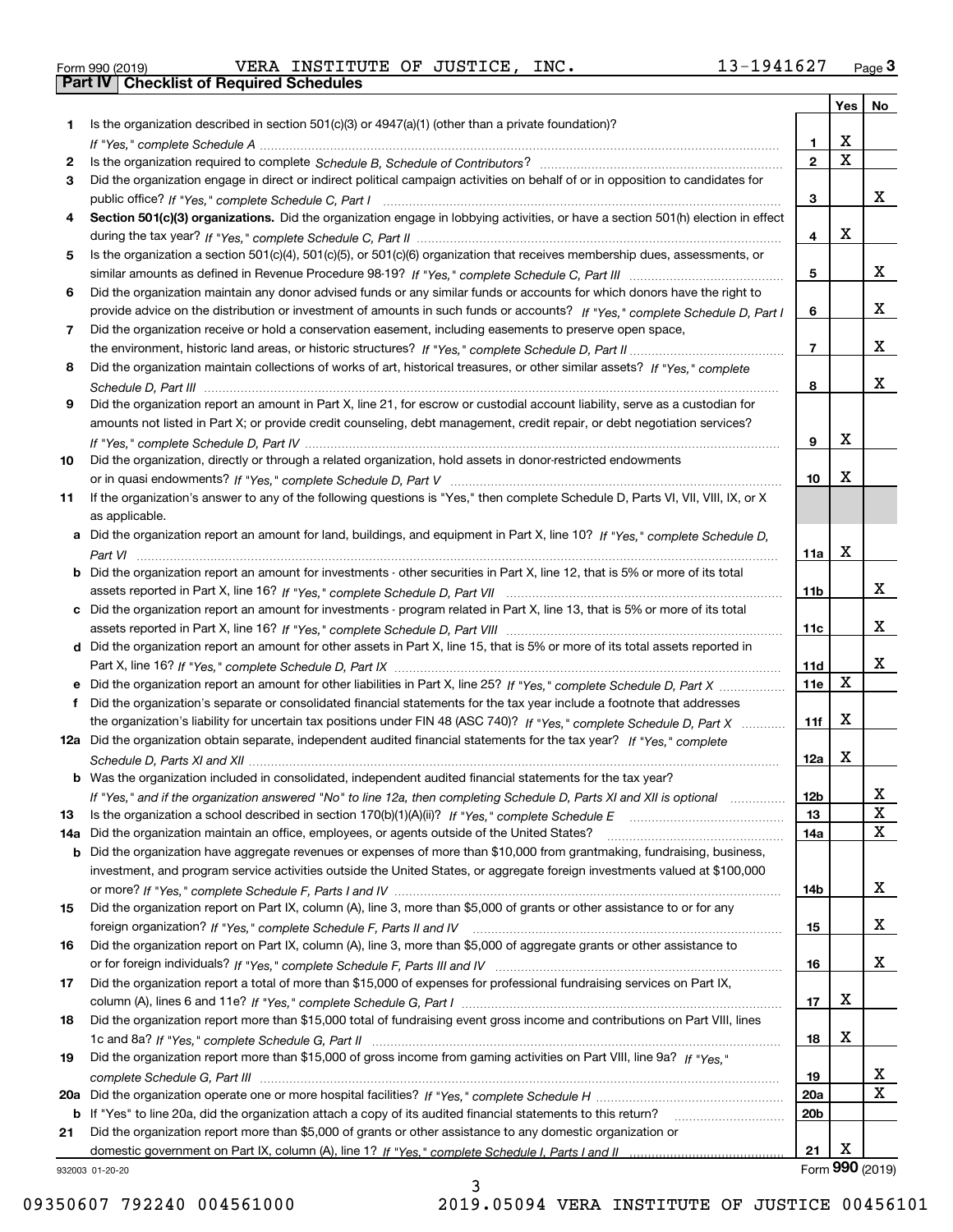|  | Form 990 (2019) |
|--|-----------------|
|  |                 |

Form 990 (2019) Page **4Part IV Checklist of Required Schedules** VERA INSTITUTE OF JUSTICE, INC. 13-1941627

*(continued)*

|          |                                                                                                                                       |     |     | Yes   No                |
|----------|---------------------------------------------------------------------------------------------------------------------------------------|-----|-----|-------------------------|
| 22       | Did the organization report more than \$5,000 of grants or other assistance to or for domestic individuals on                         |     |     |                         |
|          |                                                                                                                                       | 22  |     | X                       |
| 23       | Did the organization answer "Yes" to Part VII, Section A, line 3, 4, or 5 about compensation of the organization's current            |     |     |                         |
|          | and former officers, directors, trustees, key employees, and highest compensated employees? If "Yes," complete                        |     |     |                         |
|          |                                                                                                                                       | 23  | X   |                         |
|          | 24a Did the organization have a tax-exempt bond issue with an outstanding principal amount of more than \$100,000 as of the           |     |     |                         |
|          | last day of the year, that was issued after December 31, 2002? If "Yes," answer lines 24b through 24d and complete                    |     |     |                         |
|          |                                                                                                                                       | 24a |     | x                       |
|          | <b>b</b> Did the organization invest any proceeds of tax-exempt bonds beyond a temporary period exception?                            | 24b |     |                         |
|          | c Did the organization maintain an escrow account other than a refunding escrow at any time during the year to defease                |     |     |                         |
|          | any tax-exempt bonds?                                                                                                                 | 24c |     |                         |
|          | d Did the organization act as an "on behalf of" issuer for bonds outstanding at any time during the year?                             | 24d |     |                         |
|          | 25a Section 501(c)(3), 501(c)(4), and 501(c)(29) organizations. Did the organization engage in an excess benefit                      |     |     |                         |
|          |                                                                                                                                       | 25a |     | x                       |
|          | b Is the organization aware that it engaged in an excess benefit transaction with a disqualified person in a prior year, and          |     |     |                         |
|          | that the transaction has not been reported on any of the organization's prior Forms 990 or 990-EZ? If "Yes," complete                 |     |     |                         |
|          |                                                                                                                                       | 25b |     | x                       |
|          | Schedule L, Part I<br>Did the organization report any amount on Part X, line 5 or 22, for receivables from or payables to any current |     |     |                         |
| 26       |                                                                                                                                       |     |     |                         |
|          | or former officer, director, trustee, key employee, creator or founder, substantial contributor, or 35%                               |     |     | x                       |
|          | controlled entity or family member of any of these persons? If "Yes," complete Schedule L, Part II                                    | 26  |     |                         |
| 27       | Did the organization provide a grant or other assistance to any current or former officer, director, trustee, key employee,           |     |     |                         |
|          | creator or founder, substantial contributor or employee thereof, a grant selection committee member, or to a 35% controlled           |     |     |                         |
|          | entity (including an employee thereof) or family member of any of these persons? If "Yes," complete Schedule L, Part III              | 27  |     | Χ                       |
| 28       | Was the organization a party to a business transaction with one of the following parties (see Schedule L, Part IV                     |     |     |                         |
|          | instructions, for applicable filing thresholds, conditions, and exceptions):                                                          |     |     |                         |
|          | a A current or former officer, director, trustee, key employee, creator or founder, or substantial contributor? If                    |     |     |                         |
|          |                                                                                                                                       | 28a |     | x                       |
|          |                                                                                                                                       | 28b |     | $\overline{\mathbf{x}}$ |
|          | c A 35% controlled entity of one or more individuals and/or organizations described in lines 28a or 28b? If                           |     |     |                         |
|          |                                                                                                                                       | 28c |     | х                       |
| 29       |                                                                                                                                       | 29  |     | $\mathbf X$             |
| 30       | Did the organization receive contributions of art, historical treasures, or other similar assets, or qualified conservation           |     |     |                         |
|          |                                                                                                                                       | 30  |     | х                       |
| 31       | Did the organization liquidate, terminate, or dissolve and cease operations? If "Yes," complete Schedule N, Part I                    | 31  |     | $\overline{\mathbf{x}}$ |
| 32       | Did the organization sell, exchange, dispose of, or transfer more than 25% of its net assets? If "Yes," complete                      |     |     |                         |
|          | Schedule N, Part II                                                                                                                   | 32  |     | X                       |
| 33       | Did the organization own 100% of an entity disregarded as separate from the organization under Regulations                            |     |     |                         |
|          |                                                                                                                                       | 33  |     | x                       |
| 34       | Was the organization related to any tax-exempt or taxable entity? If "Yes," complete Schedule R, Part II, III, or IV, and             |     |     |                         |
|          |                                                                                                                                       | 34  |     | x                       |
|          | 35a Did the organization have a controlled entity within the meaning of section 512(b)(13)?                                           | 35a |     | $\mathbf X$             |
|          | b If "Yes" to line 35a, did the organization receive any payment from or engage in any transaction with a controlled entity           |     |     |                         |
|          |                                                                                                                                       | 35b |     |                         |
| 36       | Section 501(c)(3) organizations. Did the organization make any transfers to an exempt non-charitable related organization?            |     |     |                         |
|          |                                                                                                                                       | 36  |     | x                       |
| 37       | Did the organization conduct more than 5% of its activities through an entity that is not a related organization                      |     |     |                         |
|          | and that is treated as a partnership for federal income tax purposes? If "Yes," complete Schedule R, Part VI                          | 37  |     | x                       |
| 38       | Did the organization complete Schedule O and provide explanations in Schedule O for Part VI, lines 11b and 19?                        |     |     |                         |
|          | Note: All Form 990 filers are required to complete Schedule O                                                                         | 38  | X   |                         |
| ∣ Part V | <b>Statements Regarding Other IRS Filings and Tax Compliance</b>                                                                      |     |     |                         |
|          | Check if Schedule O contains a response or note to any line in this Part V                                                            |     |     |                         |
|          |                                                                                                                                       |     | Yes | No                      |
|          | 298<br>1a Enter the number reported in Box 3 of Form 1096. Enter -0- if not applicable<br>1a                                          |     |     |                         |
|          | 0<br>1b                                                                                                                               |     |     |                         |
|          | c Did the organization comply with backup withholding rules for reportable payments to vendors and reportable gaming                  |     |     |                         |
|          | (gambling) winnings to prize winners?                                                                                                 | 1c  |     |                         |
|          | 932004 01-20-20                                                                                                                       |     |     | Form 990 (2019)         |
|          |                                                                                                                                       |     |     |                         |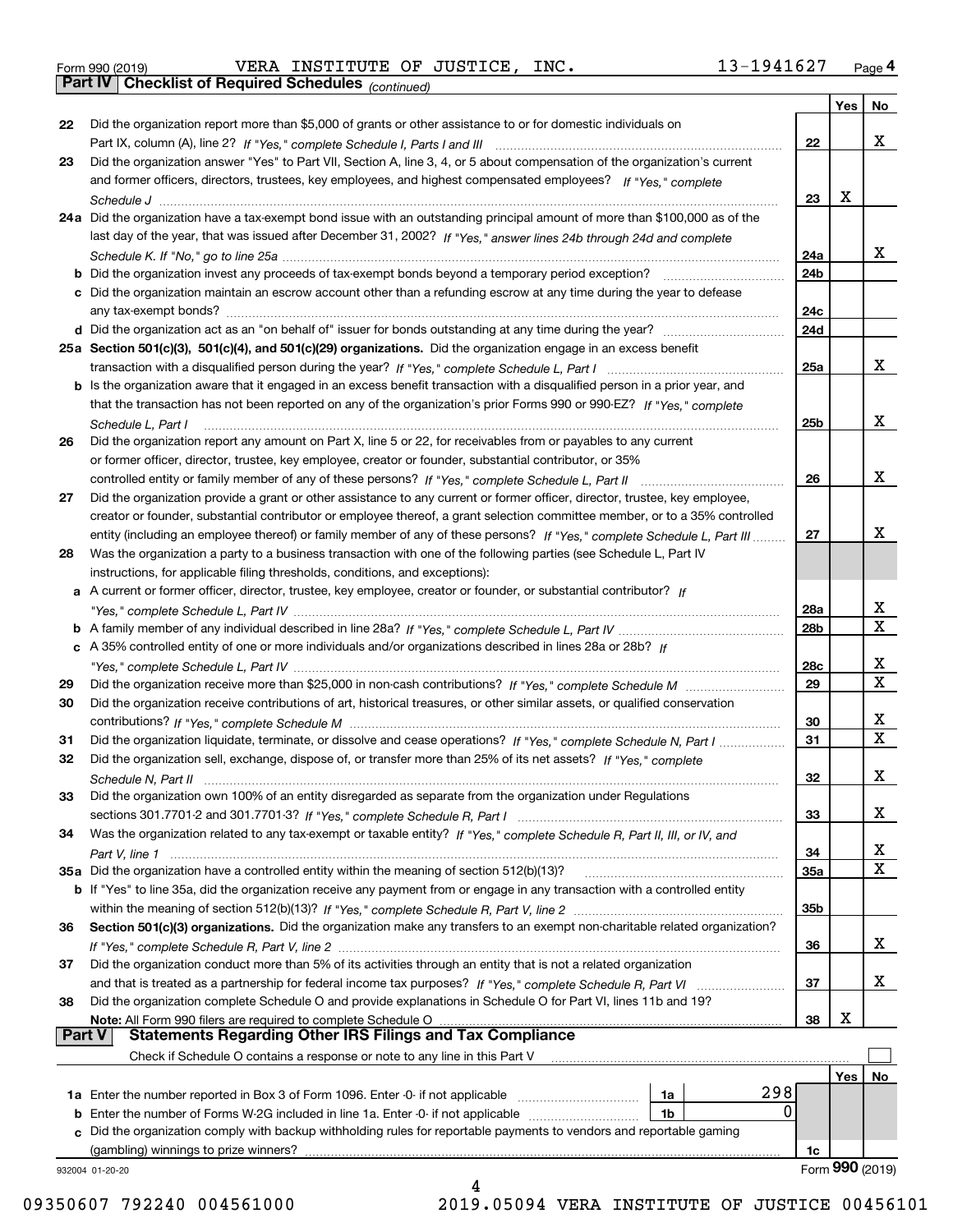|               | 13-1941627<br>VERA INSTITUTE OF JUSTICE, INC.<br>Form 990 (2019)                                                                                |                |   | $Page$ <sup>5</sup> |
|---------------|-------------------------------------------------------------------------------------------------------------------------------------------------|----------------|---|---------------------|
| <b>Part V</b> | Statements Regarding Other IRS Filings and Tax Compliance (continued)                                                                           |                |   |                     |
|               |                                                                                                                                                 |                |   | Yes   No            |
|               | 2a Enter the number of employees reported on Form W-3, Transmittal of Wage and Tax Statements,                                                  |                |   |                     |
|               | 334<br>filed for the calendar year ending with or within the year covered by this return<br>2a                                                  |                |   |                     |
|               |                                                                                                                                                 | 2 <sub>b</sub> | Х |                     |
|               |                                                                                                                                                 |                |   |                     |
|               | 3a Did the organization have unrelated business gross income of \$1,000 or more during the year?                                                | 3a             |   | x                   |
|               |                                                                                                                                                 | 3 <sub>b</sub> |   |                     |
|               | 4a At any time during the calendar year, did the organization have an interest in, or a signature or other authority over, a                    |                |   |                     |
|               |                                                                                                                                                 | 4a             |   | x                   |
|               | <b>b</b> If "Yes," enter the name of the foreign country $\triangleright$                                                                       |                |   |                     |
|               | See instructions for filing requirements for FinCEN Form 114, Report of Foreign Bank and Financial Accounts (FBAR).                             |                |   |                     |
|               | 5a Was the organization a party to a prohibited tax shelter transaction at any time during the tax year?                                        | 5a             |   | x                   |
| b             |                                                                                                                                                 | 5 <sub>b</sub> |   | X                   |
| c             |                                                                                                                                                 | 5 <sub>c</sub> |   |                     |
|               | 6a Does the organization have annual gross receipts that are normally greater than \$100,000, and did the organization solicit                  |                |   |                     |
|               | any contributions that were not tax deductible as charitable contributions?                                                                     | 6a             |   | x                   |
|               | b If "Yes," did the organization include with every solicitation an express statement that such contributions or gifts                          |                |   |                     |
|               | were not tax deductible?                                                                                                                        | 6b             |   |                     |
| 7             | Organizations that may receive deductible contributions under section 170(c).                                                                   |                |   |                     |
| а             | Did the organization receive a payment in excess of \$75 made partly as a contribution and partly for goods and services provided to the payor? | 7a             | х |                     |
| b             | If "Yes," did the organization notify the donor of the value of the goods or services provided?                                                 | 7b             | X |                     |
| c             | Did the organization sell, exchange, or otherwise dispose of tangible personal property for which it was required                               |                |   |                     |
|               | to file Form 8282?                                                                                                                              | 7c             |   | х                   |
| d             | 7d                                                                                                                                              |                |   |                     |
|               | Did the organization receive any funds, directly or indirectly, to pay premiums on a personal benefit contract?                                 | 7e             |   | x                   |
|               | Did the organization, during the year, pay premiums, directly or indirectly, on a personal benefit contract?                                    | 7f             |   | x                   |
|               | If the organization received a contribution of qualified intellectual property, did the organization file Form 8899 as required?                | 7g             |   |                     |
| h             | If the organization received a contribution of cars, boats, airplanes, or other vehicles, did the organization file a Form 1098-C?              | 7h             |   |                     |
| 8             | Sponsoring organizations maintaining donor advised funds. Did a donor advised fund maintained by the                                            |                |   |                     |
|               | sponsoring organization have excess business holdings at any time during the year?                                                              | 8              |   |                     |
| 9             | Sponsoring organizations maintaining donor advised funds.                                                                                       |                |   |                     |
| а             | Did the sponsoring organization make any taxable distributions under section 4966?                                                              | 9a             |   |                     |
| b             | Did the sponsoring organization make a distribution to a donor, donor advisor, or related person?                                               | 9b             |   |                     |
| 10            | Section 501(c)(7) organizations. Enter:                                                                                                         |                |   |                     |
|               | 10a                                                                                                                                             |                |   |                     |
| b             | Gross receipts, included on Form 990, Part VIII, line 12, for public use of club facilities<br>10b                                              |                |   |                     |
| 11            | Section 501(c)(12) organizations. Enter:                                                                                                        |                |   |                     |
| а             | Gross income from members or shareholders<br>11a                                                                                                |                |   |                     |
| b             | Gross income from other sources (Do not net amounts due or paid to other sources against                                                        |                |   |                     |
|               | amounts due or received from them.)<br>11b                                                                                                      |                |   |                     |
|               | 12a Section 4947(a)(1) non-exempt charitable trusts. Is the organization filing Form 990 in lieu of Form 1041?                                  | 12a            |   |                     |
|               | <b>b</b> If "Yes," enter the amount of tax-exempt interest received or accrued during the year<br>12b                                           |                |   |                     |
| 13            | Section 501(c)(29) qualified nonprofit health insurance issuers.                                                                                |                |   |                     |
|               | <b>a</b> Is the organization licensed to issue qualified health plans in more than one state?                                                   | 13а            |   |                     |
|               | Note: See the instructions for additional information the organization must report on Schedule O.                                               |                |   |                     |
|               | <b>b</b> Enter the amount of reserves the organization is required to maintain by the states in which the                                       |                |   |                     |
|               | 13 <sub>b</sub>                                                                                                                                 |                |   |                     |
| c             | 13c                                                                                                                                             |                |   |                     |
| 14a           | Did the organization receive any payments for indoor tanning services during the tax year?                                                      | 14a            |   | х                   |
|               |                                                                                                                                                 | 14b            |   |                     |
| 15            | Is the organization subject to the section 4960 tax on payment(s) of more than \$1,000,000 in remuneration or                                   |                |   |                     |
|               |                                                                                                                                                 | 15             |   | x                   |
|               | If "Yes," see instructions and file Form 4720, Schedule N.                                                                                      |                |   |                     |
| 16            | Is the organization an educational institution subject to the section 4968 excise tax on net investment income?                                 | 16             |   | x                   |

Form (2019) **990**

932005 01-20-20

If "Yes," complete Form 4720, Schedule O.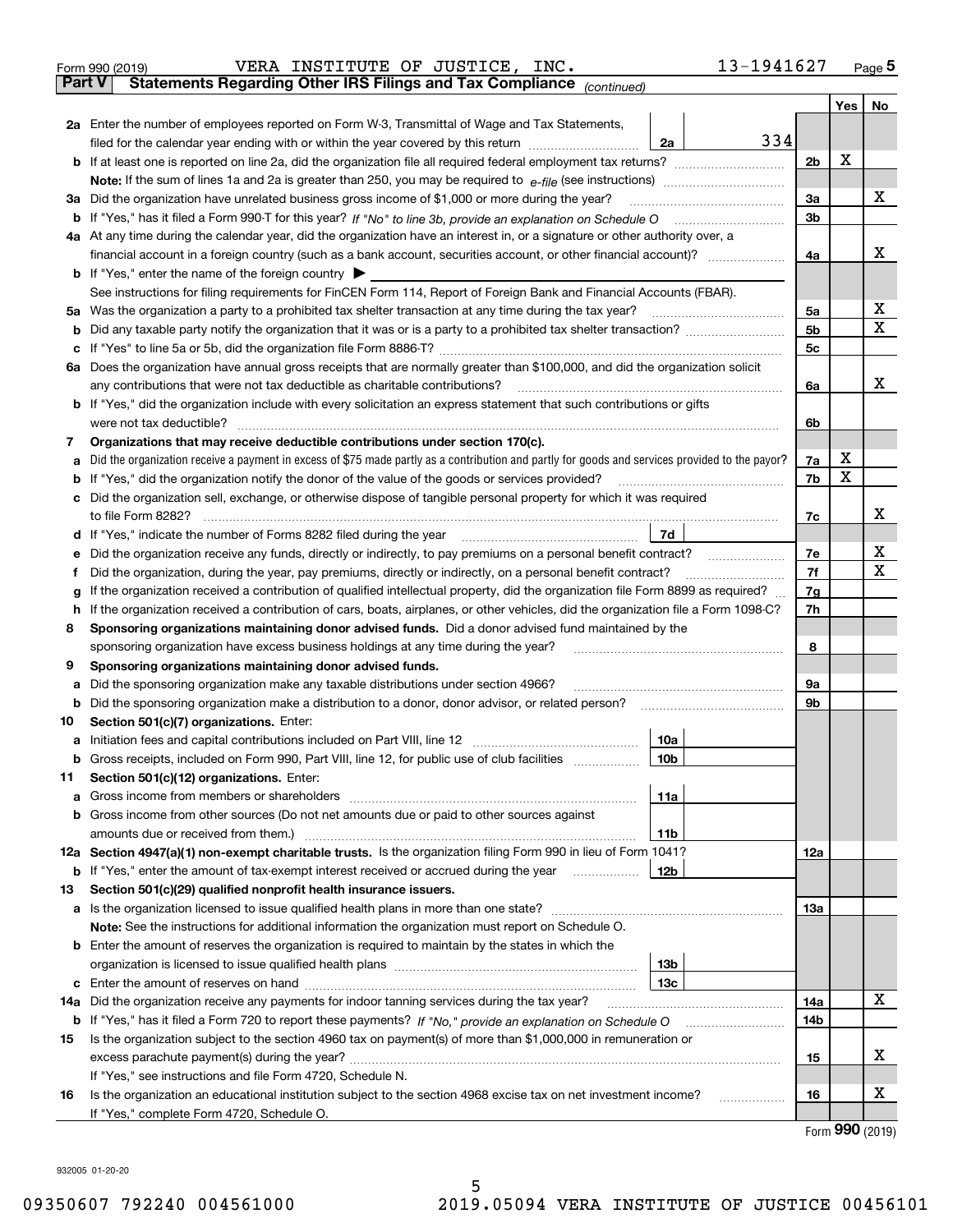| Form 990 (2019) |  |  |
|-----------------|--|--|
|                 |  |  |

VERA INSTITUTE OF JUSTICE, INC. 13-1941627

*For each "Yes" response to lines 2 through 7b below, and for a "No" response to line 8a, 8b, or 10b below, describe the circumstances, processes, or changes on Schedule O. See instructions.* Form 990 (2019) **CONTEXTIGE INSTITUTE OF JUSTICE, INC.** The setting and the same of the setting of the setting of the setting page **6**<br>**Part VI Governance, Management, and Disclosure** For each "Yes" response to lines 2 t

|                 | <b>1a</b> Enter the number of voting members of the governing body at the end of the tax year                                                                                 | 1a | 20 |                         | Yes <sub>1</sub> | No                      |
|-----------------|-------------------------------------------------------------------------------------------------------------------------------------------------------------------------------|----|----|-------------------------|------------------|-------------------------|
|                 | If there are material differences in voting rights among members of the governing body, or if the governing                                                                   |    |    |                         |                  |                         |
|                 | body delegated broad authority to an executive committee or similar committee, explain on Schedule O.                                                                         |    |    |                         |                  |                         |
| b               | Enter the number of voting members included on line 1a, above, who are independent                                                                                            | 1b | 20 |                         |                  |                         |
| 2               | Did any officer, director, trustee, or key employee have a family relationship or a business relationship with any other                                                      |    |    |                         |                  |                         |
|                 | officer, director, trustee, or key employee?                                                                                                                                  |    |    | $\mathbf{2}$            |                  | X                       |
| З               | Did the organization delegate control over management duties customarily performed by or under the direct supervision                                                         |    |    |                         |                  |                         |
|                 | of officers, directors, trustees, or key employees to a management company or other person?                                                                                   |    |    | 3                       |                  | X                       |
| 4               | Did the organization make any significant changes to its governing documents since the prior Form 990 was filed?                                                              |    |    | $\overline{\mathbf{4}}$ |                  | $\overline{\mathbf{x}}$ |
| 5               |                                                                                                                                                                               |    |    | 5                       |                  | $\overline{\mathbf{x}}$ |
| 6               | Did the organization have members or stockholders?                                                                                                                            |    |    | 6                       |                  | $\mathbf X$             |
|                 | Did the organization have members, stockholders, or other persons who had the power to elect or appoint one or                                                                |    |    |                         |                  |                         |
| 7a              |                                                                                                                                                                               |    |    |                         |                  | X                       |
|                 |                                                                                                                                                                               |    |    | 7a                      |                  |                         |
|                 | <b>b</b> Are any governance decisions of the organization reserved to (or subject to approval by) members, stockholders, or                                                   |    |    |                         |                  | х                       |
|                 | persons other than the governing body?                                                                                                                                        |    |    | 7b                      |                  |                         |
| 8               | Did the organization contemporaneously document the meetings held or written actions undertaken during the year by the following:                                             |    |    |                         | X                |                         |
| a               |                                                                                                                                                                               |    |    | 8а                      | X                |                         |
| b               |                                                                                                                                                                               |    |    | 8b                      |                  |                         |
| 9               | Is there any officer, director, trustee, or key employee listed in Part VII, Section A, who cannot be reached at the                                                          |    |    |                         |                  |                         |
|                 |                                                                                                                                                                               |    |    | 9                       |                  | X                       |
|                 | Section B. Policies (This Section B requests information about policies not required by the Internal Revenue Code.)                                                           |    |    |                         |                  |                         |
|                 |                                                                                                                                                                               |    |    |                         | Yes              | No                      |
|                 |                                                                                                                                                                               |    |    | 10a                     |                  | X                       |
|                 | <b>b</b> If "Yes," did the organization have written policies and procedures governing the activities of such chapters, affiliates,                                           |    |    |                         |                  |                         |
|                 |                                                                                                                                                                               |    |    | 10 <sub>b</sub>         |                  |                         |
|                 | 11a Has the organization provided a complete copy of this Form 990 to all members of its governing body before filing the form?                                               |    |    | 11a                     | X                |                         |
|                 | <b>b</b> Describe in Schedule O the process, if any, used by the organization to review this Form 990.                                                                        |    |    |                         |                  |                         |
|                 |                                                                                                                                                                               |    |    | 12a                     | X                |                         |
|                 | <b>b</b> Were officers, directors, or trustees, and key employees required to disclose annually interests that could give rise to conflicts?                                  |    |    | 12 <sub>b</sub>         | х                |                         |
|                 | c Did the organization regularly and consistently monitor and enforce compliance with the policy? If "Yes," describe                                                          |    |    |                         |                  |                         |
|                 | in Schedule O how this was done manufactured and continuum control of the Schedule O how this was done manufactured and continuum control of the Schedule O how this was done |    |    | 12c                     | X                |                         |
| 13              |                                                                                                                                                                               |    |    | 13                      | X                |                         |
| 14              |                                                                                                                                                                               |    |    | 14                      | X                |                         |
| 15              | Did the process for determining compensation of the following persons include a review and approval by independent                                                            |    |    |                         |                  |                         |
|                 | persons, comparability data, and contemporaneous substantiation of the deliberation and decision?                                                                             |    |    |                         |                  |                         |
|                 |                                                                                                                                                                               |    |    | 15a                     | х                |                         |
|                 |                                                                                                                                                                               |    |    | 15b                     |                  | $\mathbf X$             |
|                 | If "Yes" to line 15a or 15b, describe the process in Schedule O (see instructions).                                                                                           |    |    |                         |                  |                         |
|                 | 16a Did the organization invest in, contribute assets to, or participate in a joint venture or similar arrangement with a                                                     |    |    |                         |                  |                         |
|                 | taxable entity during the year?                                                                                                                                               |    |    | 16a                     |                  | X                       |
|                 | b If "Yes," did the organization follow a written policy or procedure requiring the organization to evaluate its participation                                                |    |    |                         |                  |                         |
|                 | in joint venture arrangements under applicable federal tax law, and take steps to safequard the organization's                                                                |    |    |                         |                  |                         |
|                 | exempt status with respect to such arrangements?                                                                                                                              |    |    | 16b                     |                  |                         |
|                 | <b>Section C. Disclosure</b>                                                                                                                                                  |    |    |                         |                  |                         |
| 17              | List the states with which a copy of this Form 990 is required to be filed $\blacktriangleright$ NY                                                                           |    |    |                         |                  |                         |
| 18              | Section 6104 requires an organization to make its Forms 1023 (1024 or 1024-A, if applicable), 990, and 990-T (Section 501(c)(3)s only) available                              |    |    |                         |                  |                         |
|                 | for public inspection. Indicate how you made these available. Check all that apply.                                                                                           |    |    |                         |                  |                         |
|                 | $X$ Upon request<br>Own website<br>Another's website<br>Other (explain on Schedule O)                                                                                         |    |    |                         |                  |                         |
| 19              | Describe on Schedule O whether (and if so, how) the organization made its governing documents, conflict of interest policy, and financial                                     |    |    |                         |                  |                         |
|                 | statements available to the public during the tax year.                                                                                                                       |    |    |                         |                  |                         |
| 20              | State the name, address, and telephone number of the person who possesses the organization's books and records                                                                |    |    |                         |                  |                         |
|                 | GREG KLEMM - (212) 376-3174                                                                                                                                                   |    |    |                         |                  |                         |
|                 | 11232<br>34 35TH STREET, SUITE 4-2A, BROOKLYN,<br>NY                                                                                                                          |    |    |                         |                  |                         |
| 932006 01-20-20 |                                                                                                                                                                               |    |    |                         | Form 990 (2019)  |                         |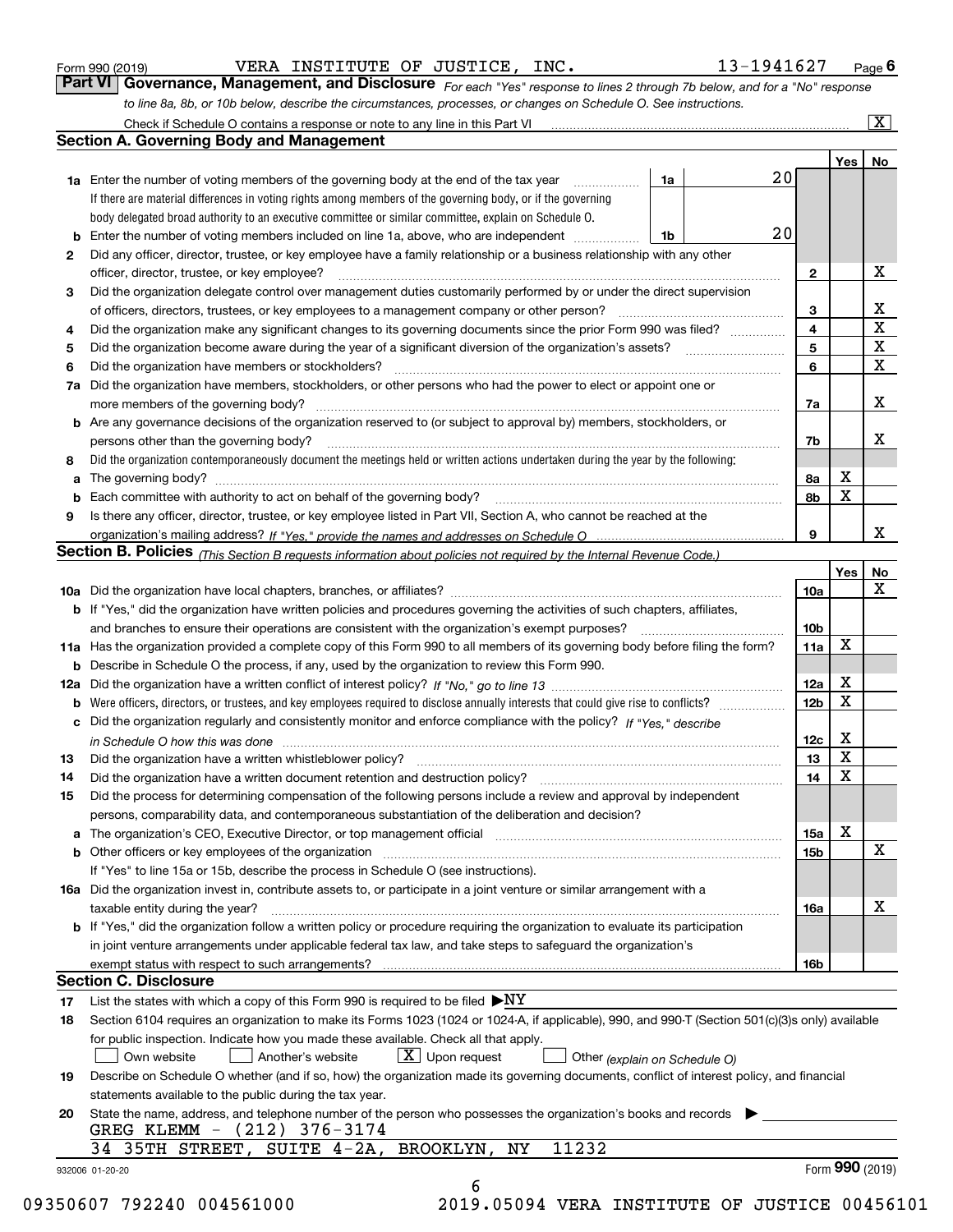$\mathcal{L}^{\text{max}}$ 

# **7Part VII Compensation of Officers, Directors, Trustees, Key Employees, Highest Compensated Employees, and Independent Contractors**

Check if Schedule O contains a response or note to any line in this Part VII

**Section A. Officers, Directors, Trustees, Key Employees, and Highest Compensated Employees**

**1a**  Complete this table for all persons required to be listed. Report compensation for the calendar year ending with or within the organization's tax year. **•** List all of the organization's current officers, directors, trustees (whether individuals or organizations), regardless of amount of compensation.

Enter -0- in columns (D), (E), and (F) if no compensation was paid.

 $\bullet$  List all of the organization's  $\,$ current key employees, if any. See instructions for definition of "key employee."

**•** List the organization's five current highest compensated employees (other than an officer, director, trustee, or key employee) who received reportable compensation (Box 5 of Form W-2 and/or Box 7 of Form 1099-MISC) of more than \$100,000 from the organization and any related organizations.

**•** List all of the organization's former officers, key employees, and highest compensated employees who received more than \$100,000 of reportable compensation from the organization and any related organizations.

**former directors or trustees**  ¥ List all of the organization's that received, in the capacity as a former director or trustee of the organization, more than \$10,000 of reportable compensation from the organization and any related organizations.

See instructions for the order in which to list the persons above.

Check this box if neither the organization nor any related organization compensated any current officer, director, or trustee.  $\mathcal{L}^{\text{max}}$ 

| (A)                         | (B)                    |                                |                                                                  | (C)         |              |                                  |        | (D)             | (E)                              | (F)                            |
|-----------------------------|------------------------|--------------------------------|------------------------------------------------------------------|-------------|--------------|----------------------------------|--------|-----------------|----------------------------------|--------------------------------|
| Name and title              | Average                |                                | (do not check more than one                                      | Position    |              |                                  |        | Reportable      | Reportable                       | Estimated                      |
|                             | hours per              |                                | box, unless person is both an<br>officer and a director/trustee) |             |              |                                  |        | compensation    | compensation                     | amount of                      |
|                             | week                   |                                |                                                                  |             |              |                                  |        | from<br>the     | from related                     | other                          |
|                             | (list any<br>hours for |                                |                                                                  |             |              |                                  |        | organization    | organizations<br>(W-2/1099-MISC) | compensation<br>from the       |
|                             | related                |                                |                                                                  |             |              |                                  |        | (W-2/1099-MISC) |                                  | organization                   |
|                             | organizations          |                                |                                                                  |             |              |                                  |        |                 |                                  | and related                    |
|                             | below                  | Individual trustee or director | nstitutional trustee                                             |             | Key employee |                                  |        |                 |                                  | organizations                  |
|                             | line)                  |                                |                                                                  | Officer     |              | Highest compensated<br> employee | Former |                 |                                  |                                |
| DAMIEN DWIN<br>(1)          | 1.00                   |                                |                                                                  |             |              |                                  |        |                 |                                  |                                |
| <b>BOARD CHAIR</b>          |                        | $\mathbf X$                    |                                                                  | $\mathbf X$ |              |                                  |        | 0.              | $\mathbf 0$ .                    | $0_{.}$                        |
| (2)<br>EVAN GUILLEMIN       | 1.00                   |                                |                                                                  |             |              |                                  |        |                 |                                  |                                |
| <b>TREASURER</b>            |                        | $\overline{\mathbf{X}}$        |                                                                  | X           |              |                                  |        | 0.              | $\mathbf 0$ .                    | $\mathbf 0$ .                  |
| (3)<br>ROGER BLISSETT       | 1.00                   |                                |                                                                  |             |              |                                  |        |                 |                                  |                                |
| <b>TRUSTEE</b>              |                        | $\rm X$                        |                                                                  |             |              |                                  |        | $\mathbf 0$ .   | $\mathbf 0$ .                    | $\mathbf 0$ .                  |
| CARON BUTLER<br>(4)         | 1.00                   |                                |                                                                  |             |              |                                  |        |                 |                                  |                                |
| <b>TRUSTEE</b>              |                        | X                              |                                                                  |             |              |                                  |        | 0.              | $\mathbf 0$ .                    | 0.                             |
| (5)<br>DAWN DOVER           | 1.00                   |                                |                                                                  |             |              |                                  |        |                 |                                  |                                |
| TRUSTEE                     |                        | $\overline{\mathbf{X}}$        |                                                                  |             |              |                                  |        | 0.              | $\mathbf 0$ .                    | $\mathbf 0$ .                  |
| (6)<br>DEBO P. ADEGBILE     | 1.00                   |                                |                                                                  |             |              |                                  |        |                 |                                  |                                |
| TRUSTEE                     |                        | $\overline{\mathbf{X}}$        |                                                                  |             |              |                                  |        | 0.              | $\mathbf 0$ .                    | $\mathbf 0$ .                  |
| <b>JOHN GLEESON</b><br>(7)  | 1.00                   |                                |                                                                  |             |              |                                  |        |                 |                                  |                                |
| <b>TRUSTEE</b>              |                        | $\overline{\mathbf{X}}$        |                                                                  |             |              |                                  |        | $\mathbf 0$ .   | $\mathbf 0$ .                    | $0_{.}$                        |
| CLIFF HUDSON<br>(8)         | 1.00                   |                                |                                                                  |             |              |                                  |        |                 |                                  |                                |
| <b>TRUSTEE</b>              |                        | $\overline{\mathbf{X}}$        |                                                                  |             |              |                                  |        | $\mathbf 0$ .   | 0.                               | $\mathbf 0$ .                  |
| SANDRA A. LAMB<br>(9)       | 1.00                   |                                |                                                                  |             |              |                                  |        |                 |                                  |                                |
| <b>TRUSTEE</b>              |                        | $\overline{\textbf{X}}$        |                                                                  |             |              |                                  |        | 0.              | $\mathbf 0$ .                    | $\mathbf 0$ .                  |
| (10) JOHN MADSEN            | 1.00                   |                                |                                                                  |             |              |                                  |        |                 |                                  |                                |
| <b>TRUSTEE</b>              |                        | $\overline{\mathbf{X}}$        |                                                                  |             |              |                                  |        | 0.              | 0.                               | $\mathbf 0$ .                  |
| (11) CATIE MARSHALL         | 1.00                   |                                |                                                                  |             |              |                                  |        |                 |                                  |                                |
| <b>TRUSTEE</b>              |                        | $\overline{\mathbf{X}}$        |                                                                  |             |              |                                  |        | 0.              | $\mathbf 0$ .                    | $\mathbf 0$ .                  |
| (12) BARI MATTES            | 1.00                   |                                |                                                                  |             |              |                                  |        |                 |                                  |                                |
| <b>TRUSTEE</b>              |                        | $\overline{\mathbf{X}}$        |                                                                  |             |              |                                  |        | 0.              | $\mathbf 0$ .                    | 0.                             |
| (13) THEODORE A. MCKEE      | 1.00                   |                                |                                                                  |             |              |                                  |        |                 |                                  |                                |
| TRUSTEE                     |                        | $\overline{\textbf{X}}$        |                                                                  |             |              |                                  |        | 0.              | $\mathbf 0$ .                    | $\mathbf 0$ .                  |
| (14) TIFFANY MOLLER         | 1.00                   |                                |                                                                  |             |              |                                  |        |                 |                                  |                                |
| TRUSTEE                     |                        | $\overline{\mathbf{X}}$        |                                                                  |             |              |                                  |        | $\mathbf 0$ .   | 0.                               | $\mathbf 0$ .                  |
| (15) KHALIL GIBRAN MUHAMMAD | 1.00                   |                                |                                                                  |             |              |                                  |        |                 |                                  |                                |
| TRUSTEE                     |                        | $\overline{\mathbf{X}}$        |                                                                  |             |              |                                  |        | $\mathbf 0$ .   | $\mathbf 0$ .                    | $\mathbf 0$ .                  |
| (16) DANYA PERRY            | 1.00                   |                                |                                                                  |             |              |                                  |        |                 |                                  |                                |
| <b>TRUSTEE</b>              |                        | X                              |                                                                  |             |              |                                  |        | $\mathbf 0$ .   | 0.                               | 0.                             |
| (17) JOHN F. SAVARESE       | 1.00                   |                                |                                                                  |             |              |                                  |        |                 |                                  |                                |
| TRUSTEE                     |                        | $\overline{\mathbf{X}}$        |                                                                  |             |              |                                  |        | 0.              | $\mathbf{0}$ .                   | 0.<br>$\overline{\phantom{0}}$ |

7

932007 01-20-20

Form (2019) **990**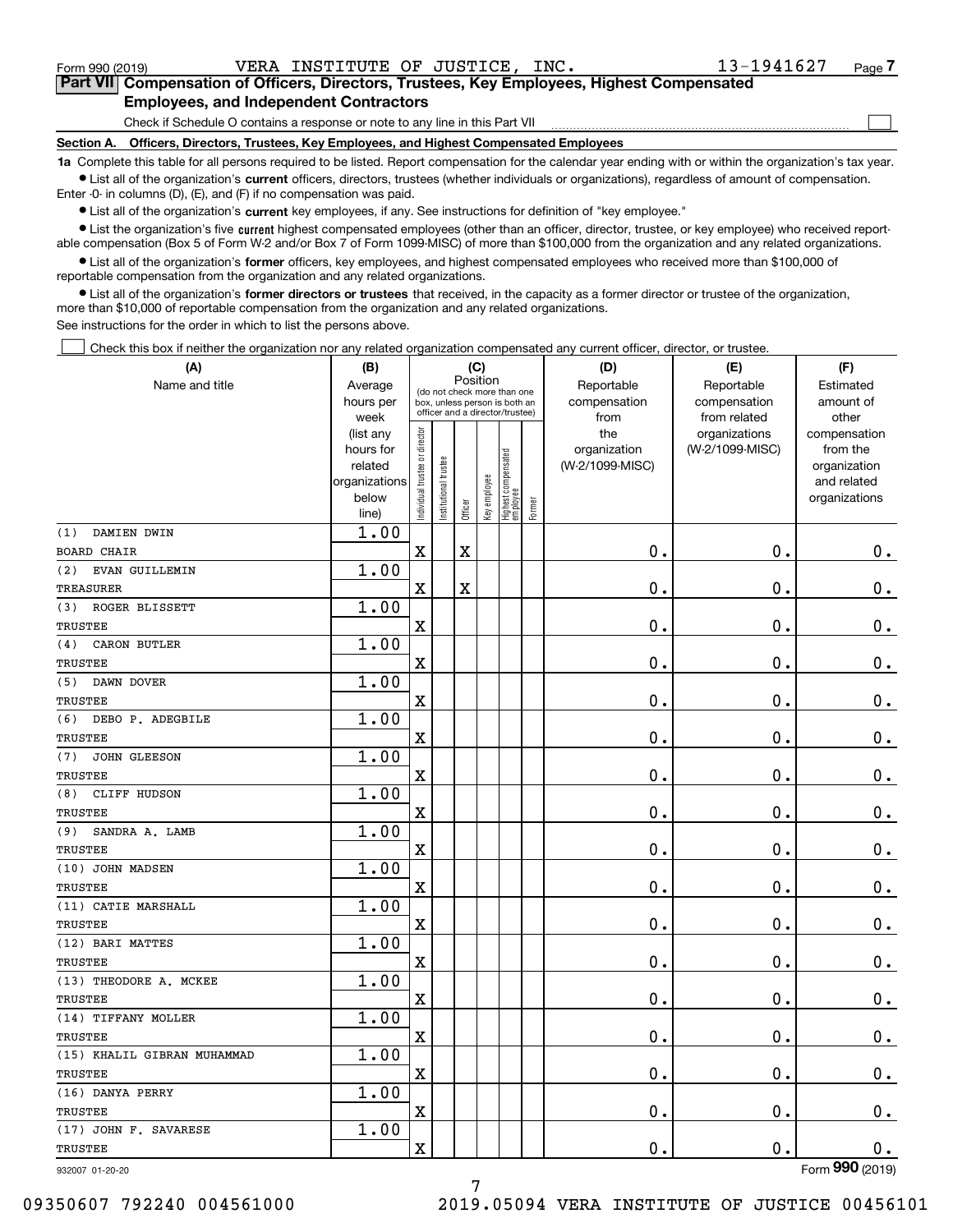| Form 990 (2019) |  |  |
|-----------------|--|--|
|                 |  |  |

Form 990 (2019) VERA INSTITUTE OF JUSTICE, INC.  $13-1941627$  Page

**8** 13-1941627

| <b>Part VII</b><br>Section A. Officers, Directors, Trustees, Key Employees, and Highest Compensated Employees (continued)                            |                        |                                         |                                 |         |              |                                   |        |                                |                 |                  |                         |         |
|------------------------------------------------------------------------------------------------------------------------------------------------------|------------------------|-----------------------------------------|---------------------------------|---------|--------------|-----------------------------------|--------|--------------------------------|-----------------|------------------|-------------------------|---------|
| (B)<br>(C)<br>(A)<br>(D)                                                                                                                             |                        |                                         |                                 |         |              |                                   |        |                                | (E)             |                  | (F)                     |         |
| Name and title                                                                                                                                       | Average                | Position<br>(do not check more than one |                                 |         |              |                                   |        | Reportable                     | Reportable      |                  | Estimated               |         |
|                                                                                                                                                      | hours per              |                                         | box, unless person is both an   |         |              |                                   |        | compensation<br>compensation   |                 |                  | amount of               |         |
|                                                                                                                                                      | week                   |                                         | officer and a director/trustee) |         |              |                                   |        | from                           | from related    |                  | other                   |         |
|                                                                                                                                                      | (list any              |                                         |                                 |         |              |                                   |        | the                            | organizations   |                  | compensation            |         |
|                                                                                                                                                      | hours for              |                                         |                                 |         |              |                                   |        | organization                   | (W-2/1099-MISC) |                  | from the                |         |
|                                                                                                                                                      | related                |                                         |                                 |         |              |                                   |        | (W-2/1099-MISC)                |                 |                  | organization            |         |
|                                                                                                                                                      | organizations<br>below |                                         |                                 |         |              |                                   |        |                                |                 |                  | and related             |         |
|                                                                                                                                                      | line)                  | ndividual trustee or director           | nstitutional trustee            | Officer | Key employee | Highest compensated<br>  employee | Former |                                |                 |                  | organizations           |         |
| (18) FRITZ SCHWARZ                                                                                                                                   | 1.00                   |                                         |                                 |         |              |                                   |        |                                |                 |                  |                         |         |
| TRUSTEE                                                                                                                                              |                        | X                                       |                                 |         |              |                                   |        | $\mathbf 0$ .                  |                 | 0.               |                         | $0$ .   |
| (19) JUSTIN TUCK                                                                                                                                     | 1.00                   |                                         |                                 |         |              |                                   |        |                                |                 |                  |                         |         |
| TRUSTEE                                                                                                                                              |                        | X                                       |                                 |         |              |                                   |        | $\mathbf 0$ .                  |                 | $0$ .            |                         | $0_{.}$ |
| (20) ANILU VAZQUEZ-UBARRI                                                                                                                            | 1.00                   |                                         |                                 |         |              |                                   |        |                                |                 |                  |                         |         |
| TRUSTEE                                                                                                                                              |                        | $\mathbf X$                             |                                 |         |              |                                   |        | 0.                             |                 | $0$ .            |                         | 0.      |
| (21) NICHOLAS R. TURNER                                                                                                                              | 40.00                  |                                         |                                 |         |              |                                   |        |                                |                 |                  |                         |         |
| PRESIDENT AND DIRECTOR                                                                                                                               |                        |                                         |                                 | X       |              |                                   |        | 396,246.                       |                 | $0$ .            | 56,916.                 |         |
| (22) GENIA WRIGHT                                                                                                                                    | 40.00                  |                                         |                                 |         |              |                                   |        |                                |                 |                  |                         |         |
| CHEIF OPERATING & FINANCE                                                                                                                            |                        |                                         |                                 | X       |              |                                   |        | 202,711.                       |                 | $0$ .            | 18,742.                 |         |
| (23) ADAIR IACONO                                                                                                                                    | 40.00                  |                                         |                                 |         |              |                                   |        |                                |                 |                  |                         |         |
| GENERAL COUSEL & SECRETARY                                                                                                                           |                        |                                         |                                 | X       |              |                                   |        | 149,422.                       |                 | 0.               | 16,065.                 |         |
| (24) KEVIN KEENAN                                                                                                                                    | 40.00                  |                                         |                                 |         |              |                                   |        |                                |                 |                  |                         |         |
| VICE PRESIDENT OF INNOVATION & NEW I                                                                                                                 |                        |                                         |                                 |         |              | X                                 |        | 228,576.                       |                 | 0.               | 36,862.                 |         |
| (25) MARY C. CROWLEY                                                                                                                                 | 40.00                  |                                         |                                 |         |              |                                   |        |                                |                 |                  |                         |         |
| VP OF COMMUNICATION. / PUB                                                                                                                           |                        |                                         |                                 |         |              | X                                 |        | 207,583.                       |                 | 0.               | 11,724.                 |         |
| (26) JAMES PARSONS                                                                                                                                   | 40.00                  |                                         |                                 |         |              |                                   |        |                                |                 |                  |                         |         |
| VICE PRESIDENT / RESEARCH                                                                                                                            |                        |                                         |                                 |         |              | $\mathbf X$                       |        | 197,489.                       |                 | $0$ .            | 33,229.                 |         |
| 1b Subtotal                                                                                                                                          |                        |                                         |                                 |         |              |                                   |        | 1,382,027.                     |                 | $\overline{0}$ . | 173,538.                |         |
|                                                                                                                                                      |                        |                                         |                                 |         |              |                                   |        | 357,627.                       |                 | $\overline{0}$ . | 45, 484.                |         |
|                                                                                                                                                      |                        |                                         |                                 |         |              |                                   |        | 1,739,654.                     |                 | $\overline{0}$ . | $\overline{219}$ , 022. |         |
| Total number of individuals (including but not limited to those listed above) who received more than \$100,000 of reportable<br>$\mathbf{2}$         |                        |                                         |                                 |         |              |                                   |        |                                |                 |                  |                         |         |
| compensation from the organization $\blacktriangleright$                                                                                             |                        |                                         |                                 |         |              |                                   |        |                                |                 |                  |                         | 75      |
|                                                                                                                                                      |                        |                                         |                                 |         |              |                                   |        |                                |                 |                  | <b>Yes</b>              | No      |
| Did the organization list any former officer, director, trustee, key employee, or highest compensated employee on<br>3                               |                        |                                         |                                 |         |              |                                   |        |                                |                 |                  |                         |         |
| line 1a? If "Yes," complete Schedule J for such individual manufactured contained and the line 1a? If "Yes," complete Schedule J for such individual |                        |                                         |                                 |         |              |                                   |        |                                |                 |                  | 3                       | х       |
| For any individual listed on line 1a, is the sum of reportable compensation and other compensation from the organization<br>4                        |                        |                                         |                                 |         |              |                                   |        |                                |                 |                  |                         |         |
|                                                                                                                                                      |                        |                                         |                                 |         |              |                                   |        |                                |                 |                  | X<br>4                  |         |
| Did any person listed on line 1a receive or accrue compensation from any unrelated organization or individual for services<br>5                      |                        |                                         |                                 |         |              |                                   |        |                                |                 |                  |                         |         |
|                                                                                                                                                      |                        |                                         |                                 |         |              |                                   |        |                                |                 |                  | 5                       | X       |
| <b>Section B. Independent Contractors</b>                                                                                                            |                        |                                         |                                 |         |              |                                   |        |                                |                 |                  |                         |         |
| Complete this table for your five highest compensated independent contractors that received more than \$100,000 of compensation from<br>1            |                        |                                         |                                 |         |              |                                   |        |                                |                 |                  |                         |         |
| the organization. Report compensation for the calendar year ending with or within the organization's tax year.                                       |                        |                                         |                                 |         |              |                                   |        |                                |                 |                  |                         |         |
| (A)<br>Name and business address                                                                                                                     |                        |                                         |                                 |         |              |                                   |        | (B)<br>Description of services |                 |                  | (C)<br>Compensation     |         |
|                                                                                                                                                      |                        |                                         |                                 |         |              |                                   |        |                                |                 |                  |                         |         |
| LUCAS & BARBA LLP, 353 S. BROADWAY, SUITE                                                                                                            |                        |                                         |                                 |         |              |                                   |        |                                |                 |                  |                         |         |
| 400, LOS ANGELES, CA 90013<br>WB WOOD, 175 MORRISTOWN ROAD, SUITE 200,                                                                               |                        |                                         |                                 |         |              |                                   |        | LEGAL SERVICES                 |                 |                  | 705,524.                |         |
| BASKING RIDGE, NJ 07920                                                                                                                              |                        |                                         |                                 |         |              |                                   |        | FURNITURE SERVICES             |                 |                  | 580,279.                |         |
| M&R STRATEGIC SERVICES, 1101 CONNECTICUT                                                                                                             |                        |                                         |                                 |         |              |                                   |        |                                |                 |                  |                         |         |
| AVENUE NW, 7TH FL, WASHINGTON, DC 20036                                                                                                              |                        |                                         |                                 |         |              |                                   |        | CONSULTING SERVICES            |                 |                  |                         |         |
| MARIE HIGUERA, 705 SECOND AVENUE, SUITE                                                                                                              |                        |                                         |                                 |         |              |                                   |        |                                |                 |                  | 538,711.                |         |
| 610, SEATTLE, WA 98104                                                                                                                               |                        |                                         |                                 |         |              |                                   |        | LEGAL SERVICES                 |                 |                  | 481,628.                |         |
| STRATTON IMMIGRATION, PLLC, 811 FIRST                                                                                                                |                        |                                         |                                 |         |              |                                   |        |                                |                 |                  |                         |         |
| AVENUE, SUITE 261, SEATTLE, WA 98104                                                                                                                 |                        |                                         |                                 |         |              |                                   |        | LEGAL SERVICES                 |                 |                  | 401,610.                |         |
| Total number of independent contractors (including but not limited to those listed above) who received more than<br>2                                |                        |                                         |                                 |         |              |                                   |        |                                |                 |                  |                         |         |

 $\$100,\!000$  of compensation from the organization  $\quadblacktriangleright\quad \qquad \quad \ \ \, 20$ 

932008 01-20-20 Form (2019) **990**SEE PART VII, SECTION A CONTINUATION SHEETS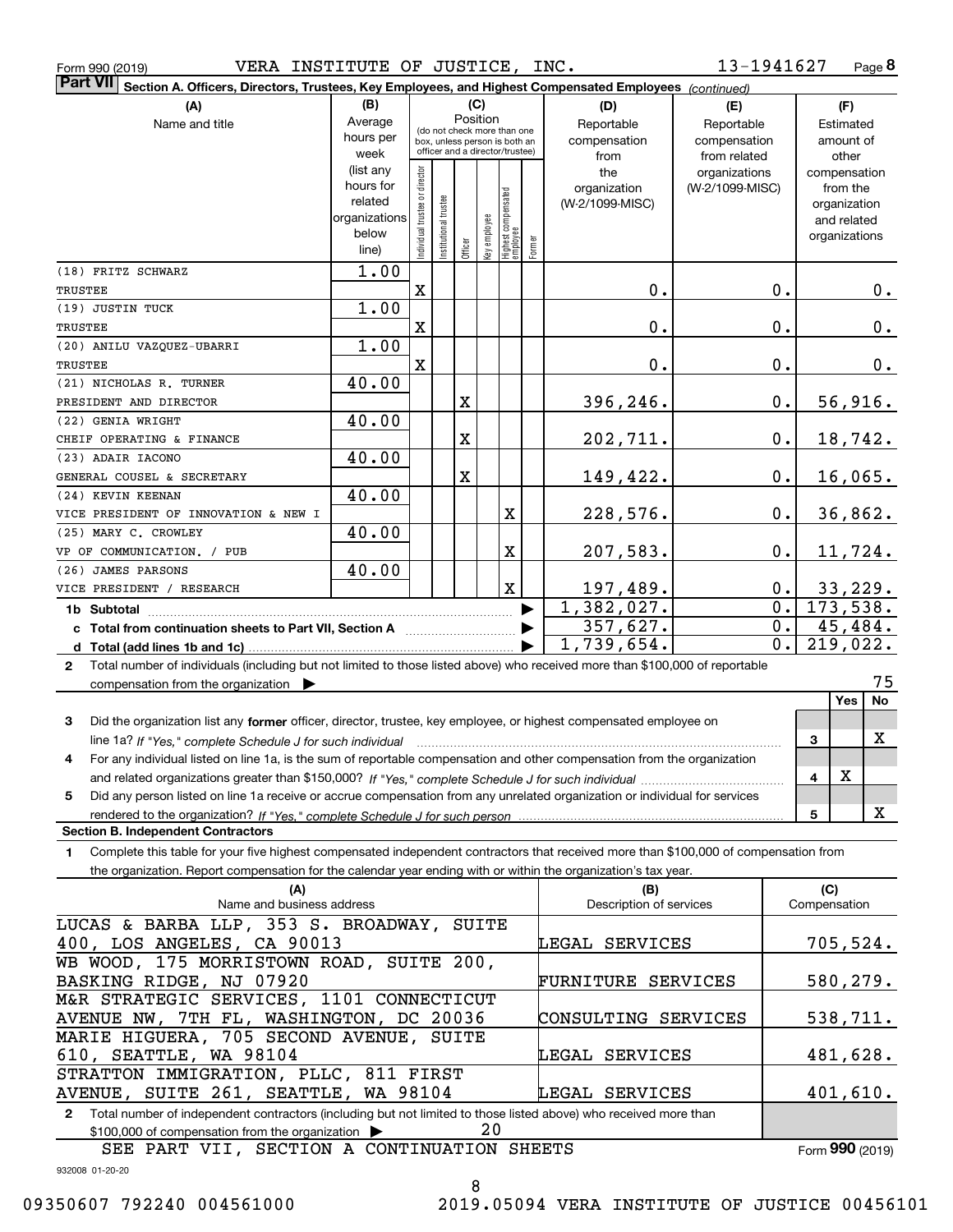| VERA INSTITUTE OF JUSTICE,<br>Form 990                                                                             |                        |                                |                        |         |              |                              |        | INC.                            | 13-1941627      |                             |  |
|--------------------------------------------------------------------------------------------------------------------|------------------------|--------------------------------|------------------------|---------|--------------|------------------------------|--------|---------------------------------|-----------------|-----------------------------|--|
| Part VII Section A.<br>Officers, Directors, Trustees, Key Employees, and Highest Compensated Employees (continued) |                        |                                |                        |         |              |                              |        |                                 |                 |                             |  |
| (B)<br>(A)<br>(C)                                                                                                  |                        |                                |                        |         |              | (D)                          | (E)    | (F)                             |                 |                             |  |
| Name and title                                                                                                     | Average                |                                |                        |         | Position     |                              |        | Reportable                      | Reportable      | Estimated                   |  |
|                                                                                                                    | hours                  |                                | (check all that apply) |         |              |                              |        | compensation                    | compensation    | amount of                   |  |
|                                                                                                                    | per                    |                                |                        |         |              |                              |        | from                            | from related    | other                       |  |
|                                                                                                                    | week                   |                                |                        |         |              |                              |        | the                             | organizations   | compensation                |  |
|                                                                                                                    | (list any<br>hours for |                                |                        |         |              |                              |        | organization<br>(W-2/1099-MISC) | (W-2/1099-MISC) | from the                    |  |
|                                                                                                                    | related                |                                |                        |         |              |                              |        |                                 |                 | organization<br>and related |  |
|                                                                                                                    | organizations          | Individual trustee or director | Institutional trustee  |         |              | Highest compensated employee |        |                                 |                 | organizations               |  |
|                                                                                                                    | below                  |                                |                        |         | Key employee |                              |        |                                 |                 |                             |  |
|                                                                                                                    | line)                  |                                |                        | Officer |              |                              | Former |                                 |                 |                             |  |
| (27) JORDAN KESSLER                                                                                                | 40.00                  |                                |                        |         |              |                              |        |                                 |                 |                             |  |
| VICE PRESIDENT, DEVELOPMENT                                                                                        |                        |                                |                        |         |              | $\mathbf X$                  |        | <u>183,514.</u>                 | $\mathbf 0$ .   | 28, 271.                    |  |
| (28) NANCY A. SMITH                                                                                                | 40.00                  |                                |                        |         |              |                              |        |                                 |                 |                             |  |
| CENTER DIRECTOR                                                                                                    |                        |                                |                        |         |              | $\mathbf X$                  |        | <u>174,113.</u>                 | $\mathbf 0$ .   | 17, 213.                    |  |
|                                                                                                                    |                        |                                |                        |         |              |                              |        |                                 |                 |                             |  |
|                                                                                                                    |                        |                                |                        |         |              |                              |        |                                 |                 |                             |  |
|                                                                                                                    |                        |                                |                        |         |              |                              |        |                                 |                 |                             |  |
|                                                                                                                    |                        |                                |                        |         |              |                              |        |                                 |                 |                             |  |
|                                                                                                                    |                        |                                |                        |         |              |                              |        |                                 |                 |                             |  |
|                                                                                                                    |                        |                                |                        |         |              |                              |        |                                 |                 |                             |  |
|                                                                                                                    |                        |                                |                        |         |              |                              |        |                                 |                 |                             |  |
|                                                                                                                    |                        |                                |                        |         |              |                              |        |                                 |                 |                             |  |
|                                                                                                                    |                        |                                |                        |         |              |                              |        |                                 |                 |                             |  |
|                                                                                                                    |                        |                                |                        |         |              |                              |        |                                 |                 |                             |  |
|                                                                                                                    |                        |                                |                        |         |              |                              |        |                                 |                 |                             |  |
|                                                                                                                    |                        |                                |                        |         |              |                              |        |                                 |                 |                             |  |
|                                                                                                                    |                        |                                |                        |         |              |                              |        |                                 |                 |                             |  |
|                                                                                                                    |                        |                                |                        |         |              |                              |        |                                 |                 |                             |  |
|                                                                                                                    |                        |                                |                        |         |              |                              |        |                                 |                 |                             |  |
|                                                                                                                    |                        |                                |                        |         |              |                              |        |                                 |                 |                             |  |
|                                                                                                                    |                        |                                |                        |         |              |                              |        |                                 |                 |                             |  |
|                                                                                                                    |                        |                                |                        |         |              |                              |        |                                 |                 |                             |  |
|                                                                                                                    |                        |                                |                        |         |              |                              |        |                                 |                 |                             |  |
|                                                                                                                    |                        |                                |                        |         |              |                              |        |                                 |                 |                             |  |
|                                                                                                                    |                        |                                |                        |         |              |                              |        |                                 |                 |                             |  |
|                                                                                                                    |                        |                                |                        |         |              |                              |        |                                 |                 |                             |  |
|                                                                                                                    |                        |                                |                        |         |              |                              |        |                                 |                 |                             |  |
|                                                                                                                    |                        |                                |                        |         |              |                              |        |                                 |                 |                             |  |
|                                                                                                                    |                        |                                |                        |         |              |                              |        |                                 |                 |                             |  |
|                                                                                                                    |                        |                                |                        |         |              |                              |        |                                 |                 |                             |  |
|                                                                                                                    |                        |                                |                        |         |              |                              |        |                                 |                 |                             |  |
|                                                                                                                    |                        |                                |                        |         |              |                              |        |                                 |                 |                             |  |
|                                                                                                                    |                        |                                |                        |         |              |                              |        | 357,627.                        |                 | 45,484.                     |  |

932201 04-01-19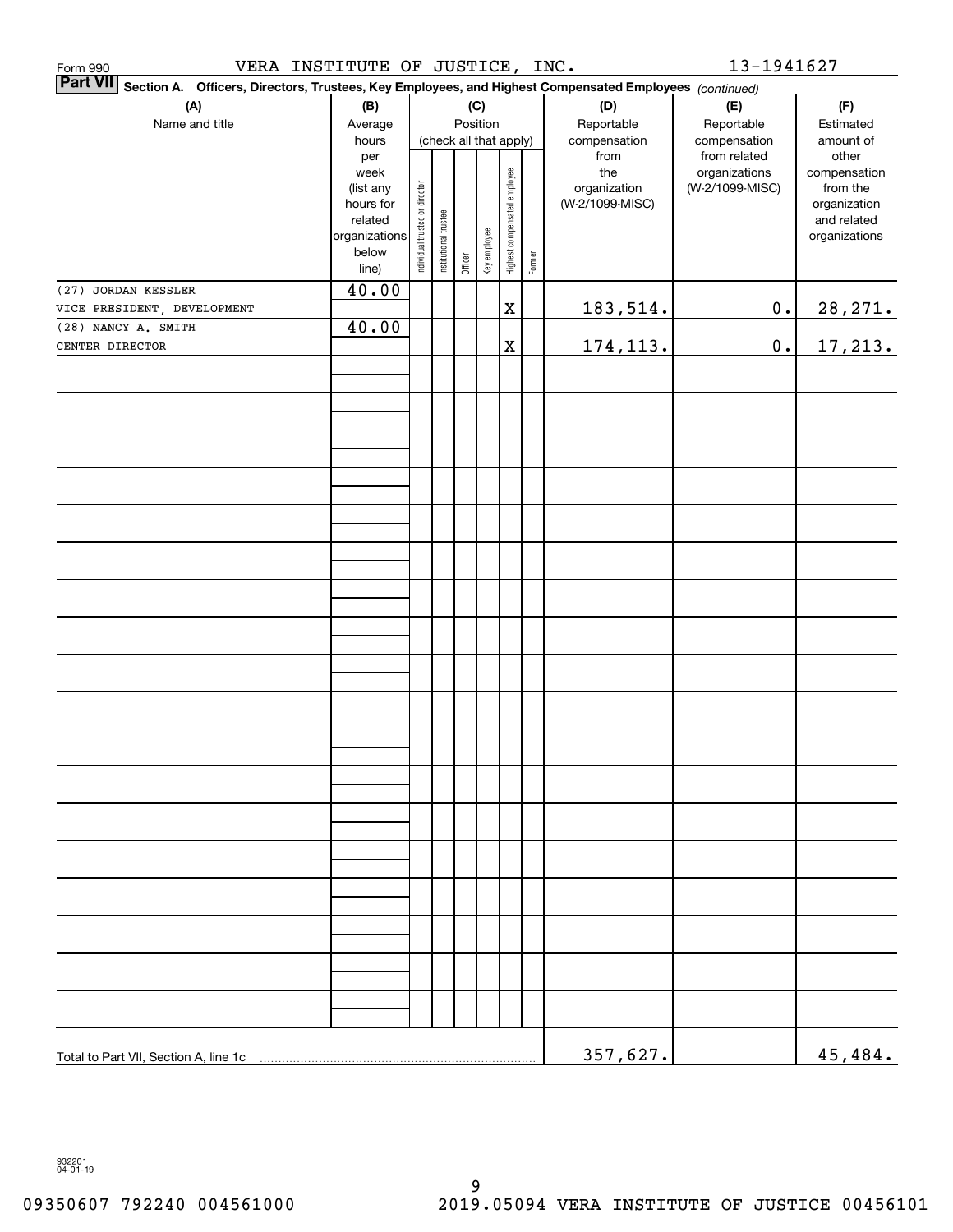|                                                           |                  | VERA INSTITUTE OF JUSTICE, INC.<br>Form 990 (2019)                                                                   |                      |                      |                                                     | 13-1941627                    | Page 9                                                          |
|-----------------------------------------------------------|------------------|----------------------------------------------------------------------------------------------------------------------|----------------------|----------------------|-----------------------------------------------------|-------------------------------|-----------------------------------------------------------------|
|                                                           | <b>Part VIII</b> | <b>Statement of Revenue</b>                                                                                          |                      |                      |                                                     |                               |                                                                 |
|                                                           |                  | Check if Schedule O contains a response or note to any line in this Part VIII                                        |                      |                      | $\overline{(\mathsf{B})}$ $\overline{(\mathsf{C})}$ |                               |                                                                 |
|                                                           |                  |                                                                                                                      |                      | (A)<br>Total revenue | Related or exempt<br>function revenue               | Unrelated<br>business revenue | (D)<br>Revenue excluded<br>from tax under<br>sections 512 - 514 |
|                                                           |                  | 1 a Federated campaigns<br>1a                                                                                        |                      |                      |                                                     |                               |                                                                 |
|                                                           |                  | 1 <sub>b</sub><br><b>b</b> Membership dues                                                                           |                      |                      |                                                     |                               |                                                                 |
|                                                           |                  | 1 <sub>c</sub><br>c Fundraising events                                                                               | 1,660,153.           |                      |                                                     |                               |                                                                 |
|                                                           |                  | 1 <sub>d</sub><br>d Related organizations                                                                            |                      |                      |                                                     |                               |                                                                 |
|                                                           |                  | e Government grants (contributions)<br>1e                                                                            | 136,930,350.         |                      |                                                     |                               |                                                                 |
|                                                           |                  | f All other contributions, gifts, grants, and                                                                        |                      |                      |                                                     |                               |                                                                 |
|                                                           |                  | similar amounts not included above<br>1f                                                                             | 35,700,365.          |                      |                                                     |                               |                                                                 |
| Contributions, Gifts, Grants<br>and Other Similar Amounts | g                | $1g$ \$<br>Noncash contributions included in lines 1a-1f                                                             |                      |                      |                                                     |                               |                                                                 |
|                                                           |                  |                                                                                                                      |                      | 174,290,868.         |                                                     |                               |                                                                 |
|                                                           |                  |                                                                                                                      | <b>Business Code</b> |                      |                                                     |                               |                                                                 |
|                                                           | 2a               | <u> 1980 - John Stone, Amerikaans en Stone (</u>                                                                     |                      |                      |                                                     |                               |                                                                 |
|                                                           | b                | <u> 1989 - Andrea Stadt Britain, amerikansk politiker (</u>                                                          |                      |                      |                                                     |                               |                                                                 |
|                                                           | с                | <u> Alexandria de la contrada de la contrada de la contrada de la contrada de la contrada de la contrada de la c</u> |                      |                      |                                                     |                               |                                                                 |
|                                                           | d                | <u> 1989 - Johann Stein, mars an de Brasilia (b. 1989)</u>                                                           |                      |                      |                                                     |                               |                                                                 |
| Program Service<br>Revenue                                | е                |                                                                                                                      |                      |                      |                                                     |                               |                                                                 |
|                                                           |                  |                                                                                                                      |                      |                      |                                                     |                               |                                                                 |
|                                                           |                  |                                                                                                                      |                      |                      |                                                     |                               |                                                                 |
|                                                           | 3                | Investment income (including dividends, interest, and                                                                |                      |                      |                                                     |                               |                                                                 |
|                                                           |                  |                                                                                                                      |                      | 1, 159, 819.         |                                                     |                               | 1,159,819.                                                      |
|                                                           | 4                | Income from investment of tax-exempt bond proceeds                                                                   |                      |                      |                                                     |                               |                                                                 |
|                                                           | 5                |                                                                                                                      |                      |                      |                                                     |                               |                                                                 |
|                                                           |                  | (i) Real                                                                                                             | (ii) Personal        |                      |                                                     |                               |                                                                 |
|                                                           |                  | 6a<br>6 a Gross rents                                                                                                |                      |                      |                                                     |                               |                                                                 |
|                                                           | b                | 6b<br>Less: rental expenses                                                                                          |                      |                      |                                                     |                               |                                                                 |
|                                                           | c                | Rental income or (loss)<br>6c                                                                                        |                      |                      |                                                     |                               |                                                                 |
|                                                           |                  | d Net rental income or (loss)                                                                                        |                      |                      |                                                     |                               |                                                                 |
|                                                           |                  | (i) Securities<br>7 a Gross amount from sales of                                                                     | (ii) Other           |                      |                                                     |                               |                                                                 |
|                                                           |                  | 2,963,084.<br>7a<br>assets other than inventory                                                                      |                      |                      |                                                     |                               |                                                                 |
|                                                           |                  | <b>b</b> Less: cost or other basis                                                                                   |                      |                      |                                                     |                               |                                                                 |
|                                                           |                  | 650,283.<br>7 <sub>b</sub><br>and sales expenses                                                                     |                      |                      |                                                     |                               |                                                                 |
| evenue                                                    |                  | 2,312,801.<br>7c<br>c Gain or (loss)                                                                                 |                      |                      |                                                     |                               |                                                                 |
|                                                           |                  |                                                                                                                      |                      | 2,312,801.           |                                                     |                               | 2, 312, 801.                                                    |
| Other R                                                   |                  | 8 a Gross income from fundraising events (not                                                                        |                      |                      |                                                     |                               |                                                                 |
|                                                           |                  | including $$ 1,660,153.$ of                                                                                          |                      |                      |                                                     |                               |                                                                 |
|                                                           |                  | contributions reported on line 1c). See                                                                              |                      |                      |                                                     |                               |                                                                 |
|                                                           |                  | 8a                                                                                                                   | 0.                   |                      |                                                     |                               |                                                                 |
|                                                           |                  | 8b                                                                                                                   | 30,000.              |                      |                                                     |                               |                                                                 |
|                                                           | c                | Net income or (loss) from fundraising events                                                                         |                      | $-30,000.$           |                                                     |                               | $-30,000.$                                                      |
|                                                           |                  | 9 a Gross income from gaming activities. See                                                                         |                      |                      |                                                     |                               |                                                                 |
|                                                           |                  | 9a                                                                                                                   |                      |                      |                                                     |                               |                                                                 |
|                                                           |                  | 9b<br><b>b</b> Less: direct expenses <b>manually</b>                                                                 |                      |                      |                                                     |                               |                                                                 |
|                                                           |                  | c Net income or (loss) from gaming activities                                                                        |                      |                      |                                                     |                               |                                                                 |
|                                                           |                  | 10 a Gross sales of inventory, less returns                                                                          |                      |                      |                                                     |                               |                                                                 |
|                                                           |                  | 10a                                                                                                                  |                      |                      |                                                     |                               |                                                                 |
|                                                           |                  | 10b<br><b>b</b> Less: cost of goods sold                                                                             |                      |                      |                                                     |                               |                                                                 |
|                                                           |                  | c Net income or (loss) from sales of inventory                                                                       |                      |                      |                                                     |                               |                                                                 |
|                                                           |                  |                                                                                                                      | <b>Business Code</b> |                      |                                                     |                               |                                                                 |
|                                                           | 11 a             | TECH ASSISTANCE FEES                                                                                                 | 517000               | 86,540.              | 86,540.                                             |                               |                                                                 |
|                                                           |                  | <b>b</b> PUBLICATION SALES                                                                                           | 900099               | 35,582.              | 35,582.                                             |                               |                                                                 |
| Miscellaneous<br>Revenue                                  |                  | c MISCELLANEOUS                                                                                                      | 900099               | 9,501.               | 9,501.                                              |                               |                                                                 |
|                                                           |                  |                                                                                                                      | 900099               |                      |                                                     |                               |                                                                 |
|                                                           |                  | <b>e Total.</b> Add lines 11a 11d                                                                                    |                      | 131,623.             |                                                     |                               |                                                                 |
|                                                           | 12               | Total revenue. See instructions                                                                                      |                      | 177,865,111.         | 131,623.                                            | 0.                            | 3,442,620.                                                      |
|                                                           |                  |                                                                                                                      |                      |                      |                                                     |                               | Form 990 (2019)                                                 |
|                                                           | 932009 01-20-20  |                                                                                                                      |                      |                      |                                                     |                               |                                                                 |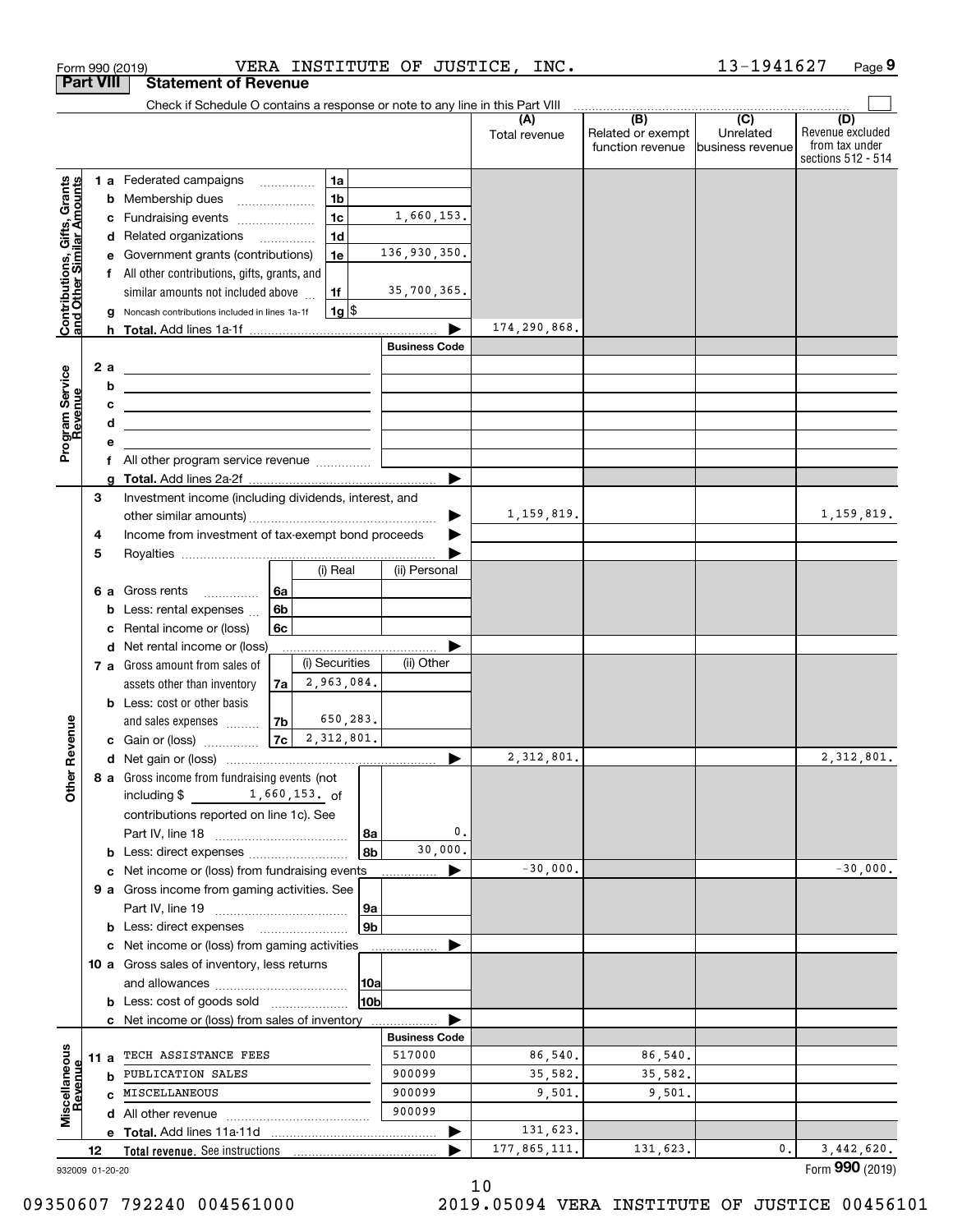$_{\rm Form}$   $_{990}$   $_{(2019)}$   $_{\rm WERA}$  INSTITUTE OF JUSTICE, INC.  $13$ – $1941627$   $_{\rm Page}$ **Part IX Statement of Functional Expenses**

#### **(A)**<br>Total expenses **(C)** (C) (C)<br>
penses Program service Management and Fundrai<br>
expenses general expenses expen **123** Grants and other assistance to foreign **4567891011abcdefg12131415161718192021222324abc**EQUIPMENT REPAIRS & REN **de** All other expenses *Section 501(c)(3) and 501(c)(4) organizations must complete all columns. All other organizations must complete column (A).* Grants and other assistance to domestic organizations and domestic governments. See Part IV, line 21 Compensation not included above to disqualified persons (as defined under section 4958(f)(1)) and persons described in section 4958(c)(3)(B)  $\quad \ldots \ldots \ldots$ Pension plan accruals and contributions (include section 401(k) and 403(b) employer contributions) Professional fundraising services. See Part IV, line 17 Other. (If line 11g amount exceeds 10% of line 25, column (A) amount, list line 11g expenses on Sch O.) Other expenses. Itemize expenses not covered above (List miscellaneous expenses on line 24e. If line 24e amount exceeds 10% of line 25, column (A) amount, list line 24e expenses on Schedule O.) Check if Schedule O contains a response or note to any line in this Part IX (C) (C) (C) (C) (C) (C) Program service expensesFundraising expensesGrants and other assistance to domestic individuals. See Part IV, line 22 organizations, foreign governments, and foreign individuals. See Part IV, lines 15 and 16  $\ldots$ Benefits paid to or for members ..................... Compensation of current officers, directors, trustees, and key employees  $\ldots$   $\ldots$   $\ldots$   $\ldots$   $\ldots$   $\ldots$ Other salaries and wages ~~~~~~~~~~ Other employee benefits ~~~~~~~~~~ Payroll taxes ~~~~~~~~~~~~~~~~ Fees for services (nonemployees): Management ~~~~~~~~~~~~~~~~ Legal ~~~~~~~~~~~~~~~~~~~~Accounting ~~~~~~~~~~~~~~~~~ Lobbying ~~~~~~~~~~~~~~~~~~lnvestment management fees ....................... Advertising and promotion www.communication Office expenses ~~~~~~~~~~~~~~~Information technology ~~~~~~~~~~~ Royalties ~~~~~~~~~~~~~~~~~~ Occupancy ~~~~~~~~~~~~~~~~~ Travel ……………………………………………… Payments of travel or entertainment expenses for any federal, state, or local public officials ... Conferences, conventions, and meetings Interest Payments to affiliates ~~~~~~~~~~~~ Depreciation, depletion, and amortization  $\,\,\ldots\,\,$ Insurance~~~~~~~~~~~~~~~~~*Do not include amounts reported on lines 6b, 7b, 8b, 9b, and 10b of Part VIII.*  $\mathcal{L}^{\text{max}}$ 3,529,044. 912,815. 22,760,313. 686,672. 4,562,975. 1,714,941. 151,739. 70,000. 8,250,026. 916,528. 129,735. 1,484,356. 3,209,247. 713,772. 193,681. 106,216,836. 106,216,836. 528,880. 361,174. 156,589,569. 145,142,832. 10,083,021. 1,363,716. 196,835. 3,529,044. 912,815. 18,206,116. 3,872,631. 681,566.  $547,979.$  123,585. 15,108. 3,417,704. 1,051,044. 94,227. 1,270,116. 409,808. 35,017. 151,739. 70,000. 196,835. 8,070,939. 46,909. 132,178.  $313,604.$  550,595. 52,329. 129,735. 638,306. 846,050.  $2,464,253.$  505,570. 239,424. 713,772. 15,435. 178,246. 389,896. 95,117. 43,867. 62,604. 298,570. SUBCONTRACTORS MISCELLANEOUS EXPENSE

11

**Total functional expenses.**  Add lines 1 through 24e **Joint costs.** Complete this line only if the organization **2526**reported in column (B) joint costs from a combined educational campaign and fundraising solicitation.

Check here  $\bullet$  if following SOP 98-2 (ASC 958-720)

932010 01-20-20

Check here  $\blacktriangleright$ 

Form (2019) **990**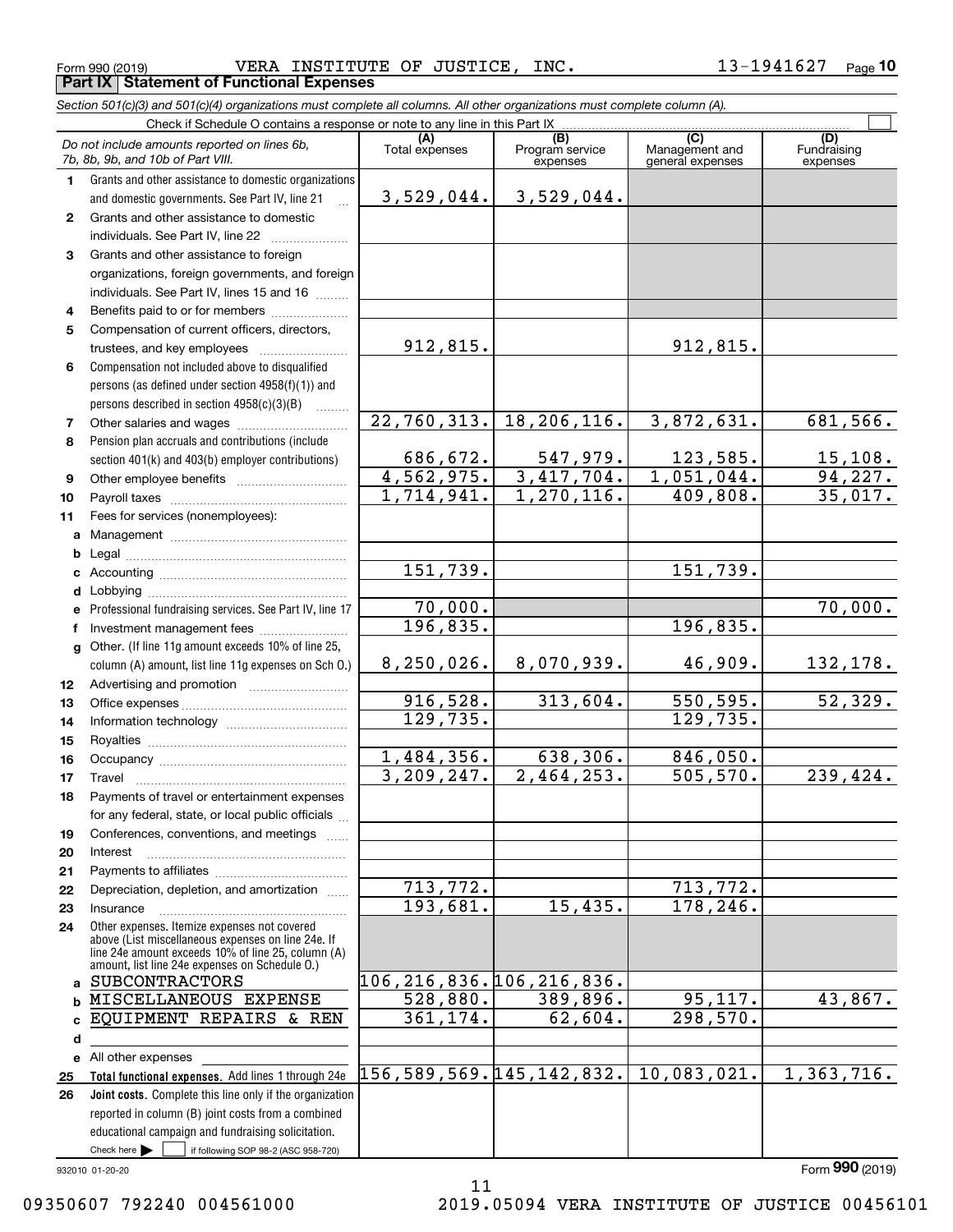$\frac{1}{2}$ 

78,251,184. 97,287,546. 136,341,948. 170,625,693.

Form (2019) **990**

**Part X** B  $\mathcal{L}^{\text{max}}$ Check if Schedule O contains a response or note to any line in this Part X **(A) (B)** Beginning of year | | End of year 16,087,081. 20,419,022. **11**Cash - non-interest-bearing ~~~~~~~~~~~~~~~~~~~~~~~~~  $9,888,129. | 2 | 11,880,197.$ **22**Savings and temporary cash investments ~~~~~~~~~~~~~~~~~~39,746,480. 52,923,729. **33** Pledges and grants receivable, net  $\ldots$  **multimes contained and grants receivable**, net **multimes contained and grants receivable**, net **multimes contained and grants receivable** Accounts receivable, net ~~~~~~~~~~~~~~~~~~~~~~~~~~ **44**Loans and other receivables from any current or former officer, director, **5**trustee, key employee, creator or founder, substantial contributor, or 35% controlled entity or family member of any of these persons ............................ **5**Loans and other receivables from other disqualified persons (as defined **6**under section  $4958(f)(1)$ , and persons described in section  $4958(c)(3)(B)$ **677**Notes and loans receivable, net ~~~~~~~~~~~~~~~~~~~~~~~**Assets 88**Inventories for sale or use ~~~~~~~~~~~~~~~~~~~~~~~~~~  $79,608$ .  $9$  64,395. **99**Prepaid expenses and deferred charges ~~~~~~~~~~~~~~~~~~ **10a**Land, buildings, and equipment: cost or other 8,158,324. basis. Complete Part VI of Schedule D will aller  $2,716,253. \qquad 1,834,380.$   $\vert \cdot \vert$  10c  $\vert$  5,442,071. **10cb** Less: accumulated depreciation  $\ldots$  **10b**  $32,693,316.$   $\mid$  11  $\mid$  43,348,092. **1111**Investments - publicly traded securities ~~~~~~~~~~~~~~~~~~~ **1212**Investments - other securities. See Part IV, line 11 ~~~~~~~~~~~~~~ **1313**Investments - program-related. See Part IV, line 11 ~~~~~~~~~~~~~**1414**Intangible assets ~~~~~~~~~~~~~~~~~~~~~~~~~~~~~~ Other assets. See Part IV, line 11 ~~~~~~~~~~~~~~~~~~~~~~  $36,012,954.$   $15$  36,548,187. **1515**136,341,948. 170,625,693. **1616Total assets.**  Add lines 1 through 15 (must equal line 33)  $22,264,795.$   $\boxed{17}$   $\boxed{29,223,266}$ . **1717**Accounts payable and accrued expenses ~~~~~~~~~~~~~~~~~~ **1818**Grants payable ~~~~~~~~~~~~~~~~~~~~~~~~~~~~~~~ 20,000. 10,000. **1919**Deferred revenue ~~~~~~~~~~~~~~~~~~~~~~~~~~~~~~ **2020**Tax-exempt bond liabilities …………………………………………………………… 35,000,000. 35,700,000. Escrow or custodial account liability. Complete Part IV of Schedule D **212122**Loans and other payables to any current or former officer, director, **Liabilities** iabilities trustee, key employee, creator or founder, substantial contributor, or 35% **22**controlled entity or family member of any of these persons ~~~~~~~~~2,000,000. **23**Secured mortgages and notes payable to unrelated third parties **23**5,493,100. Unsecured notes and loans payable to unrelated third parties **242425**Other liabilities (including federal income tax, payables to related third parties, and other liabilities not included on lines 17-24). Complete Part X of Schedule D ~~~~~~~~~~~~~~~~~~~~~~~~~~~~~~~  $805,969.$  25 | 911,781. **25**58,090,764. 73,338,147. **2626Total liabilities.**  Add lines 17 through 25 **Organizations that follow FASB ASC 958, check here** | X Assets or Fund Balances **Net Assets or Fund Balances and complete lines 27, 28, 32, and 33.** 48,560,245. 61,431,335. **2727**Net assets without donor restrictions <sub>…………………………………………………</sub>……  $29,690,939. |28 | 35,856,211.$ **2828**Net assets with donor restrictions ~~~~~~~~~~~~~~~~~~~~~~ **Organizations that do not follow FASB ASC 958, check here** | **and complete lines 29 through 33. 2929**Capital stock or trust principal, or current funds ~~~~~~~~~~~~~~~

Paid-in or capital surplus, or land, building, or equipment fund www.commun.com Retained earnings, endowment, accumulated income, or other funds www.com Total net assets or fund balances ~~~~~~~~~~~~~~~~~~~~~~

Total liabilities and net assets/fund balances

| . |                      |
|---|----------------------|
|   | <b>Balance Sheet</b> |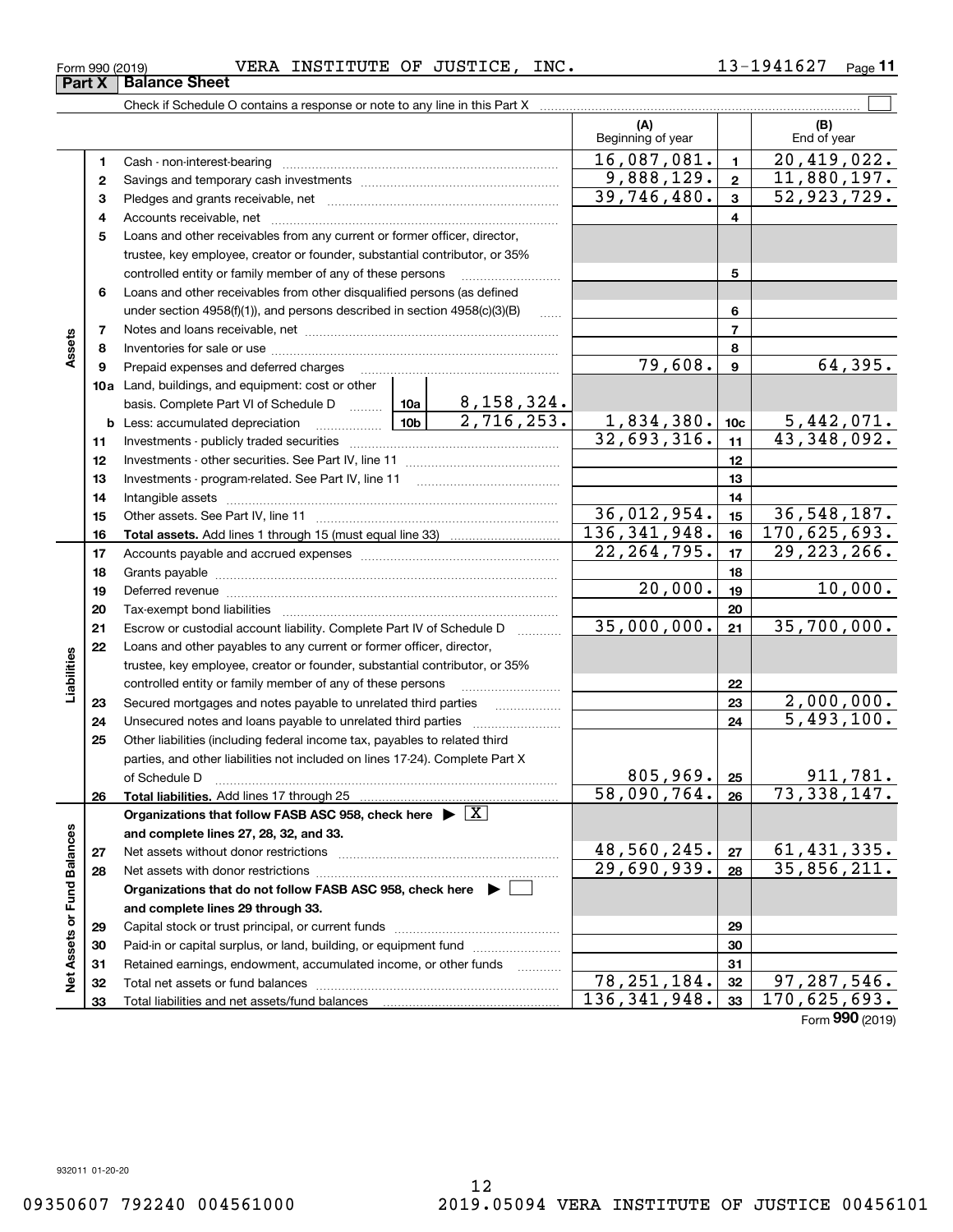|    | VERA INSTITUTE OF JUSTICE, INC.<br>Form 990 (2019)                                                                                                                                      |                | 13-1941627      |                |          | $_{\text{Page}}$ 12     |
|----|-----------------------------------------------------------------------------------------------------------------------------------------------------------------------------------------|----------------|-----------------|----------------|----------|-------------------------|
|    | <b>Reconciliation of Net Assets</b><br>Part XI                                                                                                                                          |                |                 |                |          |                         |
|    |                                                                                                                                                                                         |                |                 |                |          |                         |
|    |                                                                                                                                                                                         |                |                 |                |          |                         |
| 1  | Total revenue (must equal Part VIII, column (A), line 12)                                                                                                                               | $\mathbf{1}$   | 177,865,111.    |                |          |                         |
| 2  |                                                                                                                                                                                         | $\overline{2}$ | 156,589,569.    |                |          |                         |
| з  | Revenue less expenses. Subtract line 2 from line 1                                                                                                                                      | 3              | 21, 275, 542.   |                |          |                         |
| 4  | Net assets or fund balances at beginning of year (must equal Part X, line 32, column (A)) <i>massets</i> or fund balances at beginning of year (must equal Part X, line 32, column (A)) | 4              | 78, 251, 184.   |                |          |                         |
| 5  | Net unrealized gains (losses) on investments                                                                                                                                            | 5              | $-2, 239, 180.$ |                |          |                         |
| 6  |                                                                                                                                                                                         | 6              |                 |                |          |                         |
| 7  |                                                                                                                                                                                         | $\overline{7}$ |                 |                |          |                         |
| 8  | Prior period adjustments                                                                                                                                                                | 8              |                 |                |          |                         |
| 9  | Other changes in net assets or fund balances (explain on Schedule O)                                                                                                                    | 9              |                 |                |          | 0.                      |
| 10 | Net assets or fund balances at end of year. Combine lines 3 through 9 (must equal Part X, line 32,                                                                                      |                |                 |                |          |                         |
|    |                                                                                                                                                                                         | 10             | 97,287,546.     |                |          |                         |
|    | Part XII Financial Statements and Reporting                                                                                                                                             |                |                 |                |          |                         |
|    |                                                                                                                                                                                         |                |                 |                |          | $\overline{\mathbf{x}}$ |
|    |                                                                                                                                                                                         |                |                 |                | Yes      | No                      |
| 1  | $\boxed{\mathbf{X}}$ Accrual<br>Accounting method used to prepare the Form 990: <u>I</u> Cash<br>Other                                                                                  |                |                 |                |          |                         |
|    | If the organization changed its method of accounting from a prior year or checked "Other," explain in Schedule O.                                                                       |                |                 |                |          |                         |
|    | 2a Were the organization's financial statements compiled or reviewed by an independent accountant?                                                                                      |                |                 | 2a             |          | x                       |
|    | If "Yes," check a box below to indicate whether the financial statements for the year were compiled or reviewed on a                                                                    |                |                 |                |          |                         |
|    | separate basis, consolidated basis, or both:                                                                                                                                            |                |                 |                |          |                         |
|    | Separate basis<br>Both consolidated and separate basis<br><b>Consolidated basis</b>                                                                                                     |                |                 |                |          |                         |
|    | <b>b</b> Were the organization's financial statements audited by an independent accountant?                                                                                             |                |                 | 2 <sub>b</sub> | X        |                         |
|    | If "Yes," check a box below to indicate whether the financial statements for the year were audited on a separate basis,                                                                 |                |                 |                |          |                         |
|    | consolidated basis, or both:                                                                                                                                                            |                |                 |                |          |                         |
|    | $X$ Separate basis<br><b>Consolidated basis</b><br>Both consolidated and separate basis                                                                                                 |                |                 |                |          |                         |
|    | c If "Yes" to line 2a or 2b, does the organization have a committee that assumes responsibility for oversight of the audit,                                                             |                |                 |                |          |                         |
|    | review, or compilation of its financial statements and selection of an independent accountant?                                                                                          |                |                 | 2c             | x        |                         |
|    | If the organization changed either its oversight process or selection process during the tax year, explain on Schedule O.                                                               |                |                 |                |          |                         |
|    | 3a As a result of a federal award, was the organization required to undergo an audit or audits as set forth in the Single Audit                                                         |                |                 |                |          |                         |
|    |                                                                                                                                                                                         |                |                 | 3a             | X        |                         |
|    | b If "Yes," did the organization undergo the required audit or audits? If the organization did not undergo the required audit                                                           |                |                 |                |          |                         |
|    |                                                                                                                                                                                         |                |                 | 3b             | х<br>nnn |                         |

Form (2019) **990**

932012 01-20-20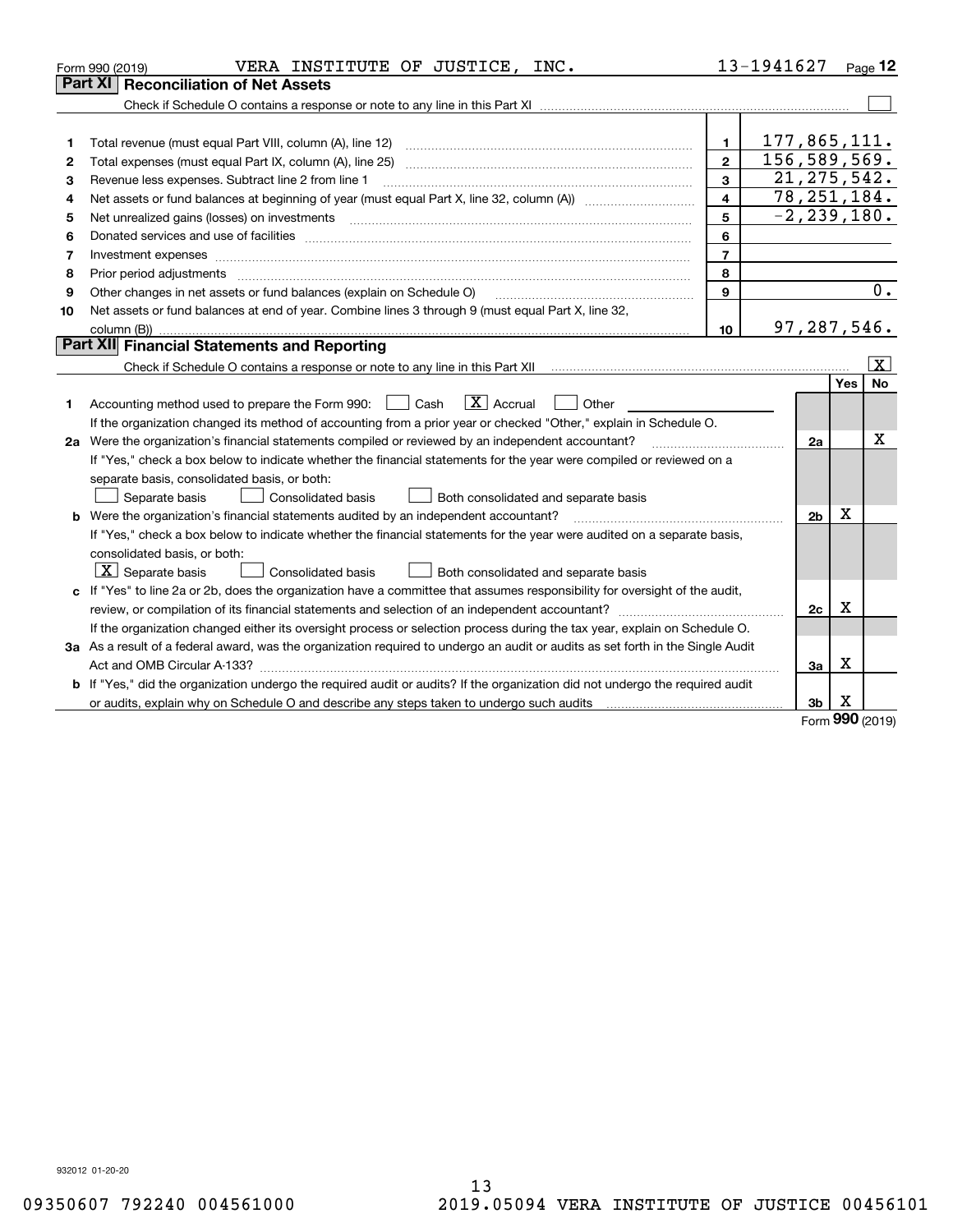| <b>SCHEDULE A</b> |
|-------------------|
|-------------------|

|  |  |  | (Form 990 or 990-EZ) |  |
|--|--|--|----------------------|--|
|--|--|--|----------------------|--|

## **Public Charity Status and Public Support**

**Complete if the organization is a section 501(c)(3) organization or a section 4947(a)(1) nonexempt charitable trust.**

| OMB No. 1545-0047                   |
|-------------------------------------|
| 019                                 |
| <b>Open to Public</b><br>Inspection |

| Internal Revenue Service | Department of the Treasury                                                                                                                                                 |                                             |                                                                                    | Attach to Form 990 or Form 990-EZ.<br>▶ Go to www.irs.gov/Form990 for instructions and the latest information.                                |     |                                   |                            |  | <b>Open to Public</b><br>Inspection   |
|--------------------------|----------------------------------------------------------------------------------------------------------------------------------------------------------------------------|---------------------------------------------|------------------------------------------------------------------------------------|-----------------------------------------------------------------------------------------------------------------------------------------------|-----|-----------------------------------|----------------------------|--|---------------------------------------|
|                          | Name of the organization                                                                                                                                                   |                                             |                                                                                    |                                                                                                                                               |     |                                   |                            |  | <b>Employer identification number</b> |
|                          |                                                                                                                                                                            |                                             |                                                                                    | VERA INSTITUTE OF JUSTICE, INC.                                                                                                               |     |                                   |                            |  | 13-1941627                            |
| Part I                   |                                                                                                                                                                            |                                             |                                                                                    | Reason for Public Charity Status (All organizations must complete this part.) See instructions.                                               |     |                                   |                            |  |                                       |
|                          |                                                                                                                                                                            |                                             |                                                                                    | The organization is not a private foundation because it is: (For lines 1 through 12, check only one box.)                                     |     |                                   |                            |  |                                       |
| 1                        |                                                                                                                                                                            |                                             |                                                                                    | A church, convention of churches, or association of churches described in section 170(b)(1)(A)(i).                                            |     |                                   |                            |  |                                       |
| 2                        |                                                                                                                                                                            |                                             |                                                                                    | A school described in section 170(b)(1)(A)(ii). (Attach Schedule E (Form 990 or 990-EZ).)                                                     |     |                                   |                            |  |                                       |
| 3                        |                                                                                                                                                                            |                                             |                                                                                    | A hospital or a cooperative hospital service organization described in section 170(b)(1)(A)(iii).                                             |     |                                   |                            |  |                                       |
| 4                        |                                                                                                                                                                            |                                             |                                                                                    | A medical research organization operated in conjunction with a hospital described in section 170(b)(1)(A)(iii). Enter the hospital's name,    |     |                                   |                            |  |                                       |
|                          | city, and state:                                                                                                                                                           |                                             |                                                                                    |                                                                                                                                               |     |                                   |                            |  |                                       |
| 5                        |                                                                                                                                                                            |                                             |                                                                                    |                                                                                                                                               |     |                                   |                            |  |                                       |
|                          | An organization operated for the benefit of a college or university owned or operated by a governmental unit described in<br>section 170(b)(1)(A)(iv). (Complete Part II.) |                                             |                                                                                    |                                                                                                                                               |     |                                   |                            |  |                                       |
| 6                        |                                                                                                                                                                            |                                             |                                                                                    | A federal, state, or local government or governmental unit described in section 170(b)(1)(A)(v).                                              |     |                                   |                            |  |                                       |
| $7 \mid X \mid$          |                                                                                                                                                                            |                                             |                                                                                    | An organization that normally receives a substantial part of its support from a governmental unit or from the general public described in     |     |                                   |                            |  |                                       |
|                          |                                                                                                                                                                            |                                             | section 170(b)(1)(A)(vi). (Complete Part II.)                                      |                                                                                                                                               |     |                                   |                            |  |                                       |
| 8                        |                                                                                                                                                                            |                                             |                                                                                    | A community trust described in section 170(b)(1)(A)(vi). (Complete Part II.)                                                                  |     |                                   |                            |  |                                       |
| 9                        |                                                                                                                                                                            |                                             |                                                                                    | An agricultural research organization described in section 170(b)(1)(A)(ix) operated in conjunction with a land-grant college                 |     |                                   |                            |  |                                       |
|                          |                                                                                                                                                                            |                                             |                                                                                    | or university or a non-land-grant college of agriculture (see instructions). Enter the name, city, and state of the college or                |     |                                   |                            |  |                                       |
|                          | university:                                                                                                                                                                |                                             |                                                                                    |                                                                                                                                               |     |                                   |                            |  |                                       |
| 10                       |                                                                                                                                                                            |                                             |                                                                                    | An organization that normally receives: (1) more than 33 1/3% of its support from contributions, membership fees, and gross receipts from     |     |                                   |                            |  |                                       |
|                          |                                                                                                                                                                            |                                             |                                                                                    | activities related to its exempt functions - subject to certain exceptions, and (2) no more than 33 1/3% of its support from gross investment |     |                                   |                            |  |                                       |
|                          |                                                                                                                                                                            |                                             |                                                                                    | income and unrelated business taxable income (less section 511 tax) from businesses acquired by the organization after June 30, 1975.         |     |                                   |                            |  |                                       |
|                          |                                                                                                                                                                            |                                             | See section 509(a)(2). (Complete Part III.)                                        |                                                                                                                                               |     |                                   |                            |  |                                       |
| 11                       |                                                                                                                                                                            |                                             |                                                                                    | An organization organized and operated exclusively to test for public safety. See section 509(a)(4).                                          |     |                                   |                            |  |                                       |
| 12                       |                                                                                                                                                                            |                                             |                                                                                    | An organization organized and operated exclusively for the benefit of, to perform the functions of, or to carry out the purposes of one or    |     |                                   |                            |  |                                       |
|                          |                                                                                                                                                                            |                                             |                                                                                    | more publicly supported organizations described in section 509(a)(1) or section 509(a)(2). See section 509(a)(3). Check the box in            |     |                                   |                            |  |                                       |
|                          |                                                                                                                                                                            |                                             |                                                                                    | lines 12a through 12d that describes the type of supporting organization and complete lines 12e, 12f, and 12g.                                |     |                                   |                            |  |                                       |
| a                        |                                                                                                                                                                            |                                             |                                                                                    | Type I. A supporting organization operated, supervised, or controlled by its supported organization(s), typically by giving                   |     |                                   |                            |  |                                       |
|                          |                                                                                                                                                                            |                                             |                                                                                    | the supported organization(s) the power to regularly appoint or elect a majority of the directors or trustees of the supporting               |     |                                   |                            |  |                                       |
|                          |                                                                                                                                                                            |                                             | organization. You must complete Part IV, Sections A and B.                         |                                                                                                                                               |     |                                   |                            |  |                                       |
| b                        |                                                                                                                                                                            |                                             |                                                                                    | Type II. A supporting organization supervised or controlled in connection with its supported organization(s), by having                       |     |                                   |                            |  |                                       |
|                          |                                                                                                                                                                            |                                             |                                                                                    | control or management of the supporting organization vested in the same persons that control or manage the supported                          |     |                                   |                            |  |                                       |
|                          |                                                                                                                                                                            |                                             | organization(s). You must complete Part IV, Sections A and C.                      |                                                                                                                                               |     |                                   |                            |  |                                       |
| с                        |                                                                                                                                                                            |                                             |                                                                                    | Type III functionally integrated. A supporting organization operated in connection with, and functionally integrated with,                    |     |                                   |                            |  |                                       |
|                          |                                                                                                                                                                            |                                             |                                                                                    | its supported organization(s) (see instructions). You must complete Part IV, Sections A, D, and E.                                            |     |                                   |                            |  |                                       |
| d                        |                                                                                                                                                                            |                                             |                                                                                    | Type III non-functionally integrated. A supporting organization operated in connection with its supported organization(s)                     |     |                                   |                            |  |                                       |
|                          |                                                                                                                                                                            |                                             |                                                                                    | that is not functionally integrated. The organization generally must satisfy a distribution requirement and an attentiveness                  |     |                                   |                            |  |                                       |
|                          |                                                                                                                                                                            |                                             |                                                                                    | requirement (see instructions). You must complete Part IV, Sections A and D, and Part V.                                                      |     |                                   |                            |  |                                       |
| е                        |                                                                                                                                                                            |                                             |                                                                                    | Check this box if the organization received a written determination from the IRS that it is a Type I, Type II, Type III                       |     |                                   |                            |  |                                       |
|                          |                                                                                                                                                                            |                                             |                                                                                    | functionally integrated, or Type III non-functionally integrated supporting organization.                                                     |     |                                   |                            |  |                                       |
| f                        |                                                                                                                                                                            | Enter the number of supported organizations |                                                                                    |                                                                                                                                               |     |                                   |                            |  |                                       |
|                          | (i) Name of supported                                                                                                                                                      |                                             | Provide the following information about the supported organization(s).<br>(ii) EIN | (iii) Type of organization                                                                                                                    |     | (iv) Is the organization listed   | (v) Amount of monetary     |  | (vi) Amount of other                  |
|                          | organization                                                                                                                                                               |                                             |                                                                                    | (described on lines 1-10                                                                                                                      | Yes | in your governing document?<br>No | support (see instructions) |  | support (see instructions)            |
|                          |                                                                                                                                                                            |                                             |                                                                                    | above (see instructions))                                                                                                                     |     |                                   |                            |  |                                       |
|                          |                                                                                                                                                                            |                                             |                                                                                    |                                                                                                                                               |     |                                   |                            |  |                                       |
|                          |                                                                                                                                                                            |                                             |                                                                                    |                                                                                                                                               |     |                                   |                            |  |                                       |
|                          |                                                                                                                                                                            |                                             |                                                                                    |                                                                                                                                               |     |                                   |                            |  |                                       |
|                          |                                                                                                                                                                            |                                             |                                                                                    |                                                                                                                                               |     |                                   |                            |  |                                       |
|                          |                                                                                                                                                                            |                                             |                                                                                    |                                                                                                                                               |     |                                   |                            |  |                                       |
|                          |                                                                                                                                                                            |                                             |                                                                                    |                                                                                                                                               |     |                                   |                            |  |                                       |
|                          |                                                                                                                                                                            |                                             |                                                                                    |                                                                                                                                               |     |                                   |                            |  |                                       |
|                          |                                                                                                                                                                            |                                             |                                                                                    |                                                                                                                                               |     |                                   |                            |  |                                       |
|                          |                                                                                                                                                                            |                                             |                                                                                    |                                                                                                                                               |     |                                   |                            |  |                                       |

**Total**

LHA For Paperwork Reduction Act Notice, see the Instructions for Form 990 or 990-EZ. 932021 09-25-19 Schedule A (Form 990 or 990-EZ) 2019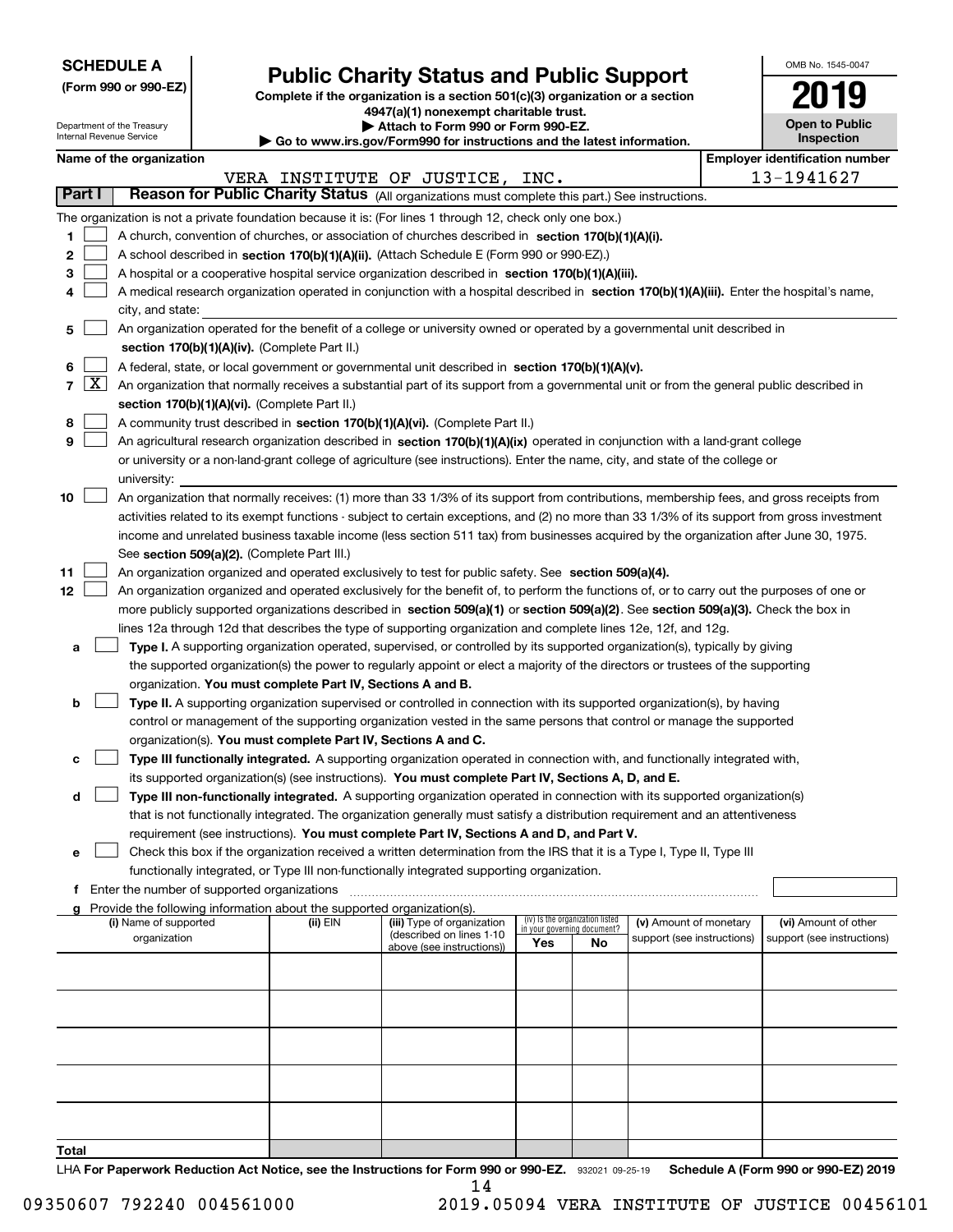#### Schedule A (Form 990 or 990-EZ) 2019 Page VERA INSTITUTE OF JUSTICE, INC. 13-1941627

**2**

(Complete only if you checked the box on line 5, 7, or 8 of Part I or if the organization failed to qualify under Part III. If the organization fails to qualify under the tests listed below, please complete Part III.) **Part II Support Schedule for Organizations Described in Sections 170(b)(1)(A)(iv) and 170(b)(1)(A)(vi)**

|    | <b>Section A. Public Support</b>                                                                                                               |                                                        |                       |            |                                           |                                      |                                          |
|----|------------------------------------------------------------------------------------------------------------------------------------------------|--------------------------------------------------------|-----------------------|------------|-------------------------------------------|--------------------------------------|------------------------------------------|
|    | Calendar year (or fiscal year beginning in) $\blacktriangleright$                                                                              | (a) 2015                                               | $(b)$ 2016            | $(c)$ 2017 | $(d)$ 2018                                | (e) 2019                             | (f) Total                                |
|    | 1 Gifts, grants, contributions, and<br>membership fees received. (Do not                                                                       |                                                        |                       |            |                                           |                                      |                                          |
|    | include any "unusual grants.")                                                                                                                 | 68574966.108258955136843755136204400174290868624172944 |                       |            |                                           |                                      |                                          |
|    | 2 Tax revenues levied for the organ-<br>ization's benefit and either paid to<br>or expended on its behalf                                      |                                                        |                       |            |                                           |                                      |                                          |
|    | 3 The value of services or facilities<br>furnished by a governmental unit to                                                                   |                                                        |                       |            |                                           |                                      |                                          |
|    | the organization without charge                                                                                                                |                                                        |                       |            |                                           |                                      |                                          |
|    | 4 Total. Add lines 1 through 3                                                                                                                 | 68574966.108258955136843755136204400174290868624172944 |                       |            |                                           |                                      |                                          |
| 5. | The portion of total contributions                                                                                                             |                                                        |                       |            |                                           |                                      |                                          |
|    | by each person (other than a                                                                                                                   |                                                        |                       |            |                                           |                                      |                                          |
|    | governmental unit or publicly                                                                                                                  |                                                        |                       |            |                                           |                                      |                                          |
|    | supported organization) included                                                                                                               |                                                        |                       |            |                                           |                                      |                                          |
|    | on line 1 that exceeds 2% of the                                                                                                               |                                                        |                       |            |                                           |                                      |                                          |
|    | amount shown on line 11,                                                                                                                       |                                                        |                       |            |                                           |                                      |                                          |
|    | column (f)                                                                                                                                     |                                                        |                       |            |                                           |                                      |                                          |
|    | 6 Public support. Subtract line 5 from line 4.                                                                                                 |                                                        |                       |            |                                           |                                      | 624172944                                |
|    | <b>Section B. Total Support</b>                                                                                                                |                                                        |                       |            |                                           |                                      |                                          |
|    | Calendar year (or fiscal year beginning in) $\blacktriangleright$                                                                              | (a) 2015                                               | $(b)$ 2016            | $(c)$ 2017 | $(d)$ 2018                                | (e) 2019                             | (f) Total                                |
|    | <b>7</b> Amounts from line 4                                                                                                                   | 68574966.108258955136843755136204400174290868624172944 |                       |            |                                           |                                      |                                          |
|    | Gross income from interest,                                                                                                                    |                                                        |                       |            |                                           |                                      |                                          |
|    | dividends, payments received on                                                                                                                |                                                        |                       |            |                                           |                                      |                                          |
|    | securities loans, rents, royalties,                                                                                                            |                                                        |                       |            |                                           |                                      |                                          |
|    | and income from similar sources                                                                                                                |                                                        | $182, 145.$ 155, 906. | 362,543.   | 1003196.                                  | 1159819.                             | 2863609.                                 |
|    | <b>9</b> Net income from unrelated business                                                                                                    |                                                        |                       |            |                                           |                                      |                                          |
|    | activities, whether or not the                                                                                                                 |                                                        |                       |            |                                           |                                      |                                          |
|    | business is regularly carried on                                                                                                               |                                                        |                       |            |                                           |                                      |                                          |
|    | 10 Other income. Do not include gain                                                                                                           |                                                        |                       |            |                                           |                                      |                                          |
|    | or loss from the sale of capital                                                                                                               |                                                        |                       |            |                                           |                                      |                                          |
|    | assets (Explain in Part VI.)                                                                                                                   | 674,596.                                               |                       |            | $636, 496.$ 543, 816. 488, 527. 131, 623. |                                      | 2475058.                                 |
|    | 11 Total support. Add lines 7 through 10                                                                                                       |                                                        |                       |            |                                           |                                      | 629511611                                |
|    | 12 Gross receipts from related activities, etc. (see instructions)                                                                             |                                                        |                       |            |                                           | 12                                   |                                          |
|    | 13 First five years. If the Form 990 is for the organization's first, second, third, fourth, or fifth tax year as a section 501(c)(3)          |                                                        |                       |            |                                           |                                      |                                          |
|    | organization, check this box and stop here<br><b>Section C. Computation of Public Support Percentage</b>                                       |                                                        |                       |            |                                           |                                      |                                          |
|    | 14 Public support percentage for 2019 (line 6, column (f) divided by line 11, column (f) <i></i>                                               |                                                        |                       |            |                                           | 14                                   | 99.15<br>%                               |
|    |                                                                                                                                                |                                                        |                       |            |                                           | 15                                   | 99.05<br>$\%$                            |
|    | 16a 33 1/3% support test - 2019. If the organization did not check the box on line 13, and line 14 is 33 1/3% or more, check this box and      |                                                        |                       |            |                                           |                                      |                                          |
|    | stop here. The organization qualifies as a publicly supported organization                                                                     |                                                        |                       |            |                                           |                                      | $\blacktriangleright$ $\boxed{\text{X}}$ |
|    | b 33 1/3% support test - 2018. If the organization did not check a box on line 13 or 16a, and line 15 is 33 1/3% or more, check this box       |                                                        |                       |            |                                           |                                      |                                          |
|    | and stop here. The organization qualifies as a publicly supported organization [11] [11] [12] [12] [12] [12] [                                 |                                                        |                       |            |                                           |                                      |                                          |
|    | 17a 10% -facts-and-circumstances test - 2019. If the organization did not check a box on line 13, 16a, or 16b, and line 14 is 10% or more,     |                                                        |                       |            |                                           |                                      |                                          |
|    | and if the organization meets the "facts-and-circumstances" test, check this box and stop here. Explain in Part VI how the organization        |                                                        |                       |            |                                           |                                      |                                          |
|    |                                                                                                                                                |                                                        |                       |            |                                           |                                      |                                          |
|    | <b>b 10% -facts-and-circumstances test - 2018.</b> If the organization did not check a box on line 13, 16a, 16b, or 17a, and line 15 is 10% or |                                                        |                       |            |                                           |                                      |                                          |
|    | more, and if the organization meets the "facts-and-circumstances" test, check this box and stop here. Explain in Part VI how the               |                                                        |                       |            |                                           |                                      |                                          |
|    | organization meets the "facts-and-circumstances" test. The organization qualifies as a publicly supported organization                         |                                                        |                       |            |                                           |                                      |                                          |
| 18 | Private foundation. If the organization did not check a box on line 13, 16a, 16b, 17a, or 17b, check this box and see instructions             |                                                        |                       |            |                                           |                                      |                                          |
|    |                                                                                                                                                |                                                        |                       |            |                                           | Schedule A (Form 990 or 990-EZ) 2019 |                                          |

932022 09-25-19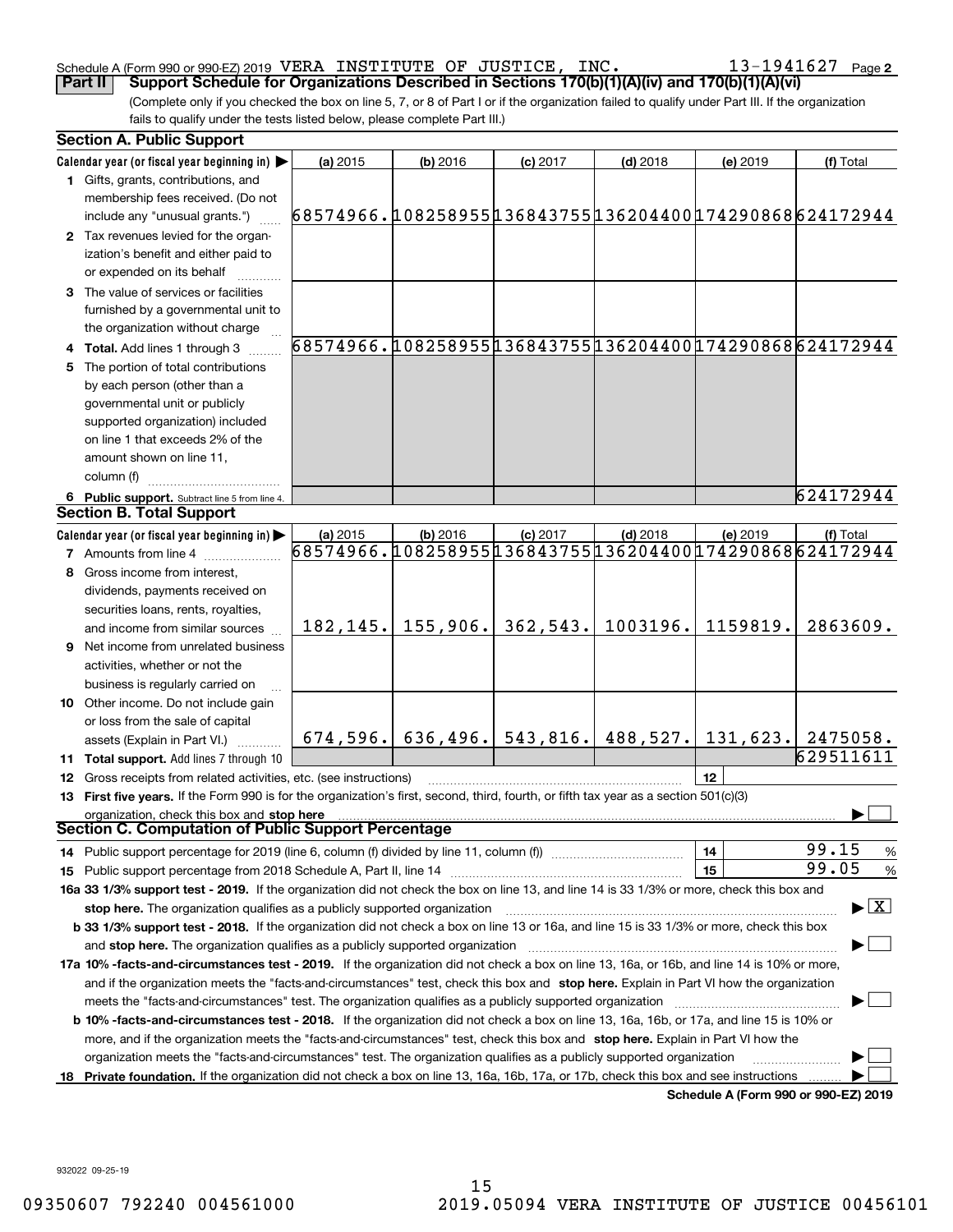#### Schedule A (Form 990 or 990-EZ) 2019 <code>VERA INSTITUTE OF JUSTICE, INC.</code>  $10$   $13-1941627$  <code>Page</code> **Part III Support Schedule for Organizations Described in Section 509(a)(2)**

(Complete only if you checked the box on line 10 of Part I or if the organization failed to qualify under Part II. If the organization fails to qualify under the tests listed below, please complete Part II.)

|    | <b>Section A. Public Support</b>                                                                                                                                                         |          |            |            |            |          |                                      |
|----|------------------------------------------------------------------------------------------------------------------------------------------------------------------------------------------|----------|------------|------------|------------|----------|--------------------------------------|
|    | Calendar year (or fiscal year beginning in) $\blacktriangleright$                                                                                                                        | (a) 2015 | $(b)$ 2016 | $(c)$ 2017 | $(d)$ 2018 | (e) 2019 | (f) Total                            |
|    | 1 Gifts, grants, contributions, and                                                                                                                                                      |          |            |            |            |          |                                      |
|    | membership fees received. (Do not                                                                                                                                                        |          |            |            |            |          |                                      |
|    | include any "unusual grants.")                                                                                                                                                           |          |            |            |            |          |                                      |
|    | 2 Gross receipts from admissions,<br>merchandise sold or services per-<br>formed, or facilities furnished in<br>any activity that is related to the<br>organization's tax-exempt purpose |          |            |            |            |          |                                      |
|    | 3 Gross receipts from activities that<br>are not an unrelated trade or bus-                                                                                                              |          |            |            |            |          |                                      |
|    | iness under section 513                                                                                                                                                                  |          |            |            |            |          |                                      |
|    | 4 Tax revenues levied for the organ-                                                                                                                                                     |          |            |            |            |          |                                      |
|    | ization's benefit and either paid to<br>or expended on its behalf<br>.                                                                                                                   |          |            |            |            |          |                                      |
|    | 5 The value of services or facilities                                                                                                                                                    |          |            |            |            |          |                                      |
|    | furnished by a governmental unit to                                                                                                                                                      |          |            |            |            |          |                                      |
|    | the organization without charge                                                                                                                                                          |          |            |            |            |          |                                      |
|    | <b>6 Total.</b> Add lines 1 through 5                                                                                                                                                    |          |            |            |            |          |                                      |
|    | 7a Amounts included on lines 1, 2, and<br>3 received from disqualified persons                                                                                                           |          |            |            |            |          |                                      |
|    | <b>b</b> Amounts included on lines 2 and 3 received<br>from other than disqualified persons that<br>exceed the greater of \$5,000 or 1% of the<br>amount on line 13 for the year         |          |            |            |            |          |                                      |
|    | c Add lines 7a and 7b                                                                                                                                                                    |          |            |            |            |          |                                      |
|    | 8 Public support. (Subtract line 7c from line 6.)                                                                                                                                        |          |            |            |            |          |                                      |
|    | <b>Section B. Total Support</b>                                                                                                                                                          |          |            |            |            |          |                                      |
|    | Calendar year (or fiscal year beginning in) $\blacktriangleright$                                                                                                                        | (a) 2015 | (b) 2016   | $(c)$ 2017 | $(d)$ 2018 | (e) 2019 | (f) Total                            |
|    | 9 Amounts from line 6                                                                                                                                                                    |          |            |            |            |          |                                      |
|    | 10a Gross income from interest,<br>dividends, payments received on<br>securities loans, rents, royalties,<br>and income from similar sources                                             |          |            |            |            |          |                                      |
|    | <b>b</b> Unrelated business taxable income<br>(less section 511 taxes) from businesses                                                                                                   |          |            |            |            |          |                                      |
|    | acquired after June 30, 1975                                                                                                                                                             |          |            |            |            |          |                                      |
|    | c Add lines 10a and 10b<br>11 Net income from unrelated business<br>activities not included in line 10b,<br>whether or not the business is<br>regularly carried on                       |          |            |            |            |          |                                      |
|    | 12 Other income. Do not include gain<br>or loss from the sale of capital<br>assets (Explain in Part VI.)                                                                                 |          |            |            |            |          |                                      |
|    | <b>13</b> Total support. (Add lines 9, 10c, 11, and 12.)                                                                                                                                 |          |            |            |            |          |                                      |
|    | 14 First five years. If the Form 990 is for the organization's first, second, third, fourth, or fifth tax year as a section 501(c)(3) organization,                                      |          |            |            |            |          |                                      |
|    | check this box and stop here measurements are constructed as the state of the state of the state of the state o                                                                          |          |            |            |            |          |                                      |
|    | Section C. Computation of Public Support Percentage                                                                                                                                      |          |            |            |            |          |                                      |
|    | 15 Public support percentage for 2019 (line 8, column (f), divided by line 13, column (f))                                                                                               |          |            |            |            | 15       | %                                    |
|    | 16 Public support percentage from 2018 Schedule A, Part III, line 15                                                                                                                     |          |            |            |            | 16       | %                                    |
|    | <b>Section D. Computation of Investment Income Percentage</b>                                                                                                                            |          |            |            |            |          |                                      |
|    | 17 Investment income percentage for 2019 (line 10c, column (f), divided by line 13, column (f))                                                                                          |          |            |            |            | 17       | %                                    |
|    | <b>18</b> Investment income percentage from <b>2018</b> Schedule A, Part III, line 17                                                                                                    |          |            |            |            | 18       | %                                    |
|    | 19a 33 1/3% support tests - 2019. If the organization did not check the box on line 14, and line 15 is more than 33 1/3%, and line 17 is not                                             |          |            |            |            |          |                                      |
|    | more than 33 1/3%, check this box and stop here. The organization qualifies as a publicly supported organization                                                                         |          |            |            |            |          | ▶                                    |
|    | b 33 1/3% support tests - 2018. If the organization did not check a box on line 14 or line 19a, and line 16 is more than 33 1/3%, and                                                    |          |            |            |            |          |                                      |
|    | line 18 is not more than 33 1/3%, check this box and stop here. The organization qualifies as a publicly supported organization                                                          |          |            |            |            |          |                                      |
| 20 | <b>Private foundation.</b> If the organization did not check a box on line 14, 19a, or 19b, check this box and see instructions                                                          |          |            |            |            |          |                                      |
|    | 932023 09-25-19                                                                                                                                                                          |          | 16         |            |            |          | Schedule A (Form 990 or 990-EZ) 2019 |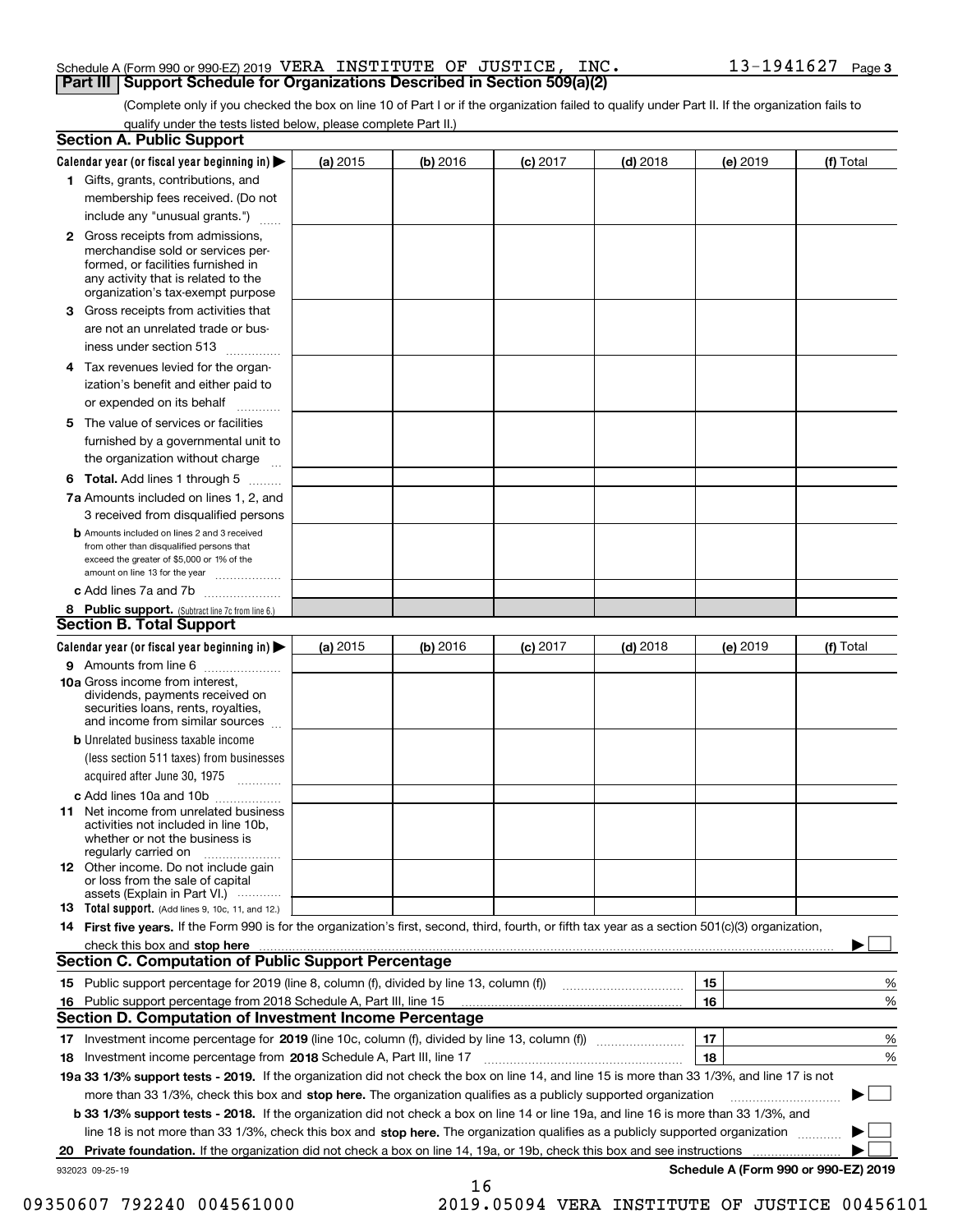**1**

**2**

**3a**

**3b**

**3c**

**4a**

**4b**

**4c**

**5a**

**5b5c**

**6**

**7**

**8**

**9a**

**9b**

**9c**

**10a**

**10b**

**YesNo**

## **Part IV Supporting Organizations**

(Complete only if you checked a box in line 12 on Part I. If you checked 12a of Part I, complete Sections A and B. If you checked 12b of Part I, complete Sections A and C. If you checked 12c of Part I, complete Sections A, D, and E. If you checked 12d of Part I, complete Sections A and D, and complete Part V.)

#### **Section A. All Supporting Organizations**

- **1** Are all of the organization's supported organizations listed by name in the organization's governing documents? If "No," describe in **Part VI** how the supported organizations are designated. If designated by *class or purpose, describe the designation. If historic and continuing relationship, explain.*
- **2** Did the organization have any supported organization that does not have an IRS determination of status under section 509(a)(1) or (2)? If "Yes," explain in Part VI how the organization determined that the supported *organization was described in section 509(a)(1) or (2).*
- **3a** Did the organization have a supported organization described in section 501(c)(4), (5), or (6)? If "Yes," answer *(b) and (c) below.*
- **b** Did the organization confirm that each supported organization qualified under section 501(c)(4), (5), or (6) and satisfied the public support tests under section 509(a)(2)? If "Yes," describe in **Part VI** when and how the *organization made the determination.*
- **c**Did the organization ensure that all support to such organizations was used exclusively for section 170(c)(2)(B) purposes? If "Yes," explain in **Part VI** what controls the organization put in place to ensure such use.
- **4a***If* Was any supported organization not organized in the United States ("foreign supported organization")? *"Yes," and if you checked 12a or 12b in Part I, answer (b) and (c) below.*
- **b** Did the organization have ultimate control and discretion in deciding whether to make grants to the foreign supported organization? If "Yes," describe in **Part VI** how the organization had such control and discretion *despite being controlled or supervised by or in connection with its supported organizations.*
- **c** Did the organization support any foreign supported organization that does not have an IRS determination under sections 501(c)(3) and 509(a)(1) or (2)? If "Yes," explain in **Part VI** what controls the organization used *to ensure that all support to the foreign supported organization was used exclusively for section 170(c)(2)(B) purposes.*
- **5a** Did the organization add, substitute, or remove any supported organizations during the tax year? If "Yes," answer (b) and (c) below (if applicable). Also, provide detail in **Part VI,** including (i) the names and EIN *numbers of the supported organizations added, substituted, or removed; (ii) the reasons for each such action; (iii) the authority under the organization's organizing document authorizing such action; and (iv) how the action was accomplished (such as by amendment to the organizing document).*
- **b** Type I or Type II only. Was any added or substituted supported organization part of a class already designated in the organization's organizing document?
- **cSubstitutions only.**  Was the substitution the result of an event beyond the organization's control?
- **6** Did the organization provide support (whether in the form of grants or the provision of services or facilities) to **Part VI.** *If "Yes," provide detail in* support or benefit one or more of the filing organization's supported organizations? anyone other than (i) its supported organizations, (ii) individuals that are part of the charitable class benefited by one or more of its supported organizations, or (iii) other supporting organizations that also
- **7**Did the organization provide a grant, loan, compensation, or other similar payment to a substantial contributor *If "Yes," complete Part I of Schedule L (Form 990 or 990-EZ).* regard to a substantial contributor? (as defined in section 4958(c)(3)(C)), a family member of a substantial contributor, or a 35% controlled entity with
- **8** Did the organization make a loan to a disqualified person (as defined in section 4958) not described in line 7? *If "Yes," complete Part I of Schedule L (Form 990 or 990-EZ).*
- **9a** Was the organization controlled directly or indirectly at any time during the tax year by one or more in section 509(a)(1) or (2))? If "Yes," *provide detail in* <code>Part VI.</code> disqualified persons as defined in section 4946 (other than foundation managers and organizations described
- **b** Did one or more disqualified persons (as defined in line 9a) hold a controlling interest in any entity in which the supporting organization had an interest? If "Yes," provide detail in P**art VI**.
- **c**Did a disqualified person (as defined in line 9a) have an ownership interest in, or derive any personal benefit from, assets in which the supporting organization also had an interest? If "Yes," provide detail in P**art VI.**
- **10a** Was the organization subject to the excess business holdings rules of section 4943 because of section supporting organizations)? If "Yes," answer 10b below. 4943(f) (regarding certain Type II supporting organizations, and all Type III non-functionally integrated
- **b** Did the organization have any excess business holdings in the tax year? (Use Schedule C, Form 4720, to *determine whether the organization had excess business holdings.)*

17

932024 09-25-19

**Schedule A (Form 990 or 990-EZ) 2019**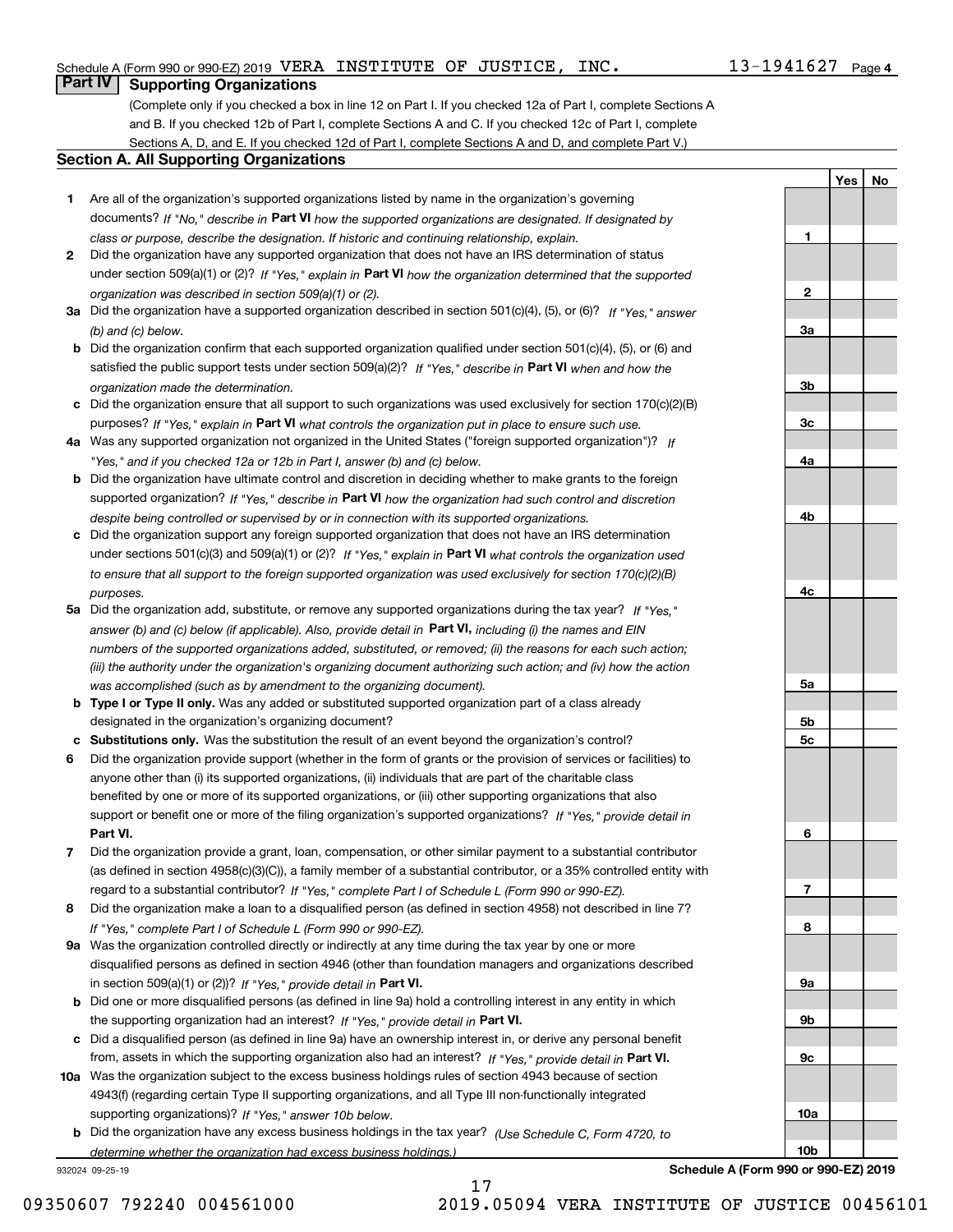## Schedule A (Form 990 or 990-EZ) 2019 <code>VERA INSTITUTE OF JUSTICE, INC.  $13\text{--}1941627$  Page 5</code>

|    | <b>Part IV</b><br><b>Supporting Organizations (continued)</b>                                                                     |                 |     |    |
|----|-----------------------------------------------------------------------------------------------------------------------------------|-----------------|-----|----|
|    |                                                                                                                                   |                 | Yes | No |
| 11 | Has the organization accepted a gift or contribution from any of the following persons?                                           |                 |     |    |
|    | a A person who directly or indirectly controls, either alone or together with persons described in (b) and (c)                    |                 |     |    |
|    | below, the governing body of a supported organization?                                                                            | 11a             |     |    |
|    | <b>b</b> A family member of a person described in (a) above?                                                                      | 11 <sub>b</sub> |     |    |
|    | c A 35% controlled entity of a person described in (a) or (b) above? If "Yes" to a, b, or c, provide detail in Part VI.           | 11c             |     |    |
|    | <b>Section B. Type I Supporting Organizations</b>                                                                                 |                 |     |    |
|    |                                                                                                                                   |                 | Yes | No |
| 1  | Did the directors, trustees, or membership of one or more supported organizations have the power to                               |                 |     |    |
|    | regularly appoint or elect at least a majority of the organization's directors or trustees at all times during the                |                 |     |    |
|    | tax year? If "No," describe in Part VI how the supported organization(s) effectively operated, supervised, or                     |                 |     |    |
|    | controlled the organization's activities. If the organization had more than one supported organization,                           |                 |     |    |
|    | describe how the powers to appoint and/or remove directors or trustees were allocated among the supported                         |                 |     |    |
|    | organizations and what conditions or restrictions, if any, applied to such powers during the tax year.                            | 1               |     |    |
| 2  | Did the organization operate for the benefit of any supported organization other than the supported                               |                 |     |    |
|    | organization(s) that operated, supervised, or controlled the supporting organization? If "Yes." explain in                        |                 |     |    |
|    | Part VI how providing such benefit carried out the purposes of the supported organization(s) that operated,                       |                 |     |    |
|    | supervised, or controlled the supporting organization.                                                                            | $\mathbf{2}$    |     |    |
|    | <b>Section C. Type II Supporting Organizations</b>                                                                                |                 |     |    |
|    |                                                                                                                                   |                 | Yes | No |
| 1  | Were a majority of the organization's directors or trustees during the tax year also a majority of the directors                  |                 |     |    |
|    | or trustees of each of the organization's supported organization(s)? If "No," describe in Part VI how control                     |                 |     |    |
|    | or management of the supporting organization was vested in the same persons that controlled or managed                            |                 |     |    |
|    | the supported organization(s).                                                                                                    | 1               |     |    |
|    | <b>Section D. All Type III Supporting Organizations</b>                                                                           |                 |     |    |
|    |                                                                                                                                   |                 | Yes | No |
| 1  | Did the organization provide to each of its supported organizations, by the last day of the fifth month of the                    |                 |     |    |
|    | organization's tax year, (i) a written notice describing the type and amount of support provided during the prior tax             |                 |     |    |
|    | year, (ii) a copy of the Form 990 that was most recently filed as of the date of notification, and (iii) copies of the            |                 |     |    |
|    | organization's governing documents in effect on the date of notification, to the extent not previously provided?                  | 1               |     |    |
| 2  | Were any of the organization's officers, directors, or trustees either (i) appointed or elected by the supported                  |                 |     |    |
|    | organization(s) or (ii) serving on the governing body of a supported organization? If "No," explain in Part VI how                |                 |     |    |
|    | the organization maintained a close and continuous working relationship with the supported organization(s).                       | 2               |     |    |
| 3  | By reason of the relationship described in (2), did the organization's supported organizations have a                             |                 |     |    |
|    | significant voice in the organization's investment policies and in directing the use of the organization's                        |                 |     |    |
|    | income or assets at all times during the tax year? If "Yes," describe in Part VI the role the organization's                      |                 |     |    |
|    | supported organizations played in this regard.                                                                                    | 3               |     |    |
|    | Section E. Type III Functionally Integrated Supporting Organizations                                                              |                 |     |    |
| 1  | Check the box next to the method that the organization used to satisfy the Integral Part Test during the year (see instructions). |                 |     |    |
| a  | The organization satisfied the Activities Test. Complete line 2 below.                                                            |                 |     |    |
| b  | The organization is the parent of each of its supported organizations. Complete line 3 below.                                     |                 |     |    |
| c  | The organization supported a governmental entity. Describe in Part VI how you supported a government entity (see instructions),   |                 |     |    |
| 2  | Activities Test. Answer (a) and (b) below.                                                                                        |                 | Yes | No |
| a  | Did substantially all of the organization's activities during the tax year directly further the exempt purposes of                |                 |     |    |
|    | the supported organization(s) to which the organization was responsive? If "Yes," then in Part VI identify                        |                 |     |    |
|    | those supported organizations and explain how these activities directly furthered their exempt purposes,                          |                 |     |    |
|    | how the organization was responsive to those supported organizations, and how the organization determined                         |                 |     |    |
|    | that these activities constituted substantially all of its activities.                                                            | 2a              |     |    |
|    | <b>b</b> Did the activities described in (a) constitute activities that, but for the organization's involvement, one or more      |                 |     |    |
|    | of the organization's supported organization(s) would have been engaged in? If "Yes," explain in Part VI the                      |                 |     |    |
|    | reasons for the organization's position that its supported organization(s) would have engaged in these                            |                 |     |    |
|    | activities but for the organization's involvement.                                                                                | 2b              |     |    |
| з  | Parent of Supported Organizations. Answer (a) and (b) below.                                                                      |                 |     |    |
|    | a Did the organization have the power to regularly appoint or elect a majority of the officers, directors, or                     |                 |     |    |
|    | trustees of each of the supported organizations? Provide details in Part VI.                                                      | За              |     |    |
|    | <b>b</b> Did the organization exercise a substantial degree of direction over the policies, programs, and activities of each      |                 |     |    |
|    | of its supported organizations? If "Yes." describe in Part VI the role played by the organization in this regard.                 | 3b              |     |    |
|    | Schedule A (Form 990 or 990-EZ) 2019<br>932025 09-25-19                                                                           |                 |     |    |

18

**Schedule A (Form 990 or 990-EZ) 2019**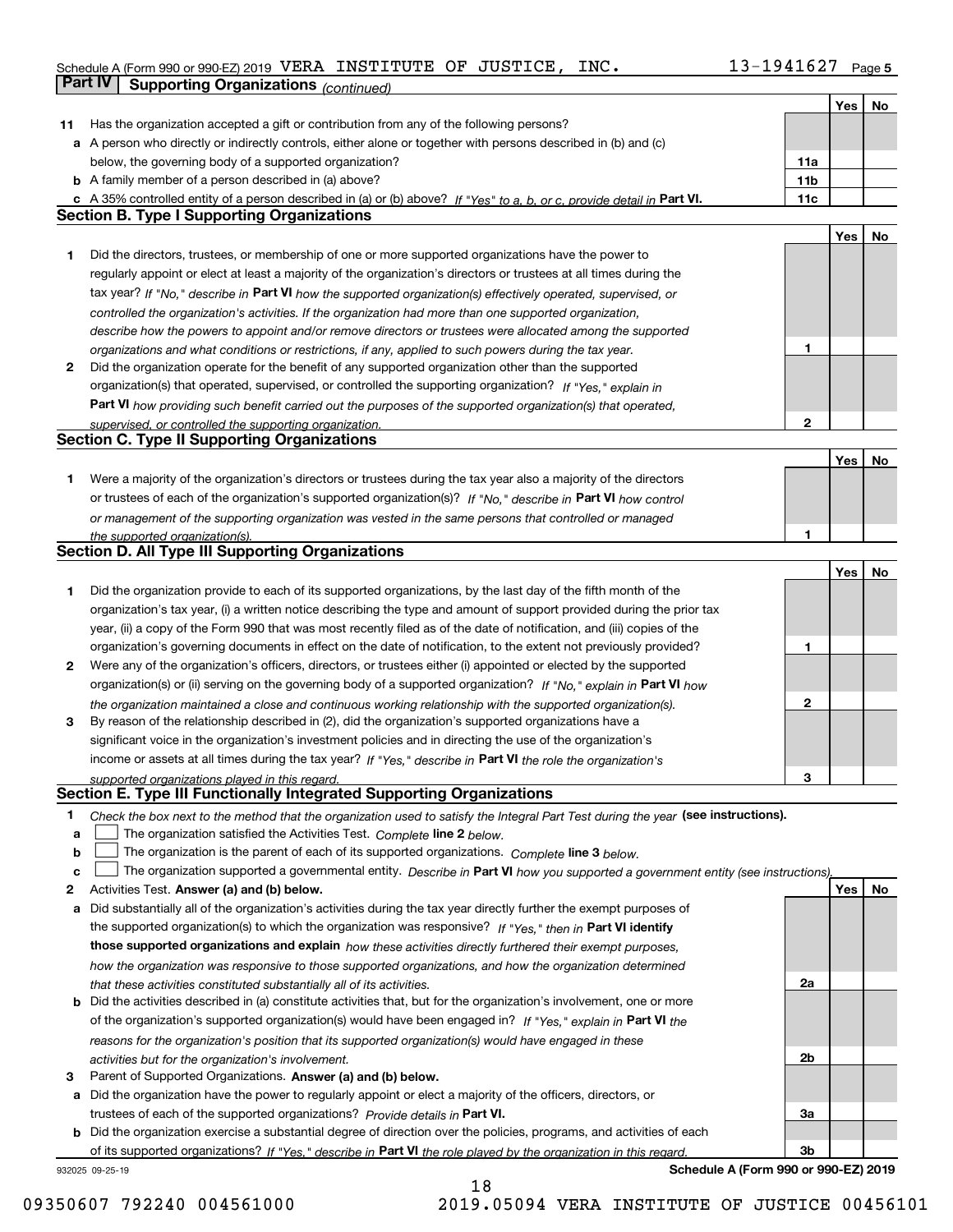| <b>Part V</b> Type III Non-Functionally Integrated 509(a)(3) Supporting Organizations |  |  |                       |  |
|---------------------------------------------------------------------------------------|--|--|-----------------------|--|
| Schedule A (Form 990 or 990-EZ) 2019 VERA INSTITUTE OF JUSTICE, INC.                  |  |  | $13 - 1941627$ Page 6 |  |

1 Check here if the organization satisfied the Integral Part Test as a qualifying trust on Nov. 20, 1970 (explain in Part VI). See instructions. All other Type III non-functionally integrated supporting organizations must complete Sections A through E.

|              | Section A - Adjusted Net Income                                                                                                   |                | (A) Prior Year | (B) Current Year<br>(optional) |
|--------------|-----------------------------------------------------------------------------------------------------------------------------------|----------------|----------------|--------------------------------|
| 1.           | Net short-term capital gain                                                                                                       | 1              |                |                                |
| $\mathbf{2}$ | Recoveries of prior-year distributions                                                                                            | $\overline{2}$ |                |                                |
| 3            | Other gross income (see instructions)                                                                                             | 3              |                |                                |
| 4            | Add lines 1 through 3.                                                                                                            | 4              |                |                                |
| 5            | Depreciation and depletion                                                                                                        | 5              |                |                                |
| 6            | Portion of operating expenses paid or incurred for production or                                                                  |                |                |                                |
|              | collection of gross income or for management, conservation, or                                                                    |                |                |                                |
|              | maintenance of property held for production of income (see instructions)                                                          | 6              |                |                                |
| 7            | Other expenses (see instructions)                                                                                                 | 7              |                |                                |
| 8            | <b>Adjusted Net Income</b> (subtract lines 5, 6, and 7 from line 4)                                                               | 8              |                |                                |
|              | <b>Section B - Minimum Asset Amount</b>                                                                                           |                | (A) Prior Year | (B) Current Year<br>(optional) |
| 1            | Aggregate fair market value of all non-exempt-use assets (see                                                                     |                |                |                                |
|              | instructions for short tax year or assets held for part of year):                                                                 |                |                |                                |
|              | a Average monthly value of securities                                                                                             | 1a             |                |                                |
|              | <b>b</b> Average monthly cash balances                                                                                            | 1b             |                |                                |
|              | c Fair market value of other non-exempt-use assets                                                                                | 1c             |                |                                |
|              | d Total (add lines 1a, 1b, and 1c)                                                                                                | 1d             |                |                                |
|              | <b>e</b> Discount claimed for blockage or other                                                                                   |                |                |                                |
|              | factors (explain in detail in Part VI):                                                                                           |                |                |                                |
| 2            | Acquisition indebtedness applicable to non-exempt-use assets                                                                      | $\mathbf 2$    |                |                                |
| 3            | Subtract line 2 from line 1d.                                                                                                     | 3              |                |                                |
| 4            | Cash deemed held for exempt use. Enter 1-1/2% of line 3 (for greater amount,                                                      |                |                |                                |
|              | see instructions)                                                                                                                 | 4              |                |                                |
| 5            | Net value of non-exempt-use assets (subtract line 4 from line 3)                                                                  | 5              |                |                                |
| 6            | Multiply line 5 by .035.                                                                                                          | 6              |                |                                |
| 7            | Recoveries of prior-year distributions                                                                                            | $\overline{7}$ |                |                                |
| 8            | Minimum Asset Amount (add line 7 to line 6)                                                                                       | 8              |                |                                |
|              | <b>Section C - Distributable Amount</b>                                                                                           |                |                | <b>Current Year</b>            |
| 1            | Adjusted net income for prior year (from Section A, line 8, Column A)                                                             | $\mathbf{1}$   |                |                                |
| 2            | Enter 85% of line 1.                                                                                                              | $\overline{2}$ |                |                                |
| 3            | Minimum asset amount for prior year (from Section B, line 8, Column A)                                                            | 3              |                |                                |
| 4            | Enter greater of line 2 or line 3.                                                                                                | 4              |                |                                |
| 5            | Income tax imposed in prior year                                                                                                  | 5              |                |                                |
| 6            | <b>Distributable Amount.</b> Subtract line 5 from line 4, unless subject to                                                       |                |                |                                |
|              | emergency temporary reduction (see instructions).                                                                                 | 6              |                |                                |
| 7            | Check here if the current year is the organization's first as a non-functionally integrated Type III supporting organization (see |                |                |                                |

instructions).

**1**

**Schedule A (Form 990 or 990-EZ) 2019**

932026 09-25-19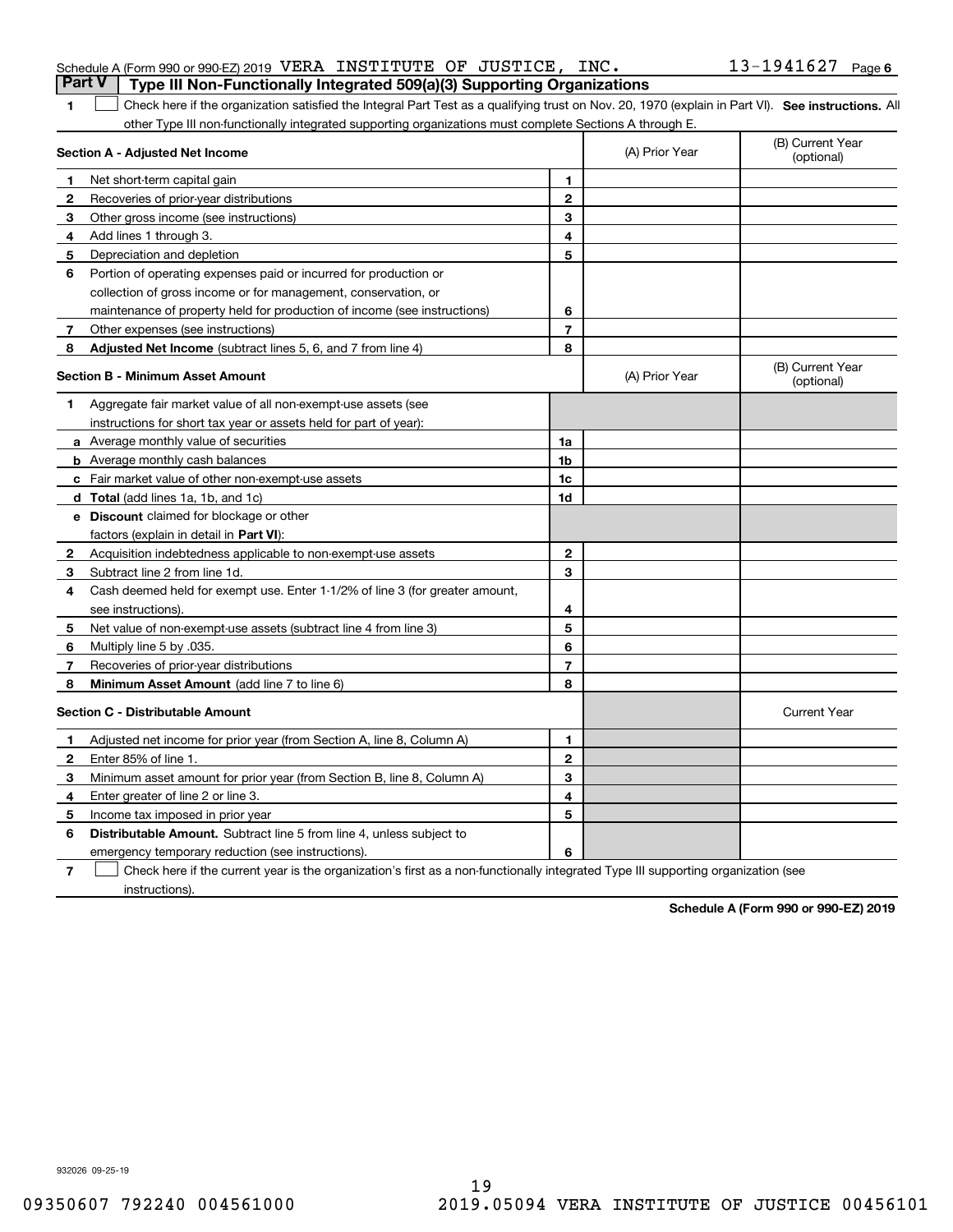#### Schedule A (Form 990 or 990-EZ) 2019 <code>VERA INSTITUTE OF JUSTICE, INC.</code>  $10$   $13-1941627$  <code>Page</code>

| <b>Part V</b> | Type III Non-Functionally Integrated 509(a)(3) Supporting Organizations                    |                                    | (continued)                                   |                                                  |  |  |  |
|---------------|--------------------------------------------------------------------------------------------|------------------------------------|-----------------------------------------------|--------------------------------------------------|--|--|--|
|               | <b>Section D - Distributions</b>                                                           |                                    |                                               | <b>Current Year</b>                              |  |  |  |
| 1             | Amounts paid to supported organizations to accomplish exempt purposes                      |                                    |                                               |                                                  |  |  |  |
| 2             | Amounts paid to perform activity that directly furthers exempt purposes of supported       |                                    |                                               |                                                  |  |  |  |
|               | organizations, in excess of income from activity                                           |                                    |                                               |                                                  |  |  |  |
| 3             | Administrative expenses paid to accomplish exempt purposes of supported organizations      |                                    |                                               |                                                  |  |  |  |
| 4             | Amounts paid to acquire exempt-use assets                                                  |                                    |                                               |                                                  |  |  |  |
| 5             | Qualified set-aside amounts (prior IRS approval required)                                  |                                    |                                               |                                                  |  |  |  |
| 6             | Other distributions (describe in Part VI). See instructions.                               |                                    |                                               |                                                  |  |  |  |
| 7             | <b>Total annual distributions.</b> Add lines 1 through 6.                                  |                                    |                                               |                                                  |  |  |  |
| 8             | Distributions to attentive supported organizations to which the organization is responsive |                                    |                                               |                                                  |  |  |  |
|               | (provide details in Part VI). See instructions.                                            |                                    |                                               |                                                  |  |  |  |
| 9             | Distributable amount for 2019 from Section C, line 6                                       |                                    |                                               |                                                  |  |  |  |
| 10            | Line 8 amount divided by line 9 amount                                                     |                                    |                                               |                                                  |  |  |  |
|               | <b>Section E - Distribution Allocations</b> (see instructions)                             | (i)<br><b>Excess Distributions</b> | (ii)<br><b>Underdistributions</b><br>Pre-2019 | (iii)<br><b>Distributable</b><br>Amount for 2019 |  |  |  |
| 1             | Distributable amount for 2019 from Section C, line 6                                       |                                    |                                               |                                                  |  |  |  |
| 2             | Underdistributions, if any, for years prior to 2019 (reason-                               |                                    |                                               |                                                  |  |  |  |
|               | able cause required- explain in Part VI). See instructions.                                |                                    |                                               |                                                  |  |  |  |
| З             | Excess distributions carryover, if any, to 2019                                            |                                    |                                               |                                                  |  |  |  |
|               | <b>a</b> From 2014                                                                         |                                    |                                               |                                                  |  |  |  |
|               | <b>b</b> From 2015                                                                         |                                    |                                               |                                                  |  |  |  |
|               | $c$ From 2016                                                                              |                                    |                                               |                                                  |  |  |  |
|               | d From 2017                                                                                |                                    |                                               |                                                  |  |  |  |
|               | e From 2018                                                                                |                                    |                                               |                                                  |  |  |  |
|               | <b>Total</b> of lines 3a through e                                                         |                                    |                                               |                                                  |  |  |  |
| g             | Applied to underdistributions of prior years                                               |                                    |                                               |                                                  |  |  |  |
|               | <b>h</b> Applied to 2019 distributable amount                                              |                                    |                                               |                                                  |  |  |  |
|               | Carryover from 2014 not applied (see instructions)                                         |                                    |                                               |                                                  |  |  |  |
|               | Remainder. Subtract lines 3g, 3h, and 3i from 3f.                                          |                                    |                                               |                                                  |  |  |  |
| 4             | Distributions for 2019 from Section D,                                                     |                                    |                                               |                                                  |  |  |  |
|               | line $7:$                                                                                  |                                    |                                               |                                                  |  |  |  |
|               | <b>a</b> Applied to underdistributions of prior years                                      |                                    |                                               |                                                  |  |  |  |
|               | <b>b</b> Applied to 2019 distributable amount                                              |                                    |                                               |                                                  |  |  |  |
|               | c Remainder. Subtract lines 4a and 4b from 4.                                              |                                    |                                               |                                                  |  |  |  |
| 5             | Remaining underdistributions for years prior to 2019, if                                   |                                    |                                               |                                                  |  |  |  |
|               | any. Subtract lines 3g and 4a from line 2. For result greater                              |                                    |                                               |                                                  |  |  |  |
|               | than zero, explain in Part VI. See instructions.                                           |                                    |                                               |                                                  |  |  |  |
| 6             | Remaining underdistributions for 2019. Subtract lines 3h                                   |                                    |                                               |                                                  |  |  |  |
|               | and 4b from line 1. For result greater than zero, explain in                               |                                    |                                               |                                                  |  |  |  |
|               | Part VI. See instructions.                                                                 |                                    |                                               |                                                  |  |  |  |
| 7             | Excess distributions carryover to 2020. Add lines 3j                                       |                                    |                                               |                                                  |  |  |  |
|               | and 4c.                                                                                    |                                    |                                               |                                                  |  |  |  |
| 8             | Breakdown of line 7:                                                                       |                                    |                                               |                                                  |  |  |  |
|               | a Excess from 2015                                                                         |                                    |                                               |                                                  |  |  |  |
|               | <b>b</b> Excess from 2016                                                                  |                                    |                                               |                                                  |  |  |  |
|               | c Excess from 2017                                                                         |                                    |                                               |                                                  |  |  |  |
|               | d Excess from 2018                                                                         |                                    |                                               |                                                  |  |  |  |
|               | e Excess from 2019                                                                         |                                    |                                               |                                                  |  |  |  |

**Schedule A (Form 990 or 990-EZ) 2019**

932027 09-25-19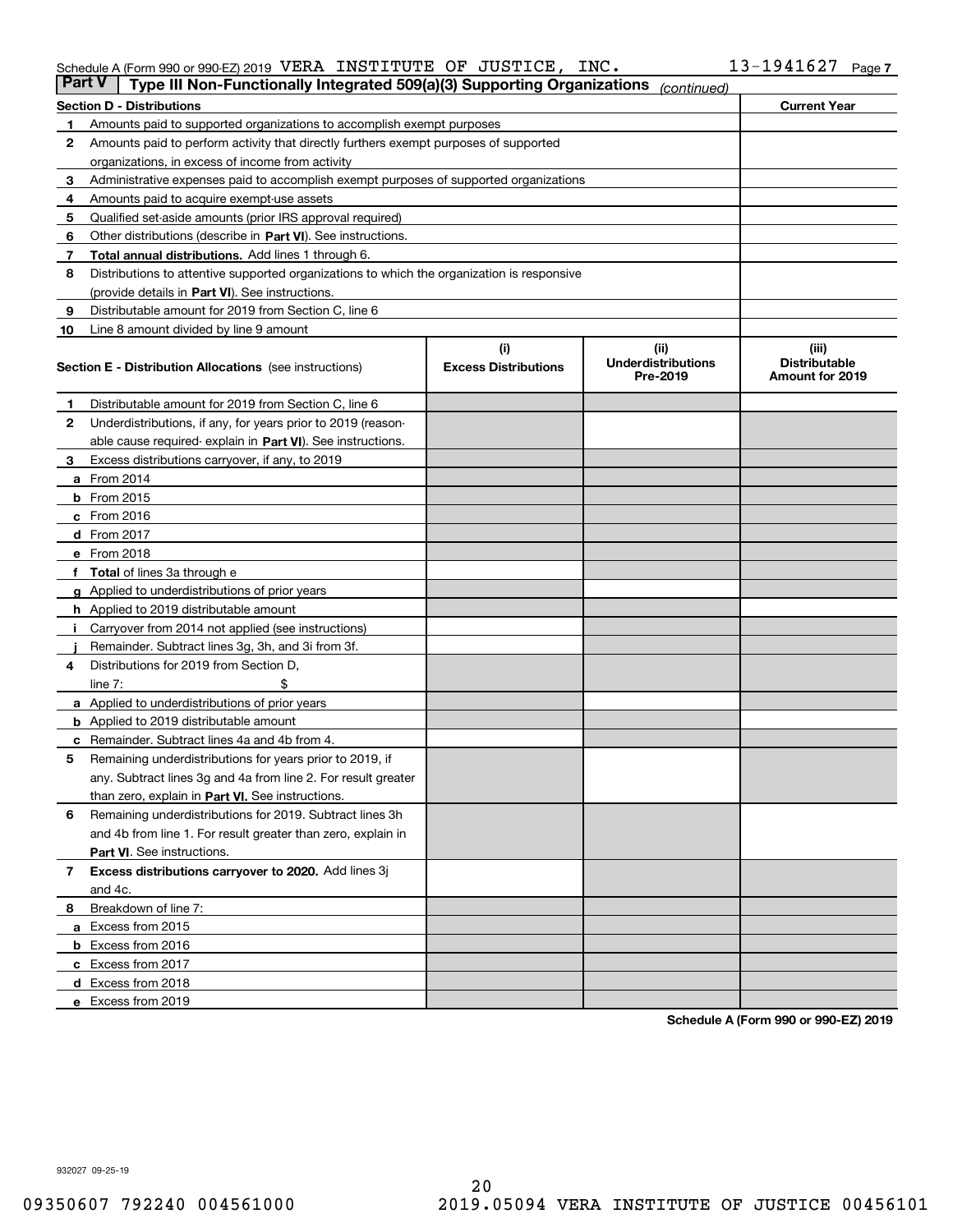| Schedule A (Form 990 or 990-EZ) 2019 $\,$ VERA $\,$ INSTITUTE $\,$ OF $\,$ JUSTICE $_{r}$ $\,$ INC $_{\bullet}$ |  |  | $13 - 1941627$ Page 8 |  |
|-----------------------------------------------------------------------------------------------------------------|--|--|-----------------------|--|
|                                                                                                                 |  |  |                       |  |

Part VI | Supplemental Information. Provide the explanations required by Part II, line 10; Part II, line 17a or 17b; Part III, line 12; Part IV, Section A, lines 1, 2, 3b, 3c, 4b, 4c, 5a, 6, 9a, 9b, 9c, 11a, 11b, and 11c; Part IV, Section B, lines 1 and 2; Part IV, Section C, line 1; Part IV, Section D, lines 2 and 3; Part IV, Section E, lines 1c, 2a, 2b, 3a, and 3b; Part V, line 1; Part V, Section B, line 1e; Part V, Section D, lines 5, 6, and 8; and Part V, Section E, lines 2, 5, and 6. Also complete this part for any additional information. (See instructions.)

SCHEDULE A, PART II, LINE 10, EXPLANATION FOR OTHER INCOME:

| OTHER INCOME       |                                                                                                                                                                                                                                           |
|--------------------|-------------------------------------------------------------------------------------------------------------------------------------------------------------------------------------------------------------------------------------------|
| 2015 AMOUNT: \$    | 581,096.                                                                                                                                                                                                                                  |
| 2016 AMOUNT: \$    | <u>581,782.</u>                                                                                                                                                                                                                           |
| 2017 AMOUNT: \$    | 359,000.<br>the control of the control of the control of the control of the control of the control of the control of the control of the control of the control of the control of the control of the control of the control of the control |
| 2018 AMOUNT: \$    | 309,027.                                                                                                                                                                                                                                  |
| 2019 AMOUNT: \$    | 131,623.                                                                                                                                                                                                                                  |
| FUNDRAISING EVENTS |                                                                                                                                                                                                                                           |
| 2015 AMOUNT: \$    | 93,500.                                                                                                                                                                                                                                   |
| 2016 AMOUNT: \$    | 54,714.                                                                                                                                                                                                                                   |
| AMOUNT: \$<br>2017 | 184,816.                                                                                                                                                                                                                                  |
| 2018 AMOUNT: \$    | 179,500.                                                                                                                                                                                                                                  |
|                    |                                                                                                                                                                                                                                           |
|                    |                                                                                                                                                                                                                                           |
|                    |                                                                                                                                                                                                                                           |
|                    |                                                                                                                                                                                                                                           |
|                    |                                                                                                                                                                                                                                           |
|                    |                                                                                                                                                                                                                                           |
|                    |                                                                                                                                                                                                                                           |
|                    |                                                                                                                                                                                                                                           |
|                    |                                                                                                                                                                                                                                           |
|                    |                                                                                                                                                                                                                                           |
|                    |                                                                                                                                                                                                                                           |
|                    |                                                                                                                                                                                                                                           |
|                    |                                                                                                                                                                                                                                           |
|                    |                                                                                                                                                                                                                                           |
| 932028 09-25-19    | Schedule A (Form 990 or 990-EZ) 2019                                                                                                                                                                                                      |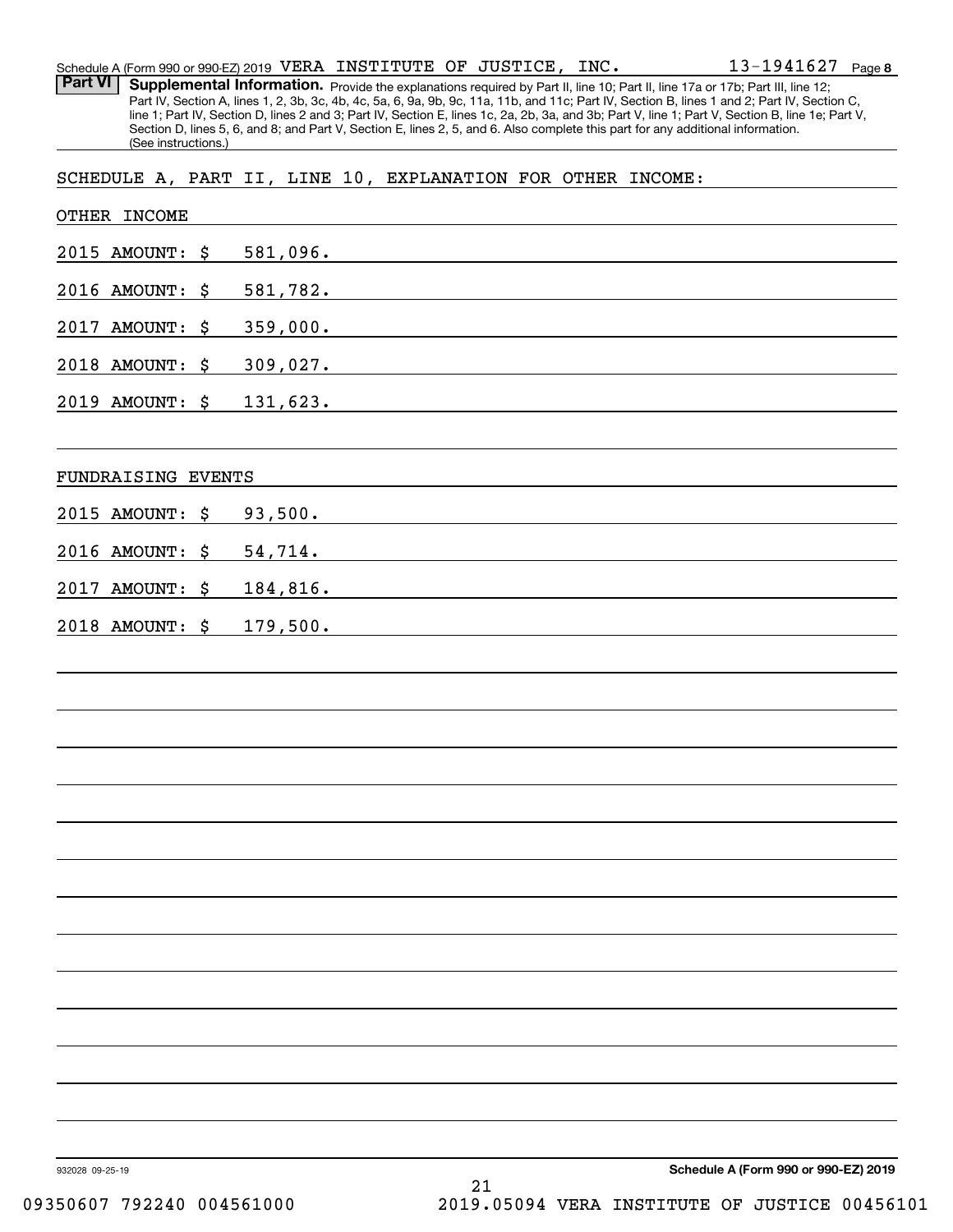Department of the Treasury Internal Revenue Service **(Form 990, 990-EZ, or 990-PF)**

#### \*\* PUBLIC DISCLOSURE COPY \*\*

## **Schedule B Schedule of Contributors**

**| Attach to Form 990, Form 990-EZ, or Form 990-PF. | Go to www.irs.gov/Form990 for the latest information.** OMB No. 1545-0047

# **2019**

**Employer identification number**

13-1941627

| Name of the organization              |                                                                           |
|---------------------------------------|---------------------------------------------------------------------------|
|                                       | VERA INSTITUTE OF JUSTICE, INC.                                           |
| <b>Organization type (check one):</b> |                                                                           |
| Filers of:                            | Section:                                                                  |
| Form 990 or 990-EZ                    | $\boxed{\mathbf{X}}$ 501(c)( 3) (enter number) organization               |
|                                       | 4947(a)(1) nonexempt charitable trust not treated as a private foundation |
|                                       |                                                                           |

|             | 527 political organization                                            |
|-------------|-----------------------------------------------------------------------|
| Form 990-PF | 501(c)(3) exempt private foundation                                   |
|             | 4947(a)(1) nonexempt charitable trust treated as a private foundation |
|             | 501(c)(3) taxable private foundation                                  |

Check if your organization is covered by the **General Rule** or a **Special Rule. Note:**  Only a section 501(c)(7), (8), or (10) organization can check boxes for both the General Rule and a Special Rule. See instructions.

#### **General Rule**

For an organization filing Form 990, 990-EZ, or 990-PF that received, during the year, contributions totaling \$5,000 or more (in money or property) from any one contributor. Complete Parts I and II. See instructions for determining a contributor's total contributions.

#### **Special Rules**

any one contributor, during the year, total contributions of the greater of  $\,$  (1) \$5,000; or **(2)** 2% of the amount on (i) Form 990, Part VIII, line 1h;  $\boxed{\textbf{X}}$  For an organization described in section 501(c)(3) filing Form 990 or 990-EZ that met the 33 1/3% support test of the regulations under sections 509(a)(1) and 170(b)(1)(A)(vi), that checked Schedule A (Form 990 or 990-EZ), Part II, line 13, 16a, or 16b, and that received from or (ii) Form 990-EZ, line 1. Complete Parts I and II.

year, total contributions of more than \$1,000 *exclusively* for religious, charitable, scientific, literary, or educational purposes, or for the For an organization described in section 501(c)(7), (8), or (10) filing Form 990 or 990-EZ that received from any one contributor, during the prevention of cruelty to children or animals. Complete Parts I, II, and III.

purpose. Don't complete any of the parts unless the **General Rule** applies to this organization because it received *nonexclusively* year, contributions <sub>exclusively</sub> for religious, charitable, etc., purposes, but no such contributions totaled more than \$1,000. If this box is checked, enter here the total contributions that were received during the year for an  $\;$ exclusively religious, charitable, etc., For an organization described in section 501(c)(7), (8), or (10) filing Form 990 or 990-EZ that received from any one contributor, during the religious, charitable, etc., contributions totaling \$5,000 or more during the year  $\Box$ — $\Box$  =  $\Box$  $\mathcal{L}^{\text{max}}$ 

**Caution:**  An organization that isn't covered by the General Rule and/or the Special Rules doesn't file Schedule B (Form 990, 990-EZ, or 990-PF),  **must** but it answer "No" on Part IV, line 2, of its Form 990; or check the box on line H of its Form 990-EZ or on its Form 990-PF, Part I, line 2, to certify that it doesn't meet the filing requirements of Schedule B (Form 990, 990-EZ, or 990-PF).

**For Paperwork Reduction Act Notice, see the instructions for Form 990, 990-EZ, or 990-PF. Schedule B (Form 990, 990-EZ, or 990-PF) (2019)** LHA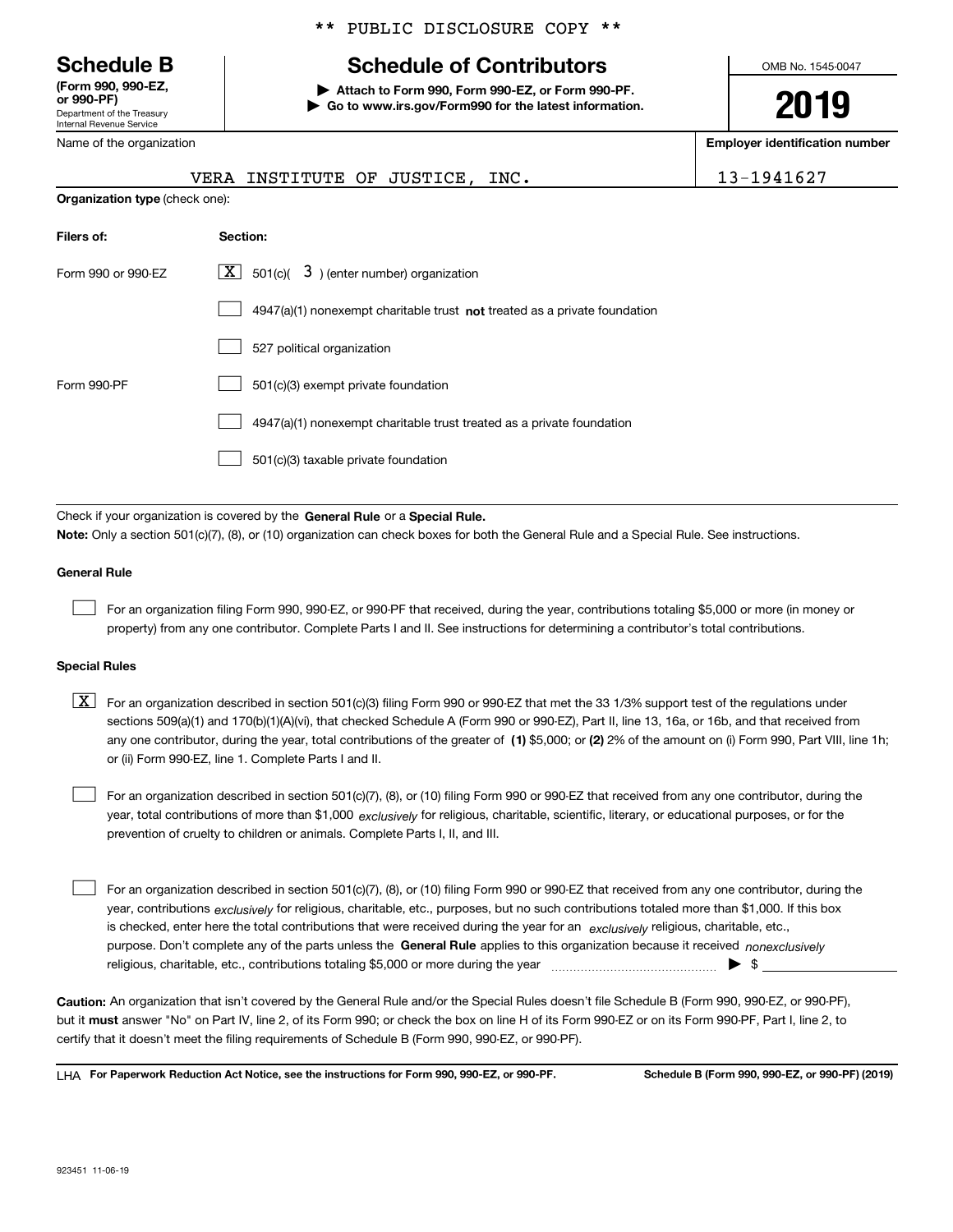**Employer identification number**

### VERA INSTITUTE OF JUSTICE, INC. 13-1941627

(see instructions). Use duplicate copies of Part I if additional space is needed.<br> **2Part I Contributors** (see instructions). Use duplicate copies of Part I if additional space is needed.<br> **2Part I Contributors** (see i

| (a)<br>No.      | (b)<br>Name, address, and ZIP + 4 | (c)<br><b>Total contributions</b> | (d)<br>Type of contribution                                                                                        |
|-----------------|-----------------------------------|-----------------------------------|--------------------------------------------------------------------------------------------------------------------|
| 1               |                                   | 95,546,834.<br>\$                 | $\overline{\mathbf{x}}$<br>Person<br>Payroll<br><b>Noncash</b><br>(Complete Part II for<br>noncash contributions.) |
| (a)<br>No.      | (b)<br>Name, address, and ZIP + 4 | (c)<br><b>Total contributions</b> | (d)<br>Type of contribution                                                                                        |
| 2               |                                   | 33, 189, 526.<br>\$               | $\boxed{\text{X}}$<br>Person<br>Payroll<br>Noncash<br>(Complete Part II for<br>noncash contributions.)             |
| (a)<br>No.      | (b)<br>Name, address, and ZIP + 4 | (c)<br><b>Total contributions</b> | (d)<br>Type of contribution                                                                                        |
| 3               |                                   | 7,000,000.<br>$\mathfrak{S}$      | $\overline{\mathbf{x}}$<br>Person<br>Payroll<br>Noncash<br>(Complete Part II for<br>noncash contributions.)        |
| (a)<br>No.      | (b)<br>Name, address, and ZIP + 4 | (c)<br><b>Total contributions</b> | (d)<br>Type of contribution                                                                                        |
| 4               |                                   | 4,390,000.<br>\$                  | $\overline{\text{X}}$<br>Person<br>Payroll<br>Noncash<br>(Complete Part II for<br>noncash contributions.)          |
| (a)<br>No.      | (b)<br>Name, address, and ZIP + 4 | (c)<br><b>Total contributions</b> | (d)<br>Type of contribution                                                                                        |
| 5               |                                   | 4,351,414.<br>\$                  | $\boxed{\text{X}}$<br>Person<br>Payroll<br>Noncash<br>(Complete Part II for<br>noncash contributions.)             |
| (a)<br>No.      | (b)<br>Name, address, and ZIP + 4 | (c)<br><b>Total contributions</b> | (d)<br>Type of contribution                                                                                        |
|                 |                                   | \$                                | Person<br>Payroll<br>Noncash<br>(Complete Part II for<br>noncash contributions.)                                   |
| 923452 11-06-19 |                                   |                                   | Schedule B (Form 990, 990-EZ, or 990-PF) (2019)                                                                    |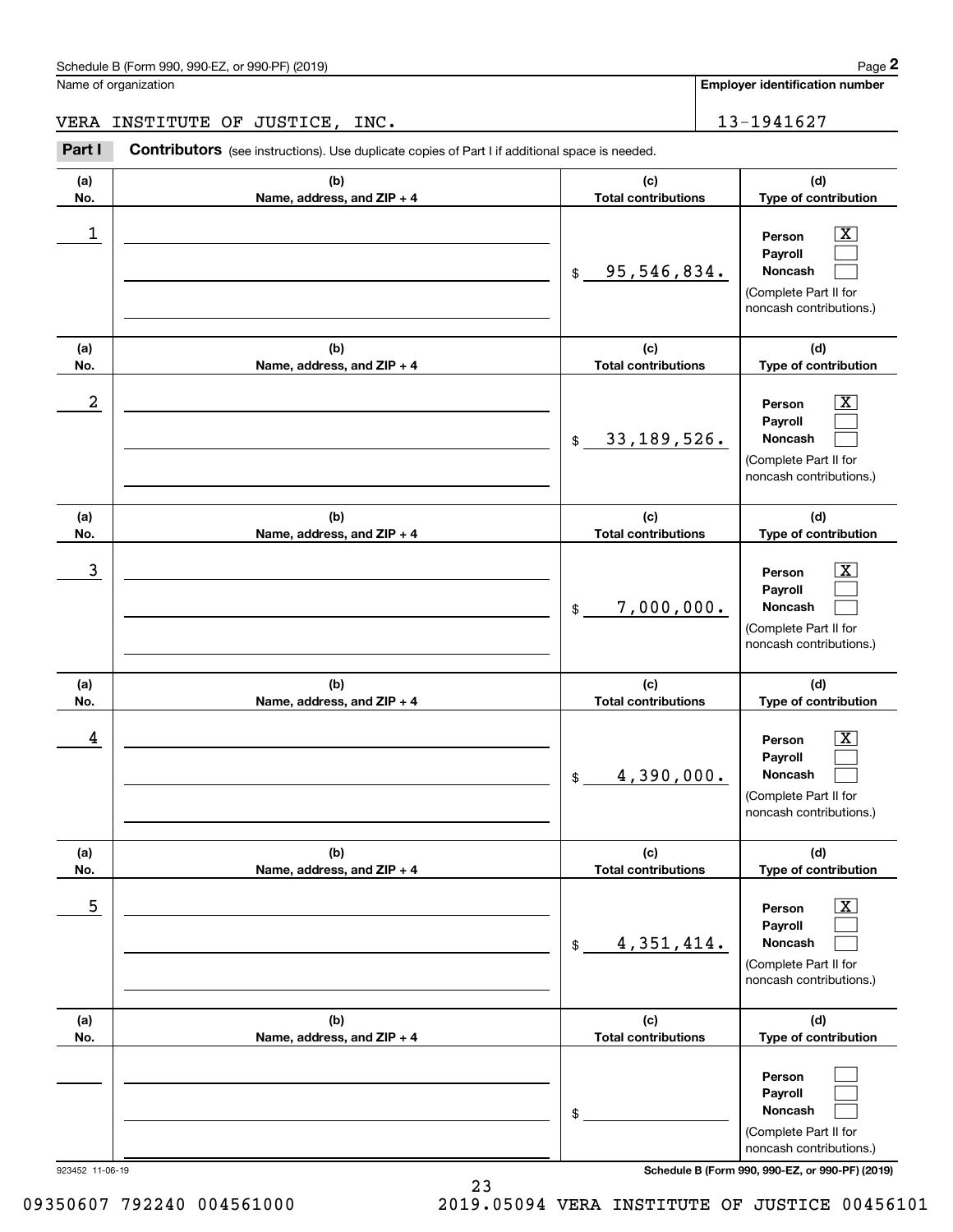Name of organization

**Employer identification number**

VERA INSTITUTE OF JUSTICE, INC. 13-1941627

(see instructions). Use duplicate copies of Part II if additional space is needed.<br> **2Part II Noncash Property** (see instructions). Use duplicate copies of Part II if additional space is needed.

| (a)<br>No.<br>from<br>Part I | (b)<br>Description of noncash property given | (c)<br>FMV (or estimate)<br>(See instructions.) | (d)<br>Date received                            |
|------------------------------|----------------------------------------------|-------------------------------------------------|-------------------------------------------------|
|                              |                                              | $$\circ$$                                       |                                                 |
|                              |                                              |                                                 |                                                 |
| (a)<br>No.<br>from<br>Part I | (b)<br>Description of noncash property given | (c)<br>FMV (or estimate)<br>(See instructions.) | (d)<br>Date received                            |
|                              |                                              | $\frac{1}{2}$                                   |                                                 |
| (a)<br>No.<br>from<br>Part I | (b)<br>Description of noncash property given | (c)<br>FMV (or estimate)<br>(See instructions.) | (d)<br>Date received                            |
|                              |                                              | \$                                              |                                                 |
|                              |                                              |                                                 |                                                 |
| (a)<br>No.<br>from<br>Part I | (b)<br>Description of noncash property given | (c)<br>FMV (or estimate)<br>(See instructions.) | (d)<br>Date received                            |
|                              |                                              | \$                                              |                                                 |
|                              |                                              |                                                 |                                                 |
| (a)<br>No.<br>from<br>Part I | (b)<br>Description of noncash property given | (c)<br>FMV (or estimate)<br>(See instructions.) | (d)<br>Date received                            |
|                              |                                              |                                                 |                                                 |
|                              |                                              |                                                 |                                                 |
|                              |                                              |                                                 |                                                 |
|                              |                                              | \$                                              |                                                 |
| (a)                          |                                              |                                                 |                                                 |
| No.                          | (b)                                          | (c)                                             | (d)                                             |
| from<br>Part I               | Description of noncash property given        | FMV (or estimate)<br>(See instructions.)        | Date received                                   |
|                              |                                              |                                                 |                                                 |
|                              |                                              |                                                 |                                                 |
|                              |                                              |                                                 |                                                 |
|                              |                                              | \$                                              |                                                 |
| 923453 11-06-19              |                                              |                                                 | Schedule B (Form 990, 990-EZ, or 990-PF) (2019) |

24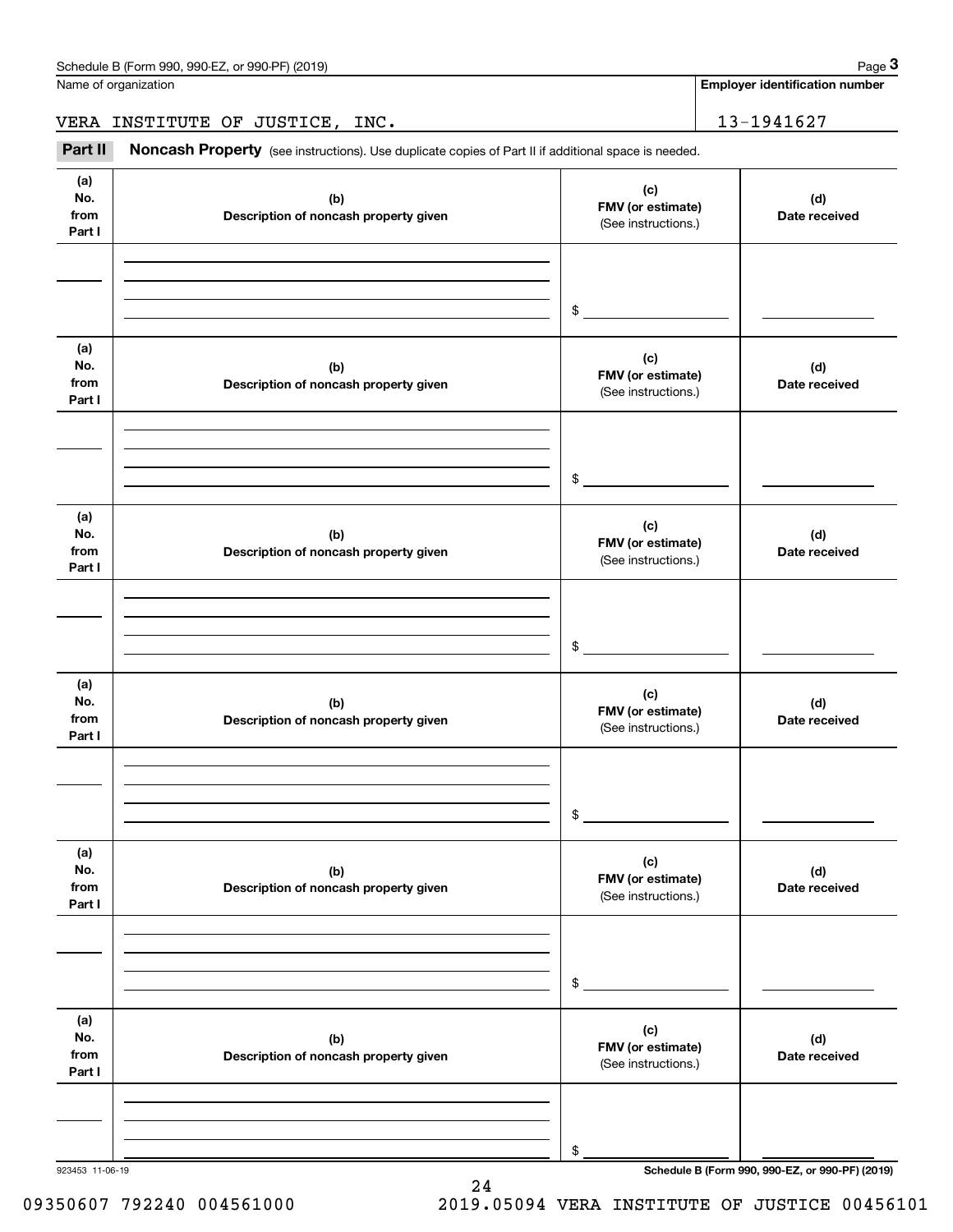|                           | Schedule B (Form 990, 990-EZ, or 990-PF) (2019)                                                                                                                                                                                                                                                 |                      |                                          | Page 4                                                                                                                                                         |  |  |  |  |  |
|---------------------------|-------------------------------------------------------------------------------------------------------------------------------------------------------------------------------------------------------------------------------------------------------------------------------------------------|----------------------|------------------------------------------|----------------------------------------------------------------------------------------------------------------------------------------------------------------|--|--|--|--|--|
|                           | Name of organization                                                                                                                                                                                                                                                                            |                      |                                          | <b>Employer identification number</b>                                                                                                                          |  |  |  |  |  |
|                           | VERA INSTITUTE OF JUSTICE, INC.                                                                                                                                                                                                                                                                 |                      |                                          | 13-1941627                                                                                                                                                     |  |  |  |  |  |
| Part III                  | from any one contributor. Complete columns (a) through (e) and the following line entry. For organizations<br>completing Part III, enter the total of exclusively religious, charitable, etc., contributions of \$1,000 or less for the year. (Enter this info. once.) $\blacktriangleright$ \$ |                      |                                          | Exclusively religious, charitable, etc., contributions to organizations described in section 501(c)(7), (8), or (10) that total more than \$1,000 for the year |  |  |  |  |  |
|                           | Use duplicate copies of Part III if additional space is needed.                                                                                                                                                                                                                                 |                      |                                          |                                                                                                                                                                |  |  |  |  |  |
| (a) No.<br>from<br>Part I | (b) Purpose of gift                                                                                                                                                                                                                                                                             | (c) Use of gift      |                                          | (d) Description of how gift is held                                                                                                                            |  |  |  |  |  |
|                           |                                                                                                                                                                                                                                                                                                 |                      |                                          |                                                                                                                                                                |  |  |  |  |  |
|                           |                                                                                                                                                                                                                                                                                                 |                      |                                          |                                                                                                                                                                |  |  |  |  |  |
|                           |                                                                                                                                                                                                                                                                                                 | (e) Transfer of gift |                                          |                                                                                                                                                                |  |  |  |  |  |
|                           | Transferee's name, address, and ZIP + 4                                                                                                                                                                                                                                                         |                      |                                          | Relationship of transferor to transferee                                                                                                                       |  |  |  |  |  |
|                           |                                                                                                                                                                                                                                                                                                 |                      |                                          |                                                                                                                                                                |  |  |  |  |  |
| (a) No.<br>from           | (b) Purpose of gift                                                                                                                                                                                                                                                                             | (c) Use of gift      |                                          | (d) Description of how gift is held                                                                                                                            |  |  |  |  |  |
| Part I                    |                                                                                                                                                                                                                                                                                                 |                      |                                          |                                                                                                                                                                |  |  |  |  |  |
|                           |                                                                                                                                                                                                                                                                                                 |                      |                                          |                                                                                                                                                                |  |  |  |  |  |
|                           | (e) Transfer of gift                                                                                                                                                                                                                                                                            |                      |                                          |                                                                                                                                                                |  |  |  |  |  |
|                           | Transferee's name, address, and ZIP + 4                                                                                                                                                                                                                                                         |                      | Relationship of transferor to transferee |                                                                                                                                                                |  |  |  |  |  |
|                           |                                                                                                                                                                                                                                                                                                 |                      |                                          |                                                                                                                                                                |  |  |  |  |  |
|                           |                                                                                                                                                                                                                                                                                                 |                      |                                          |                                                                                                                                                                |  |  |  |  |  |
| (a) No.<br>from<br>Part I | (b) Purpose of gift                                                                                                                                                                                                                                                                             | (c) Use of gift      |                                          | (d) Description of how gift is held                                                                                                                            |  |  |  |  |  |
|                           |                                                                                                                                                                                                                                                                                                 |                      |                                          |                                                                                                                                                                |  |  |  |  |  |
|                           |                                                                                                                                                                                                                                                                                                 |                      |                                          |                                                                                                                                                                |  |  |  |  |  |
|                           |                                                                                                                                                                                                                                                                                                 | (e) Transfer of gift |                                          |                                                                                                                                                                |  |  |  |  |  |
|                           | Transferee's name, address, and $ZIP + 4$                                                                                                                                                                                                                                                       |                      |                                          | Relationship of transferor to transferee                                                                                                                       |  |  |  |  |  |
|                           |                                                                                                                                                                                                                                                                                                 |                      |                                          |                                                                                                                                                                |  |  |  |  |  |
| (a) No.                   |                                                                                                                                                                                                                                                                                                 |                      |                                          |                                                                                                                                                                |  |  |  |  |  |
| `from<br>Part I           | (b) Purpose of gift                                                                                                                                                                                                                                                                             | (c) Use of gift      |                                          | (d) Description of how gift is held                                                                                                                            |  |  |  |  |  |
|                           |                                                                                                                                                                                                                                                                                                 |                      |                                          |                                                                                                                                                                |  |  |  |  |  |
|                           |                                                                                                                                                                                                                                                                                                 |                      |                                          |                                                                                                                                                                |  |  |  |  |  |
|                           |                                                                                                                                                                                                                                                                                                 | (e) Transfer of gift |                                          |                                                                                                                                                                |  |  |  |  |  |
|                           | Transferee's name, address, and $ZIP + 4$                                                                                                                                                                                                                                                       |                      |                                          | Relationship of transferor to transferee                                                                                                                       |  |  |  |  |  |
|                           |                                                                                                                                                                                                                                                                                                 |                      |                                          |                                                                                                                                                                |  |  |  |  |  |
|                           |                                                                                                                                                                                                                                                                                                 |                      |                                          |                                                                                                                                                                |  |  |  |  |  |

25

**Schedule B (Form 990, 990-EZ, or 990-PF) (2019)**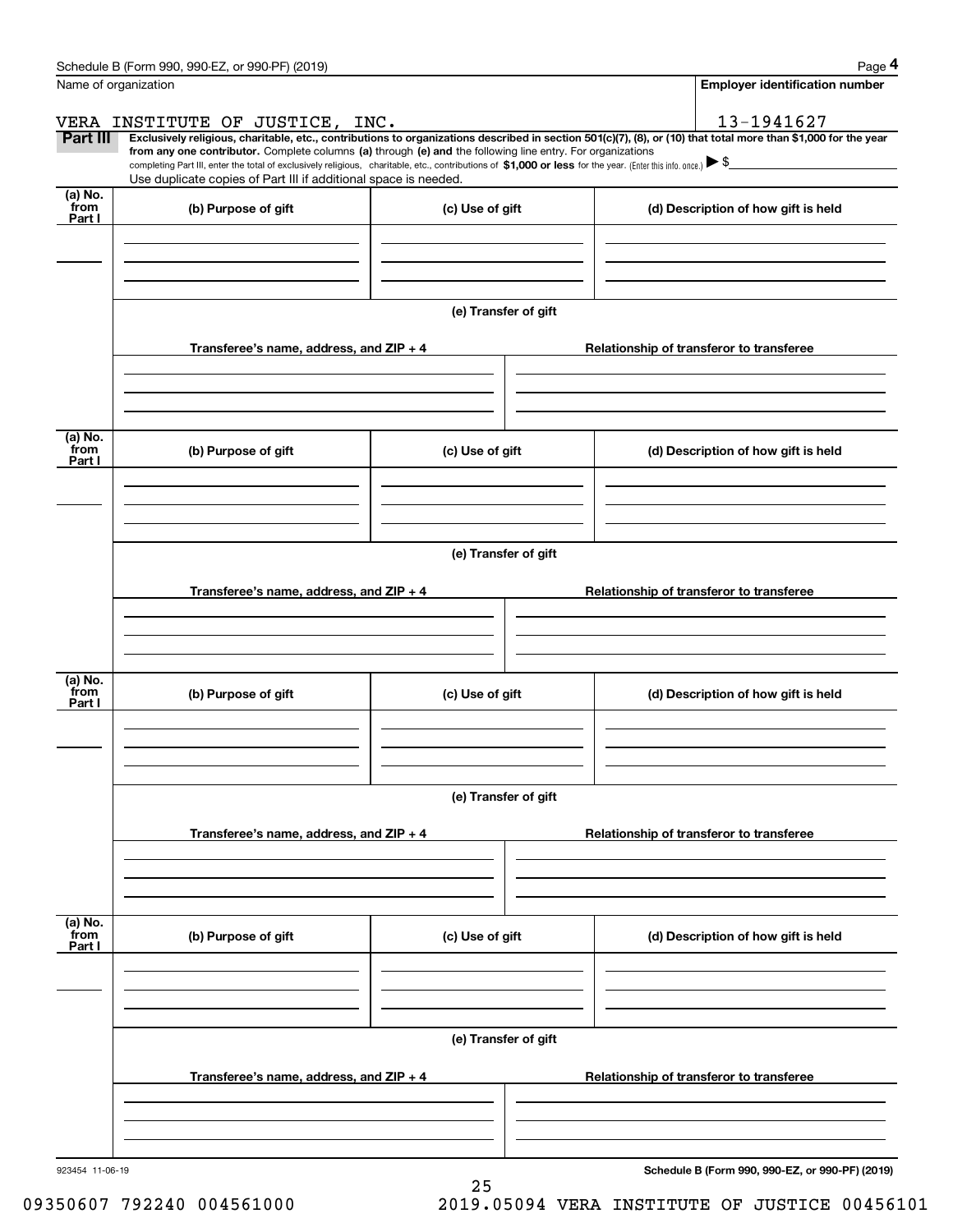| <b>SCHEDULE C</b>                                      | <b>Political Campaign and Lobbying Activities</b>                                                                                                                        |                                                                                                                                                   |           |                                                     |                                                     |  |
|--------------------------------------------------------|--------------------------------------------------------------------------------------------------------------------------------------------------------------------------|---------------------------------------------------------------------------------------------------------------------------------------------------|-----------|-----------------------------------------------------|-----------------------------------------------------|--|
| (Form 990 or 990-EZ)                                   |                                                                                                                                                                          |                                                                                                                                                   |           |                                                     |                                                     |  |
|                                                        | For Organizations Exempt From Income Tax Under section 501(c) and section 527<br>▶ Complete if the organization is described below. ▶ Attach to Form 990 or Form 990-EZ. |                                                                                                                                                   |           |                                                     |                                                     |  |
| Department of the Treasury<br>Internal Revenue Service |                                                                                                                                                                          | Go to www.irs.gov/Form990 for instructions and the latest information.                                                                            |           |                                                     | <b>Open to Public</b><br>Inspection                 |  |
|                                                        |                                                                                                                                                                          | If the organization answered "Yes," on Form 990, Part IV, line 3, or Form 990-EZ, Part V, line 46 (Political Campaign Activities), then           |           |                                                     |                                                     |  |
|                                                        |                                                                                                                                                                          | • Section 501(c)(3) organizations: Complete Parts I-A and B. Do not complete Part I-C.                                                            |           |                                                     |                                                     |  |
|                                                        |                                                                                                                                                                          | • Section 501(c) (other than section 501(c)(3)) organizations: Complete Parts I-A and C below. Do not complete Part I-B.                          |           |                                                     |                                                     |  |
| • Section 527 organizations: Complete Part I-A only.   |                                                                                                                                                                          |                                                                                                                                                   |           |                                                     |                                                     |  |
|                                                        |                                                                                                                                                                          | If the organization answered "Yes," on Form 990, Part IV, line 4, or Form 990-EZ, Part VI, line 47 (Lobbying Activities), then                    |           |                                                     |                                                     |  |
|                                                        |                                                                                                                                                                          | • Section 501(c)(3) organizations that have filed Form 5768 (election under section 501(h)): Complete Part II-A. Do not complete Part II-B.       |           |                                                     |                                                     |  |
|                                                        |                                                                                                                                                                          | • Section 501(c)(3) organizations that have NOT filed Form 5768 (election under section 501(h)): Complete Part II-B. Do not complete Part II-A.   |           |                                                     |                                                     |  |
|                                                        |                                                                                                                                                                          | If the organization answered "Yes," on Form 990, Part IV, line 5 (Proxy Tax) (see separate instructions) or Form 990-EZ, Part V, line 35c (Proxy  |           |                                                     |                                                     |  |
| Tax) (see separate instructions), then                 |                                                                                                                                                                          |                                                                                                                                                   |           |                                                     |                                                     |  |
| Name of organization                                   |                                                                                                                                                                          | • Section 501(c)(4), (5), or (6) organizations: Complete Part III.                                                                                |           |                                                     | <b>Employer identification number</b>               |  |
|                                                        |                                                                                                                                                                          | VERA INSTITUTE OF JUSTICE, INC.                                                                                                                   |           |                                                     | 13-1941627                                          |  |
| Part I-A                                               |                                                                                                                                                                          | Complete if the organization is exempt under section 501(c) or is a section 527 organization.                                                     |           |                                                     |                                                     |  |
|                                                        |                                                                                                                                                                          |                                                                                                                                                   |           |                                                     |                                                     |  |
|                                                        |                                                                                                                                                                          | 1 Provide a description of the organization's direct and indirect political campaign activities in Part IV.                                       |           |                                                     |                                                     |  |
| Political campaign activity expenditures<br>2          |                                                                                                                                                                          |                                                                                                                                                   |           | $\triangleright$ \$                                 |                                                     |  |
| Volunteer hours for political campaign activities<br>з |                                                                                                                                                                          |                                                                                                                                                   |           |                                                     |                                                     |  |
|                                                        |                                                                                                                                                                          |                                                                                                                                                   |           |                                                     |                                                     |  |
| Part I-B                                               |                                                                                                                                                                          | Complete if the organization is exempt under section 501(c)(3).                                                                                   |           |                                                     |                                                     |  |
|                                                        |                                                                                                                                                                          | 1 Enter the amount of any excise tax incurred by the organization under section 4955                                                              |           |                                                     | $\triangleright$ \$                                 |  |
| 2                                                      |                                                                                                                                                                          | Enter the amount of any excise tax incurred by organization managers under section 4955                                                           |           |                                                     |                                                     |  |
| з                                                      |                                                                                                                                                                          |                                                                                                                                                   |           |                                                     | <b>Yes</b><br><b>No</b>                             |  |
| 4a Was a correction made?                              |                                                                                                                                                                          |                                                                                                                                                   |           |                                                     | Yes<br>No                                           |  |
| <b>b</b> If "Yes," describe in Part IV.                |                                                                                                                                                                          | Part I-C   Complete if the organization is exempt under section 501(c), except section 501(c)(3).                                                 |           |                                                     |                                                     |  |
|                                                        |                                                                                                                                                                          |                                                                                                                                                   |           |                                                     |                                                     |  |
|                                                        |                                                                                                                                                                          | 1 Enter the amount directly expended by the filing organization for section 527 exempt function activities                                        |           | $\blacktriangleright$ \$                            |                                                     |  |
|                                                        |                                                                                                                                                                          | 2 Enter the amount of the filing organization's funds contributed to other organizations for section 527                                          |           | $\blacktriangleright$ \$                            |                                                     |  |
| exempt function activities                             |                                                                                                                                                                          | 3 Total exempt function expenditures. Add lines 1 and 2. Enter here and on Form 1120-POL,                                                         |           |                                                     |                                                     |  |
|                                                        |                                                                                                                                                                          |                                                                                                                                                   |           | $\triangleright$ \$                                 |                                                     |  |
|                                                        |                                                                                                                                                                          | Did the filing organization file Form 1120-POL for this year?                                                                                     |           |                                                     | Yes<br><b>No</b>                                    |  |
|                                                        |                                                                                                                                                                          | 5 Enter the names, addresses and employer identification number (EIN) of all section 527 political organizations to which the filing organization |           |                                                     |                                                     |  |
|                                                        |                                                                                                                                                                          | made payments. For each organization listed, enter the amount paid from the filing organization's funds. Also enter the amount of political       |           |                                                     |                                                     |  |
|                                                        |                                                                                                                                                                          | contributions received that were promptly and directly delivered to a separate political organization, such as a separate segregated fund or a    |           |                                                     |                                                     |  |
|                                                        |                                                                                                                                                                          | political action committee (PAC). If additional space is needed, provide information in Part IV.                                                  |           |                                                     |                                                     |  |
| (a) Name                                               |                                                                                                                                                                          | (b) Address                                                                                                                                       | $(c)$ EIN | (d) Amount paid from                                | (e) Amount of political                             |  |
|                                                        |                                                                                                                                                                          |                                                                                                                                                   |           | filing organization's<br>funds. If none, enter -0-. | contributions received and<br>promptly and directly |  |
|                                                        |                                                                                                                                                                          |                                                                                                                                                   |           |                                                     | delivered to a separate                             |  |
|                                                        |                                                                                                                                                                          |                                                                                                                                                   |           |                                                     | political organization.                             |  |
|                                                        |                                                                                                                                                                          |                                                                                                                                                   |           |                                                     | If none, enter -0-.                                 |  |
|                                                        |                                                                                                                                                                          |                                                                                                                                                   |           |                                                     |                                                     |  |
|                                                        |                                                                                                                                                                          |                                                                                                                                                   |           |                                                     |                                                     |  |
|                                                        |                                                                                                                                                                          |                                                                                                                                                   |           |                                                     |                                                     |  |
|                                                        |                                                                                                                                                                          |                                                                                                                                                   |           |                                                     |                                                     |  |
|                                                        |                                                                                                                                                                          |                                                                                                                                                   |           |                                                     |                                                     |  |
|                                                        |                                                                                                                                                                          |                                                                                                                                                   |           |                                                     |                                                     |  |
|                                                        |                                                                                                                                                                          |                                                                                                                                                   |           |                                                     |                                                     |  |
|                                                        |                                                                                                                                                                          |                                                                                                                                                   |           |                                                     |                                                     |  |
|                                                        |                                                                                                                                                                          |                                                                                                                                                   |           |                                                     |                                                     |  |
|                                                        |                                                                                                                                                                          |                                                                                                                                                   |           |                                                     |                                                     |  |

**For Paperwork Reduction Act Notice, see the Instructions for Form 990 or 990-EZ. Schedule C (Form 990 or 990-EZ) 2019** LHA

932041 11-26-19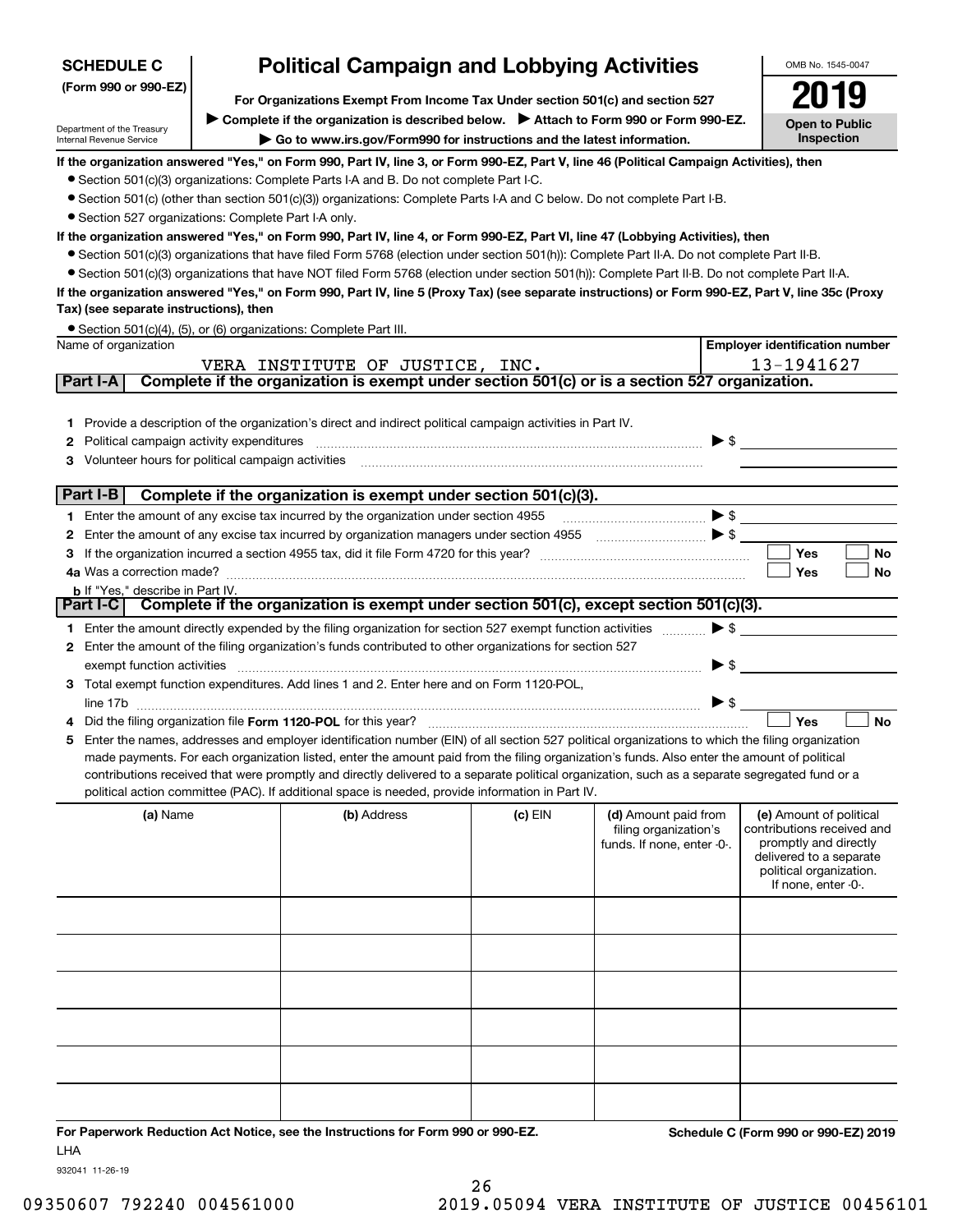| Schedule C (Form 990 or 990-EZ) 2019 VERA INSTITUTE OF JUSTICE, INC.<br>$13 - 1941627$ Page 2<br>Complete if the organization is exempt under section 501(c)(3) and filed Form 5768 (election under<br>Part II-A                                                                                                                                                                                                                                                                           |                                                                                                                                                                                                                                                                                     |          |                                                                     |            |                                        |              |  |  |
|--------------------------------------------------------------------------------------------------------------------------------------------------------------------------------------------------------------------------------------------------------------------------------------------------------------------------------------------------------------------------------------------------------------------------------------------------------------------------------------------|-------------------------------------------------------------------------------------------------------------------------------------------------------------------------------------------------------------------------------------------------------------------------------------|----------|---------------------------------------------------------------------|------------|----------------------------------------|--------------|--|--|
| A Check $\blacktriangleright$                                                                                                                                                                                                                                                                                                                                                                                                                                                              | section 501(h)).<br>if the filing organization belongs to an affiliated group (and list in Part IV each affiliated group member's name, address, EIN,<br>expenses, and share of excess lobbying expenditures).                                                                      |          |                                                                     |            |                                        |              |  |  |
|                                                                                                                                                                                                                                                                                                                                                                                                                                                                                            | X<br><b>B</b> Check $\blacktriangleright$<br>if the filing organization checked box A and "limited control" provisions apply.<br><b>Limits on Lobbying Expenditures</b><br>(The term "expenditures" means amounts paid or incurred.)                                                |          |                                                                     |            |                                        |              |  |  |
| 1a Total lobbying expenditures to influence public opinion (grassroots lobbying)<br><b>b</b> Total lobbying expenditures to influence a legislative body (direct lobbying)                                                                                                                                                                                                                                                                                                                 | 902, 754.<br>902,754.                                                                                                                                                                                                                                                               |          |                                                                     |            |                                        |              |  |  |
| d Other exempt purpose expenditures<br>e Total exempt purpose expenditures (add lines 1c and 1d)<br>f Lobbying nontaxable amount. Enter the amount from the following table in both columns.                                                                                                                                                                                                                                                                                               |                                                                                                                                                                                                                                                                                     |          |                                                                     |            | 155489980.<br>156392734.<br>1,000,000. |              |  |  |
| If the amount on line 1e, column $(a)$ or $(b)$ is:<br>The lobbying nontaxable amount is:<br>Not over \$500,000<br>20% of the amount on line 1e.<br>Over \$500,000 but not over \$1,000,000<br>\$100,000 plus 15% of the excess over \$500,000.<br>Over \$1,000,000 but not over \$1,500,000<br>\$175,000 plus 10% of the excess over \$1,000,000.<br>Over \$1,500,000 but not over \$17,000,000<br>\$225,000 plus 5% of the excess over \$1,500,000.<br>Over \$17,000,000<br>\$1,000,000. |                                                                                                                                                                                                                                                                                     |          |                                                                     |            |                                        |              |  |  |
| g Grassroots nontaxable amount (enter 25% of line 1f)<br>h Subtract line 1g from line 1a. If zero or less, enter -0-<br>Subtract line 1f from line 1c. If zero or less, enter -0-<br>j.<br>If there is an amount other than zero on either line 1h or line 1i, did the organization file Form 4720<br>Ť.                                                                                                                                                                                   |                                                                                                                                                                                                                                                                                     |          |                                                                     |            | 250,000.<br>$0$ .<br>0.                |              |  |  |
|                                                                                                                                                                                                                                                                                                                                                                                                                                                                                            | reporting section 4911 tax for this year?<br>Yes<br>No<br>4-Year Averaging Period Under Section 501(h)<br>(Some organizations that made a section 501(h) election do not have to complete all of the five columns below.<br>See the separate instructions for lines 2a through 2f.) |          |                                                                     |            |                                        |              |  |  |
|                                                                                                                                                                                                                                                                                                                                                                                                                                                                                            |                                                                                                                                                                                                                                                                                     |          | Lobbying Expenditures During 4-Year Averaging Period                |            |                                        |              |  |  |
| Calendar year<br>(or fiscal year beginning in)                                                                                                                                                                                                                                                                                                                                                                                                                                             | (a) 2016                                                                                                                                                                                                                                                                            |          | (b) 2017                                                            | $(c)$ 2018 | $(d)$ 2019                             | (e) Total    |  |  |
| 2a Lobbying nontaxable amount<br><b>b</b> Lobbying ceiling amount                                                                                                                                                                                                                                                                                                                                                                                                                          |                                                                                                                                                                                                                                                                                     |          | $1,000,000$ , $1,000,000$ , $1,000,000$ , $1,000,000$ , $4,000,000$ |            |                                        |              |  |  |
| (150% of line 2a, column(e))                                                                                                                                                                                                                                                                                                                                                                                                                                                               |                                                                                                                                                                                                                                                                                     |          |                                                                     |            |                                        | 6,000,000.   |  |  |
| c Total lobbying expenditures                                                                                                                                                                                                                                                                                                                                                                                                                                                              |                                                                                                                                                                                                                                                                                     | 110,937. | 266,843.                                                            | 924, 271.  | 902, 754.                              | 2, 204, 805. |  |  |
| d Grassroots nontaxable amount<br>e Grassroots ceiling amount                                                                                                                                                                                                                                                                                                                                                                                                                              |                                                                                                                                                                                                                                                                                     | 250,000. | 250,000.                                                            | 250,000.   | 250,000.                               | 1,000,000.   |  |  |
| (150% of line 2d, column (e))<br>f Grassroots lobbying expenditures                                                                                                                                                                                                                                                                                                                                                                                                                        |                                                                                                                                                                                                                                                                                     |          |                                                                     |            |                                        | 1,500,000.   |  |  |

**Schedule C (Form 990 or 990-EZ) 2019**

932042 11-26-19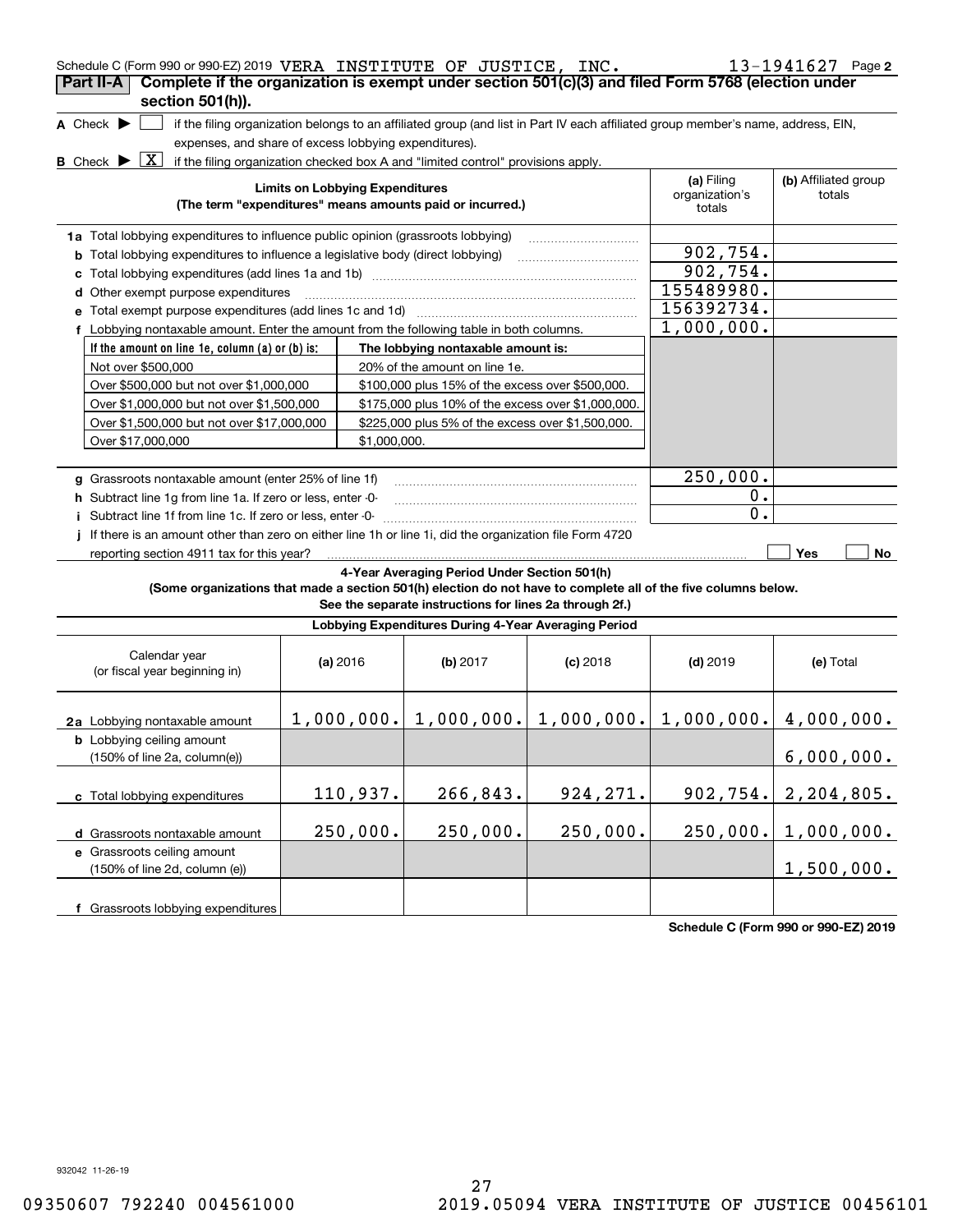#### Schedule C (Form 990 or 990-EZ) 2019 <code>VERA INSTITUTE OF JUSTICE</code> , <code>INC.</code>  $13-1941627$  <code>Page</code> VERA INSTITUTE OF JUSTICE, INC. 13-1941627

## **3**

## **Part II-B Complete if the organization is exempt under section 501(c)(3) and has NOT filed Form 5768 (election under section 501(h)).**

| For each "Yes" response on lines 1a through 1i below, provide in Part IV a detailed description |                                                                                                                                                                                                                                           | (a) |                |        | (b) |  |
|-------------------------------------------------------------------------------------------------|-------------------------------------------------------------------------------------------------------------------------------------------------------------------------------------------------------------------------------------------|-----|----------------|--------|-----|--|
|                                                                                                 | of the lobbying activity.                                                                                                                                                                                                                 | Yes | No             | Amount |     |  |
| 1.                                                                                              | During the year, did the filing organization attempt to influence foreign, national, state, or                                                                                                                                            |     |                |        |     |  |
|                                                                                                 | local legislation, including any attempt to influence public opinion on a legislative matter                                                                                                                                              |     |                |        |     |  |
|                                                                                                 | or referendum, through the use of:                                                                                                                                                                                                        |     |                |        |     |  |
|                                                                                                 |                                                                                                                                                                                                                                           |     |                |        |     |  |
|                                                                                                 | b Paid staff or management (include compensation in expenses reported on lines 1c through 1i)?                                                                                                                                            |     |                |        |     |  |
|                                                                                                 |                                                                                                                                                                                                                                           |     |                |        |     |  |
|                                                                                                 |                                                                                                                                                                                                                                           |     |                |        |     |  |
|                                                                                                 | e Publications, or published or broadcast statements?                                                                                                                                                                                     |     |                |        |     |  |
|                                                                                                 |                                                                                                                                                                                                                                           |     |                |        |     |  |
|                                                                                                 | g Direct contact with legislators, their staffs, government officials, or a legislative body?                                                                                                                                             |     |                |        |     |  |
|                                                                                                 | h Rallies, demonstrations, seminars, conventions, speeches, lectures, or any similar means?                                                                                                                                               |     |                |        |     |  |
|                                                                                                 | <i>i</i> Other activities?                                                                                                                                                                                                                |     |                |        |     |  |
|                                                                                                 |                                                                                                                                                                                                                                           |     |                |        |     |  |
|                                                                                                 | 2a Did the activities in line 1 cause the organization to be not described in section 501(c)(3)?                                                                                                                                          |     |                |        |     |  |
|                                                                                                 |                                                                                                                                                                                                                                           |     |                |        |     |  |
|                                                                                                 | c If "Yes," enter the amount of any tax incurred by organization managers under section 4912                                                                                                                                              |     |                |        |     |  |
|                                                                                                 | d If the filing organization incurred a section 4912 tax, did it file Form 4720 for this year?                                                                                                                                            |     |                |        |     |  |
|                                                                                                 | Complete if the organization is exempt under section 501(c)(4), section 501(c)(5), or section<br>Part III-A<br>501(c)(6).                                                                                                                 |     |                |        |     |  |
|                                                                                                 |                                                                                                                                                                                                                                           |     |                | Yes    | No  |  |
| 1                                                                                               |                                                                                                                                                                                                                                           |     | $\mathbf{1}$   |        |     |  |
| 2                                                                                               |                                                                                                                                                                                                                                           |     | $\bf 2$        |        |     |  |
| 3                                                                                               | Did the organization agree to carry over lobbying and political campaign activity expenditures from the prior year?<br>Complete if the organization is exempt under section 501(c)(4), section 501(c)(5), or section<br><b>Part III-B</b> |     | 3              |        |     |  |
|                                                                                                 | 501(c)(6) and if either (a) BOTH Part III-A, lines 1 and 2, are answered "No" OR (b) Part III-A, line 3, is<br>answered "Yes."                                                                                                            |     |                |        |     |  |
| 1                                                                                               | Dues, assessments and similar amounts from members [11] matter continuum matter and similar amounts and similar                                                                                                                           |     | 1.             |        |     |  |
| 2                                                                                               | Section 162(e) nondeductible lobbying and political expenditures (do not include amounts of political                                                                                                                                     |     |                |        |     |  |
|                                                                                                 | expenses for which the section 527(f) tax was paid).                                                                                                                                                                                      |     |                |        |     |  |
|                                                                                                 |                                                                                                                                                                                                                                           |     | 2a             |        |     |  |
|                                                                                                 | <b>b</b> Carryover from last year manufactured contains and contained a contained and contained a contained and contained a contained a contained and contained a contained a contained and contained a contained a contained and c       |     | 2 <sub>b</sub> |        |     |  |
|                                                                                                 |                                                                                                                                                                                                                                           |     | 2c             |        |     |  |
| 3                                                                                               | Aggregate amount reported in section $6033(e)(1)(A)$ notices of nondeductible section $162(e)$ dues                                                                                                                                       |     | 3              |        |     |  |
| 4                                                                                               | If notices were sent and the amount on line 2c exceeds the amount on line 3, what portion of the excess                                                                                                                                   |     |                |        |     |  |
|                                                                                                 | does the organization agree to carryover to the reasonable estimate of nondeductible lobbying and political                                                                                                                               |     |                |        |     |  |
|                                                                                                 | expenditure next year?                                                                                                                                                                                                                    |     | 4              |        |     |  |
| 5                                                                                               |                                                                                                                                                                                                                                           |     | 5              |        |     |  |
| <b>Part IV</b>                                                                                  | <b>Supplemental Information</b>                                                                                                                                                                                                           |     |                |        |     |  |
|                                                                                                 | Provide the descriptions required for Part I-A, line 1; Part I-B, line 4; Part I-C, line 5; Part II-A (affiliated group list); Part II-A, lines 1 and 2 (see                                                                              |     |                |        |     |  |
|                                                                                                 | instructions); and Part II-B, line 1. Also, complete this part for any additional information.                                                                                                                                            |     |                |        |     |  |

**Schedule C (Form 990 or 990-EZ) 2019**

932043 11-26-19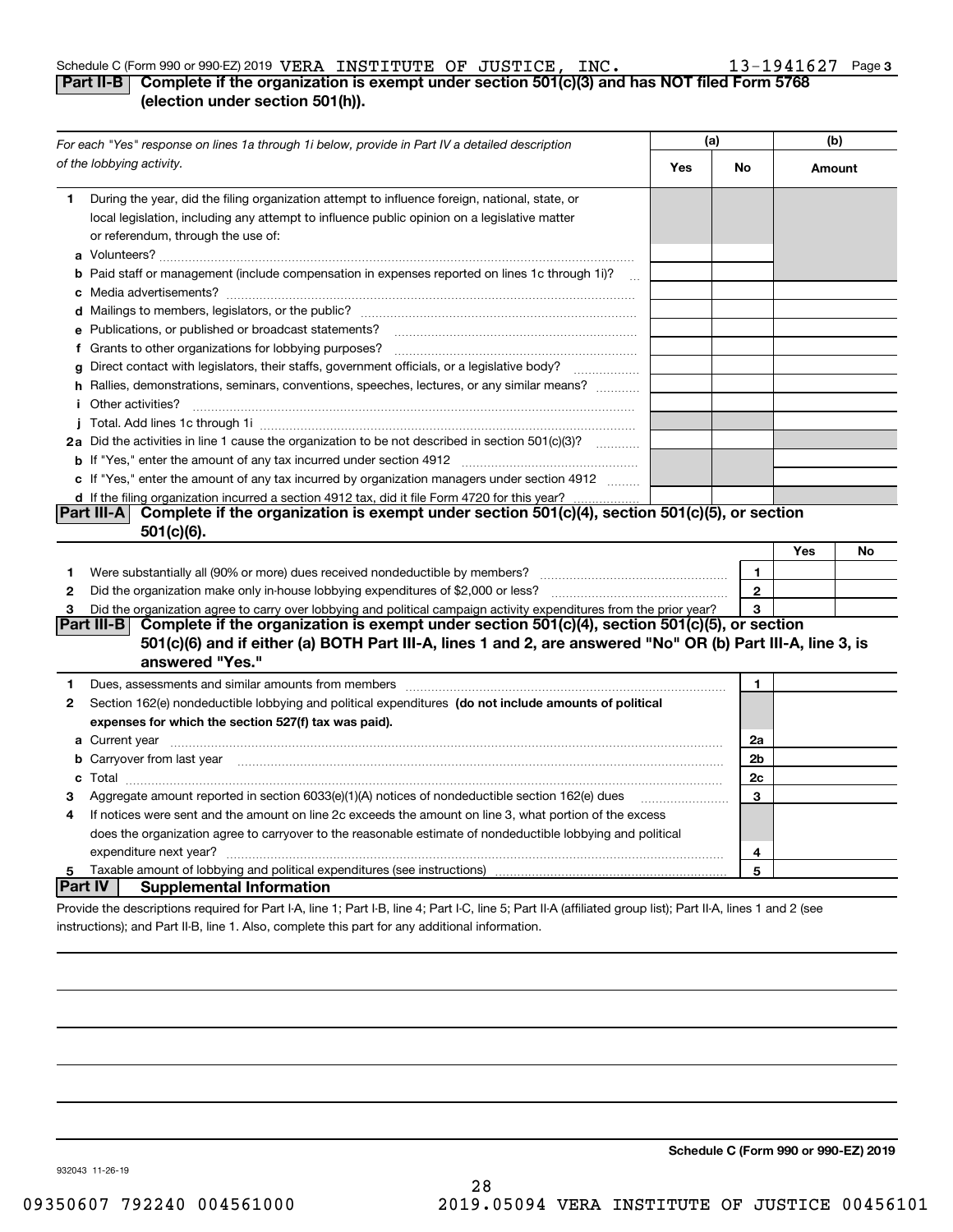| <b>SCHEDULE D</b> |  |
|-------------------|--|
|-------------------|--|

| (Form 990) |  |
|------------|--|
|------------|--|

## **Supplemental Financial Statements**

(Form 990)<br>
Pepartment of the Treasury<br>
Department of the Treasury<br>
Department of the Treasury<br>
Department of the Treasury<br> **Co to www.irs.gov/Form990 for instructions and the latest information.**<br> **Co to www.irs.gov/Form9** 



Department of the Treasury Internal Revenue Service

|         | Name of the organization<br>VERA INSTITUTE OF JUSTICE, INC.                                                                                    |                         |                | <b>Employer identification number</b><br>13-1941627 |
|---------|------------------------------------------------------------------------------------------------------------------------------------------------|-------------------------|----------------|-----------------------------------------------------|
| Part I  | Organizations Maintaining Donor Advised Funds or Other Similar Funds or Accounts. Complete if the                                              |                         |                |                                                     |
|         | organization answered "Yes" on Form 990, Part IV, line 6.                                                                                      |                         |                |                                                     |
|         |                                                                                                                                                | (a) Donor advised funds |                | (b) Funds and other accounts                        |
|         |                                                                                                                                                |                         |                |                                                     |
| 1.      |                                                                                                                                                |                         |                |                                                     |
| 2       | Aggregate value of contributions to (during year)                                                                                              |                         |                |                                                     |
| з       | Aggregate value of grants from (during year)                                                                                                   |                         |                |                                                     |
| 4       |                                                                                                                                                |                         |                |                                                     |
| 5       | Did the organization inform all donors and donor advisors in writing that the assets held in donor advised funds                               |                         |                |                                                     |
|         |                                                                                                                                                |                         |                | Yes<br>No                                           |
| 6       | Did the organization inform all grantees, donors, and donor advisors in writing that grant funds can be used only                              |                         |                |                                                     |
|         | for charitable purposes and not for the benefit of the donor or donor advisor, or for any other purpose conferring                             |                         |                |                                                     |
|         |                                                                                                                                                |                         |                | Yes<br>No                                           |
| Part II | Conservation Easements. Complete if the organization answered "Yes" on Form 990, Part IV, line 7.                                              |                         |                |                                                     |
| 1       | Purpose(s) of conservation easements held by the organization (check all that apply).                                                          |                         |                |                                                     |
|         | Preservation of land for public use (for example, recreation or education)                                                                     |                         |                | Preservation of a historically important land area  |
|         | Protection of natural habitat                                                                                                                  |                         |                | Preservation of a certified historic structure      |
|         | Preservation of open space                                                                                                                     |                         |                |                                                     |
| 2       | Complete lines 2a through 2d if the organization held a qualified conservation contribution in the form of a conservation easement on the last |                         |                |                                                     |
|         | day of the tax year.                                                                                                                           |                         |                | Held at the End of the Tax Year                     |
| а       | Total number of conservation easements                                                                                                         |                         | 2a             |                                                     |
| b       | Total acreage restricted by conservation easements                                                                                             |                         | 2 <sub>b</sub> |                                                     |
|         |                                                                                                                                                |                         | 2c             |                                                     |
| с       | Number of conservation easements included in (c) acquired after 7/25/06, and not on a historic structure                                       |                         |                |                                                     |
| d       |                                                                                                                                                |                         | 2d             |                                                     |
|         |                                                                                                                                                |                         |                |                                                     |
| 3       | Number of conservation easements modified, transferred, released, extinguished, or terminated by the organization during the tax               |                         |                |                                                     |
|         | year                                                                                                                                           |                         |                |                                                     |
| 4       | Number of states where property subject to conservation easement is located >                                                                  |                         |                |                                                     |
| 5       | Does the organization have a written policy regarding the periodic monitoring, inspection, handling of                                         |                         |                |                                                     |
|         | violations, and enforcement of the conservation easements it holds?                                                                            |                         |                | Yes<br><b>No</b>                                    |
| 6       | Staff and volunteer hours devoted to monitoring, inspecting, handling of violations, and enforcing conservation easements during the year      |                         |                |                                                     |
|         |                                                                                                                                                |                         |                |                                                     |
| 7       | Amount of expenses incurred in monitoring, inspecting, handling of violations, and enforcing conservation easements during the year            |                         |                |                                                     |
|         | $\blacktriangleright$ \$                                                                                                                       |                         |                |                                                     |
| 8       | Does each conservation easement reported on line 2(d) above satisfy the requirements of section 170(h)(4)(B)(i)                                |                         |                |                                                     |
|         |                                                                                                                                                |                         |                | Yes<br>No                                           |
|         | In Part XIII, describe how the organization reports conservation easements in its revenue and expense statement and                            |                         |                |                                                     |
|         | balance sheet, and include, if applicable, the text of the footnote to the organization's financial statements that describes the              |                         |                |                                                     |
|         | organization's accounting for conservation easements.                                                                                          |                         |                |                                                     |
|         | Organizations Maintaining Collections of Art, Historical Treasures, or Other Similar Assets.<br>Part III                                       |                         |                |                                                     |
|         | Complete if the organization answered "Yes" on Form 990, Part IV, line 8.                                                                      |                         |                |                                                     |
|         | 1a If the organization elected, as permitted under FASB ASC 958, not to report in its revenue statement and balance sheet works                |                         |                |                                                     |
|         | of art, historical treasures, or other similar assets held for public exhibition, education, or research in furtherance of public              |                         |                |                                                     |
|         | service, provide in Part XIII the text of the footnote to its financial statements that describes these items.                                 |                         |                |                                                     |
| b       | If the organization elected, as permitted under FASB ASC 958, to report in its revenue statement and balance sheet works of                    |                         |                |                                                     |
|         | art, historical treasures, or other similar assets held for public exhibition, education, or research in furtherance of public service,        |                         |                |                                                     |
|         | provide the following amounts relating to these items:                                                                                         |                         |                |                                                     |
|         |                                                                                                                                                |                         |                | $\triangleright$ \$                                 |
|         | (ii) Assets included in Form 990, Part X                                                                                                       |                         |                | $\blacktriangleright$ \$                            |
| 2       | If the organization received or held works of art, historical treasures, or other similar assets for financial gain, provide                   |                         |                |                                                     |
|         | the following amounts required to be reported under FASB ASC 958 relating to these items:                                                      |                         |                |                                                     |
|         |                                                                                                                                                |                         |                |                                                     |
| а       |                                                                                                                                                |                         |                | \$<br>$\blacktriangleright$ \$                      |
|         | <b>b</b> Assets included in Form 990, Part X                                                                                                   |                         |                |                                                     |
|         | LHA For Paperwork Reduction Act Notice, see the Instructions for Form 990.                                                                     |                         |                | Schedule D (Form 990) 2019                          |
|         | 932051 10-02-19                                                                                                                                |                         |                |                                                     |

| 29     |  |        |  |
|--------|--|--------|--|
| $\sim$ |  | 0.0001 |  |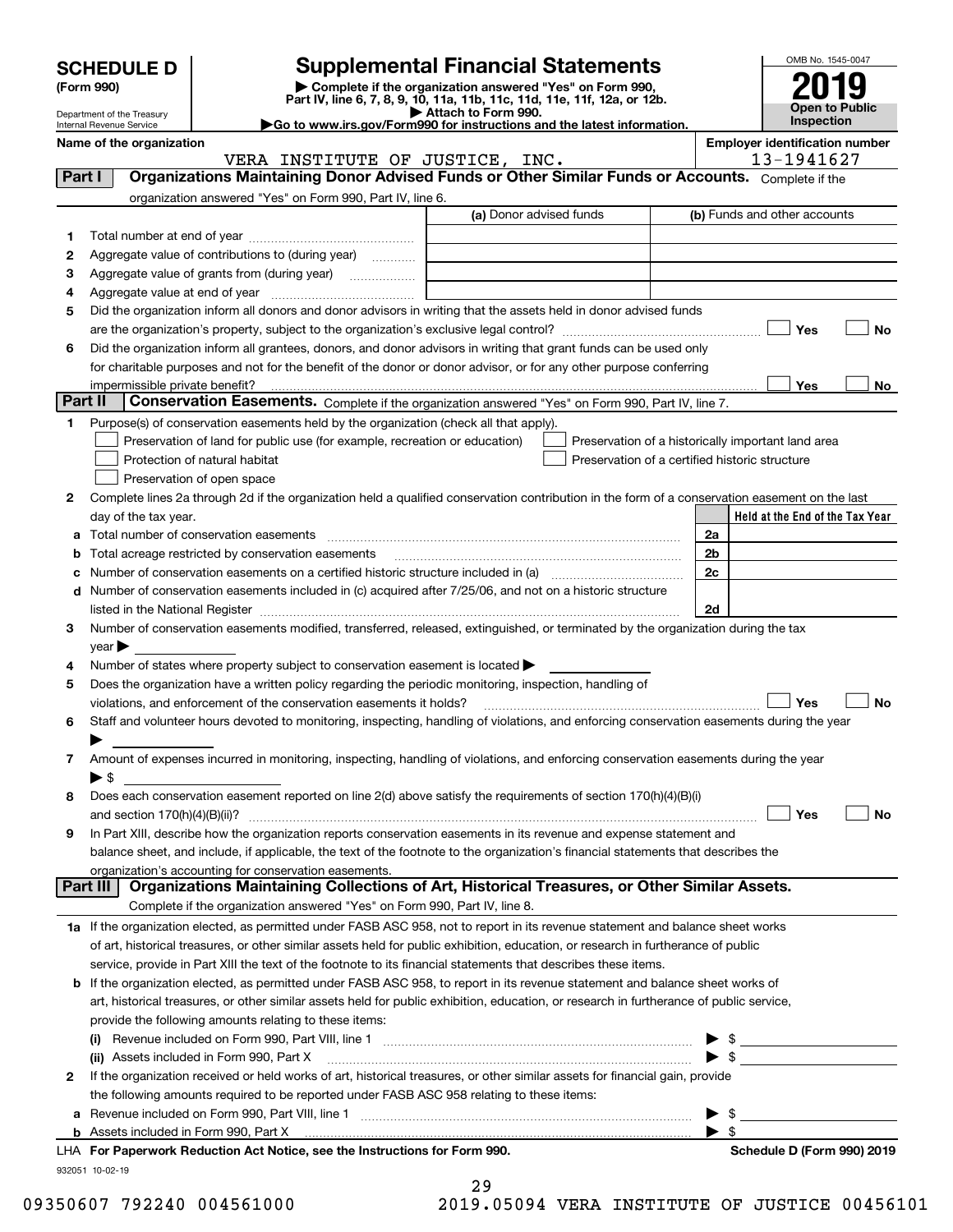|        | Schedule D (Form 990) 2019                                                                                                                                                                                                     | VERA INSTITUTE OF JUSTICE, INC.         |                |                                                                                                                                                                                                                                |                                 |                         |                      | 13-1941627             |                             | Page 2            |
|--------|--------------------------------------------------------------------------------------------------------------------------------------------------------------------------------------------------------------------------------|-----------------------------------------|----------------|--------------------------------------------------------------------------------------------------------------------------------------------------------------------------------------------------------------------------------|---------------------------------|-------------------------|----------------------|------------------------|-----------------------------|-------------------|
|        | Organizations Maintaining Collections of Art, Historical Treasures, or Other Similar Assets (continued)<br>Part III                                                                                                            |                                         |                |                                                                                                                                                                                                                                |                                 |                         |                      |                        |                             |                   |
| з      | Using the organization's acquisition, accession, and other records, check any of the following that make significant use of its                                                                                                |                                         |                |                                                                                                                                                                                                                                |                                 |                         |                      |                        |                             |                   |
|        | collection items (check all that apply):                                                                                                                                                                                       |                                         |                |                                                                                                                                                                                                                                |                                 |                         |                      |                        |                             |                   |
| a      | Public exhibition                                                                                                                                                                                                              | d                                       |                | Loan or exchange program                                                                                                                                                                                                       |                                 |                         |                      |                        |                             |                   |
| b      | Scholarly research                                                                                                                                                                                                             | е                                       |                | Other the contract of the contract of the contract of the contract of the contract of the contract of the contract of the contract of the contract of the contract of the contract of the contract of the contract of the cont |                                 |                         |                      |                        |                             |                   |
| c      | Preservation for future generations                                                                                                                                                                                            |                                         |                |                                                                                                                                                                                                                                |                                 |                         |                      |                        |                             |                   |
| 4      | Provide a description of the organization's collections and explain how they further the organization's exempt purpose in Part XIII.                                                                                           |                                         |                |                                                                                                                                                                                                                                |                                 |                         |                      |                        |                             |                   |
| 5      | During the year, did the organization solicit or receive donations of art, historical treasures, or other similar assets                                                                                                       |                                         |                |                                                                                                                                                                                                                                |                                 |                         |                      |                        |                             |                   |
|        | to be sold to raise funds rather than to be maintained as part of the organization's collection?                                                                                                                               |                                         |                |                                                                                                                                                                                                                                |                                 |                         |                      | Yes                    |                             | No                |
|        | <b>Part IV</b><br>Escrow and Custodial Arrangements. Complete if the organization answered "Yes" on Form 990, Part IV, line 9, or                                                                                              |                                         |                |                                                                                                                                                                                                                                |                                 |                         |                      |                        |                             |                   |
|        | reported an amount on Form 990, Part X, line 21.                                                                                                                                                                               |                                         |                |                                                                                                                                                                                                                                |                                 |                         |                      |                        |                             |                   |
|        | 1a Is the organization an agent, trustee, custodian or other intermediary for contributions or other assets not included                                                                                                       |                                         |                |                                                                                                                                                                                                                                |                                 |                         |                      |                        |                             |                   |
|        | on Form 990, Part X? [11] matter continuum matter contract to the contract of the contract of the contract of t                                                                                                                |                                         |                |                                                                                                                                                                                                                                |                                 |                         |                      | Yes                    |                             | $\overline{X}$ No |
|        | b If "Yes," explain the arrangement in Part XIII and complete the following table:                                                                                                                                             |                                         |                |                                                                                                                                                                                                                                |                                 |                         |                      |                        |                             |                   |
|        |                                                                                                                                                                                                                                |                                         |                |                                                                                                                                                                                                                                |                                 |                         |                      | Amount                 |                             |                   |
| c      | Beginning balance material content contracts and all the content of the content of the content of the content of the content of the content of the content of the content of the content of the content of the content of the  |                                         |                |                                                                                                                                                                                                                                |                                 | 1c                      |                      |                        |                             |                   |
|        | Additions during the year manufactured and an annual contract of the state of the state of the state of the state of the state of the state of the state of the state of the state of the state of the state of the state of t |                                         |                |                                                                                                                                                                                                                                |                                 | 1d                      |                      |                        |                             |                   |
| е      | Distributions during the year manufactured and an account of the state of the state of the state of the state o                                                                                                                |                                         |                |                                                                                                                                                                                                                                |                                 | 1e<br>1f                |                      |                        |                             |                   |
| Ť.     | 2a Did the organization include an amount on Form 990, Part X, line 21, for escrow or custodial account liability?                                                                                                             |                                         |                |                                                                                                                                                                                                                                |                                 |                         |                      | $\boxed{\text{X}}$ Yes |                             | No                |
|        | <b>b</b> If "Yes," explain the arrangement in Part XIII. Check here if the explanation has been provided on Part XIII                                                                                                          |                                         |                |                                                                                                                                                                                                                                |                                 |                         |                      |                        | $\overline{\textnormal{x}}$ |                   |
| Part V | Endowment Funds. Complete if the organization answered "Yes" on Form 990, Part IV, line 10.                                                                                                                                    |                                         |                |                                                                                                                                                                                                                                |                                 |                         |                      |                        |                             |                   |
|        |                                                                                                                                                                                                                                | (a) Current year                        | (b) Prior year | (c) Two years back                                                                                                                                                                                                             |                                 |                         | (d) Three years back | (e) Four years back    |                             |                   |
| 1a     | Beginning of year balance                                                                                                                                                                                                      | 27,678,719.                             | 9,675,609.     | 5,888,048.                                                                                                                                                                                                                     |                                 |                         | 4,897,392.           |                        | 5, 112, 221.                |                   |
| b      |                                                                                                                                                                                                                                | 5,633,000.                              | 16,100,174.    | 3,334,000.                                                                                                                                                                                                                     |                                 |                         | 500,000.             |                        |                             |                   |
|        | Net investment earnings, gains, and losses                                                                                                                                                                                     | 562,700.                                | 1,988,849.     | 505,130.                                                                                                                                                                                                                       |                                 |                         | 540,806.             |                        | $-164,679.$                 |                   |
| d      |                                                                                                                                                                                                                                |                                         |                |                                                                                                                                                                                                                                |                                 |                         |                      |                        |                             |                   |
|        | e Other expenditures for facilities                                                                                                                                                                                            |                                         |                |                                                                                                                                                                                                                                |                                 |                         |                      |                        |                             |                   |
|        | and programs                                                                                                                                                                                                                   |                                         |                |                                                                                                                                                                                                                                |                                 |                         |                      |                        |                             |                   |
|        | f Administrative expenses                                                                                                                                                                                                      | 123,859.                                | 85,913.        | 51,569.                                                                                                                                                                                                                        |                                 |                         | 50, 150.             |                        |                             | 50, 150.          |
| g      | End of year balance                                                                                                                                                                                                            | 33,750,560.                             | 27,678,719.    | 9,675,609.                                                                                                                                                                                                                     |                                 |                         | 5,888,048.           |                        | 4,897,392.                  |                   |
| 2      | Provide the estimated percentage of the current year end balance (line 1g, column (a)) held as:                                                                                                                                |                                         |                |                                                                                                                                                                                                                                |                                 |                         |                      |                        |                             |                   |
| а      | Board designated or quasi-endowment                                                                                                                                                                                            | 96.30                                   | %              |                                                                                                                                                                                                                                |                                 |                         |                      |                        |                             |                   |
|        | Permanent endowment $\blacktriangleright$ _ 3.70                                                                                                                                                                               | %                                       |                |                                                                                                                                                                                                                                |                                 |                         |                      |                        |                             |                   |
|        | Term endowment $\blacktriangleright$                                                                                                                                                                                           | %                                       |                |                                                                                                                                                                                                                                |                                 |                         |                      |                        |                             |                   |
|        | The percentages on lines 2a, 2b, and 2c should equal 100%.                                                                                                                                                                     |                                         |                |                                                                                                                                                                                                                                |                                 |                         |                      |                        |                             |                   |
|        | 3a Are there endowment funds not in the possession of the organization that are held and administered for the organization                                                                                                     |                                         |                |                                                                                                                                                                                                                                |                                 |                         |                      |                        |                             |                   |
|        | by:                                                                                                                                                                                                                            |                                         |                |                                                                                                                                                                                                                                |                                 |                         |                      |                        | Yes                         | No                |
|        | (i)                                                                                                                                                                                                                            |                                         |                |                                                                                                                                                                                                                                |                                 |                         |                      | 3a(i)                  |                             | X                 |
|        |                                                                                                                                                                                                                                |                                         |                |                                                                                                                                                                                                                                |                                 |                         |                      | 3a(ii)                 |                             | $\mathbf X$       |
|        |                                                                                                                                                                                                                                |                                         |                |                                                                                                                                                                                                                                |                                 |                         |                      | 3b                     |                             |                   |
| 4      | Describe in Part XIII the intended uses of the organization's endowment funds.                                                                                                                                                 |                                         |                |                                                                                                                                                                                                                                |                                 |                         |                      |                        |                             |                   |
|        | Land, Buildings, and Equipment.<br>Part VI                                                                                                                                                                                     |                                         |                |                                                                                                                                                                                                                                |                                 |                         |                      |                        |                             |                   |
|        | Complete if the organization answered "Yes" on Form 990, Part IV, line 11a. See Form 990, Part X, line 10.                                                                                                                     |                                         |                |                                                                                                                                                                                                                                |                                 |                         |                      |                        |                             |                   |
|        | Description of property                                                                                                                                                                                                        | (a) Cost or other<br>basis (investment) |                | (b) Cost or other<br>basis (other)                                                                                                                                                                                             | (c) Accumulated<br>depreciation |                         |                      | (d) Book value         |                             |                   |
|        |                                                                                                                                                                                                                                |                                         |                |                                                                                                                                                                                                                                |                                 |                         |                      |                        |                             |                   |
| b      |                                                                                                                                                                                                                                |                                         |                |                                                                                                                                                                                                                                |                                 |                         |                      |                        |                             |                   |
|        |                                                                                                                                                                                                                                |                                         |                | 6,512,885.                                                                                                                                                                                                                     | 1,687,642.                      |                         |                      | 4,825,243.             |                             |                   |
| d      |                                                                                                                                                                                                                                |                                         |                | 1,002,221.                                                                                                                                                                                                                     |                                 | $\overline{780}$ , 135. |                      | 222,086.               |                             |                   |
|        |                                                                                                                                                                                                                                |                                         |                | 643,218.                                                                                                                                                                                                                       |                                 | 248,476.                |                      | 394,742.               |                             |                   |
|        |                                                                                                                                                                                                                                |                                         |                |                                                                                                                                                                                                                                |                                 |                         |                      | 5,442,071.             |                             |                   |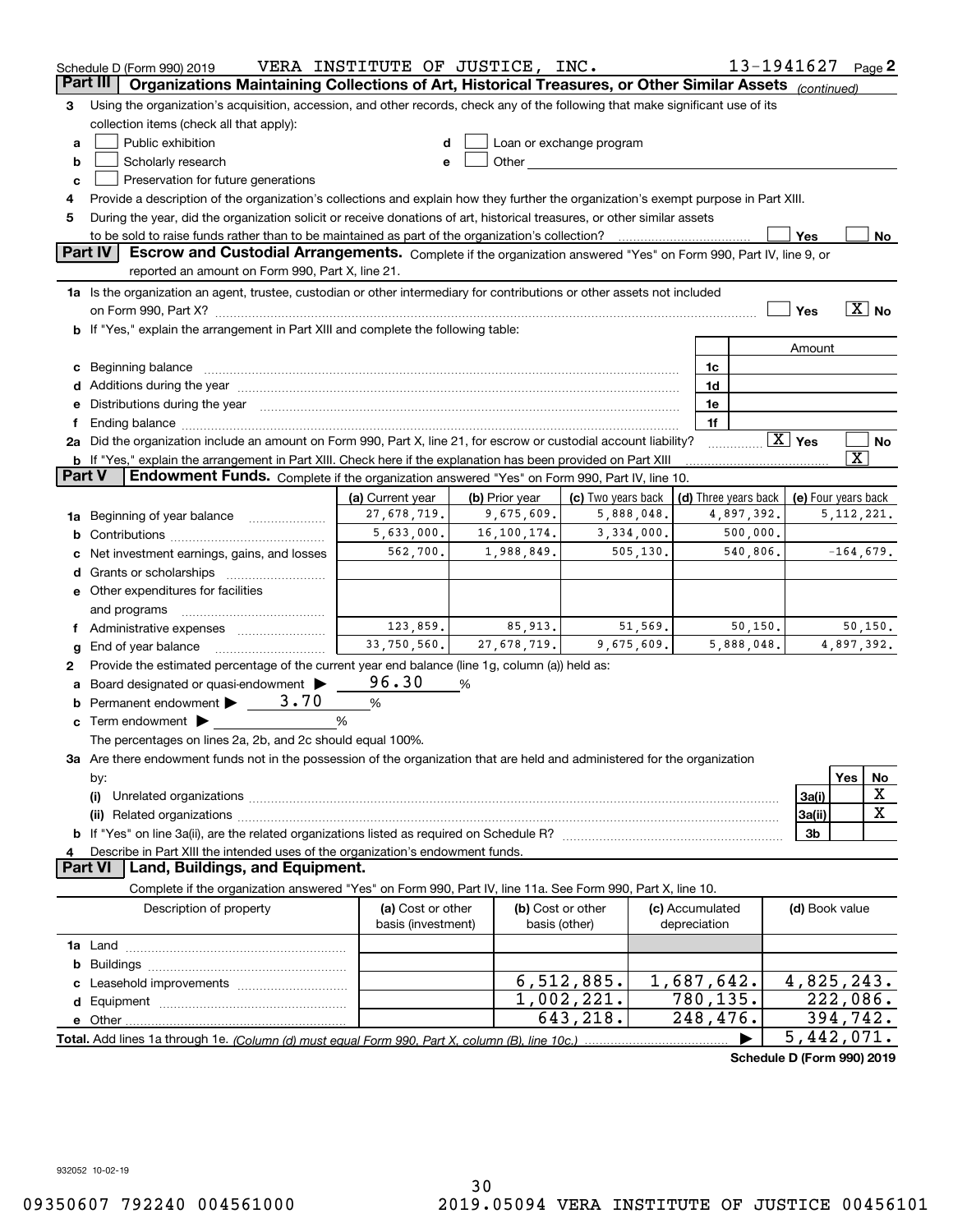| $(3)$ Other                                                                                                                                          |                 |                                                           |                        |
|------------------------------------------------------------------------------------------------------------------------------------------------------|-----------------|-----------------------------------------------------------|------------------------|
| (A)                                                                                                                                                  |                 |                                                           |                        |
| (B)                                                                                                                                                  |                 |                                                           |                        |
| (C)                                                                                                                                                  |                 |                                                           |                        |
| (D)                                                                                                                                                  |                 |                                                           |                        |
| (E)                                                                                                                                                  |                 |                                                           |                        |
| (F)                                                                                                                                                  |                 |                                                           |                        |
| (G)                                                                                                                                                  |                 |                                                           |                        |
| (H)                                                                                                                                                  |                 |                                                           |                        |
| Total. (Col. (b) must equal Form 990, Part X, col. (B) line 12.)                                                                                     |                 |                                                           |                        |
| Part VIII Investments - Program Related.                                                                                                             |                 |                                                           |                        |
| Complete if the organization answered "Yes" on Form 990, Part IV, line 11c. See Form 990, Part X, line 13.                                           |                 |                                                           |                        |
| (a) Description of investment                                                                                                                        | (b) Book value  | (c) Method of valuation: Cost or end-of-year market value |                        |
| (1)                                                                                                                                                  |                 |                                                           |                        |
| (2)                                                                                                                                                  |                 |                                                           |                        |
| (3)                                                                                                                                                  |                 |                                                           |                        |
| (4)                                                                                                                                                  |                 |                                                           |                        |
| (5)                                                                                                                                                  |                 |                                                           |                        |
| (6)                                                                                                                                                  |                 |                                                           |                        |
| (7)                                                                                                                                                  |                 |                                                           |                        |
| (8)                                                                                                                                                  |                 |                                                           |                        |
| (9)                                                                                                                                                  |                 |                                                           |                        |
| Total. (Col. (b) must equal Form 990, Part X, col. (B) line 13.)                                                                                     |                 |                                                           |                        |
| <b>Other Assets.</b><br>Part IX                                                                                                                      |                 |                                                           |                        |
| Complete if the organization answered "Yes" on Form 990, Part IV, line 11d. See Form 990, Part X, line 15.                                           |                 |                                                           |                        |
|                                                                                                                                                      | (a) Description |                                                           | (b) Book value         |
| (1) OTHER ASSETS                                                                                                                                     |                 |                                                           | $\overline{71}$ , 233. |
| ESCROW ASSETS FOR GUARDIANSHIP PROJECT<br>(2)                                                                                                        |                 |                                                           | 35,700,000.            |
| SECURITY DEPOSIT<br>(3)                                                                                                                              |                 |                                                           | 776,954.               |
| (4)                                                                                                                                                  |                 |                                                           |                        |
| (5)                                                                                                                                                  |                 |                                                           |                        |
| (6)                                                                                                                                                  |                 |                                                           |                        |
| (7)                                                                                                                                                  |                 |                                                           |                        |
| (8)                                                                                                                                                  |                 |                                                           |                        |
| (9)                                                                                                                                                  |                 |                                                           |                        |
|                                                                                                                                                      |                 | ▶                                                         | 36,548,187.            |
| <b>Other Liabilities.</b><br>Part X                                                                                                                  |                 |                                                           |                        |
| Complete if the organization answered "Yes" on Form 990, Part IV, line 11e or 11f. See Form 990, Part X, line 25.                                    |                 |                                                           |                        |
| (a) Description of liability<br>1.                                                                                                                   |                 |                                                           | (b) Book value         |
| (1) Federal income taxes                                                                                                                             |                 |                                                           |                        |
| DEFERRED RENT<br>(2)                                                                                                                                 |                 |                                                           | 911,781.               |
| (3)                                                                                                                                                  |                 |                                                           |                        |
|                                                                                                                                                      |                 |                                                           |                        |
| (4)                                                                                                                                                  |                 |                                                           |                        |
| (5)                                                                                                                                                  |                 |                                                           |                        |
| (6)                                                                                                                                                  |                 |                                                           |                        |
| (7)                                                                                                                                                  |                 |                                                           |                        |
| (8)                                                                                                                                                  |                 |                                                           |                        |
| (9)                                                                                                                                                  |                 |                                                           | 911,781.               |
|                                                                                                                                                      |                 |                                                           |                        |
| 2. Liability for uncertain tax positions. In Part XIII, provide the text of the footnote to the organization's financial statements that reports the |                 |                                                           |                        |

## Schedule D (Form 990) 2019 Page VERA INSTITUTE OF JUSTICE, INC. Schedule D (Form 990) 2019 **VERA INSTITUTE OF JUSTICE, INC.**<br>**Part VII Investments - Other Securities.**

(b) Book value (c) Method of valuation: Cost or end-of-year market value

Complete if the organization answered "Yes" on Form 990, Part IV, line 11b. See Form 990, Part X, line 12.

organization's liability for uncertain tax positions under FASB ASC 740. Check here if the text of the footnote has been provided in Part XIII  $\boxed{\text{X}}$ 

**Schedule D (Form 990) 2019**

932053 10-02-19

#### (a) Description of security or category (including name of security)  $\vert$  (b) Book value  $\vert$  (c) **(1)** Financial derivatives ~~~~~~~~~~~~~~~

| (2) Closely held equity interests                                                                         |  |
|-----------------------------------------------------------------------------------------------------------|--|
| $(3)$ Other                                                                                               |  |
| (A)                                                                                                       |  |
| (B)                                                                                                       |  |
| (C)                                                                                                       |  |
| (D)                                                                                                       |  |
| (E)                                                                                                       |  |
| (F)                                                                                                       |  |
| (G)                                                                                                       |  |
| (H)                                                                                                       |  |
| <b>Total.</b> (Col. (b) must equal Form 990, Part X, col. (B) line $12$ .)                                |  |
| <b>Part VIII Investments - Program Related.</b>                                                           |  |
| Complete if the organization answered "Ves" on Form 000, Part IV, line 11c, See Form 000, Part Y, line 13 |  |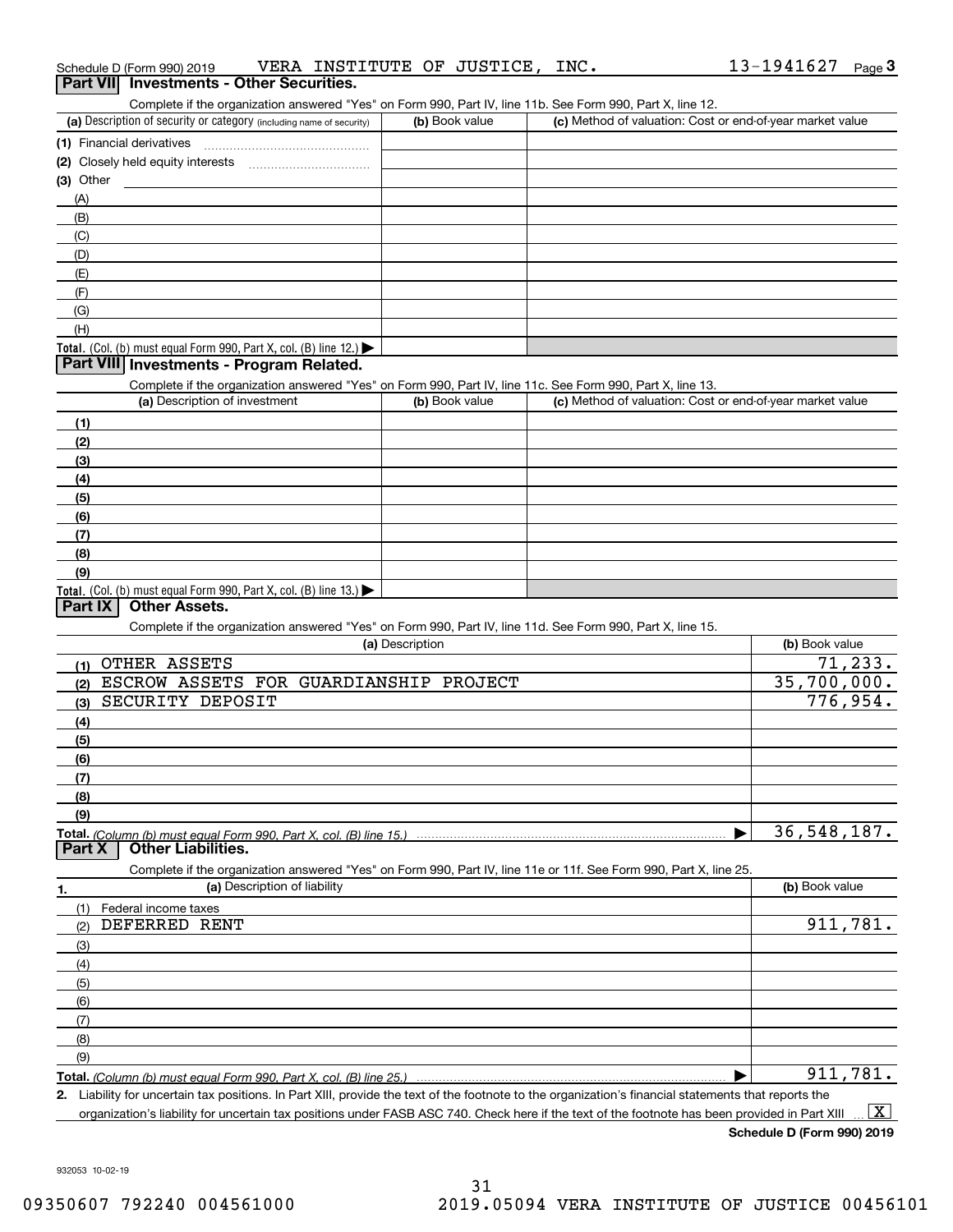|    | VERA INSTITUTE OF JUSTICE, INC.<br>Schedule D (Form 990) 2019                                                                                                                                                                       |                |                       |              | 13-1941627 Page 4           |          |
|----|-------------------------------------------------------------------------------------------------------------------------------------------------------------------------------------------------------------------------------------|----------------|-----------------------|--------------|-----------------------------|----------|
|    | Reconciliation of Revenue per Audited Financial Statements With Revenue per Return.<br><b>Part XI</b>                                                                                                                               |                |                       |              |                             |          |
|    | Complete if the organization answered "Yes" on Form 990, Part IV, line 12a.                                                                                                                                                         |                |                       |              |                             |          |
| 1  | Total revenue, gains, and other support per audited financial statements                                                                                                                                                            |                |                       |              | $\overline{1}$ 175,459,096. |          |
| 2  | Amounts included on line 1 but not on Form 990, Part VIII, line 12:                                                                                                                                                                 |                |                       |              |                             |          |
| a  | Net unrealized gains (losses) on investments [11] matter contracts and the unrealized gains (losses) on investments                                                                                                                 |                | $ 2a $ - 2, 239, 180. |              |                             |          |
| b  |                                                                                                                                                                                                                                     | 2 <sub>b</sub> |                       |              |                             |          |
| c  |                                                                                                                                                                                                                                     | 2 <sub>c</sub> |                       |              |                             |          |
| d  | Other (Describe in Part XIII.) <b>Construction Contract Construction</b> Chern Construction Construction Construction                                                                                                               | 2d             | 30,000.               |              |                             |          |
| е  | Add lines 2a through 2d <b>must be a constructed as the constant of the constant of the constant of the construction</b>                                                                                                            |                |                       | 2e           | $-2, 209, 180.$             |          |
| 3  |                                                                                                                                                                                                                                     |                |                       | $\mathbf{3}$ | 177,668,276.                |          |
| 4  | Amounts included on Form 990, Part VIII, line 12, but not on line 1:                                                                                                                                                                |                |                       |              |                             |          |
|    |                                                                                                                                                                                                                                     |                | 196,835.              |              |                             |          |
| b  | Other (Describe in Part XIII.) <b>Construction Contract Construction</b> Chemistry Chemistry Chemistry Chemistry Chemistry                                                                                                          | 4 <sub>b</sub> |                       |              |                             |          |
| c. | Add lines 4a and 4b                                                                                                                                                                                                                 |                |                       | 4c           |                             | 196,835. |
|    |                                                                                                                                                                                                                                     |                |                       |              | $5\overline{177,865,111.}$  |          |
|    |                                                                                                                                                                                                                                     |                |                       |              |                             |          |
|    | Part XII   Reconciliation of Expenses per Audited Financial Statements With Expenses per Return.                                                                                                                                    |                |                       |              |                             |          |
|    | Complete if the organization answered "Yes" on Form 990, Part IV, line 12a.                                                                                                                                                         |                |                       |              |                             |          |
| 1  | Total expenses and losses per audited financial statements [11] [12] contraction and statements [13] [13] Total expenses and losses per audited financial statements [13] [13] [13] $\alpha$                                        |                |                       |              | $1\vert 156, 422, 734.$     |          |
| 2  | Amounts included on line 1 but not on Form 990, Part IX, line 25:                                                                                                                                                                   |                |                       |              |                             |          |
| a  |                                                                                                                                                                                                                                     | 2a             |                       |              |                             |          |
| b  |                                                                                                                                                                                                                                     | 2 <sub>b</sub> |                       |              |                             |          |
| c  |                                                                                                                                                                                                                                     | 2 <sub>c</sub> |                       |              |                             |          |
| d  |                                                                                                                                                                                                                                     | 2d             | 30,000.               |              |                             |          |
| e  | Add lines 2a through 2d <b>contained a contained a contained a contained a</b> contained a contact the state of the state of the state of the state of the state of the state of the state of the state of the state of the state o |                |                       | 2e           |                             | 30,000.  |
| 3  |                                                                                                                                                                                                                                     |                |                       | $\mathbf{3}$ | 156, 392, 734.              |          |
| 4  | Amounts included on Form 990, Part IX, line 25, but not on line 1:                                                                                                                                                                  |                |                       |              |                             |          |
| a  |                                                                                                                                                                                                                                     | 4a             | 196,835.              |              |                             |          |
|    | Other (Describe in Part XIII.)                                                                                                                                                                                                      | 4 <sub>b</sub> |                       |              |                             |          |
|    | c Add lines 4a and 4b                                                                                                                                                                                                               |                |                       | 4c           |                             | 196,835. |
|    | Part XIII Supplemental Information.                                                                                                                                                                                                 |                |                       | 5            | 156, 589, 569.              |          |

Provide the descriptions required for Part II, lines 3, 5, and 9; Part III, lines 1a and 4; Part IV, lines 1b and 2b; Part V, line 4; Part X, line 2; Part XI, lines 2d and 4b; and Part XII, lines 2d and 4b. Also complete this part to provide any additional information.

#### PART IV, LINE 2B:

THROUGH THE GUARDIANSHIP PROJECT, THE INSTITUTE ACTS AS THE COURT

APPOINTED GUARDIAN FOR DESIGNATED INDIVIDUALS. AS THE GUARDIAN, THE

INSTITUTE IS REQUIRED TO ADMINISTER THE INDIVIDUALS' ASSETS. THESE

AMOUNTS ARE NOT INCLUDED IN THE FINANCIAL STATEMENTS. HOWEVER, THEY ARE

INCLUDED ON FORM 990, PART X, LINES 15 AND 21.

PART V, LINE 4:

THE SPENDING POLICY ON FUND IS A FLAT DOLLAR AMOUNT OF \$1M ANNUALLY.

## HOWEVER, THERE HAVE BEEN NO APPROPRIATIONS FROM THE FUND SINCE 2015.

32

PART X, LINE 2:

932054 10-02-19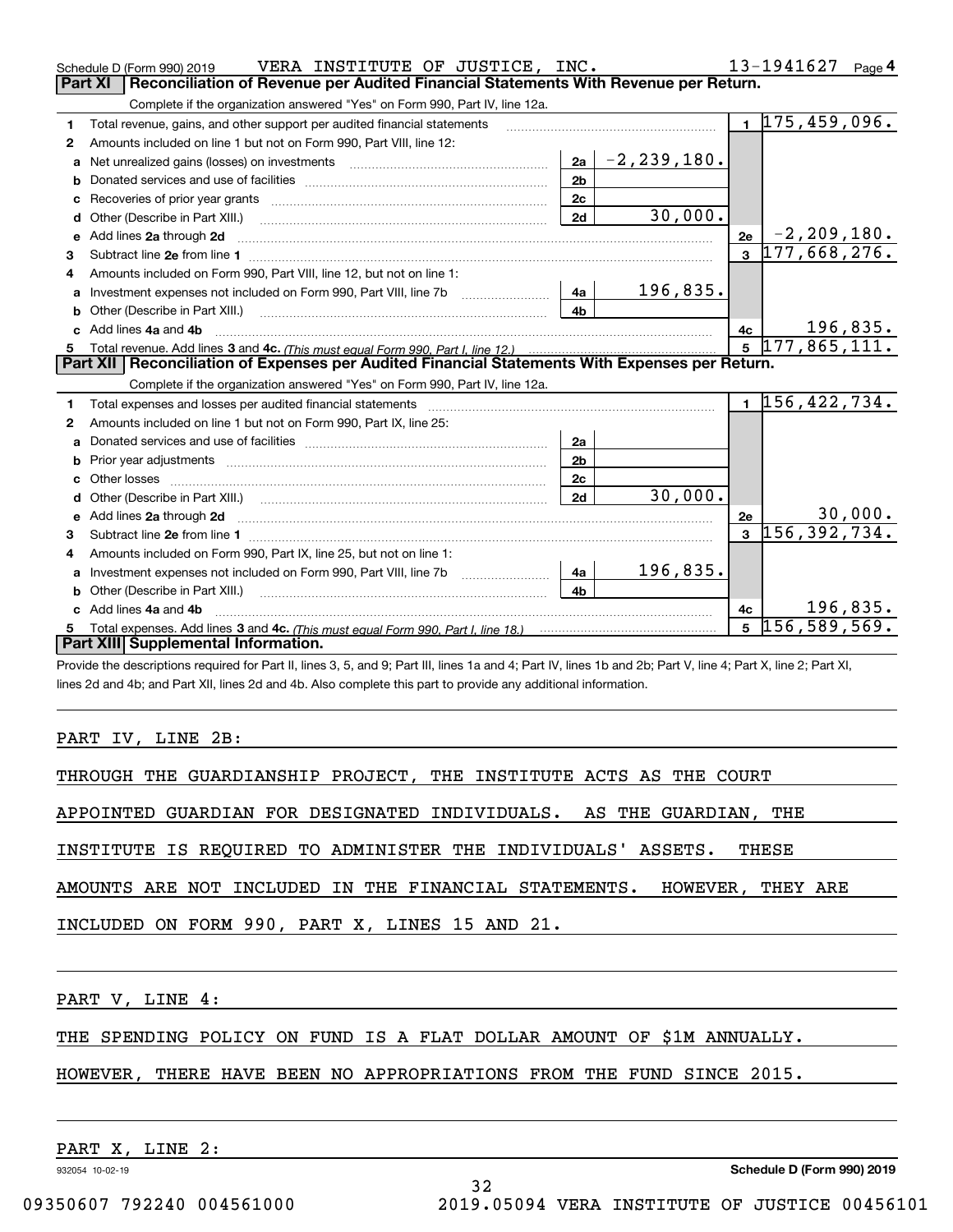| $13 - 1941627$ Page 5<br><b>Part XIII Supplemental Information</b> (continued) |
|--------------------------------------------------------------------------------|
| VERA APPLIES THE PROVISIONS PERTAINING TO UNCERTAIN TAX PROVISIONS OF FASB     |
| ASC TOPIC 740, INCOME TAXES, AND HAS DETERMINED THAT THERE ARE NO MATERIAL     |
| UNCERTAIN TAX POSITIONS THAT REQUIRE RECOGNITION OR DISCLOSURE IN THE          |
| FINANCIAL STATEMENTS. VERA IS SUBJECT TO ROUTINE AUDITS BY TAXING              |
| JURISDICTIONS; HOWEVER, THERE ARE CURRENTLY NO AUDITS FOR ANY TAX PERIODS      |
| IN PROGRESS. VERA BELIEVES IT IS NO LONGER SUBJECT TO INCOME TAX               |
| EXAMINATIONS PRIOR TO 2017.                                                    |
|                                                                                |
| PART XI, LINE 2D - OTHER ADJUSTMENTS:                                          |
| 30,000.<br>DIRECT EXPENSES                                                     |
|                                                                                |
| PART XII, LINE 2D - OTHER ADJUSTMENTS:                                         |
| 30,000.<br>DIRECT EXPENSES                                                     |
|                                                                                |
|                                                                                |
|                                                                                |
|                                                                                |
|                                                                                |
|                                                                                |
|                                                                                |
|                                                                                |
|                                                                                |
|                                                                                |
|                                                                                |
|                                                                                |
|                                                                                |
|                                                                                |
| Schedule D (Form 990) 2019                                                     |

**Schedule D (Form 990)**  $2$ 

932055 10-02-19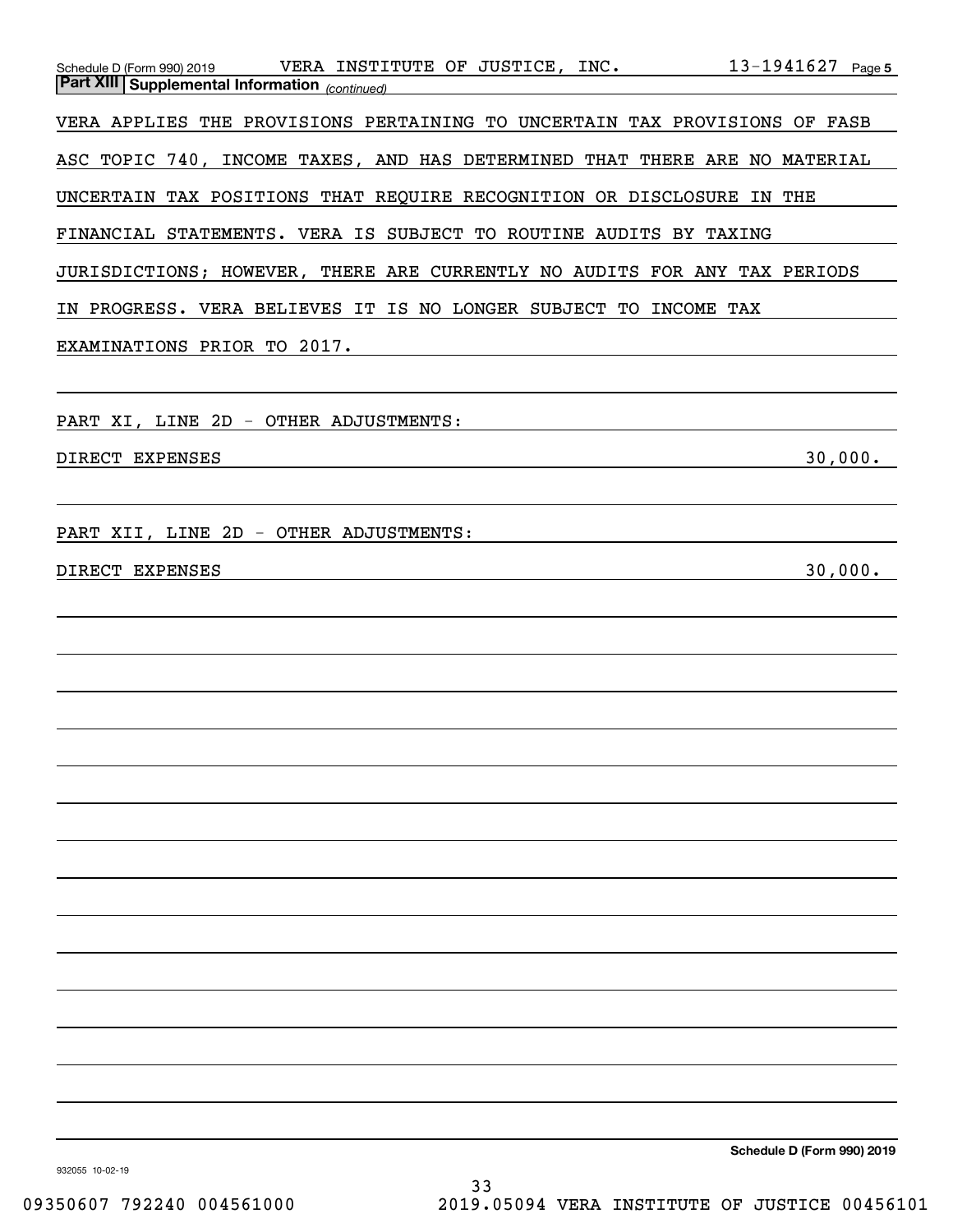| <b>SCHEDULE G</b>                                                         |                                                                                                        | <b>Supplemental Information Regarding Fundraising or Gaming Activities</b>                                                                         |                                         |    |                                                       |  |                                   | OMB No. 1545-0047                       |  |
|---------------------------------------------------------------------------|--------------------------------------------------------------------------------------------------------|----------------------------------------------------------------------------------------------------------------------------------------------------|-----------------------------------------|----|-------------------------------------------------------|--|-----------------------------------|-----------------------------------------|--|
| (Form 990 or 990-EZ)                                                      | Complete if the organization answered "Yes" on Form 990, Part IV, line 17, 18, or 19, or if the        | 079                                                                                                                                                |                                         |    |                                                       |  |                                   |                                         |  |
| Department of the Treasury                                                | organization entered more than \$15,000 on Form 990-EZ, line 6a.<br>Attach to Form 990 or Form 990-EZ. |                                                                                                                                                    |                                         |    |                                                       |  |                                   |                                         |  |
| Internal Revenue Service                                                  | ► Go to www.irs.gov/Form990 for instructions and the latest information.                               |                                                                                                                                                    |                                         |    |                                                       |  |                                   |                                         |  |
| Name of the organization<br>13-1941627<br>VERA INSTITUTE OF JUSTICE, INC. |                                                                                                        |                                                                                                                                                    |                                         |    |                                                       |  |                                   | <b>Employer identification number</b>   |  |
| Part I                                                                    |                                                                                                        | Fundraising Activities. Complete if the organization answered "Yes" on Form 990, Part IV, line 17. Form 990-EZ filers are not                      |                                         |    |                                                       |  |                                   |                                         |  |
|                                                                           | required to complete this part.                                                                        | 1 Indicate whether the organization raised funds through any of the following activities. Check all that apply.                                    |                                         |    |                                                       |  |                                   |                                         |  |
| X <br>Mail solicitations<br>a                                             |                                                                                                        |                                                                                                                                                    |                                         |    | $e$ $\boxed{X}$ Solicitation of non-government grants |  |                                   |                                         |  |
| $\vert$ X<br>b                                                            | Internet and email solicitations                                                                       | $f[X]$ Solicitation of government grants                                                                                                           |                                         |    |                                                       |  |                                   |                                         |  |
| $X$ Phone solicitations<br>c                                              |                                                                                                        | $g\mid X$ Special fundraising events                                                                                                               |                                         |    |                                                       |  |                                   |                                         |  |
| $\boxed{\mathbf{X}}$ In-person solicitations<br>d                         |                                                                                                        | 2 a Did the organization have a written or oral agreement with any individual (including officers, directors, trustees, or                         |                                         |    |                                                       |  |                                   |                                         |  |
|                                                                           |                                                                                                        | key employees listed in Form 990, Part VII) or entity in connection with professional fundraising services?                                        |                                         |    |                                                       |  | $\boxed{\text{X}}$ Yes            | No                                      |  |
|                                                                           |                                                                                                        | <b>b</b> If "Yes," list the 10 highest paid individuals or entities (fundraisers) pursuant to agreements under which the fundraiser is to be       |                                         |    |                                                       |  |                                   |                                         |  |
| compensated at least \$5,000 by the organization.                         |                                                                                                        |                                                                                                                                                    |                                         |    |                                                       |  |                                   |                                         |  |
|                                                                           |                                                                                                        |                                                                                                                                                    |                                         |    |                                                       |  | (v) Amount paid                   |                                         |  |
| (i) Name and address of individual<br>or entity (fundraiser)              |                                                                                                        | (ii) Activity                                                                                                                                      | (iii) Did<br>fundraiser<br>have custody |    | (iv) Gross receipts<br>from activity                  |  | to (or retained by)<br>fundraiser | (vi) Amount paid<br>to (or retained by) |  |
|                                                                           |                                                                                                        |                                                                                                                                                    | or control of<br>contributions?         |    |                                                       |  | listed in col. (i)                | organization                            |  |
| CATHY MCNAMARA, INC. (CMI) -                                              |                                                                                                        |                                                                                                                                                    | Yes                                     | No |                                                       |  |                                   |                                         |  |
| 1325 SIXTH AVE, FLOOR 27, NEW                                             |                                                                                                        | FUNDRAISING SERVICES                                                                                                                               |                                         | х  | 1,979,236.                                            |  | 70,000.                           | 1,909,236.                              |  |
|                                                                           |                                                                                                        |                                                                                                                                                    |                                         |    |                                                       |  |                                   |                                         |  |
|                                                                           |                                                                                                        |                                                                                                                                                    |                                         |    |                                                       |  |                                   |                                         |  |
|                                                                           |                                                                                                        |                                                                                                                                                    |                                         |    |                                                       |  |                                   |                                         |  |
|                                                                           |                                                                                                        |                                                                                                                                                    |                                         |    |                                                       |  |                                   |                                         |  |
|                                                                           |                                                                                                        |                                                                                                                                                    |                                         |    |                                                       |  |                                   |                                         |  |
|                                                                           |                                                                                                        |                                                                                                                                                    |                                         |    |                                                       |  |                                   |                                         |  |
|                                                                           |                                                                                                        |                                                                                                                                                    |                                         |    |                                                       |  |                                   |                                         |  |
|                                                                           |                                                                                                        |                                                                                                                                                    |                                         |    |                                                       |  |                                   |                                         |  |
|                                                                           |                                                                                                        |                                                                                                                                                    |                                         |    |                                                       |  |                                   |                                         |  |
|                                                                           |                                                                                                        |                                                                                                                                                    |                                         |    |                                                       |  |                                   |                                         |  |
|                                                                           |                                                                                                        |                                                                                                                                                    |                                         |    |                                                       |  |                                   |                                         |  |
|                                                                           |                                                                                                        |                                                                                                                                                    |                                         |    |                                                       |  |                                   |                                         |  |
|                                                                           |                                                                                                        |                                                                                                                                                    |                                         |    |                                                       |  |                                   |                                         |  |
|                                                                           |                                                                                                        |                                                                                                                                                    |                                         |    |                                                       |  |                                   |                                         |  |
|                                                                           |                                                                                                        |                                                                                                                                                    |                                         |    |                                                       |  |                                   |                                         |  |
| <b>Total</b>                                                              |                                                                                                        |                                                                                                                                                    |                                         |    | 1,979,236.                                            |  | 70,000.                           | 1,909,236.                              |  |
|                                                                           |                                                                                                        | 3 List all states in which the organization is registered or licensed to solicit contributions or has been notified it is exempt from registration |                                         |    |                                                       |  |                                   |                                         |  |
| or licensing.                                                             |                                                                                                        |                                                                                                                                                    |                                         |    |                                                       |  |                                   |                                         |  |
| ΝY                                                                        |                                                                                                        |                                                                                                                                                    |                                         |    |                                                       |  |                                   |                                         |  |
|                                                                           |                                                                                                        |                                                                                                                                                    |                                         |    |                                                       |  |                                   |                                         |  |
|                                                                           |                                                                                                        |                                                                                                                                                    |                                         |    |                                                       |  |                                   |                                         |  |
|                                                                           |                                                                                                        |                                                                                                                                                    |                                         |    |                                                       |  |                                   |                                         |  |
|                                                                           |                                                                                                        |                                                                                                                                                    |                                         |    |                                                       |  |                                   |                                         |  |
|                                                                           |                                                                                                        |                                                                                                                                                    |                                         |    |                                                       |  |                                   |                                         |  |
|                                                                           |                                                                                                        |                                                                                                                                                    |                                         |    |                                                       |  |                                   |                                         |  |
|                                                                           |                                                                                                        |                                                                                                                                                    |                                         |    |                                                       |  |                                   |                                         |  |
|                                                                           |                                                                                                        |                                                                                                                                                    |                                         |    |                                                       |  |                                   |                                         |  |
|                                                                           |                                                                                                        | LHA For Paperwork Reduction Act Notice, see the Instructions for Form 990 or 990-EZ.                                                               |                                         |    |                                                       |  |                                   | Schedule G (Form 990 or 990-EZ) 2019    |  |
|                                                                           |                                                                                                        | SEE PART IV FOR CONTINUATIONS                                                                                                                      |                                         |    |                                                       |  |                                   |                                         |  |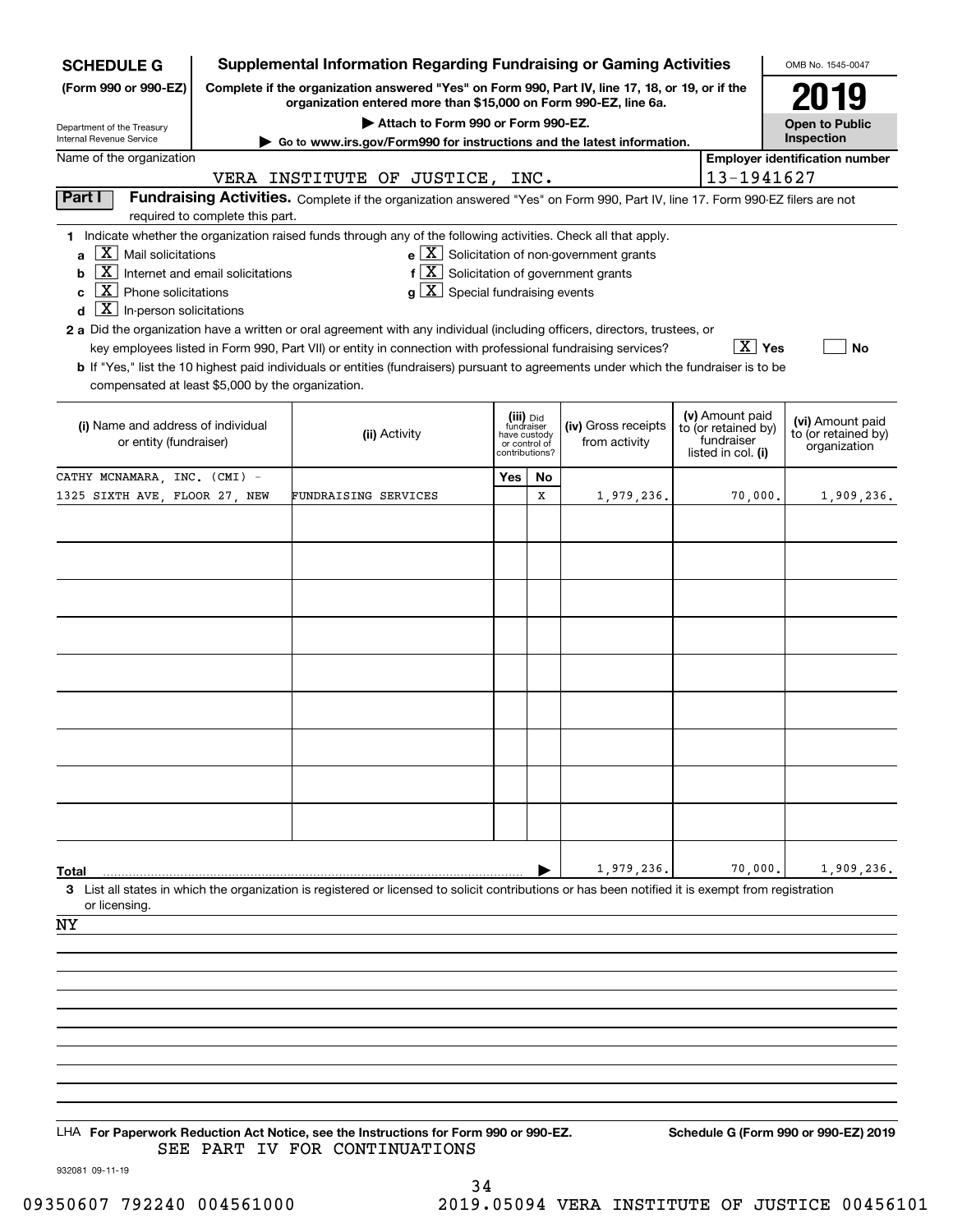| Schedule G (Form 990 or 990-EZ) 2019 VERA INSTITUTE OF JUSTICE, |  |  | INC. | $13 - 1941627$ Page 2 |  |
|-----------------------------------------------------------------|--|--|------|-----------------------|--|
|                                                                 |  |  |      |                       |  |

**Part II** | Fundraising Events. Complete if the organization answered "Yes" on Form 990, Part IV, line 18, or reported more than \$15,000 of fundraising event contributions and gross income on Form 990-EZ, lines 1 and 6b. List events with gross receipts greater than \$5,000.

|                 |                | of fundraising event contributions and gross income on Form 990-EZ, lines T and 6D. List events with gross receipts greater than \$5,000. | (a) Event $#1$ | $(b)$ Event #2                                   | (c) Other events<br><b>NONE</b> | (d) Total events                                    |
|-----------------|----------------|-------------------------------------------------------------------------------------------------------------------------------------------|----------------|--------------------------------------------------|---------------------------------|-----------------------------------------------------|
|                 |                |                                                                                                                                           | VIRTUAL GALA   |                                                  |                                 | (add col. (a) through<br>col. (c)                   |
|                 |                |                                                                                                                                           | (event type)   | (event type)                                     | (total number)                  |                                                     |
| Revenue         | 1              |                                                                                                                                           | 1,660,153.     |                                                  |                                 | 1,660,153.                                          |
|                 |                |                                                                                                                                           | 1,660,153.     |                                                  |                                 | 1,660,153.                                          |
|                 | 3              | Gross income (line 1 minus line 2)                                                                                                        |                |                                                  |                                 |                                                     |
|                 |                |                                                                                                                                           |                |                                                  |                                 |                                                     |
|                 | 4              |                                                                                                                                           |                |                                                  |                                 |                                                     |
|                 | 5              |                                                                                                                                           |                |                                                  |                                 |                                                     |
| Direct Expenses | 6              |                                                                                                                                           |                |                                                  |                                 |                                                     |
|                 | $\overline{7}$ | Food and beverages                                                                                                                        |                |                                                  |                                 |                                                     |
|                 | 8              |                                                                                                                                           | 30,000.        |                                                  |                                 | 30,000.                                             |
|                 | 9<br>10        | Direct expense summary. Add lines 4 through 9 in column (d)                                                                               |                |                                                  | ▶                               | 30,000.                                             |
|                 |                | 11 Net income summary. Subtract line 10 from line 3, column (d)                                                                           |                |                                                  |                                 | $-30,000.$                                          |
|                 | Part III       | Gaming. Complete if the organization answered "Yes" on Form 990, Part IV, line 19, or reported more than                                  |                |                                                  |                                 |                                                     |
|                 |                | \$15,000 on Form 990-EZ, line 6a.                                                                                                         |                |                                                  |                                 |                                                     |
| Revenue         |                |                                                                                                                                           | (a) Bingo      | (b) Pull tabs/instant<br>bingo/progressive bingo | (c) Other gaming                | (d) Total gaming (add<br>col. (a) through col. (c)) |
|                 | 1              |                                                                                                                                           |                |                                                  |                                 |                                                     |
|                 | 2              |                                                                                                                                           |                |                                                  |                                 |                                                     |
|                 | 3              |                                                                                                                                           |                |                                                  |                                 |                                                     |
| Direct Expenses | 4              |                                                                                                                                           |                |                                                  |                                 |                                                     |
|                 | 5              | Other direct expenses                                                                                                                     |                |                                                  |                                 |                                                     |
|                 |                |                                                                                                                                           | Yes<br>%       | Yes                                              | %<br>Yes<br>%                   |                                                     |
|                 | 6.             | Volunteer labor                                                                                                                           | No             | No                                               | No                              |                                                     |
|                 | 7              | Direct expense summary. Add lines 2 through 5 in column (d)                                                                               |                |                                                  |                                 |                                                     |
|                 | 8              |                                                                                                                                           |                |                                                  |                                 |                                                     |
|                 |                |                                                                                                                                           |                |                                                  |                                 |                                                     |
|                 |                | 9 Enter the state(s) in which the organization conducts gaming activities:                                                                |                |                                                  |                                 |                                                     |
|                 |                |                                                                                                                                           |                |                                                  |                                 | Yes<br><b>No</b>                                    |
|                 |                | <b>b</b> If "No," explain:                                                                                                                |                |                                                  |                                 |                                                     |
|                 |                |                                                                                                                                           |                |                                                  |                                 |                                                     |
|                 |                | <b>b</b> If "Yes," explain:                                                                                                               |                |                                                  |                                 | │ ∣Yes<br>No                                        |
|                 |                |                                                                                                                                           |                |                                                  |                                 |                                                     |
|                 |                |                                                                                                                                           |                |                                                  |                                 |                                                     |
|                 |                | 932082 09-11-19                                                                                                                           |                |                                                  |                                 | Schedule G (Form 990 or 990-EZ) 2019                |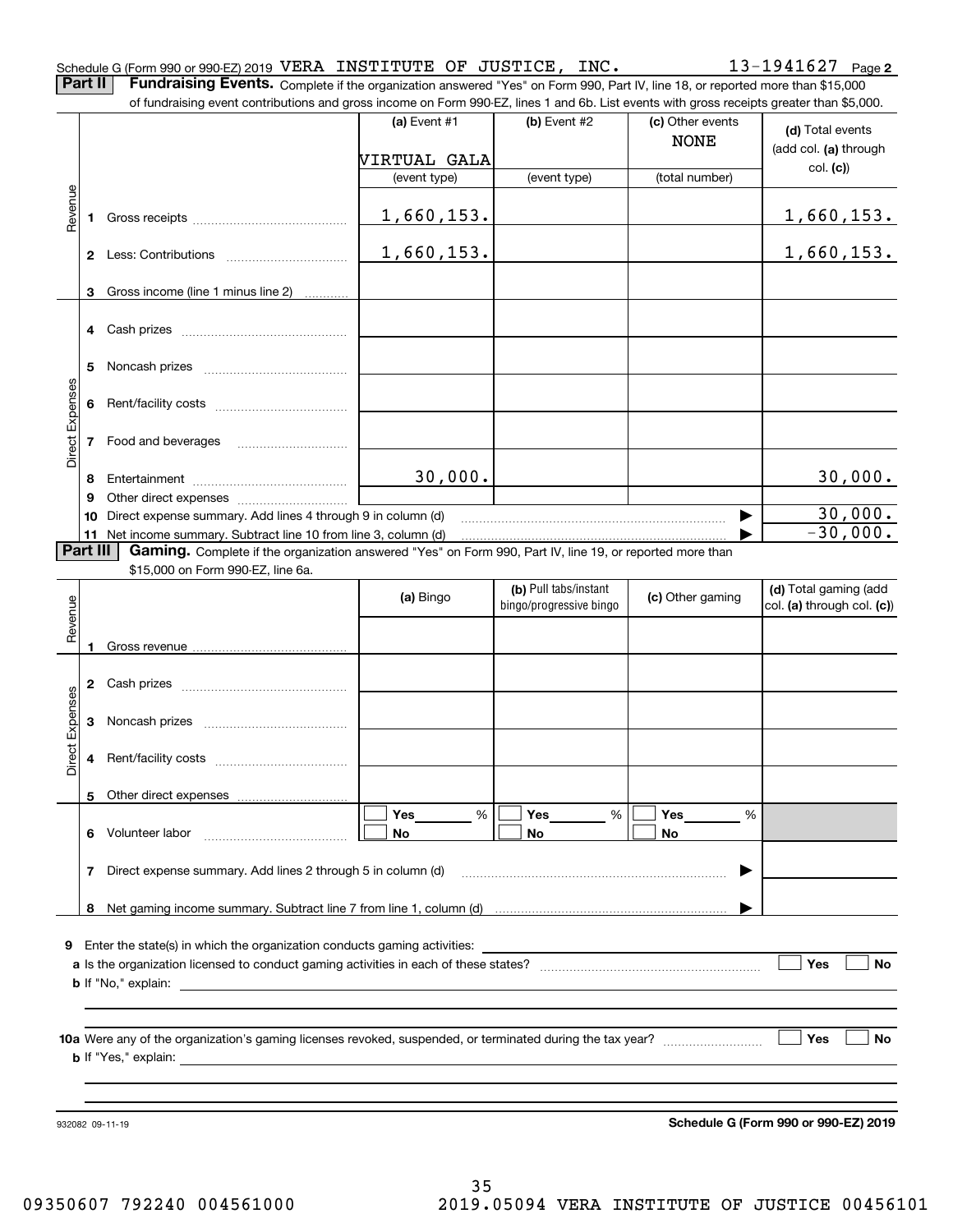|       | Schedule G (Form 990 or 990-EZ) 2019 VERA INSTITUTE OF JUSTICE, INC.                                                                                                                                                                                         | 13-1941627      | Page 3    |
|-------|--------------------------------------------------------------------------------------------------------------------------------------------------------------------------------------------------------------------------------------------------------------|-----------------|-----------|
|       |                                                                                                                                                                                                                                                              | Yes             | No        |
|       | 12 Is the organization a grantor, beneficiary or trustee of a trust, or a member of a partnership or other entity formed                                                                                                                                     |                 |           |
|       | 13 Indicate the percentage of gaming activity conducted in:                                                                                                                                                                                                  | Yes             | No        |
|       |                                                                                                                                                                                                                                                              | 13а             | %         |
|       | <b>b</b> An outside facility <i>www.communicality www.communicality.communicality www.communicality www.communicality.com</i>                                                                                                                                | 13 <sub>b</sub> | $\%$      |
|       | 14 Enter the name and address of the person who prepares the organization's gaming/special events books and records:                                                                                                                                         |                 |           |
|       |                                                                                                                                                                                                                                                              |                 |           |
|       |                                                                                                                                                                                                                                                              |                 |           |
|       |                                                                                                                                                                                                                                                              |                 |           |
|       |                                                                                                                                                                                                                                                              | Yes             | <b>No</b> |
|       |                                                                                                                                                                                                                                                              |                 |           |
|       |                                                                                                                                                                                                                                                              |                 |           |
|       | c If "Yes," enter name and address of the third party:                                                                                                                                                                                                       |                 |           |
|       | Name $\blacktriangleright$ $\bot$                                                                                                                                                                                                                            |                 |           |
|       |                                                                                                                                                                                                                                                              |                 |           |
|       | 16 Gaming manager information:                                                                                                                                                                                                                               |                 |           |
|       |                                                                                                                                                                                                                                                              |                 |           |
|       | Name $\blacktriangleright$ $\frac{1}{\sqrt{1-\frac{1}{2}}\left(1-\frac{1}{2}\right)}$                                                                                                                                                                        |                 |           |
|       | Gaming manager compensation > \$                                                                                                                                                                                                                             |                 |           |
|       |                                                                                                                                                                                                                                                              |                 |           |
|       |                                                                                                                                                                                                                                                              |                 |           |
|       |                                                                                                                                                                                                                                                              |                 |           |
|       |                                                                                                                                                                                                                                                              |                 |           |
|       | Director/officer<br>Employee<br>Independent contractor                                                                                                                                                                                                       |                 |           |
|       | <b>17</b> Mandatory distributions:                                                                                                                                                                                                                           |                 |           |
|       | a Is the organization required under state law to make charitable distributions from the gaming proceeds to                                                                                                                                                  |                 |           |
|       | retain the state gaming license? <b>Construction and the state gaming license</b> ? No                                                                                                                                                                       |                 |           |
|       | <b>b</b> Enter the amount of distributions required under state law to be distributed to other exempt organizations or spent in the                                                                                                                          |                 |           |
|       | organization's own exempt activities during the tax year $\triangleright$ \$                                                                                                                                                                                 |                 |           |
|       | <b>Part IV</b><br>Supplemental Information. Provide the explanations required by Part I, line 2b, columns (iii) and (v); and Part III, lines 9, 9b, 10b,<br>15b, 15c, 16, and 17b, as applicable. Also provide any additional information. See instructions. |                 |           |
|       | SCHEDULE G, PART I, LINE 2B, LIST OF TEN HIGHEST PAID FUNDRAISERS:                                                                                                                                                                                           |                 |           |
|       |                                                                                                                                                                                                                                                              |                 |           |
|       |                                                                                                                                                                                                                                                              |                 |           |
| ( I ) | NAME OF FUNDRAISER: CATHY MCNAMARA, INC. (CMI)                                                                                                                                                                                                               |                 |           |
| ( I ) | ADDRESS OF FUNDRAISER: 1325 SIXTH AVE, FLOOR 27, NEW YORK, NY                                                                                                                                                                                                | 10019           |           |
|       |                                                                                                                                                                                                                                                              |                 |           |
|       |                                                                                                                                                                                                                                                              |                 |           |
|       |                                                                                                                                                                                                                                                              |                 |           |
|       |                                                                                                                                                                                                                                                              |                 |           |
|       |                                                                                                                                                                                                                                                              |                 |           |
|       | Schedule G (Form 990 or 990-EZ) 2019<br>932083 09-11-19                                                                                                                                                                                                      |                 |           |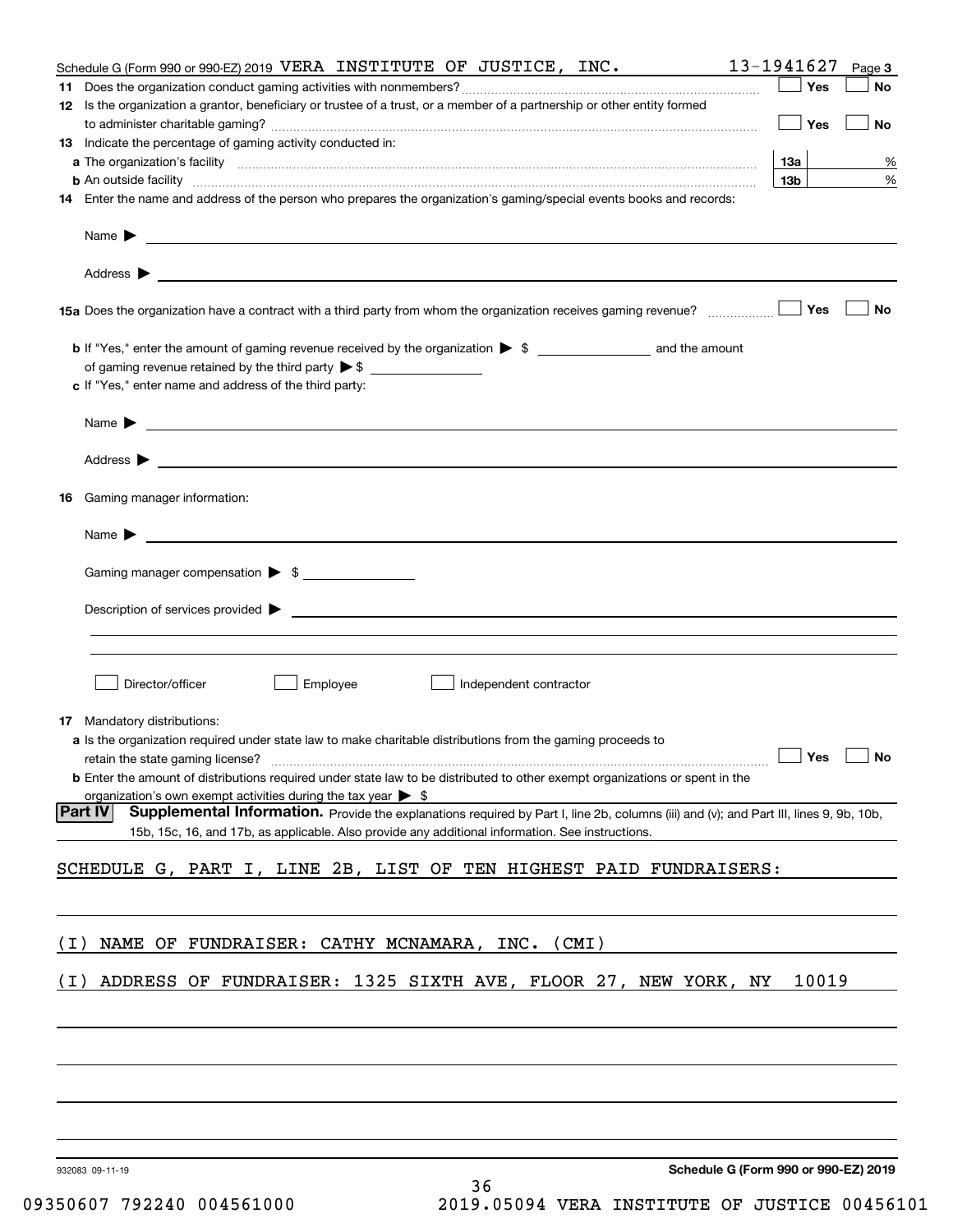| Schedule G (Form 990 or 990-EZ)                       | VERA INSTITUTE OF JUSTICE, INC. |  | $13 - 1941627$ Page 4 |  |
|-------------------------------------------------------|---------------------------------|--|-----------------------|--|
| <b>Part IV   Supplemental Information</b> (continued) |                                 |  |                       |  |

| <b>Part IV   Supplemental Information</b> (continued) |  |                                 |
|-------------------------------------------------------|--|---------------------------------|
|                                                       |  |                                 |
|                                                       |  |                                 |
|                                                       |  |                                 |
|                                                       |  |                                 |
|                                                       |  |                                 |
|                                                       |  |                                 |
|                                                       |  |                                 |
|                                                       |  |                                 |
|                                                       |  |                                 |
|                                                       |  |                                 |
|                                                       |  |                                 |
|                                                       |  |                                 |
|                                                       |  |                                 |
|                                                       |  |                                 |
|                                                       |  |                                 |
|                                                       |  |                                 |
|                                                       |  |                                 |
|                                                       |  |                                 |
|                                                       |  |                                 |
|                                                       |  |                                 |
|                                                       |  |                                 |
|                                                       |  |                                 |
|                                                       |  |                                 |
|                                                       |  |                                 |
|                                                       |  |                                 |
|                                                       |  |                                 |
|                                                       |  |                                 |
|                                                       |  |                                 |
|                                                       |  |                                 |
|                                                       |  |                                 |
|                                                       |  | Schedule G (Form 990 or 990-EZ) |

932084 04-01-19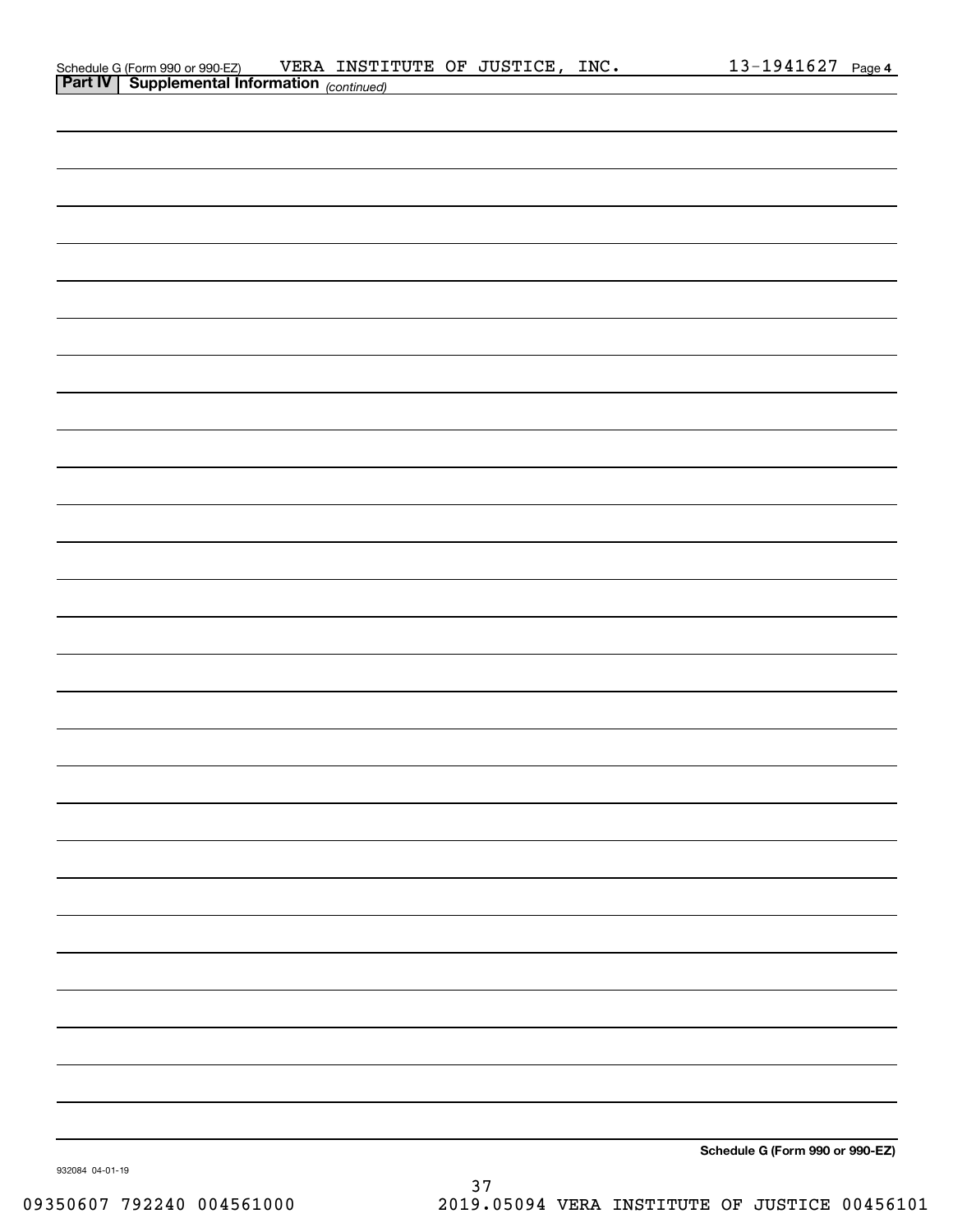| <b>SCHEDULE I</b>                                                                                                                                                                       |                          | <b>Grants and Other Assistance to Organizations,</b>                                                                                  |                                                       |                                         |                                               |                                          | OMB No. 1545-0047                                              |
|-----------------------------------------------------------------------------------------------------------------------------------------------------------------------------------------|--------------------------|---------------------------------------------------------------------------------------------------------------------------------------|-------------------------------------------------------|-----------------------------------------|-----------------------------------------------|------------------------------------------|----------------------------------------------------------------|
| (Form 990)                                                                                                                                                                              |                          | Governments, and Individuals in the United States<br>Complete if the organization answered "Yes" on Form 990, Part IV, line 21 or 22. |                                                       |                                         |                                               |                                          | 2019                                                           |
| Department of the Treasury                                                                                                                                                              |                          |                                                                                                                                       | Attach to Form 990.                                   |                                         |                                               |                                          | <b>Open to Public</b>                                          |
| Internal Revenue Service                                                                                                                                                                |                          |                                                                                                                                       | Go to www.irs.gov/Form990 for the latest information. |                                         |                                               |                                          | Inspection                                                     |
| Name of the organization<br>VERA INSTITUTE OF JUSTICE,                                                                                                                                  |                          | INC.                                                                                                                                  |                                                       |                                         |                                               |                                          | <b>Employer identification number</b><br>13-1941627            |
| Part I<br><b>General Information on Grants and Assistance</b>                                                                                                                           |                          |                                                                                                                                       |                                                       |                                         |                                               |                                          |                                                                |
| Does the organization maintain records to substantiate the amount of the grants or assistance, the grantees' eligibility for the grants or assistance, and the selection<br>$\mathbf 1$ |                          |                                                                                                                                       |                                                       |                                         |                                               |                                          |                                                                |
|                                                                                                                                                                                         |                          |                                                                                                                                       |                                                       |                                         |                                               |                                          | $\sqrt{X}$ Yes<br>l No                                         |
| Describe in Part IV the organization's procedures for monitoring the use of grant funds in the United States.<br>$\mathbf{2}$                                                           |                          |                                                                                                                                       |                                                       |                                         |                                               |                                          |                                                                |
| Part II<br>Grants and Other Assistance to Domestic Organizations and Domestic Governments. Complete if the organization answered "Yes" on Form 990, Part IV, line 21, for any           |                          |                                                                                                                                       |                                                       |                                         |                                               |                                          |                                                                |
| recipient that received more than \$5,000. Part II can be duplicated if additional space is needed.                                                                                     |                          |                                                                                                                                       |                                                       |                                         | (f) Method of                                 |                                          |                                                                |
| 1 (a) Name and address of organization<br>or government                                                                                                                                 | $(b)$ EIN                | (c) IRC section<br>(if applicable)                                                                                                    | (d) Amount of<br>cash grant                           | (e) Amount of<br>non-cash<br>assistance | valuation (book,<br>FMV, appraisal,<br>other) | (g) Description of<br>noncash assistance | (h) Purpose of grant<br>or assistance                          |
| CAMINAR LATINO                                                                                                                                                                          |                          |                                                                                                                                       |                                                       |                                         |                                               |                                          | NATIONAL RESOURCE CENTER                                       |
| PO BOX 48623                                                                                                                                                                            |                          |                                                                                                                                       |                                                       |                                         |                                               |                                          | ON REACHING UNDERSERVED                                        |
| DORAVILLE, GA 30362                                                                                                                                                                     | 83-0378198 $501(C)(3)$   |                                                                                                                                       | 315,785.                                              | 0.                                      |                                               |                                          | VICTIMS                                                        |
| NATIONAL LATING NETWORK - CASA DE<br>ESPERANZA - 1821 UNIVERSITY AVENUE                                                                                                                 |                          |                                                                                                                                       |                                                       |                                         |                                               |                                          | NATIONAL RESOURCE CENTER<br>ON REACHING UNDERSERVED            |
| SUITE S1555 - SAINT PAUL, MN 55104                                                                                                                                                      | $41 - 1414710$ 501(C)(3) |                                                                                                                                       | 103,944                                               | 0                                       |                                               |                                          | VICTIMS                                                        |
| COMMON JUSTICE<br>540 ATLANTIC AVENUE SUITE 4<br>BROOKLYN, NY 11217                                                                                                                     | 82-0993366 $501(C)(3)$   |                                                                                                                                       | 47,563.                                               | 0.                                      |                                               |                                          | NATIONAL RESOURCE CENTER<br>ON REACHING UNDERSERVED<br>VICTIMS |
| FORGE<br>PO BOX 1272<br>MILWAUKEE, WI 53201                                                                                                                                             | $20-1795062$ 501(C)(3)   |                                                                                                                                       | 128,577.                                              | 0                                       |                                               |                                          | NATIONAL RESOURCE CENTER<br>ON REACHING UNDERSERVED<br>VICTIMS |
| NATIONAL CHILDREN'S ADVOCACY<br>CENTER - 210 PRATT AVENUE NE -<br>HUNTSVILLE, AL 35801                                                                                                  | 63-0891512 $501(C)(3)$   |                                                                                                                                       | 82,930.                                               | 0.                                      |                                               |                                          | NATIONAL RESOURCE CENTER<br>ON REACHING UNDERSERVED<br>VICTIMS |
| NATIONAL CENTER FOR VICTIMS OF<br>CRIME - 2000 M STREET NW SUITE 480<br>- WASHINGTON, DC 20036                                                                                          | $30-0022798$ 501(C)(3)   |                                                                                                                                       | 222,301.                                              | $\mathbf{0}$                            |                                               |                                          | NATIONAL RESOURCE CENTER<br>ON REACHING UNDERSERVED<br>VICTIMS |
| 2 Enter total number of section 501(c)(3) and government organizations listed in the line 1 table                                                                                       |                          |                                                                                                                                       |                                                       |                                         |                                               |                                          | 67.                                                            |
| Enter total number of other organizations listed in the line 1 table<br>3                                                                                                               |                          |                                                                                                                                       |                                                       |                                         |                                               |                                          |                                                                |

**For Paperwork Reduction Act Notice, see the Instructions for Form 990. Schedule I (Form 990) (2019)** LHA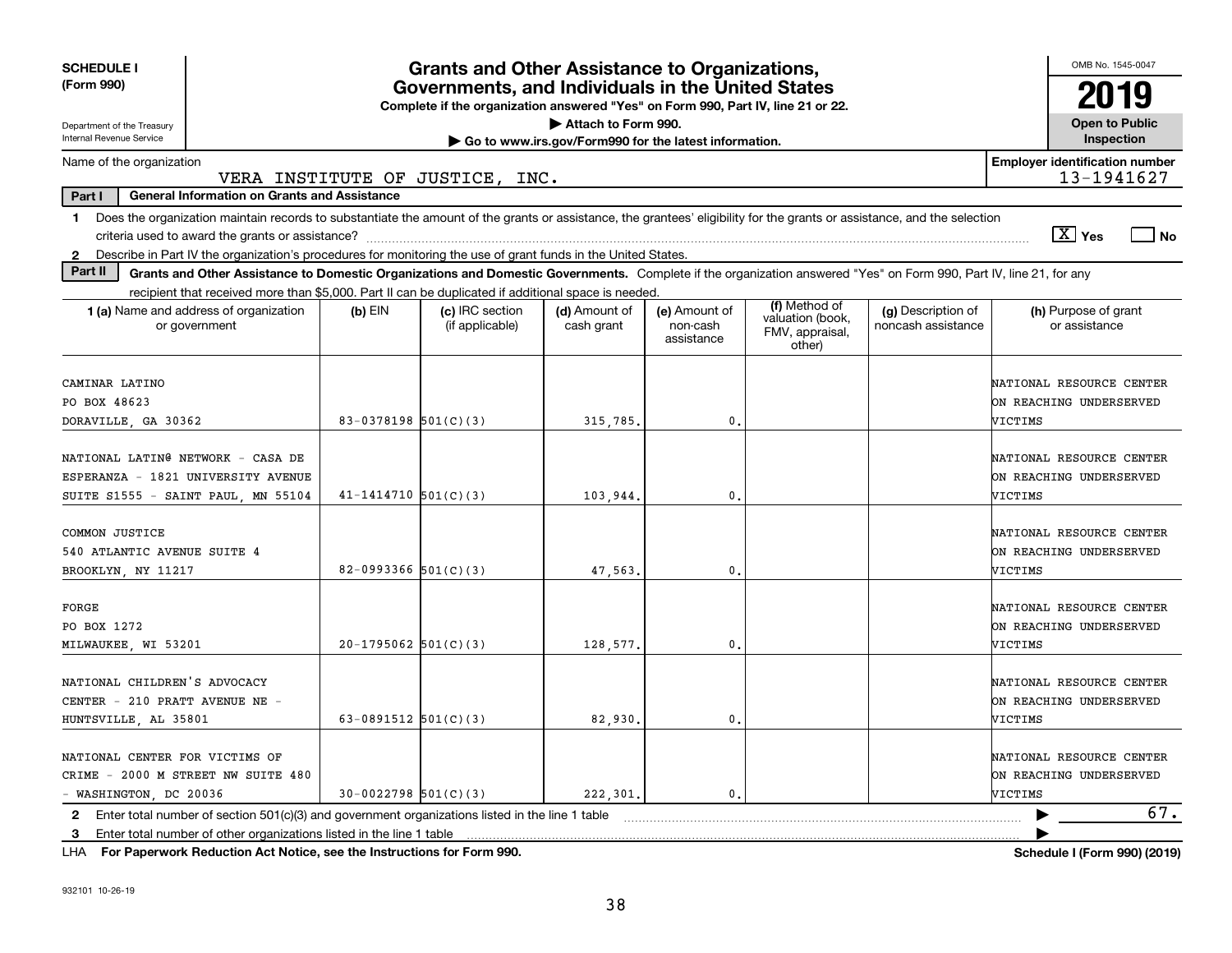|                                                       | Part II   Continuation of Grants and Other Assistance to Governments and Organizations in the United States (Schedule I (Form 990), Part II.) |                                  |                             |                                         |                                                                |                                           |                                                      |  |  |  |
|-------------------------------------------------------|-----------------------------------------------------------------------------------------------------------------------------------------------|----------------------------------|-----------------------------|-----------------------------------------|----------------------------------------------------------------|-------------------------------------------|------------------------------------------------------|--|--|--|
| (a) Name and address of<br>organization or government | $(b)$ EIN                                                                                                                                     | (c) IRC section<br>if applicable | (d) Amount of<br>cash grant | (e) Amount of<br>non-cash<br>assistance | (f) Method of<br>valuation<br>(book, FMV,<br>appraisal, other) | (g) Description of<br>non-cash assistance | (h) Purpose of grant<br>or assistance                |  |  |  |
| WOMEN OF COLOR NETWORK                                |                                                                                                                                               |                                  |                             |                                         |                                                                |                                           | NATIONAL RESOURCE CERNTER                            |  |  |  |
| 922 N 3RD STREET                                      |                                                                                                                                               |                                  |                             |                                         |                                                                |                                           | ON REACHING UNDERSERVED                              |  |  |  |
| HARRISBURG, PA 17102                                  | $26 - 4391187$ 501(C)(3)                                                                                                                      |                                  | 58,484.                     | $\mathfrak{o}$ .                        |                                                                |                                           | VICTIMS                                              |  |  |  |
| <b>DEAFHOPE</b>                                       |                                                                                                                                               |                                  |                             |                                         |                                                                |                                           | NATIONAL RESOURCE CERNTER                            |  |  |  |
| 470 27TH STREET                                       |                                                                                                                                               |                                  |                             |                                         |                                                                |                                           | ON REACHING UNDERSERVED                              |  |  |  |
| OAKLAND, CA 94612                                     | $20-0015196$ 501(C)(3)                                                                                                                        |                                  | 101,542.                    | 0.                                      |                                                                |                                           | VICTIMS                                              |  |  |  |
|                                                       |                                                                                                                                               |                                  |                             |                                         |                                                                |                                           |                                                      |  |  |  |
| ALMA CENTER<br>2821 N VEL R PHILLIPS AVE              |                                                                                                                                               |                                  |                             |                                         |                                                                |                                           | NATIONAL RESOURCE CERNTER<br>ON REACHING UNDERSERVED |  |  |  |
|                                                       | $36 - 4530524$ $501(C)(3)$                                                                                                                    |                                  | 16,727.                     | $\mathfrak{o}$ .                        |                                                                |                                           | VICTIMS                                              |  |  |  |
| MILWAUKEE, WI 53212                                   |                                                                                                                                               |                                  |                             |                                         |                                                                |                                           |                                                      |  |  |  |
| IGNITE                                                |                                                                                                                                               |                                  |                             |                                         |                                                                |                                           | NATIONAL RESOURCE CERNTER                            |  |  |  |
| PO BOX 20023                                          |                                                                                                                                               |                                  |                             |                                         |                                                                |                                           | ON REACHING UNDERSERVED                              |  |  |  |
| ROCHESTER, NY 14602                                   | $22-3627749$ 501(C)(3)                                                                                                                        |                                  | 29,221.                     | 0.                                      |                                                                |                                           | VICTIMS                                              |  |  |  |
|                                                       |                                                                                                                                               |                                  |                             |                                         |                                                                |                                           |                                                      |  |  |  |
| GIRLS FOR GENDER EQUITY, INC.<br>25 CHAPEL ST         |                                                                                                                                               |                                  |                             |                                         |                                                                |                                           | NATIONAL RESOURCE CERNTER<br>ON REACHING UNDERSERVED |  |  |  |
| BROOKLYN, NY 11201                                    | $04-3697166$ 501(C)(3)                                                                                                                        |                                  | 36,088.                     | $\mathbf 0$ .                           |                                                                |                                           | VICTIMS                                              |  |  |  |
|                                                       |                                                                                                                                               |                                  |                             |                                         |                                                                |                                           |                                                      |  |  |  |
| IMPACT                                                |                                                                                                                                               |                                  |                             |                                         |                                                                |                                           | NATIONAL RESOURCE CERNTER                            |  |  |  |
| 420 PEARL ST                                          |                                                                                                                                               |                                  |                             |                                         |                                                                |                                           | ON REACHING UNDERSERVED                              |  |  |  |
| MALDEN, MA 02148                                      | $04 - 2486905$ 501(C)(3)                                                                                                                      |                                  | 7,466.                      | $\mathbf{0}$ .                          |                                                                |                                           | VICTIMS                                              |  |  |  |
| INNOVATIONS HUMAN TRAFFICKING                         |                                                                                                                                               |                                  |                             |                                         |                                                                |                                           | NATIONAL RESOURCE CERNTER                            |  |  |  |
| COLLABORATIVE - 4999 LIBBY ROAD NE                    |                                                                                                                                               |                                  |                             |                                         |                                                                |                                           | ON REACHING UNDERSERVED                              |  |  |  |
| $-$ OLYMPIA, WA 98506                                 | $81 - 4680515$ 501(C)(3)                                                                                                                      |                                  | 30,235.                     | 0.                                      |                                                                |                                           | VICTIMS                                              |  |  |  |
|                                                       |                                                                                                                                               |                                  |                             |                                         |                                                                |                                           |                                                      |  |  |  |
| INTERNATIONAL ASSOCIATION FOR                         |                                                                                                                                               |                                  |                             |                                         |                                                                |                                           | NATIONAL RESOURCE CERNTER                            |  |  |  |
| INDIGENOUS AGING - 11101 GEORGIA                      |                                                                                                                                               |                                  |                             |                                         |                                                                |                                           | ON REACHING UNDERSERVED                              |  |  |  |
| AVE - SILVER SPRING, MD 20902                         | $52 - 1704037$ $501(C)(3)$                                                                                                                    |                                  | 23,564                      | $\mathbf{0}$ .                          |                                                                |                                           | VICTIMS                                              |  |  |  |
|                                                       |                                                                                                                                               |                                  |                             |                                         |                                                                |                                           |                                                      |  |  |  |
| MONARCH SERVICES                                      |                                                                                                                                               |                                  |                             |                                         |                                                                |                                           | NATIONAL RESOURCE CERNTER                            |  |  |  |
| 1509 SEABRIGHT AVE                                    | $94 - 2462783$ 501(C)(3)                                                                                                                      |                                  |                             | $\mathbf{0}$ .                          |                                                                |                                           | ON REACHING UNDERSERVED<br><b>VICTIMS</b>            |  |  |  |
| SANTA CRUZ CA 95062                                   |                                                                                                                                               |                                  | 34,484.                     |                                         |                                                                |                                           |                                                      |  |  |  |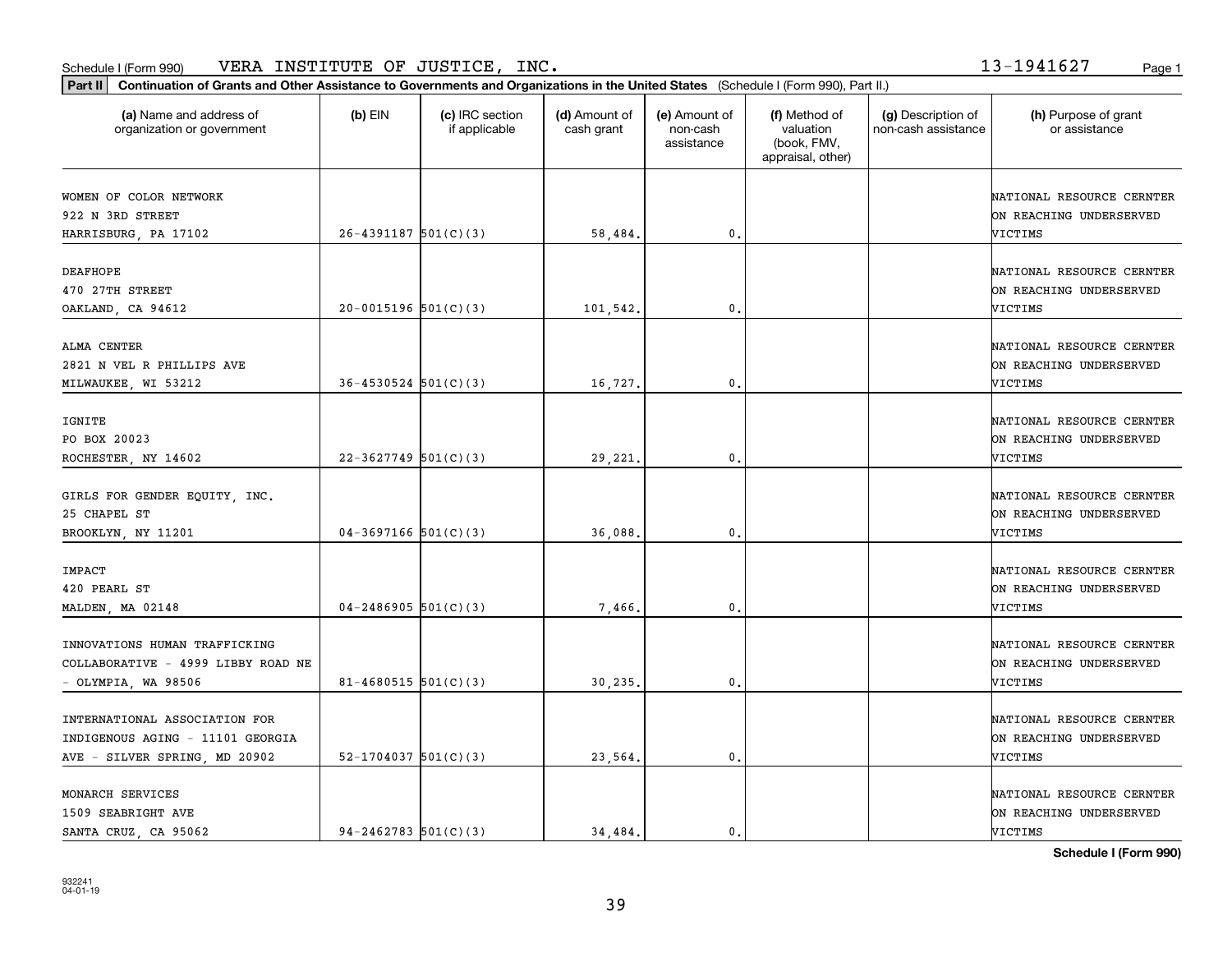|                                                                                                 | Part II   Continuation of Grants and Other Assistance to Governments and Organizations in the United States (Schedule I (Form 990), Part II.) |                                  |                             |                                         |                                                                |                                           |                                                                 |  |  |  |
|-------------------------------------------------------------------------------------------------|-----------------------------------------------------------------------------------------------------------------------------------------------|----------------------------------|-----------------------------|-----------------------------------------|----------------------------------------------------------------|-------------------------------------------|-----------------------------------------------------------------|--|--|--|
| (a) Name and address of<br>organization or government                                           | $(b)$ EIN                                                                                                                                     | (c) IRC section<br>if applicable | (d) Amount of<br>cash grant | (e) Amount of<br>non-cash<br>assistance | (f) Method of<br>valuation<br>(book, FMV,<br>appraisal, other) | (g) Description of<br>non-cash assistance | (h) Purpose of grant<br>or assistance                           |  |  |  |
| NATIONAL CLEARINGHOUSE ON ABUSE IN<br>LATER LIFE - 1245 E WASHINGTON AVE<br>- MADISON, WI 53703 | $39-1380437$ 501(C)(3)                                                                                                                        |                                  | 287, 173.                   | $\mathbf{0}$ .                          |                                                                |                                           | NATIONAL RESOURCE CERNTER<br>ON REACHING UNDERSERVED<br>VICTIMS |  |  |  |
| NATIONAL DISABILITY RIGHTS NETWORK<br>820 1ST ST NE<br>WASHINGTON, DC 20002                     | 59-2333653 $501(C)(3)$                                                                                                                        |                                  | 57,986.                     | $\mathbf 0$ .                           |                                                                |                                           | NATIONAL RESOURCE CERNTER<br>ON REACHING UNDERSERVED<br>VICTIMS |  |  |  |
| NATIONAL SHERIFFS' ASSOCIATION<br>1450 DUKE STREET<br>ALEXANDRIA, VA 22314                      | 53-0116293 $501(C)(3)$                                                                                                                        |                                  | 22,889.                     | $\mathfrak o$ .                         |                                                                |                                           | NATIONAL RESOURCE CERNTER<br>ON REACHING UNDERSERVED<br>VICTIMS |  |  |  |
| OREGON HEALTH AND SCIENCE<br>UNIVERSITY - 3181 SW SAM JACKSON<br>PARK RD - PORTLAND, OR 97239   | 93-1176109 501(C)(3)                                                                                                                          |                                  | 58,698                      | $\mathbf{0}$                            |                                                                |                                           | NATIONAL RESOURCE CERNTER<br>ON REACHING UNDERSERVED<br>VICTIMS |  |  |  |
| POLICE EXECUTIVE RESEARCH FORM<br>1120 CONNECTICUT AVE NW<br>WASHINGTON, DC 20036               | $52 - 1101422$ $501(C)(3)$                                                                                                                    |                                  | 53,063                      | $\mathfrak o$ .                         |                                                                |                                           | NATIONAL RESOURCE CERNTER<br>ON REACHING UNDERSERVED<br>VICTIMS |  |  |  |
| PROSECUTORS'<br>CENTER FOR EXCELLENCE<br>PO BOX 1558<br>NEW YORK, NY 10154                      | $47 - 2483436$ 501(C)(3)                                                                                                                      |                                  | 5,058                       | $\mathfrak{o}$ .                        |                                                                |                                           | NATIONAL RESOURCE CERNTER<br>ON REACHING UNDERSERVED<br>VICTIMS |  |  |  |
| PROYECTO MARIA<br>31 CALLE JIMENEZ SICARDO<br>PUERTO RICO 00725                                 | 66-0664157 $501(C)(3)$                                                                                                                        |                                  | 34,717.                     | $^{\circ}$ .                            |                                                                |                                           | NATIONAL RESOURCE CERNTER<br>ON REACHING UNDERSERVED<br>VICTIMS |  |  |  |
| THE ARC<br>1825 K STREET NW<br>WASHINGTON, DC 20006                                             | $13 - 5642032$ $501(C)(3)$                                                                                                                    |                                  | 123,872.                    | $\mathbf{0}$                            |                                                                |                                           | NATIONAL RESOURCE CERNTER<br>ON REACHING UNDERSERVED<br>VICTIMS |  |  |  |
| THE LOVE MORE MOVEMENT<br>5536 TUXEDO RD<br>HYATTSVILLE, MD 20781                               | 82-0871966 501(C)(3)                                                                                                                          |                                  | 16,604.                     | $\mathbf{0}$ .                          |                                                                |                                           | NATIONAL RESOURCE CERNTER<br>ON REACHING UNDERSERVED<br>VICTIMS |  |  |  |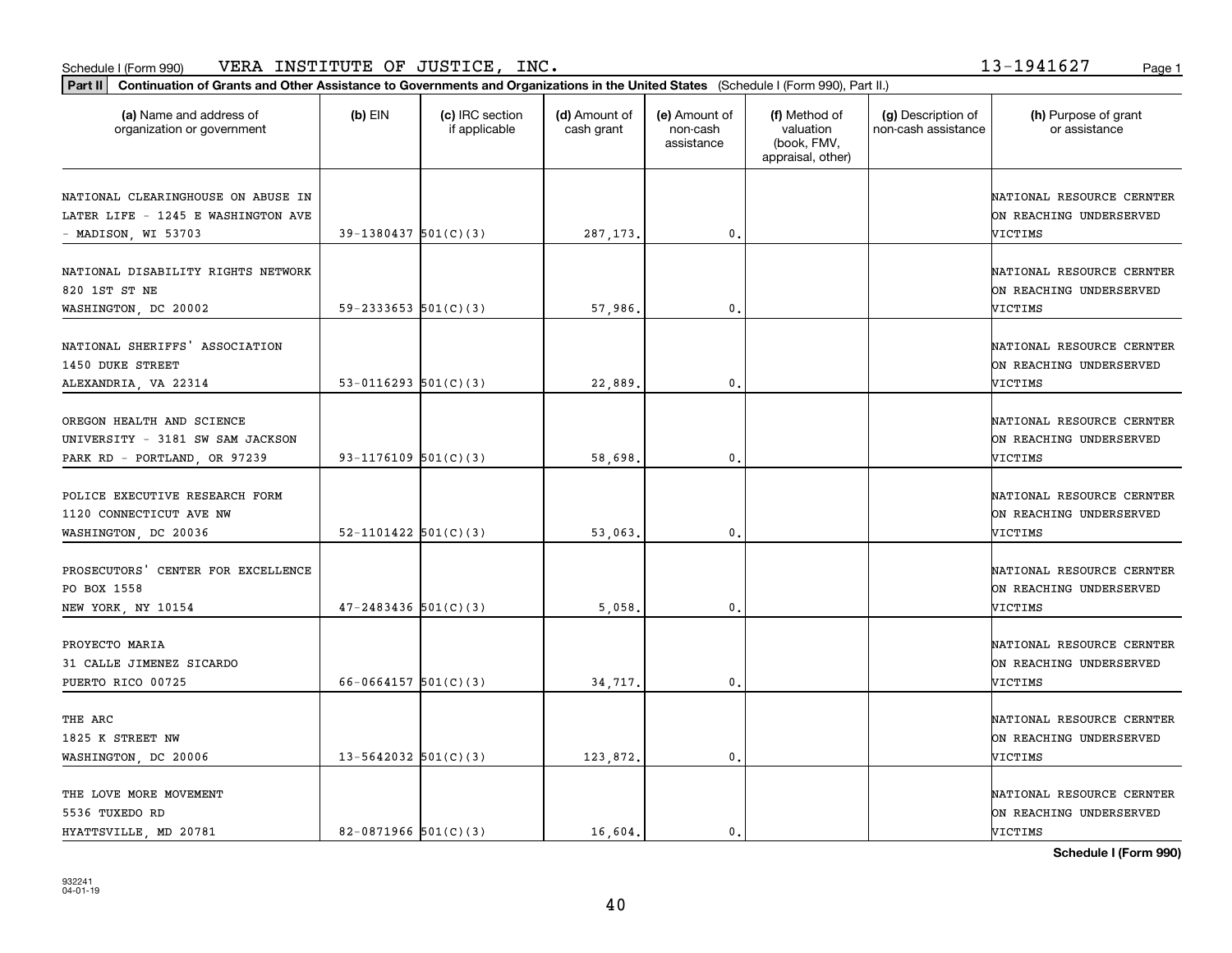| Part II   Continuation of Grants and Other Assistance to Governments and Organizations in the United States (Schedule I (Form 990), Part II.) |                            |                                  |                             |                                         |                                                                |                                           |                                                                                                     |
|-----------------------------------------------------------------------------------------------------------------------------------------------|----------------------------|----------------------------------|-----------------------------|-----------------------------------------|----------------------------------------------------------------|-------------------------------------------|-----------------------------------------------------------------------------------------------------|
| (a) Name and address of<br>organization or government                                                                                         | $(b)$ EIN                  | (c) IRC section<br>if applicable | (d) Amount of<br>cash grant | (e) Amount of<br>non-cash<br>assistance | (f) Method of<br>valuation<br>(book, FMV,<br>appraisal, other) | (g) Description of<br>non-cash assistance | (h) Purpose of grant<br>or assistance                                                               |
| UNIVERSITY OF ILLINOIS<br>1737 WEST POLK ST<br>CHICAGO, IL 60612                                                                              | $37 - 6000511$ 501(C)(3)   |                                  | 5,533.                      | 0.                                      |                                                                |                                           | NATIONAL RESOURCE CERNTER<br>ON REACHING UNDERSERVED<br>VICTIMS                                     |
| UNIVERSITY OF NORTH CAROLINA AT<br>CHAPEL HILL - CHAPEL HILL - CHAPEL<br>HILL, NC 27514                                                       | $56 - 6001393$ $501(C)(3)$ |                                  | 52,572.                     | 0.                                      |                                                                |                                           | NATIONAL RESOURCE CERNTER<br>ON REACHING UNDERSERVED<br>VICTIMS                                     |
| ALLIANCE FOR A JUST SOCIETY<br>3518 SOUTH EDUMBS STREET<br>SEATTLE, WA 98118                                                                  | $91 - 1635554$ $501(C)(3)$ |                                  | 10,000                      | 0.                                      |                                                                |                                           | IN OUR BACKYARDS (SEE<br>SCHEDULE I, PART IV FOR<br><b>PURPOSE OF GRANT)</b>                        |
| AMERICAN CIVIL LIBERTIES UNION OF<br>TENNESSEE - PO BOX 120160 -<br>NASHVILLE, TN 37212                                                       | 62-0988329 $501(C)(3)$     |                                  | 15,000                      | 0.                                      |                                                                |                                           | IN OUR BACKYARDS (SEE<br>SCHEDULE I, PART IV FOR<br><b>PURPOSE OF GRANT)</b>                        |
| AMERICAN COLLEGE OF EMERGENCY<br>PHYSICIANS - 4950 W. ROYAL LANE<br>IRVING, TX 75063-2524                                                     | $38-1888798$ 501(C)(3)     |                                  | 9,659                       | 0.                                      |                                                                |                                           | NATIONAL TTA CENTER FOR<br>IMPROVING POLICE<br>RESPONSES TO MHD/IDD<br>(SERVING SAFELY)             |
| CENTER ON BUDGET AND POLICY<br>PRIORITIES - 1275 FIRST STREET NE<br>SUITE 1200 - WASHINGTON, DC 20002                                         | 52-1234565 $501(C)(3)$     |                                  | 90,000                      | 0.                                      |                                                                |                                           | MISSING PUZZLE PIECE<br><b>PROJECT - RESEARCH ON</b><br>FINES AND FEES                              |
| COLUMBIA UNIVERSITY<br>SPONSORED PROJECTS FINANCE P.O.<br>BOX 29789-GENERAL POST OFFICE -<br>NEW YORK, N                                      | $13 - 5598093$ 501(C)(3)   |                                  | 20,112.                     | 0.                                      |                                                                |                                           | DEVELOPMENT OF FIRST<br>EPISODE PSYCHOSIS EARLY<br>DETECTION PROGRAM IN NYC<br>JAIL SYSTEM          |
| COMMUNITY CATALYST<br>ONE FEDERAL STREET, 5TH FL<br>BOSTON, MA 02110                                                                          | $04-3355127$ 501(C)(3)     |                                  | 22,016.                     | 0.                                      |                                                                |                                           | TECHNICAL ASSISTANCE IN<br>THE ESTABLISHMENT OF A<br>PER-ARREST DIVERSION<br>PROJECT IN NEW ORLEANS |
| DEAF UNITY INC.<br>555 D'ONOFRIO DRIVE, SUITE 25<br>MADISON, WI 53719                                                                         | $26 - 3630314$ 501(C)(3)   |                                  | 31,887.                     | 0.                                      |                                                                |                                           | NATIONAL RESOURCE CENTER<br>ON REACHING UNDERSERVED<br>VICTIMS                                      |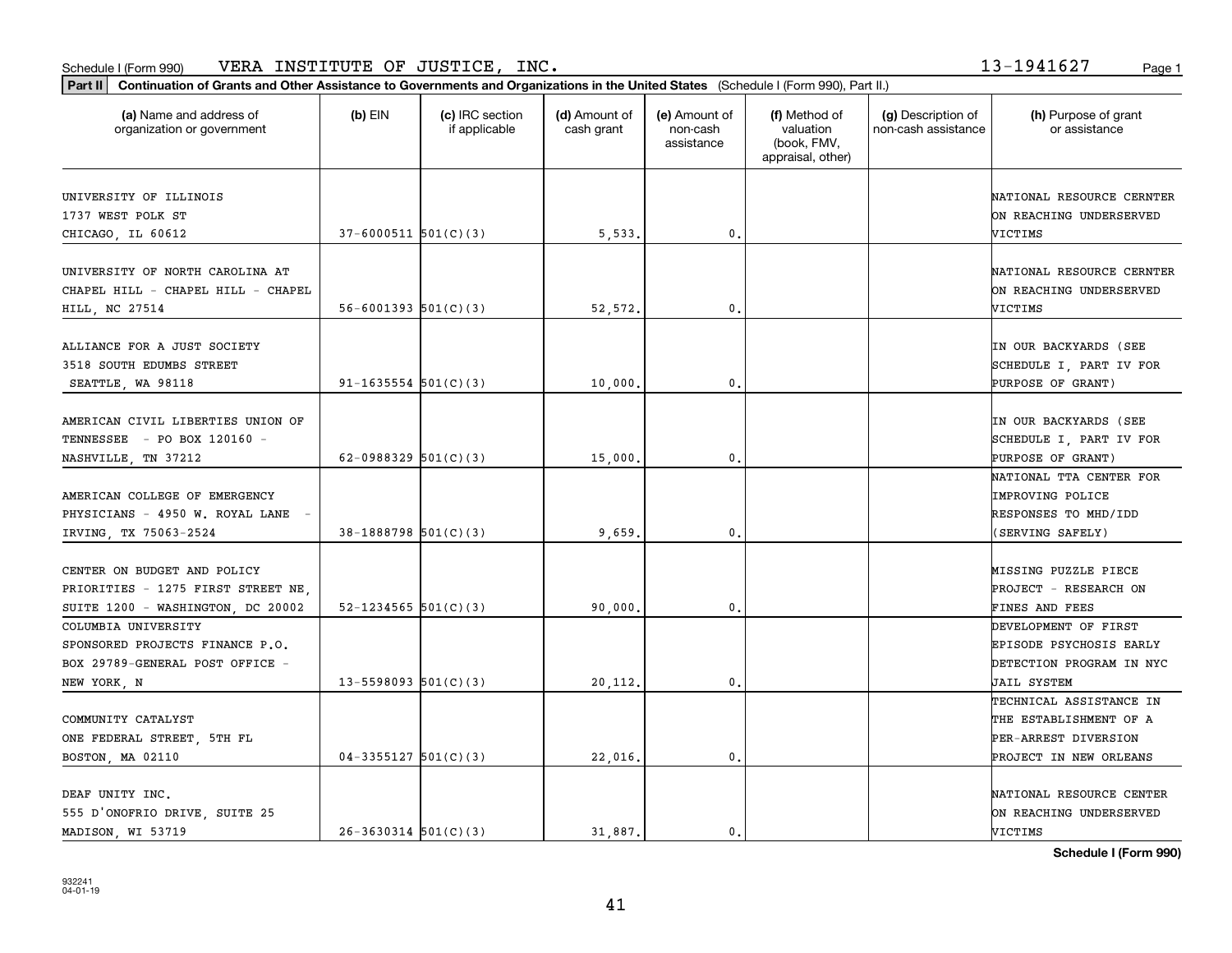| Part II   Continuation of Grants and Other Assistance to Governments and Organizations in the United States (Schedule I (Form 990), Part II.)<br>(a) Name and address of |                            | (c) IRC section | (d) Amount of | (e) Amount of          | (f) Method of                                 | (g) Description of  | (h) Purpose of grant                         |
|--------------------------------------------------------------------------------------------------------------------------------------------------------------------------|----------------------------|-----------------|---------------|------------------------|-----------------------------------------------|---------------------|----------------------------------------------|
| organization or government                                                                                                                                               | $(b)$ EIN                  | if applicable   | cash grant    | non-cash<br>assistance | valuation<br>(book, FMV,<br>appraisal, other) | non-cash assistance | or assistance                                |
| DEEP CENTER INC.                                                                                                                                                         |                            |                 |               |                        |                                               |                     | IN OUR BACKYARDS (SEE                        |
| 2002 BULL STREET                                                                                                                                                         |                            |                 |               |                        |                                               |                     | SCHEDULE I, PART IV FOR                      |
| SAVANNAH, GA 31401                                                                                                                                                       | $26-1706426$ 501(C)(3)     |                 | 7,500.        | $\mathbf{0}$ .         |                                               |                     | PURPOSE OF GRANT)                            |
| FISCAL POLICY INSTITUTE                                                                                                                                                  |                            |                 |               |                        |                                               |                     | MISSING PUZZLE PIECE                         |
| 1 LEAR JET LANE, SUITE 1A                                                                                                                                                |                            |                 |               |                        |                                               |                     | PROJECT - RESEARCH ON                        |
| LATHAM, NY 12110                                                                                                                                                         | $14-1737256$ $501(C)(3)$   |                 | 172,500       | 0.                     |                                               |                     | FINES AND FEES                               |
| FLORIDA POLICY INSTITUTE                                                                                                                                                 |                            |                 |               |                        |                                               |                     | MISSING PUZZLE PIECE                         |
| 1001 NORTH ORANGE AVENUE                                                                                                                                                 |                            |                 |               |                        |                                               |                     | <b>PROJECT - RESEARCH ON</b>                 |
| ORLANDO, FL 32801                                                                                                                                                        | $47 - 2759708$ 501(C)(3)   |                 | 150,000,      | $^{\circ}$ .           |                                               |                     | FINES AND FEES                               |
|                                                                                                                                                                          |                            |                 |               |                        |                                               |                     |                                              |
| FOUNDATION FOR APPALACHIAN                                                                                                                                               |                            |                 |               |                        |                                               |                     | IN OUR BACKYARDS (SEE                        |
| KENTUCKY - 420 MAIN STREET -                                                                                                                                             |                            |                 |               |                        |                                               |                     | SCHEDULE I, PART IV FOR                      |
| HAZARD, KY 41701                                                                                                                                                         | 61-1329396 $501(C)(3)$     |                 | 7,500         | 0.                     |                                               |                     | PURPOSE OF GRANT)                            |
|                                                                                                                                                                          |                            |                 |               |                        |                                               |                     |                                              |
| GRASSROOTS LEADERSHIP                                                                                                                                                    |                            |                 |               |                        |                                               |                     | IN OUR BACKYARDS (SEE                        |
| PO BOX 6310                                                                                                                                                              |                            |                 |               |                        |                                               |                     | SCHEDULE I, PART IV FOR                      |
| AUSTIN, TX 78762                                                                                                                                                         | $58-1581743$ $501(C)(3)$   |                 | 7,500.        | 0.                     |                                               |                     | PURPOSE OF GRANT)                            |
| INTERNATIONAL ORGANIZATION FOR                                                                                                                                           |                            |                 |               |                        |                                               |                     |                                              |
| ADOLESCENTS - 53 W JACKSON                                                                                                                                               |                            |                 |               |                        |                                               |                     | NATIONAL RESOURCE CENTER                     |
| BOULEVARD, SUITE 1357 - CHICAGO,                                                                                                                                         |                            |                 |               |                        |                                               |                     | ON REACHING UNDERSERVED                      |
| IL 60604                                                                                                                                                                 | $13-4093883$ 501(C)(3)     |                 | 26,762.       | 0.                     |                                               |                     | VICTIMS                                      |
| JAIL PROJECT OF TEXAS                                                                                                                                                    |                            |                 |               |                        |                                               |                     | IN OUR BACKYARDS (SEE                        |
| 2712 E. RIVERSIDE DRIVE BOX 190                                                                                                                                          |                            |                 |               |                        |                                               |                     | SCHEDULE I, PART IV FOR                      |
| AUSTIN, TX 78741                                                                                                                                                         | $45 - 2666807$ 501(C)(3)   |                 | 7,500         | $\mathbf{0}$ .         |                                               |                     | PURPOSE OF GRANT)                            |
|                                                                                                                                                                          |                            |                 |               |                        |                                               |                     |                                              |
| JUSTICE MATTERS, INC.                                                                                                                                                    |                            |                 |               |                        |                                               |                     | IN OUR BACKYARDS (SEE                        |
| PO BOX 44221                                                                                                                                                             |                            |                 |               |                        |                                               |                     | SCHEDULE I, PART IV FOR                      |
| LAWRENCE, KS 66044                                                                                                                                                       | $46 - 4354980$ $501(C)(3)$ |                 | 15,000.       | 0.                     |                                               |                     | PURPOSE OF GRANT)                            |
| KENTUCKY YOUTH ADVOCATES                                                                                                                                                 |                            |                 |               |                        |                                               |                     | IN OUR BACKYARDS (SEE                        |
| 10200 LINN STATION ROAD #310                                                                                                                                             |                            |                 |               |                        |                                               |                     |                                              |
| LOUISVILLE, KY 40223                                                                                                                                                     | 61-0929390 $501(C)(3)$     |                 | 7.500.        | 0.                     |                                               |                     | SCHEDULE I, PART IV FOR<br>PURPOSE OF GRANT) |
|                                                                                                                                                                          |                            |                 |               |                        |                                               |                     |                                              |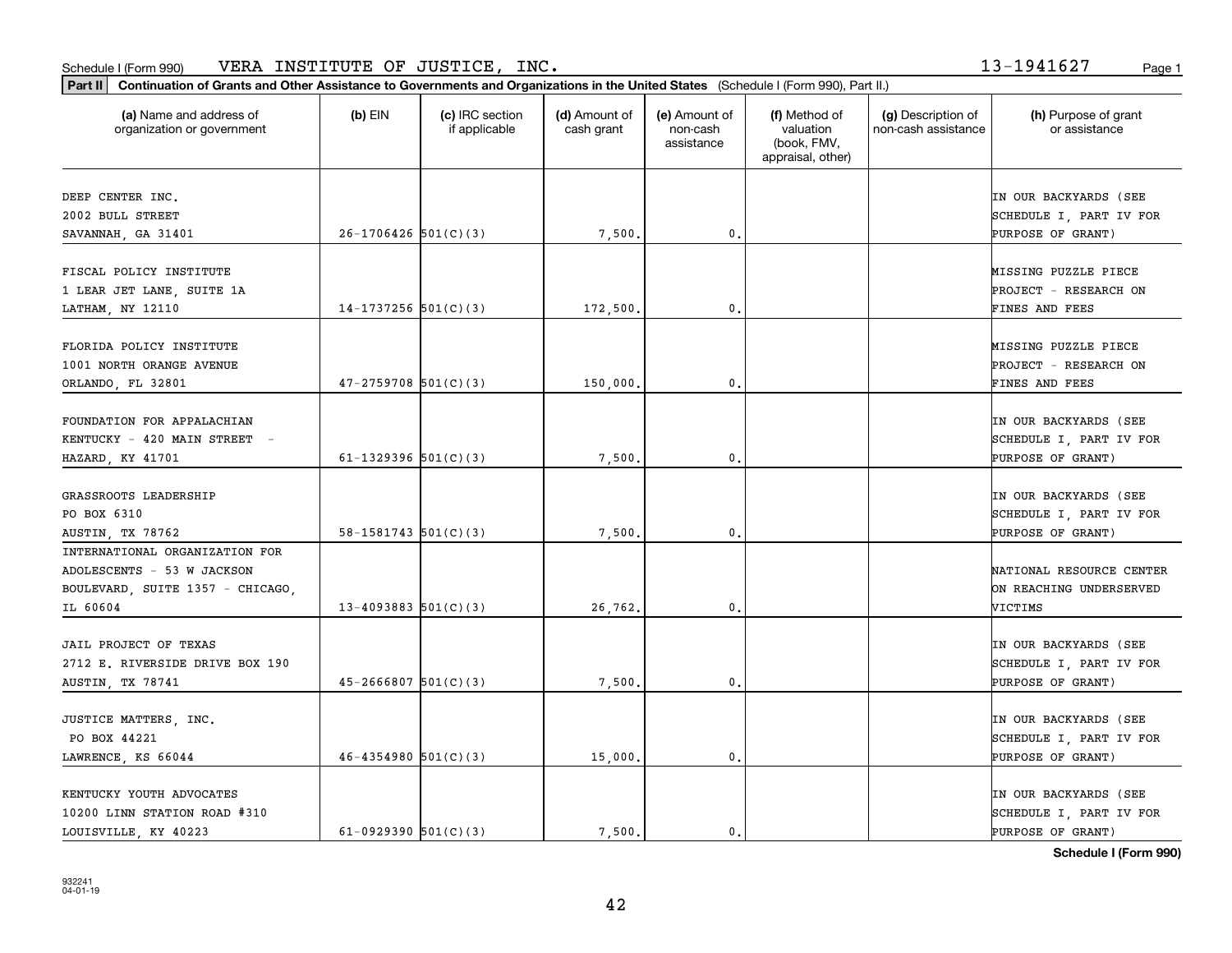| Part II   Continuation of Grants and Other Assistance to Governments and Organizations in the United States (Schedule I (Form 990), Part II.) |                            |                                  |                             |                                         |                                                                |                                           |                                       |
|-----------------------------------------------------------------------------------------------------------------------------------------------|----------------------------|----------------------------------|-----------------------------|-----------------------------------------|----------------------------------------------------------------|-------------------------------------------|---------------------------------------|
| (a) Name and address of<br>organization or government                                                                                         | $(b)$ EIN                  | (c) IRC section<br>if applicable | (d) Amount of<br>cash grant | (e) Amount of<br>non-cash<br>assistance | (f) Method of<br>valuation<br>(book, FMV,<br>appraisal, other) | (g) Description of<br>non-cash assistance | (h) Purpose of grant<br>or assistance |
| KOREAN AMERICAN FAMILY SERVICE                                                                                                                |                            |                                  |                             |                                         |                                                                |                                           | NATIONAL RESOURCE CENTER              |
| CENTER - P.O. BOX 541429 -                                                                                                                    |                            |                                  |                             |                                         |                                                                |                                           | ON REACHING UNDERSERVED               |
| FLUSHING, NY 11354                                                                                                                            | $13-3609811$ $501(C)(3)$   |                                  | 49,649.                     | 0.                                      |                                                                |                                           | VICTIMS                               |
| MASSACHUSETTS INSTITUTE OF                                                                                                                    |                            |                                  |                             |                                         |                                                                |                                           |                                       |
|                                                                                                                                               |                            |                                  |                             |                                         |                                                                |                                           |                                       |
| TECHNOLOGY - 77 MASSACHUSETTS                                                                                                                 |                            |                                  |                             |                                         |                                                                |                                           | EXPANDING ACCESS TO                   |
| AVENUE - CAMBRIDGE, MA 02139                                                                                                                  | $04 - 2103594$ 501(C)(3)   |                                  | 149,300                     | 0.                                      |                                                                |                                           | POSTSECONDARY EDUCATION.              |
| MICHIGAN UNITED                                                                                                                               |                            |                                  |                             |                                         |                                                                |                                           | IN OUR BACKYARDS (SEE                 |
| 4405 WESSON                                                                                                                                   |                            |                                  |                             |                                         |                                                                |                                           | SCHEDULE I, PART IV FOR               |
| DETROIT, MI 48210                                                                                                                             | $38-3058190$ $501(C)(3)$   |                                  | 7,500                       | $\mathbf{0}$ .                          |                                                                |                                           | <b>PURPOSE OF GRANT)</b>              |
|                                                                                                                                               |                            |                                  |                             |                                         |                                                                |                                           |                                       |
| MOUNTAIN ASSOCIATION FOR COMMUNITY                                                                                                            |                            |                                  |                             |                                         |                                                                |                                           | IN OUR BACKYARDS (SEE                 |
| ECONOMIC DEVELOPMENT - 433                                                                                                                    |                            |                                  |                             |                                         |                                                                |                                           | SCHEDULE I, PART IV FOR               |
| CHESTNUT STREET - BEREA, KY 40403                                                                                                             | $31-0900246$ 501(C)(3)     |                                  | 10,000                      | 0.                                      |                                                                |                                           | PURPOSE OF GRANT)                     |
| NAACP OF WILSON COUNTY                                                                                                                        |                            |                                  |                             |                                         |                                                                |                                           | IN OUR BACKYARDS (SEE                 |
| PO BOX 4714                                                                                                                                   |                            |                                  |                             |                                         |                                                                |                                           | SCHEDULE I, PART IV FOR               |
| WILSON, NC 27894                                                                                                                              | $56 - 6086666$ $501(C)(3)$ |                                  | 10,000                      | 0.                                      |                                                                |                                           | PURPOSE OF GRANT)                     |
|                                                                                                                                               |                            |                                  |                             |                                         |                                                                |                                           |                                       |
| NATIONAL CRITTENTON                                                                                                                           |                            |                                  |                             |                                         |                                                                |                                           | INITIATIVE TO END GIRL'S              |
| 921 SW WASHINGTON STREET                                                                                                                      |                            |                                  |                             |                                         |                                                                |                                           | <b>INCARCERATION ADVISORY</b>         |
| PORTLAND, OR 97205                                                                                                                            | 54-0505932 $501(C)(3)$     |                                  | 35,731.                     | 0.                                      |                                                                |                                           | BOARD                                 |
| NATIONAL RESOURCE CENTER ON                                                                                                                   |                            |                                  |                             |                                         |                                                                |                                           | UNITING TO END VIOLENCE               |
| DOMESTIC VIOLENCE - 6041                                                                                                                      |                            |                                  |                             |                                         |                                                                |                                           | AGAINST PEOPLE WITH                   |
| LINGLESTOWN ROAD - HARRISBURG, PA                                                                                                             |                            |                                  |                             |                                         |                                                                |                                           | DISABILITIES NATIONAL                 |
| 17112                                                                                                                                         | $30-0681646$ 501(C)(3)     |                                  | 31,370                      | $\mathfrak o$ .                         |                                                                |                                           | COALITION                             |
| NEW MEXICO VOICES FOR CHILDREN                                                                                                                |                            |                                  |                             |                                         |                                                                |                                           | MISSING PUZZLE PIECE                  |
| 625 SILVER AVENUE SW SUITE 195                                                                                                                |                            |                                  |                             |                                         |                                                                |                                           | <b>PROJECT - RESEARCH ON</b>          |
| ALBUQUERQUE, MN 87102                                                                                                                         | $85-0348301$ $501(C)(3)$   |                                  | 66,706.                     | 0.                                      |                                                                |                                           | FINES AND FEES                        |
|                                                                                                                                               |                            |                                  |                             |                                         |                                                                |                                           |                                       |
| ONE VOICE                                                                                                                                     |                            |                                  |                             |                                         |                                                                |                                           | IN OUR BACKYARDS (SEE                 |
| 1072 J.R. LYNCH STREET, SUITE 7                                                                                                               |                            |                                  |                             |                                         |                                                                |                                           | SCHEDULE I, PART IV FOR               |
| JACKSON, MI 39203                                                                                                                             | $02-0787550$ $501(C)(3)$   |                                  | 7.500.                      | 0.                                      |                                                                |                                           | PURPOSE OF GRANT)                     |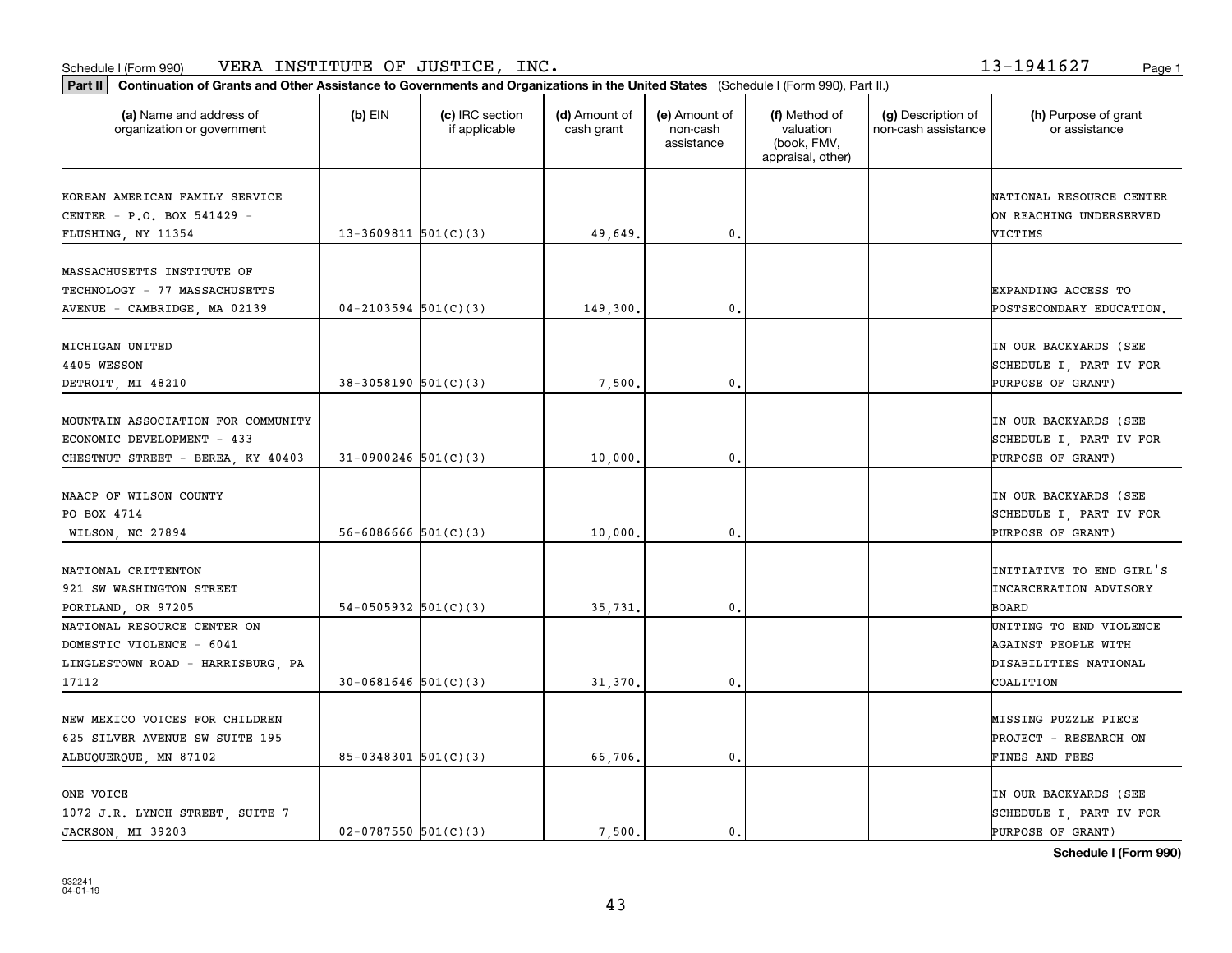| Part II   Continuation of Grants and Other Assistance to Governments and Organizations in the United States (Schedule I (Form 990), Part II.) |                            |                                  |                             |                                         |                                                                |                                           |                                                                              |
|-----------------------------------------------------------------------------------------------------------------------------------------------|----------------------------|----------------------------------|-----------------------------|-----------------------------------------|----------------------------------------------------------------|-------------------------------------------|------------------------------------------------------------------------------|
| (a) Name and address of<br>organization or government                                                                                         | $(b)$ EIN                  | (c) IRC section<br>if applicable | (d) Amount of<br>cash grant | (e) Amount of<br>non-cash<br>assistance | (f) Method of<br>valuation<br>(book, FMV,<br>appraisal, other) | (g) Description of<br>non-cash assistance | (h) Purpose of grant<br>or assistance                                        |
| PENNSYLVANIA PRISON SOCIETY<br>230 SOUTH BROAD STREET, SUITE 605<br>PHILDELPHIA, PA 19102                                                     | $23-1352267$ 501(C)(3)     |                                  | 15,000.                     | 0.                                      |                                                                |                                           | IN OUR BACKYARDS (SEE<br>SCHEDULE I, PART IV FOR<br>PURPOSE OF GRANT)        |
| PUBLIC POLICY AND EDUCATION FUND<br>OF NEW YORK - 94 CENTRAL AVENUE -<br>ALBANY, NY 12206                                                     | $13-3364209$ 501(C)(3)     |                                  | 15,000                      | 0.                                      |                                                                |                                           | IN OUR BACKYARDS (SEE<br>SCHEDULE I, PART IV FOR<br>PURPOSE OF GRANT)        |
| RAPE CRISIS INTERVENTION<br>2889 COHASSET ROAD, SUITE 2<br>CHICO, CA 95973                                                                    | $51-0159463$ $501(C)(3)$   |                                  | 22, 241.                    | 0.                                      |                                                                |                                           | NATIONAL RESOURCE CENTER<br>ON REACHING UNDERSERVED<br>VICTIMS               |
| SOUTHERN CENTER FOR HUMAN RIGHTS<br>60 WALTON STREET NW<br>ATLANTA, GA 30303                                                                  | 62-1025326 $501(C)(3)$     |                                  | 7,500                       | 0.                                      |                                                                |                                           | IN OUR BACKYARDS (SEE<br>SCHEDULE I, PART IV FOR<br><b>PURPOSE OF GRANT)</b> |
| SOUTHERN VISION ALLIANCE<br>PO BOX 51698<br>DURHAM, NC 27717                                                                                  | $61 - 1639641$ 501(C)(3)   |                                  | 10,000                      | 0.                                      |                                                                |                                           | IN OUR BACKYARDS (SEE<br>SCHEDULE I, PART IV FOR<br>PURPOSE OF GRANT)        |
| THE COMMONWEALTH INSTITUTE FOR<br>FISCAL ANALYSIS - 1329 E. CARY<br>STREET #200 - RICHMOND, VA 23219                                          | $27-1598303$ 501(C)(3)     |                                  | 66,500,                     | 0.                                      |                                                                |                                           | MISSING PUZZLE PIECE<br><b>PROJECT - RESEARCH ON</b><br>FINES AND FEES       |
| THE PRAXIS PROJECT<br>1900 FRUITVALE AVENUE, SUITE D<br>OAKLAND, CA 94601                                                                     | $30 - 0044814$ $501(C)(3)$ |                                  | 10,000                      | 0.                                      |                                                                |                                           | IN OUR BACKYARDS (SEE<br>SCHEDULE I, PART IV FOR<br>PURPOSE OF GRANT)        |
| TRUTH PHARM<br>PO BOX 424<br>BINGHAMTON, NY 13902                                                                                             | 81-0718278 $501(C)(3)$     |                                  | 7,500                       | 0.                                      |                                                                |                                           | IN OUR BACKYARDS (SEE<br>SCHEDULE I, PART IV FOR<br><b>PURPOSE OF GRANT)</b> |
| UNIVERSITY OF GEORGIA-UGA RESEARCH<br>FOUNDATION - POST AWARD<br>ACCOUNTING-31 EAST CAMPUS ROAD<br>TUCKER HALL ROOM 411 - ATHENS GA           | $58 - 1353149$ $501(C)(3)$ |                                  | 164,500.                    | 0.                                      |                                                                |                                           | RURAL JAILS RESEARCH AND<br>POLICY NETWORK                                   |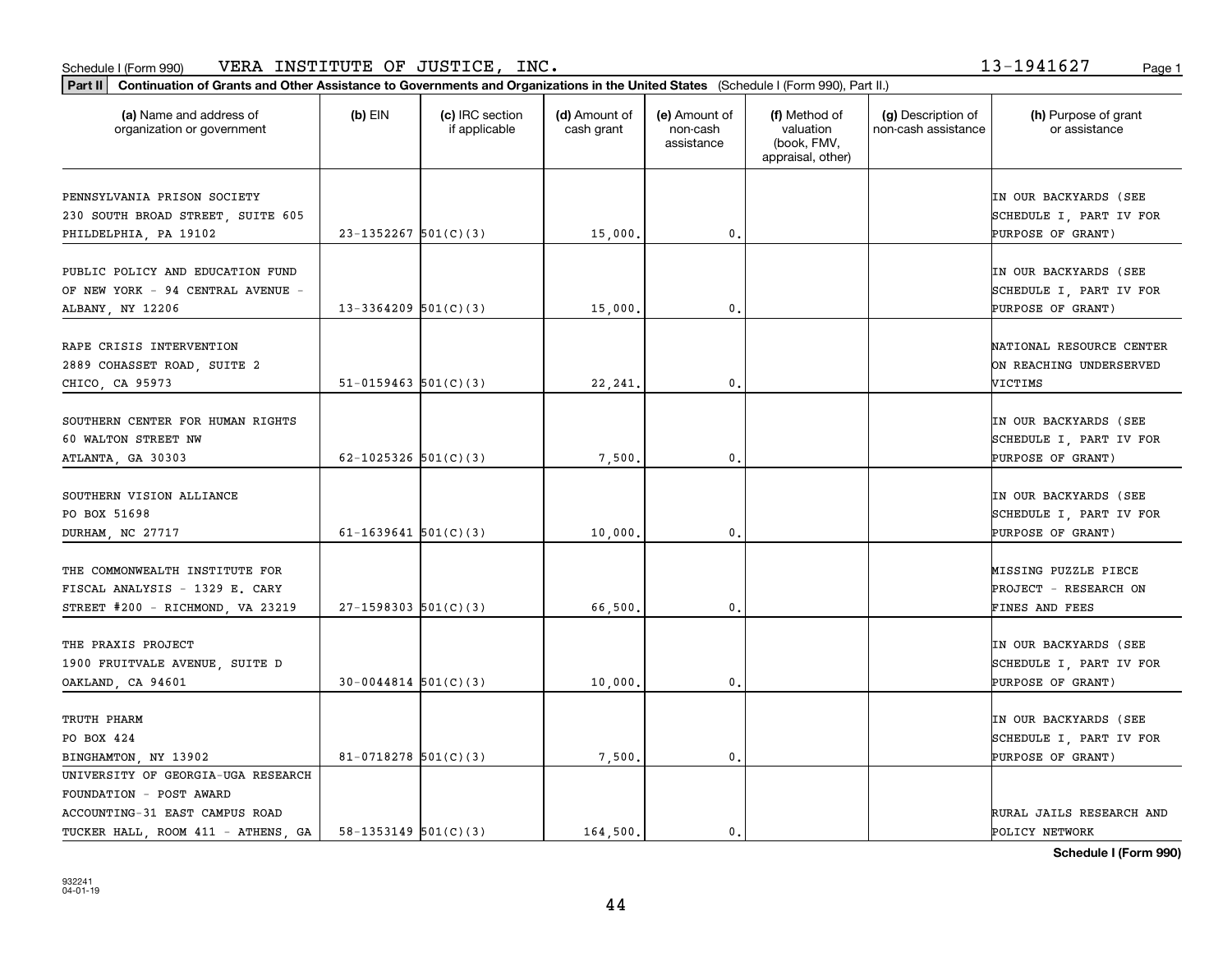#### Schedule I (Form 990) VERA INSTITUTE OF JUSTICE, INC. 1 3-1 9 41 6 2 7 Page 1

**Part II Continuation of Grants and Other Assistance to Governments and Organizations in the United States**  (Schedule I (Form 990), Part II.)

932241 04-01-19

| (a) Name and address of<br>organization or government                                           | $(b)$ EIN                  | (c) IRC section<br>if applicable | (d) Amount of<br>cash grant | (e) Amount of<br>non-cash<br>assistance | (f) Method of<br>valuation<br>(book, FMV,<br>appraisal, other) | (g) Description of<br>non-cash assistance | (h) Purpose of grant<br>or assistance                                 |
|-------------------------------------------------------------------------------------------------|----------------------------|----------------------------------|-----------------------------|-----------------------------------------|----------------------------------------------------------------|-------------------------------------------|-----------------------------------------------------------------------|
| VICTIM RIGHTS LAW CENTER, INC.<br>115 BROAD STREET, 3FL<br>BOSTON, MA 02110                     | $02 - 0588944$ $501(C)(3)$ |                                  | 20,140.                     | 0.                                      |                                                                |                                           | NATIONAL RESOURCE CENTER<br>ON REACHING UNDERSERVED<br>VICTIMS        |
| VOLUNTEERS OF MID-STATES OF<br>AMERICA - 570 SOUTH 4TH STREET -<br>LOUISVILLE, KY 40202         | 61-0480950 $501(C)(3)$     |                                  | 7,500.                      | 0.                                      |                                                                |                                           | IN OUR BACKYARDS (SEE<br>SCHEDULE I, PART IV FOR<br>PURPOSE OF GRANT) |
| WASHINGTON STATE BUDGET & POLICY<br>CENTER - 1402 3RD AVENUE, SUITE<br>1215 - SEATTLE, WA 98101 | $72 - 1612982$ 501(C)(3)   |                                  | 66,600.                     | 0.                                      |                                                                |                                           | MISSING PUZZLE PIECE<br>PROJECT - RESEARCH ON<br>FINES AND FEES       |
| WASHINGTON STATE UNIVERSITY<br>LIGHTY 280 P.O. BOX 641060<br>PULLMAN, WA 99164                  | $91 - 6001108$ $501(C)(3)$ |                                  | 140,000.                    | 0.                                      |                                                                |                                           | RURAL JAILS RESEARCH AND<br>POLICY NETWORK                            |
| BOSTON AREA RAPE CRISIS CENTER<br>99 BISHOP RICHARD ALLEN DRIVE, SUIT<br>CAMBRIDGE, MA 02139    | $04-2974983$ 501(C)(3)     |                                  | 33,792.                     | 0.                                      |                                                                |                                           | NATIONAL RESOURCE CENTER<br>ON REACHING UNDERSERVED<br>VICTIMS        |
| WEST VIRGINIA CENTER ON BUDGET &<br>POLICY - 8 CAPITOL STREET -<br>CHARLESTON, WV 25301         | $56 - 2653132$ $501(C)(3)$ |                                  | 7,500                       | 0.                                      |                                                                |                                           | IN OUR BACKYARDS (SEE<br>SCHEDULE I, PART IV FOR<br>PURPOSE OF GRANT) |
| WORKERS CENTER FOR RACIAL JUSTICE<br>2929 SOUTH WABASH AVENUE, SUITE 203<br>CHICAGO, IL 60616   | $45 - 4461270$ $501(C)(3)$ |                                  | 10,000.                     | 0.                                      |                                                                |                                           | IN OUR BACKYARDS (SEE<br>SCHEDULE I, PART IV FOR<br>PURPOSE OF GRANT) |
|                                                                                                 |                            |                                  |                             |                                         |                                                                |                                           |                                                                       |
|                                                                                                 |                            |                                  |                             |                                         |                                                                |                                           |                                                                       |

Т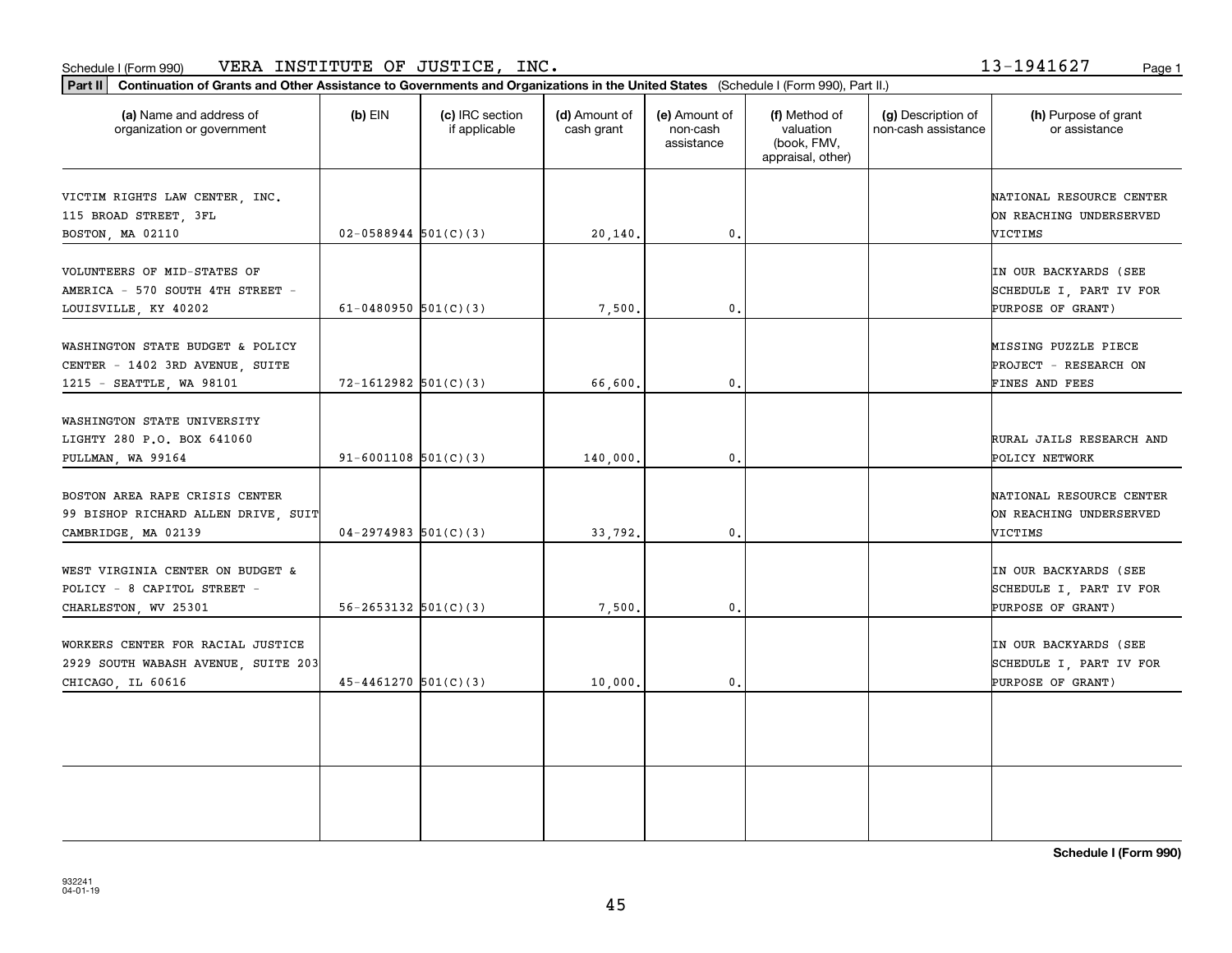**2**

**Part III** | Grants and Other Assistance to Domestic Individuals. Complete if the organization answered "Yes" on Form 990, Part IV, line 22. Part III can be duplicated if additional space is needed.

| (a) Type of grant or assistance | (b) Number of<br>recipients | (c) Amount of<br>cash grant | (d) Amount of non-<br>cash assistance | (e) Method of valuation<br>(book, FMV, appraisal, other) | (f) Description of noncash assistance |
|---------------------------------|-----------------------------|-----------------------------|---------------------------------------|----------------------------------------------------------|---------------------------------------|
|                                 |                             |                             |                                       |                                                          |                                       |
|                                 |                             |                             |                                       |                                                          |                                       |
|                                 |                             |                             |                                       |                                                          |                                       |
|                                 |                             |                             |                                       |                                                          |                                       |
|                                 |                             |                             |                                       |                                                          |                                       |
|                                 |                             |                             |                                       |                                                          |                                       |
|                                 |                             |                             |                                       |                                                          |                                       |
|                                 |                             |                             |                                       |                                                          |                                       |
|                                 |                             |                             |                                       |                                                          |                                       |
|                                 |                             |                             |                                       |                                                          |                                       |
| المسامسات<br>.                  |                             |                             |                                       |                                                          |                                       |

Part IV | Supplemental Information. Provide the information required in Part I, line 2; Part III, column (b); and any other additional information.

PART I, LINE 2:

THE FILING ORGANIZATION MAINTAINS THE BOOK AND RECORDS FOR EACH GRANTEE,

SEPARATED BY GRANT AND CONTRACT. THE EXPENSES ARE EXAMINED BEFORE

DISBURSEMENT FOR COMPLIANCE AND COMPLETENESS.

SCHEDULE I, PART II(H)

IN OUR BACKYARDS (PROJECT, WHICH AIMS TO PROTECT AND FURTHER NATIONAL

GAINS MADE TOWARD UNWINDING MASS INCARCERATION BY RESPONDING TO

#### DEEPENING PROBLEMS IN OVERLOOKED COMMUNITIES ACROSS THE COUNTRY.)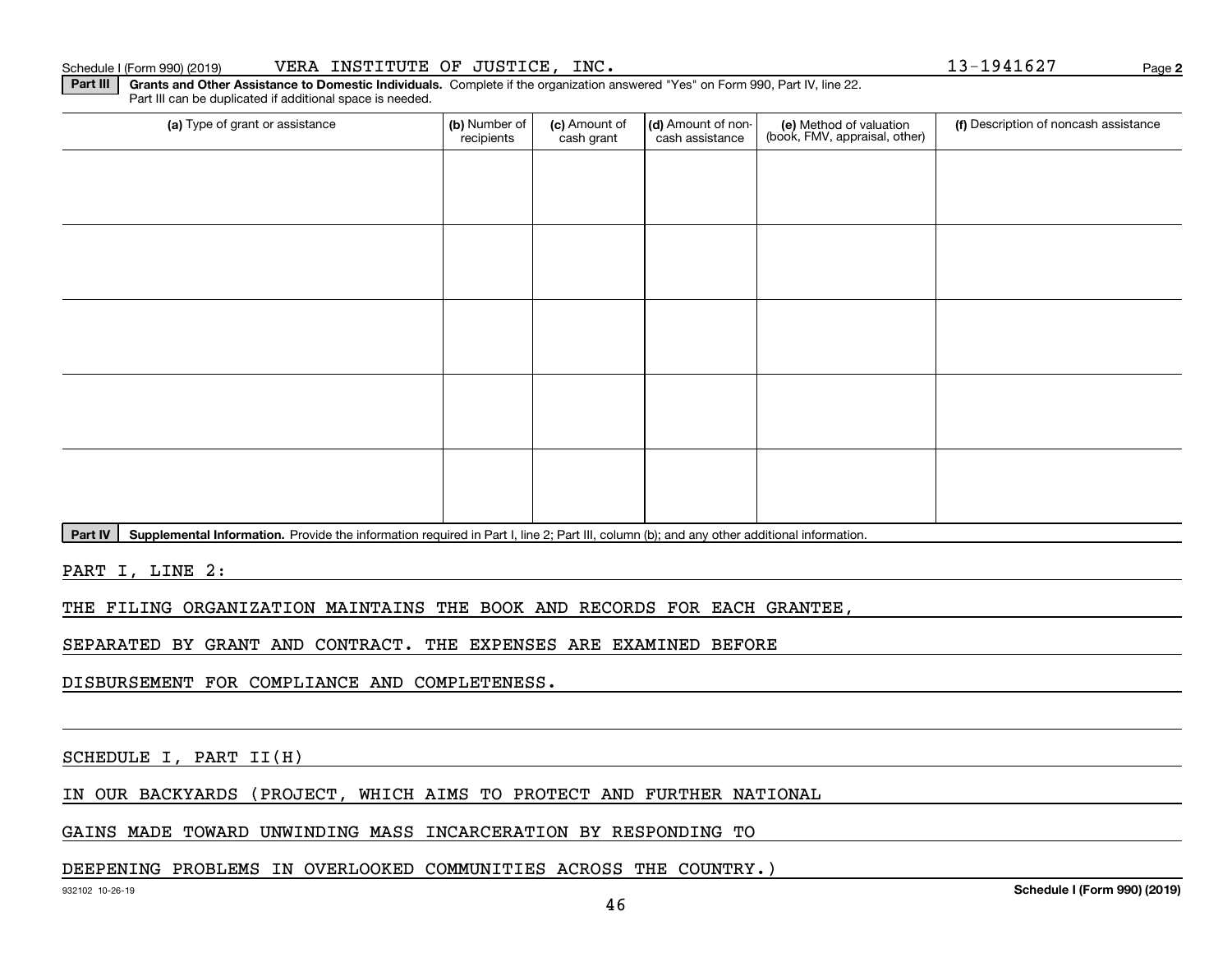|   | <b>SCHEDULE J</b>                                      | <b>Compensation Information</b>                                                                                                  | OMB No. 1545-0047                     |            |                         |
|---|--------------------------------------------------------|----------------------------------------------------------------------------------------------------------------------------------|---------------------------------------|------------|-------------------------|
|   | (Form 990)                                             | For certain Officers, Directors, Trustees, Key Employees, and Highest                                                            |                                       |            |                         |
|   |                                                        | <b>Compensated Employees</b>                                                                                                     | 2019                                  |            |                         |
|   |                                                        | Complete if the organization answered "Yes" on Form 990, Part IV, line 23.                                                       | <b>Open to Public</b>                 |            |                         |
|   | Department of the Treasury<br>Internal Revenue Service | Attach to Form 990.<br>Go to www.irs.gov/Form990 for instructions and the latest information.                                    |                                       | Inspection |                         |
|   | Name of the organization                               |                                                                                                                                  | <b>Employer identification number</b> |            |                         |
|   |                                                        | VERA INSTITUTE OF JUSTICE, INC.                                                                                                  | 13-1941627                            |            |                         |
|   | Part I                                                 | <b>Questions Regarding Compensation</b>                                                                                          |                                       |            |                         |
|   |                                                        |                                                                                                                                  |                                       | Yes        | No                      |
|   |                                                        | <b>1a</b> Check the appropriate box(es) if the organization provided any of the following to or for a person listed on Form 990, |                                       |            |                         |
|   |                                                        | Part VII, Section A, line 1a. Complete Part III to provide any relevant information regarding these items.                       |                                       |            |                         |
|   | First-class or charter travel                          | Housing allowance or residence for personal use                                                                                  |                                       |            |                         |
|   | Travel for companions                                  | Payments for business use of personal residence                                                                                  |                                       |            |                         |
|   |                                                        | Tax indemnification and gross-up payments<br>Health or social club dues or initiation fees                                       |                                       |            |                         |
|   |                                                        | Discretionary spending account<br>Personal services (such as maid, chauffeur, chef)                                              |                                       |            |                         |
|   |                                                        |                                                                                                                                  |                                       |            |                         |
|   |                                                        | <b>b</b> If any of the boxes on line 1a are checked, did the organization follow a written policy regarding payment or           |                                       |            |                         |
|   |                                                        |                                                                                                                                  | 1b                                    |            |                         |
| 2 |                                                        | Did the organization require substantiation prior to reimbursing or allowing expenses incurred by all directors,                 |                                       |            |                         |
|   |                                                        |                                                                                                                                  | $\overline{2}$                        |            |                         |
|   |                                                        |                                                                                                                                  |                                       |            |                         |
| З |                                                        | Indicate which, if any, of the following the organization used to establish the compensation of the organization's               |                                       |            |                         |
|   |                                                        | CEO/Executive Director. Check all that apply. Do not check any boxes for methods used by a related organization to               |                                       |            |                         |
|   |                                                        | establish compensation of the CEO/Executive Director, but explain in Part III.                                                   |                                       |            |                         |
|   | $X$ Compensation committee                             | Written employment contract                                                                                                      |                                       |            |                         |
|   |                                                        | Compensation survey or study<br>Independent compensation consultant                                                              |                                       |            |                         |
|   | $ \mathbf{X} $ Form 990 of other organizations         | Approval by the board or compensation committee                                                                                  |                                       |            |                         |
|   |                                                        | During the year, did any person listed on Form 990, Part VII, Section A, line 1a, with respect to the filing                     |                                       |            |                         |
|   | organization or a related organization:                |                                                                                                                                  |                                       |            |                         |
| а |                                                        | Receive a severance payment or change-of-control payment?                                                                        | 4a                                    |            | x                       |
|   |                                                        |                                                                                                                                  | 4b                                    |            | $\overline{\textbf{X}}$ |
|   |                                                        |                                                                                                                                  | 4c                                    |            | $\overline{\mathbf{x}}$ |
|   |                                                        | If "Yes" to any of lines 4a-c, list the persons and provide the applicable amounts for each item in Part III.                    |                                       |            |                         |
|   |                                                        |                                                                                                                                  |                                       |            |                         |
|   |                                                        | Only section 501(c)(3), 501(c)(4), and 501(c)(29) organizations must complete lines 5-9.                                         |                                       |            |                         |
| 5 |                                                        | For persons listed on Form 990, Part VII, Section A, line 1a, did the organization pay or accrue any compensation                |                                       |            |                         |
|   | contingent on the revenues of:                         |                                                                                                                                  |                                       |            |                         |
|   |                                                        |                                                                                                                                  | 5a                                    |            | x                       |
|   |                                                        |                                                                                                                                  | 5b                                    |            | $\overline{\mathbf{x}}$ |
|   |                                                        | If "Yes" on line 5a or 5b, describe in Part III.                                                                                 |                                       |            |                         |
|   |                                                        | 6 For persons listed on Form 990, Part VII, Section A, line 1a, did the organization pay or accrue any compensation              |                                       |            |                         |
|   | contingent on the net earnings of:                     |                                                                                                                                  |                                       |            |                         |
|   |                                                        |                                                                                                                                  | 6a                                    |            | х                       |
|   |                                                        |                                                                                                                                  | 6b                                    |            | $\overline{\mathbf{x}}$ |
|   |                                                        | If "Yes" on line 6a or 6b, describe in Part III.                                                                                 |                                       |            |                         |
|   |                                                        | 7 For persons listed on Form 990, Part VII, Section A, line 1a, did the organization provide any nonfixed payments               |                                       |            |                         |
|   |                                                        |                                                                                                                                  | 7                                     |            | х                       |
| 8 |                                                        | Were any amounts reported on Form 990, Part VII, paid or accrued pursuant to a contract that was subject to the                  |                                       |            |                         |
|   |                                                        |                                                                                                                                  | 8                                     |            | х                       |
| 9 |                                                        | If "Yes" on line 8, did the organization also follow the rebuttable presumption procedure described in                           |                                       |            |                         |
|   |                                                        | expects Reduction Act Notice, see the Instructions for Ferm 000                                                                  | 9<br>Pohodulo I (Form 000) 2010       |            |                         |

LHA For Paperwork Reduction Act Notice, see the Instructions for Form 990. Schedule J (Form 990) 2019

932111 10-21-19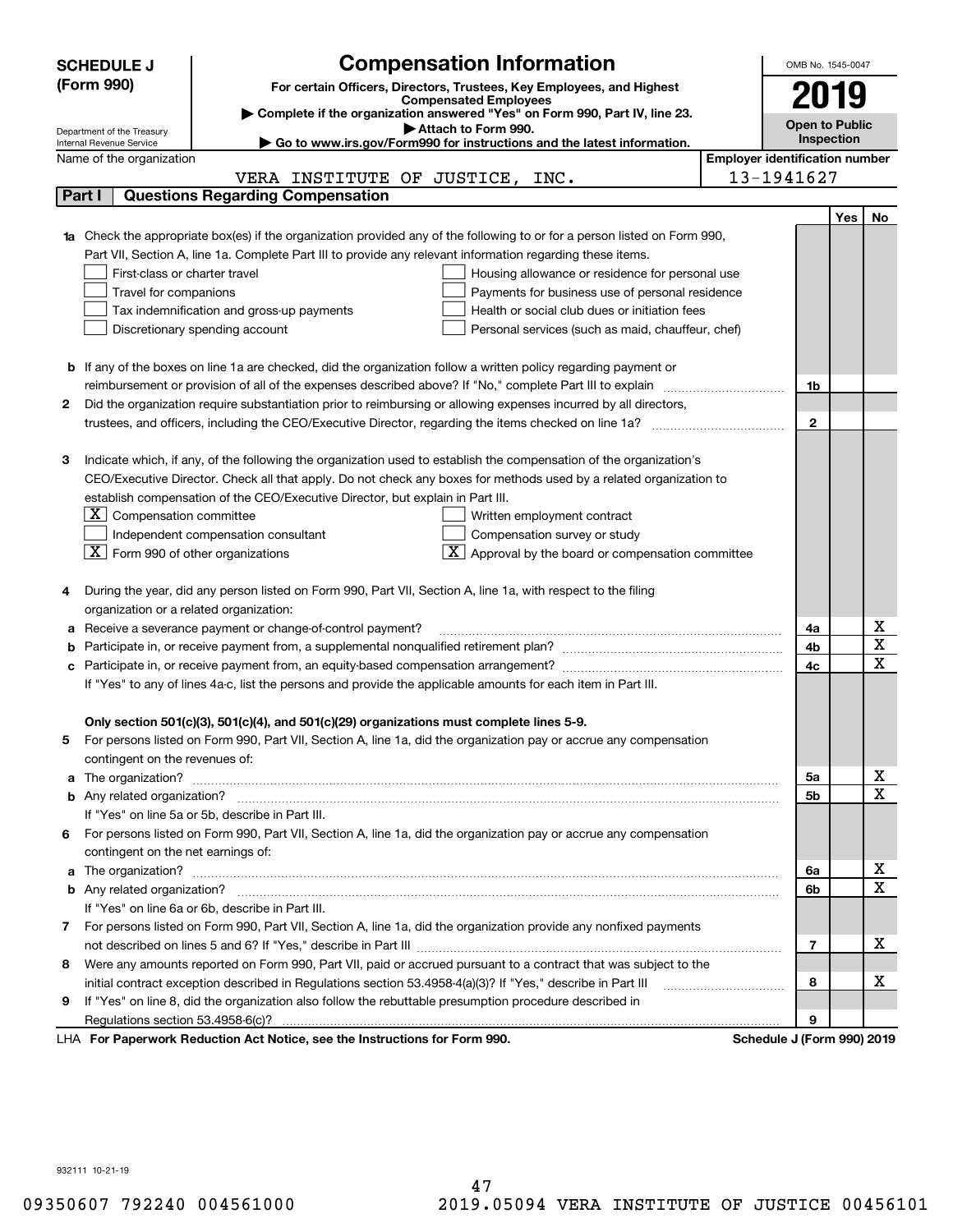# **Part II Officers, Directors, Trustees, Key Employees, and Highest Compensated Employees.**  Schedule J (Form 990) 2019 Page Use duplicate copies if additional space is needed.

For each individual whose compensation must be reported on Schedule J, report compensation from the organization on row (i) and from related organizations, described in the instructions, on row (ii). Do not list any individuals that aren't listed on Form 990, Part VII.

**Note:**  The sum of columns (B)(i)-(iii) for each listed individual must equal the total amount of Form 990, Part VII, Section A, line 1a, applicable column (D) and (E) amounts for that individual.

|                                      |      |                          | (B) Breakdown of W-2 and/or 1099-MISC compensation |                                           | (C) Retirement and<br>other deferred | (D) Nontaxable<br>benefits | (E) Total of columns<br>$(B)(i)-(D)$ | (F) Compensation<br>in column (B)         |
|--------------------------------------|------|--------------------------|----------------------------------------------------|-------------------------------------------|--------------------------------------|----------------------------|--------------------------------------|-------------------------------------------|
| (A) Name and Title                   |      | (i) Base<br>compensation | (ii) Bonus &<br>incentive<br>compensation          | (iii) Other<br>reportable<br>compensation | compensation                         |                            |                                      | reported as deferred<br>on prior Form 990 |
| NICHOLAS R. TURNER<br>(1)            | (i)  | 396, 246.                | 0.                                                 | 0.                                        | 32,692.                              | 24,224.                    | 453,162.                             | 0.                                        |
| PRESIDENT AND DIRECTOR               | (ii) | $\mathbf 0$ .            | $\overline{0}$ .                                   | 0.                                        | 0.                                   | 0.                         | $\mathbf 0$                          | $\overline{0}$ .                          |
| GENIA WRIGHT<br>(2)                  | (i)  | 202,711.                 | $\overline{0}$ .                                   | 0.                                        | 10, 344.                             | 8,398.                     | 221, 453.                            | $\overline{0}$ .                          |
| CHEIF OPERATING & FINANCE            | (ii) | $\mathbf 0$ .            | $\overline{0}$ .                                   | 0.                                        | $\mathbf 0$ .                        | $\mathbf 0$ .              | $\mathbf{0}$                         | $\overline{0}$ .                          |
| ADAIR IACONO<br>(3)                  | (i)  | 149,422.                 | $\mathbf 0$ .                                      | 0.                                        | 7,738.                               | 8,327.                     | 165, 487.                            | $\overline{0}$ .                          |
| GENERAL COUSEL & SECRETARY           | (ii) | $\mathbf 0$ .            | $\mathbf 0$ .                                      | 0.                                        | $\mathbf 0$ .                        | $\mathbf 0$ .              | $\mathbf{0}$                         | $\overline{0}$ .                          |
| KEVIN KEENAN<br>(4)                  | (i)  | 228,576.                 | $\mathbf 0$ .                                      | 0.                                        | 11,696.                              | 25, 166.                   | 265, 438.                            | $\overline{0}$ .                          |
| VICE PRESIDENT OF INNOVATION & NEW I | (ii) | 0.                       | $\mathbf 0$ .                                      | 0.                                        | $\mathbf 0$ .                        | 0.                         | $\mathbf 0$                          | $\overline{0}$ .                          |
| MARY C. CROWLEY<br>(5)               | (i)  | 207,583.                 | $\mathbf 0$ .                                      | 0.                                        | 10,499.                              | 1,225.                     | 219,307.                             | $\overline{0}$ .                          |
| VP OF COMMUNICATION. / PUB           | (ii) | 0.                       | $\mathbf 0$ .                                      | 0.                                        | 0.                                   | 0.                         | $\mathbf 0$                          | $\overline{0}$ .                          |
| <b>JAMES PARSONS</b><br>(6)          | (i)  | 197,489.                 | $\mathbf 0$ .                                      | 0.                                        | 10, 354.                             | 22,875.                    | 230, 718.                            | $\overline{0}$ .                          |
| VICE PRESIDENT / RESEARCH            | (ii) | 0.                       | $\mathbf 0$ .                                      | 0.                                        | 0.                                   | 0.                         | $\mathbf 0$                          | $\overline{0}$ .                          |
| <b>JORDAN KESSLER</b><br>(7)         | (i)  | 183,514.                 | $\mathbf 0$ .                                      | 0.                                        | 9,625.                               | 18,646.                    | 211,785.                             | $\overline{0}$ .                          |
| VICE PRESIDENT, DEVELOPMENT          | (ii) | 0.                       | 0.                                                 | 0.                                        | 0.                                   | 0.                         | $\mathbf 0$ .                        | $\overline{0}$ .                          |
| NANCY A. SMITH<br>(8)                | (i)  | 174, 113.                | $\overline{0}$ .                                   | $\overline{0}$ .                          | 8,849.                               | 8,364.                     | 191, 326.                            | $\overline{0}$ .                          |
| CENTER DIRECTOR                      | (ii) | 0.                       | $\overline{0}$ .                                   | $\overline{0}$ .                          | $\overline{0}$ .                     | 0.                         | $\mathbf 0$ .                        | $\overline{0}$ .                          |
|                                      | (i)  |                          |                                                    |                                           |                                      |                            |                                      |                                           |
|                                      | (ii) |                          |                                                    |                                           |                                      |                            |                                      |                                           |
|                                      | (i)  |                          |                                                    |                                           |                                      |                            |                                      |                                           |
|                                      | (ii) |                          |                                                    |                                           |                                      |                            |                                      |                                           |
|                                      | (i)  |                          |                                                    |                                           |                                      |                            |                                      |                                           |
|                                      | (ii) |                          |                                                    |                                           |                                      |                            |                                      |                                           |
|                                      | (i)  |                          |                                                    |                                           |                                      |                            |                                      |                                           |
|                                      | (i)  |                          |                                                    |                                           |                                      |                            |                                      |                                           |
|                                      | (i)  |                          |                                                    |                                           |                                      |                            |                                      |                                           |
|                                      | (i)  |                          |                                                    |                                           |                                      |                            |                                      |                                           |
|                                      | (i)  |                          |                                                    |                                           |                                      |                            |                                      |                                           |
|                                      | (i)  |                          |                                                    |                                           |                                      |                            |                                      |                                           |
|                                      | (i)  |                          |                                                    |                                           |                                      |                            |                                      |                                           |
|                                      | (i)  |                          |                                                    |                                           |                                      |                            |                                      |                                           |
|                                      | (i)  |                          |                                                    |                                           |                                      |                            |                                      |                                           |
|                                      | (ii) |                          |                                                    |                                           |                                      |                            |                                      |                                           |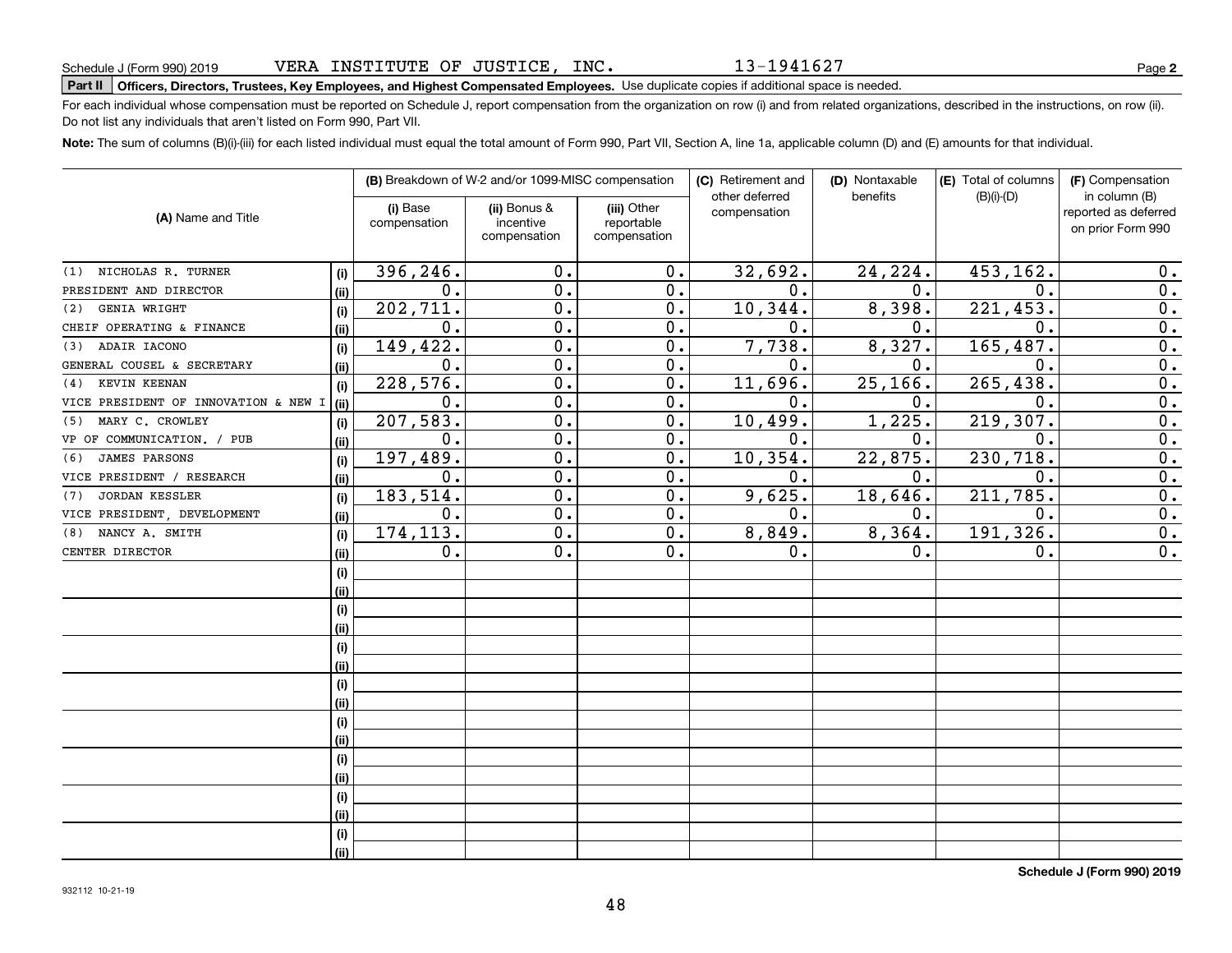#### **Part III Supplemental Information**

Schedule J (Form 990) 2019 VERA INSTITUTE OF JUSTICE, INC.<br>Part III Supplemental Information<br>Provide the information, explanation, or descriptions required for Part I, lines 1a, 1b, 3, 4a, 4b, 4c, 5a, 5b, 6a, 6b, 7, and 8,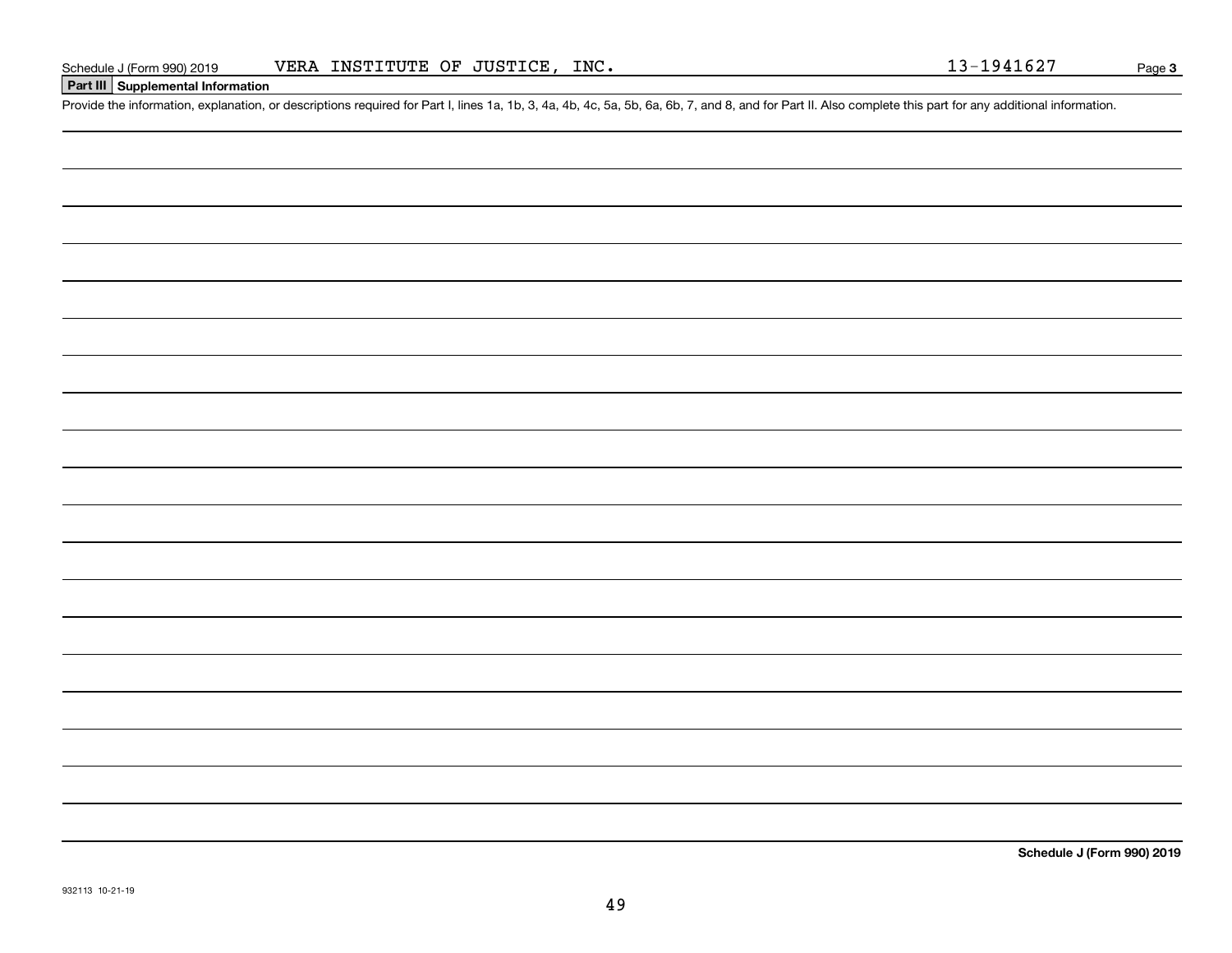**(Form 990 or 990-EZ)**

Department of the Treasury Internal Revenue Service Name of the organization

**SCHEDULE O Supplemental Information to Form 990 or 990-EZ**

**Complete to provide information for responses to specific questions on Form 990 or 990-EZ or to provide any additional information. | Attach to Form 990 or 990-EZ. | Go to www.irs.gov/Form990 for the latest information.**

**Open to Public Inspection2019**

OMB No. 1545-0047

VERA INSTITUTE OF JUSTICE, INC.  $\vert$  13-1941627

**Employer identification number**

FORM 990, PART I, LINE 1, DESCRIPTION OF ORGANIZATION MISSION:

TO DRIVE CHANGE. TO URGENTLY BUILD AND IMPROVE JUSTICE SYSTEMS THAT

ENSURE FAIRNESS, PROMOTE SAFETY, AND STRENGTHEN COMMUNITIES.

FORM 990, PART III, LINE 1, DESCRIPTION OF ORGANIZATION MISSION:

VERA'S MISSION IS TO DRIVE CHANGE AND URGENTLY BUILD AND IMPROVE

JUSTICE SYSTEMS THAT ENSURE FAIRNESS, PROMOTE SAFETY, AND STRENGTHEN

COMMUNITIES. VERA WORKS WITH OTHERS WHO SHARE ITS VISION TO TACKLE THE

MOST PRESSING INJUSTICES OF OUR DAY - FROM THE CAUSES AND CONSEQUENCES

OF MASS INCARCERATION, RACIAL DISPARITIES, AND THE LOSS OF PUBLIC TRUST

IN LAW ENFORCEMENT, TO THE UNMET NEEDS OF THE VULNERABLE, THE

MARGINALIZED, AND THOSE HARMED BY CRIME AND VIOLENCE.

FORM 990, PART III, LINE 4A, PROGRAM SERVICE ACCOMPLISHMENTS:

SENTENCING AND CORRECTIONS DEVELOPING AND SUPPORTING BALANCED, FAIR

AND HUMANE SENTENCING AND CORRECTIONS POLICIES TO REDUCE USE OF

INCARCERATION; TRANSFORM INCARCERATION TO BE REHABILITATIVE, RATHER

THAN PUNITIVE; AND ENSURE THE SAFETY OF PRISONS. MAJOR INITIATIVES

INCLUDE IN OUR BACKYARDS (REDUCING USE OF JAILS IN RURAL COMMUNITIES)

AND UNLOCKING POTENTIAL (EXPANDING ACCESS TO POST-SECONDARY EDUCATION

TO THOSE IN PRISON). IN ADDITION, VERA IS HELPING CITIES AND COUNTIES

AROUND THE COUNTRY END THEIR OVERRELIANCE ON JAILS AND CREATE NEW

PATHWAYS TO COMMUNITY SAFETY AND HEALTH THAT PRIORITIZE RACIAL EQUITY

AND REPAIRING HARM CAUSED BY MASS INCARCERATION. VERA WORKS

COLLABORATIVELY WITH LOCAL GOVERNMENTS AND COMMUNITIES TO STUDY JAIL

932211 09-06-19 LHA For Paperwork Reduction Act Notice, see the Instructions for Form 990 or 990-EZ. Schedule O (Form 990 or 990-EZ) (2019) 50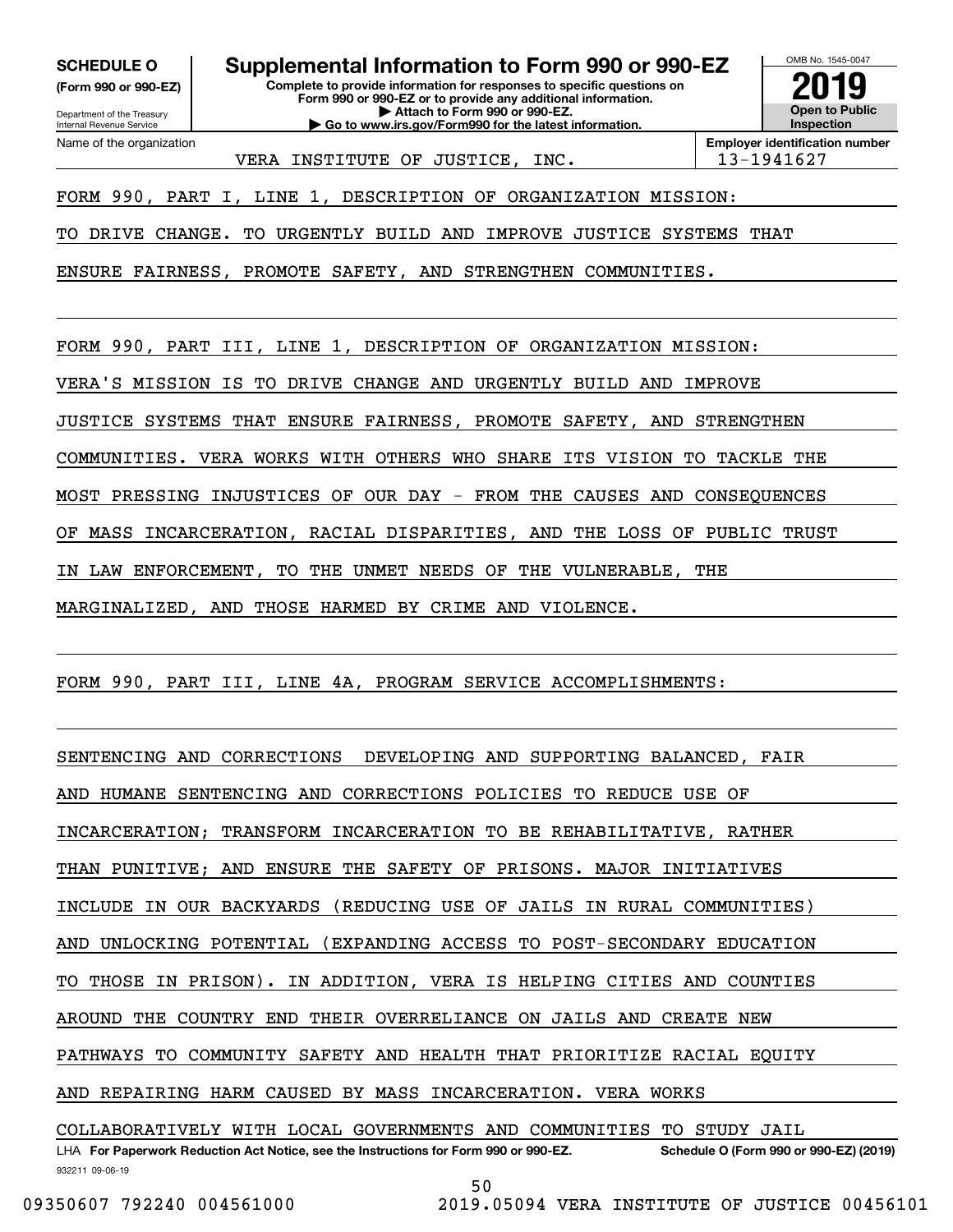| USE AND JAIL POPULATION TRENDS AND TO PROVIDE RECOMMENDATIONS FOR       |
|-------------------------------------------------------------------------|
| SAFELY DECARCERATING WHILE CREATING FAIRER AND MORE EFFECTIVE LOCAL     |
| JUSTICE SYSTEMS.                                                        |
|                                                                         |
| VICTIMIZATION AND SAFETY WORKS WITH GOVERNMENT AND OTHER NONPROFIT      |
| ORGANIZATIONS TO PREVENT AND ADDRESS INTERPERSONAL VIOLENCE, INCLUDING  |
| DOMESTIC VIOLENCE AND SEXUAL ASSAULT, PARTICULARLY IN VULNERABLE        |
| COMMUNITIES.                                                            |
| YOUTH JUSTICE WORKS WITH POLICYMAKERS AND PRACTITIONERS TO PRIORITIZE   |
| JUVENILE JUSTICE IN COMMUNITIES. MAJOR INITIATIVES INCLUDE RESTORING    |
| PROMISE (TRANSFORMING CONDITIONS OF JAILS AND PRISONS FOR YOUNG         |
| ADULTS); AND ENDING GIRLS' INCARCERATION (END GIRLS' INCARCERATION IN   |
| U.S. WITHIN 10 YEARS).                                                  |
|                                                                         |
| EMBEDDED IN AND WORKING IN ALL THESE AREAS INCLUDES VERA'S RESEARCH     |
| FUNCTION, WHICH ENTAILS USING DATA TO INFORM POLICY AND DRIVE CHANGE IN |
| EACH OF THESE AREAS.                                                    |
|                                                                         |
| OTHER PROJECTS INCLUDE GREATER JUSTICE NEW YORK (VERA'S EFFORTS TO      |
| REFORM USE OF CASH BAIL), IMPROVING THE DELIVERY OF JUSTICE IN NEW      |
| ORLEANS, SHRINKING THE FOOTPRINT OF AMERICA'S POLICING AND ADVANCE      |

Echedule O (Form 990 or 990-EZ) (2019)<br>Name of the organization **number** Name of the organization **page Name of the organization number** 

VERA INSTITUTE OF JUSTICE, INC. | 13-1941627

FORM 990, PART VI, SECTION B, LINE 11B:

RACIAL EQUITY, AND CENTERING RACIAL EQUITY IN PROSECUTION.

THE ORGANIZATION'S INDEPENDENT ACCOUNTING FIRM WORKS CLOSELY WITH THE

ORGANIZATION'S DIRECTOR OF FINANCE TO COMPLETE THEIR PROVIDED TEMPLATE,

FROM THAT COMPLETED TEMPLATE, THE ACCOUNTING FIRM PREPARES AN INITIAL DRAFT

932212 09-06-19 **Schedule O (Form 990 or 990-EZ) (2019)** OF THE FORM 990. THE DRAFT IS THEN REVIEWED BY THE DIRECTOR OF FINANCE AND 51

09350607 792240 004561000 2019.05094 VERA INSTITUTE OF JUSTICE 00456101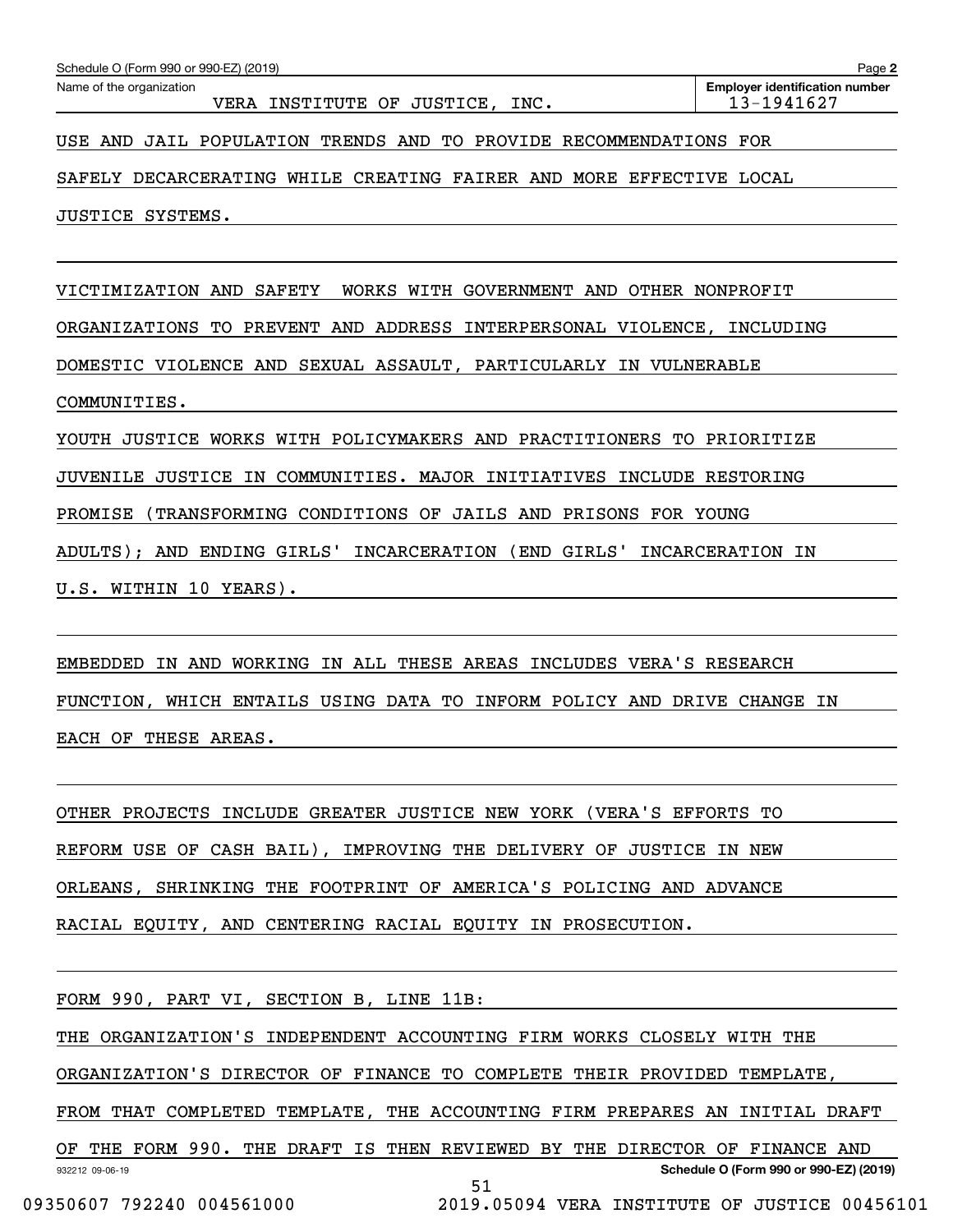| Schedule O (Form 990 or 990-EZ) (2019)                                    | Page 2                                              |
|---------------------------------------------------------------------------|-----------------------------------------------------|
| Name of the organization                                                  | <b>Employer identification number</b><br>13-1941627 |
| VERA INSTITUTE OF JUSTICE, INC.                                           |                                                     |
| THE CFO/COO THEN IN ADDITION, DISTRIBUTED TO AND REVIEWED BY THE          |                                                     |
| ORGANIZATION'S GOVERNING BODY. AFTER CORRECTIONS ARE MADE, THE FINAL FORM |                                                     |
| 990 IS PREPARED FOR FILING.                                               |                                                     |
|                                                                           |                                                     |

FORM 990, PART VI, SECTION B, LINE 12C:

THE ORGANIZATION'S CONFLICT OF INTEREST POLICY REQUIRES ITS OFFICERS AND TRUSTEES TO DISCLOSE WHENEVER THEY HAVE A FINANCIAL INTEREST THAT IS IMPLICATED BY A TRANSACTION OR ARRANGEMENT INTO WHICH THE ORGANIZATION IS CONTEMPLATING ENTERING (A "POTENTIAL CONFLICT"). IF A POTENTIAL CONFLICT EXISTS, THE INTERESTED OFFICER OR TRUSTEE MUST DISCLOSE THE NATURE OF HIS OR HER INTEREST TO THE COMMITTEE OF THE BOARD EVALUATING THE TRANSACTION AND IS EXCLUDED FROM ALL DELIBERATIONS AND DECISIONS CONCERNING THE MATTER. IN ADDITION, THE ORGANIZATION'S TRUSTEES ARE REQUIRED, ON AN ANNUAL BASIS, TO CERTIFY THAT THEY HAVE READ AND UNDERSTOOD THE ORGANIZATION'S CONFLICT OF INTEREST POLICY AND TO DISCLOSE CERTAIN RELATIONSHIPS THAT COULD GIVE RISE TO A POTENTIAL OR ACTUAL CONFLICT OF INTEREST.

FORM 990, PART VI, SECTION B, LINE 15A:

THE EXECUTIVE COMMITTEE OF THE BOARD OF TRUSTEES IS CHARGED WITH THE TASK OF DETERMINING THE COMPENSATION OF THE PRESIDENT AND DIRECTOR ON AN ANNUAL BASIS. AS PART OF THIS PROCESS, THE COMMITTEE REVIEWS COMPARABILITY DATA, INCLUDING COMPENSATION PAID BY SIMILARLY SITUATED ORGANIZATIONS FOR FUNCTIONALLY COMPARABLE POSITIONS. THE EXECUTIVE COMMITTEE IS COMPOSED ENTIRELY OF INDEPENDENT PERSONS WITH RESPECT TO THE MATTER.

52

#### FORM 990, PART VI, SECTION C, LINE 19:

#### THE DOCUMENTS ARE AVAILABLE UPON REQUEST.

932212 09-06-19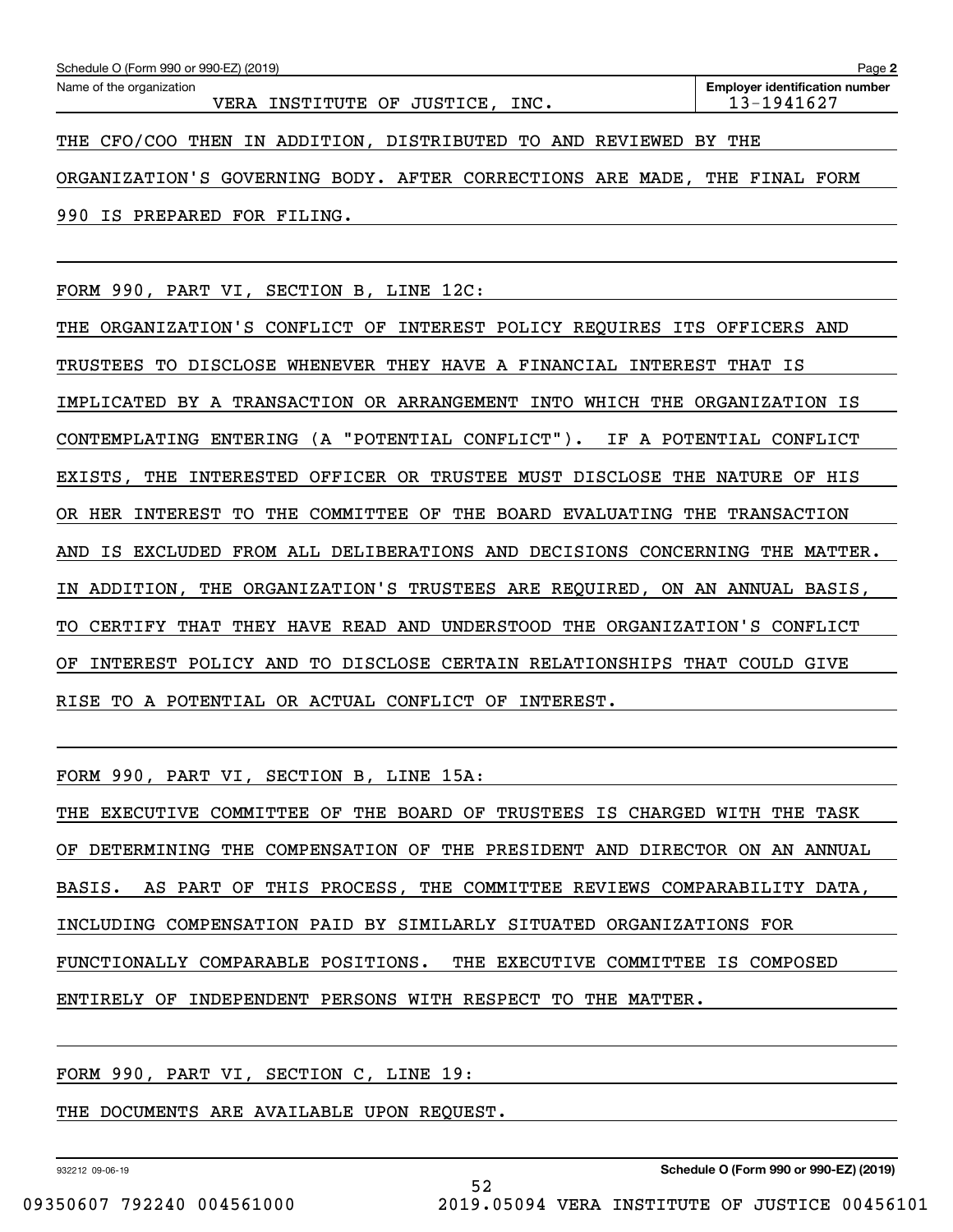| Schedule O (Form 990 or 990-EZ) (2019)                      | Page 2                                           |
|-------------------------------------------------------------|--------------------------------------------------|
| Name of the organization<br>VERA INSTITUTE OF JUSTICE, INC. | Employer identification number<br>$13 - 1941627$ |
|                                                             |                                                  |
| FORM 990, PART XII, LINE 23                                 |                                                  |
| THE PROCESS HAS NOT CHANGED FROM THE PRIOR YEAR             |                                                  |
|                                                             |                                                  |
|                                                             |                                                  |
|                                                             |                                                  |
|                                                             |                                                  |
|                                                             |                                                  |
|                                                             |                                                  |
|                                                             |                                                  |
|                                                             |                                                  |
|                                                             |                                                  |
|                                                             |                                                  |
|                                                             |                                                  |
|                                                             |                                                  |
|                                                             |                                                  |
|                                                             |                                                  |
|                                                             |                                                  |
|                                                             |                                                  |
|                                                             |                                                  |
|                                                             |                                                  |
|                                                             |                                                  |
|                                                             |                                                  |
|                                                             |                                                  |
|                                                             |                                                  |
|                                                             |                                                  |
|                                                             |                                                  |
|                                                             |                                                  |
|                                                             |                                                  |
|                                                             |                                                  |
|                                                             |                                                  |
|                                                             |                                                  |
|                                                             |                                                  |
|                                                             |                                                  |
|                                                             |                                                  |
|                                                             |                                                  |
|                                                             |                                                  |
|                                                             |                                                  |
|                                                             |                                                  |
|                                                             |                                                  |
|                                                             |                                                  |
| 932212 09-06-19                                             | Schedule O (Form 990 or 990-EZ) (2019)           |
| 53                                                          |                                                  |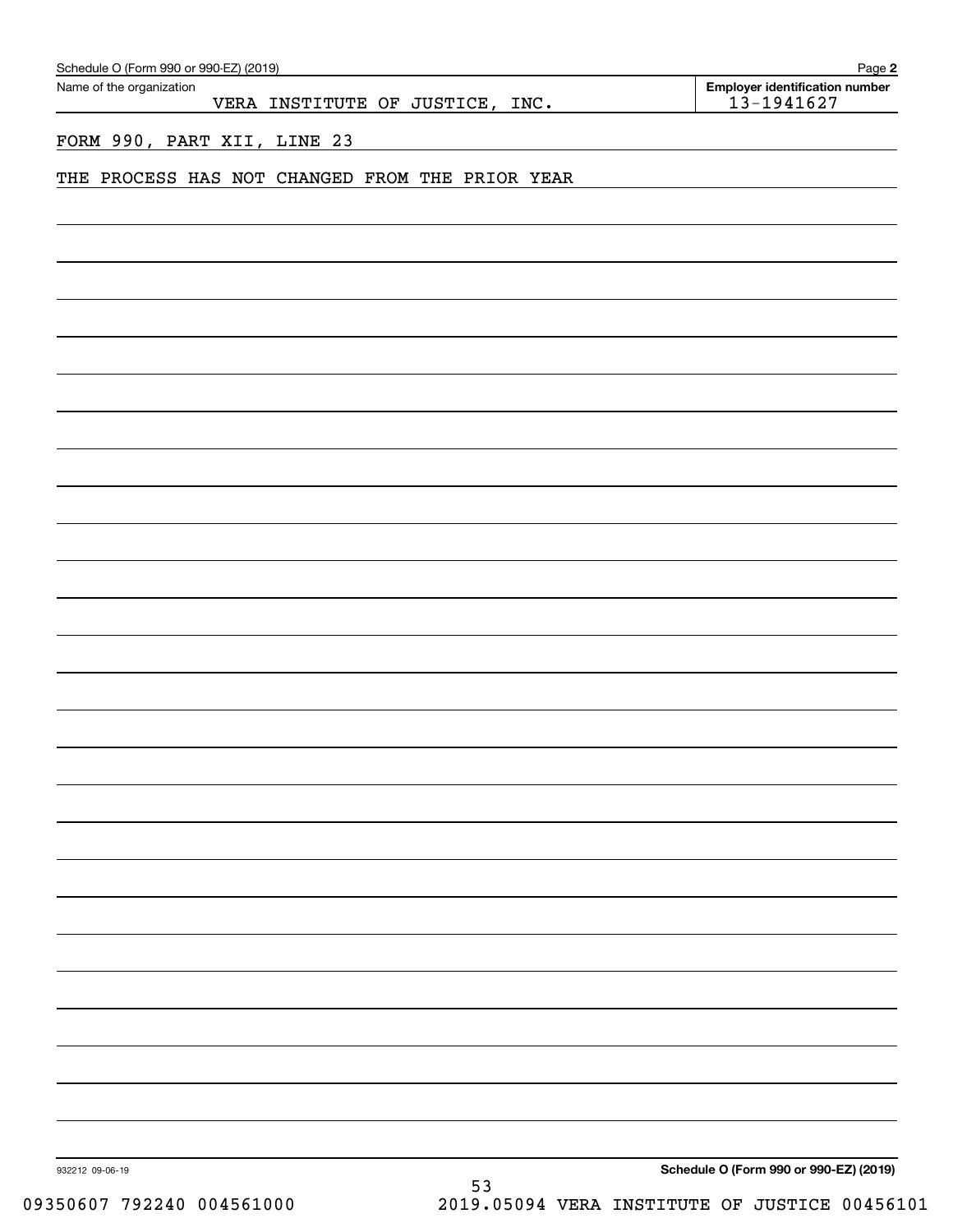#### **2019 DEPRECIATION AND AMORTIZATION REPORT**

|              | FORM 990 PAGE 10                                       |                  |               |       |                                                  |             |                             | 990                 |                        |                              |                                  |                                          |                               |                                  |                                       |
|--------------|--------------------------------------------------------|------------------|---------------|-------|--------------------------------------------------|-------------|-----------------------------|---------------------|------------------------|------------------------------|----------------------------------|------------------------------------------|-------------------------------|----------------------------------|---------------------------------------|
| Asset<br>No. | Description                                            | Date<br>Acquired | Method        | Life  | $\begin{array}{c} C \\ 0 \\ \eta \\ \end{array}$ | Line<br>No. | Unadjusted<br>Cost Or Basis | Bus<br>$\%$<br>Excl | Section 179<br>Expense | Reduction In<br><b>Basis</b> | <b>Basis For</b><br>Depreciation | Beginning<br>Accumulated<br>Depreciation | Current<br>Sec 179<br>Expense | <b>Current Year</b><br>Deduction | Ending<br>Accumulated<br>Depreciation |
|              | FURNITURE & FIXTURES                                   |                  |               |       |                                                  |             |                             |                     |                        |                              |                                  |                                          |                               |                                  |                                       |
|              | 2 FURNITURE                                            | VARIOUS          | $\mathtt{SL}$ | 7.00  |                                                  | 16          | 643,218.                    |                     |                        |                              | 643,218.                         | 71,778.                                  |                               | 176,698.                         | 248,476.                              |
|              | * 990 PAGE 10 TOTAL<br>FURNITURE & FIXTURES            |                  |               |       |                                                  |             | 643,218.                    |                     |                        |                              | 643,218.                         | 71,778.                                  |                               | 176,698.                         | 248,476.                              |
|              | MACHINERY & EQUIPMENT                                  |                  |               |       |                                                  |             |                             |                     |                        |                              |                                  |                                          |                               |                                  |                                       |
|              | 3 COMPUTER EQUIPMENT                                   | VARIOUS          | SL            | 5,00  |                                                  | 16          | 830,762.                    |                     |                        |                              | 830,762.                         | 493,289.                                 |                               | 101,795.                         | 595,084.                              |
|              | 4 OFFICE EQUIPMENT<br>* 990 PAGE 10 TOTAL              | VARIOUS          | SL            | 5.00  |                                                  | 16          | 171,459.                    |                     |                        |                              | 171, 459.                        | 170,043.                                 |                               | 15,008.                          | 185,051.                              |
|              | MACHINERY & EQUIPMENT                                  |                  |               |       |                                                  |             | ,002,221.                   |                     |                        |                              | 1,002,221.                       | 663,332.                                 |                               | 116,803.                         | 780,135.                              |
|              | <b>OTHER</b>                                           |                  |               |       |                                                  |             |                             |                     |                        |                              |                                  |                                          |                               |                                  |                                       |
|              | 1 LEASEHOLD IMPROVEMENTS                               | VARIOUS          | SL            | 15.00 |                                                  |             | 166, 512, 885.              |                     |                        |                              | 5, 512, 885.1, 267, 371.         |                                          |                               |                                  | 420, 271.1, 687, 642.                 |
|              | * 990 PAGE 10 TOTAL OTHER<br>* GRAND TOTAL 990 PAGE 10 |                  |               |       |                                                  |             | ,512,885.                   |                     |                        |                              | 5, 512, 885.1, 267, 371.         |                                          |                               |                                  | 420, 271.1, 687, 642.                 |
|              | <b>DEPR</b>                                            |                  |               |       |                                                  |             | , 158, 324.                 |                     |                        |                              | 8, 158, 324. 2, 002, 481.        |                                          |                               |                                  | 713, 772.2, 716, 253.                 |
|              |                                                        |                  |               |       |                                                  |             |                             |                     |                        |                              |                                  |                                          |                               |                                  |                                       |
|              |                                                        |                  |               |       |                                                  |             |                             |                     |                        |                              |                                  |                                          |                               |                                  |                                       |
|              |                                                        |                  |               |       |                                                  |             |                             |                     |                        |                              |                                  |                                          |                               |                                  |                                       |
|              |                                                        |                  |               |       |                                                  |             |                             |                     |                        |                              |                                  |                                          |                               |                                  |                                       |
|              |                                                        |                  |               |       |                                                  |             |                             |                     |                        |                              |                                  |                                          |                               |                                  |                                       |
|              |                                                        |                  |               |       |                                                  |             |                             |                     |                        |                              |                                  |                                          |                               |                                  |                                       |
|              |                                                        |                  |               |       |                                                  |             |                             |                     |                        |                              |                                  |                                          |                               |                                  |                                       |

928111 04-01-19

(D) - Asset disposed \* ITC, Salvage, Bonus, Commercial Revitalization Deduction, GO Zone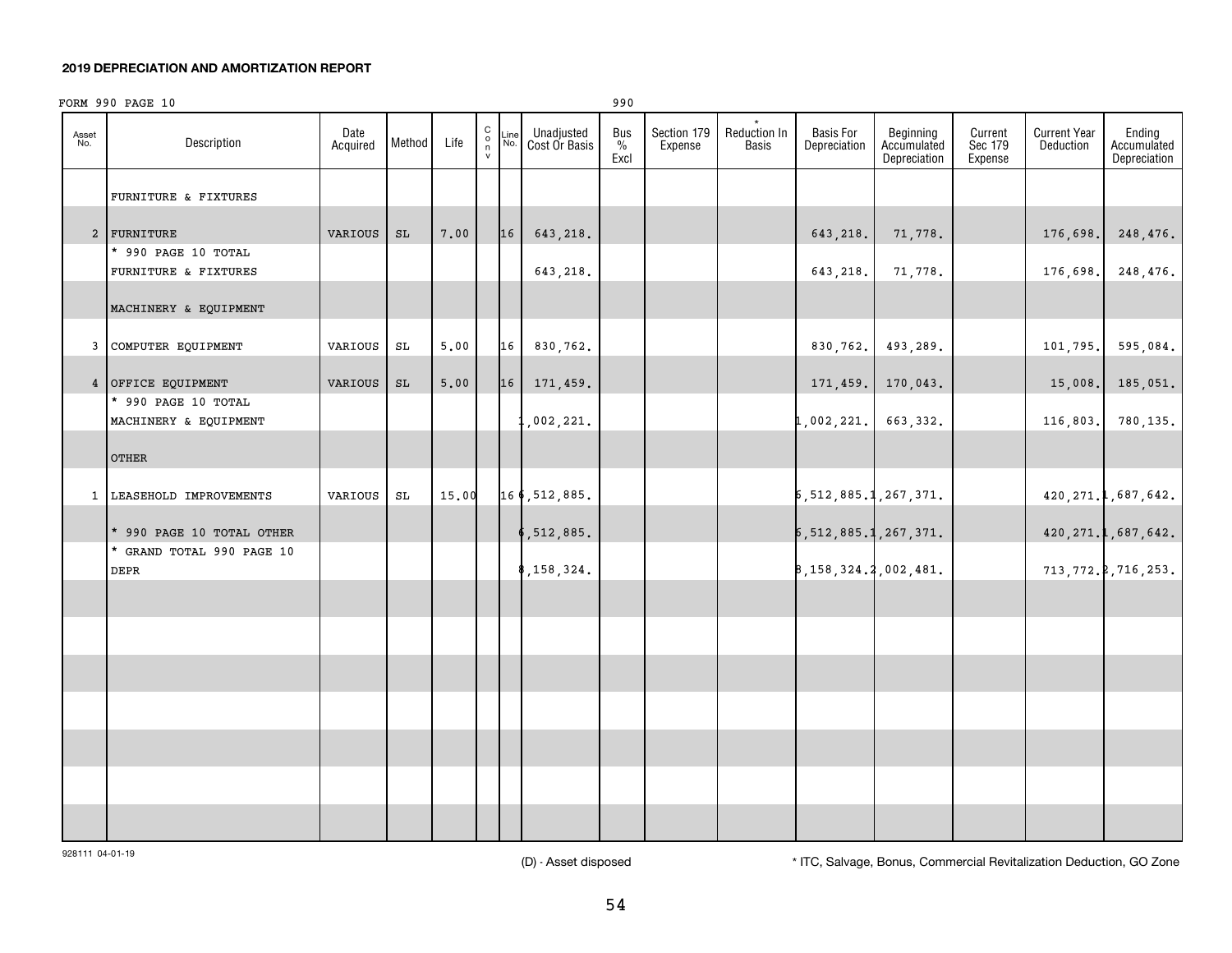NYS Annual Filing for Charitable Organizations www.CharitiesNYS.com

**Open to Public Inspection**

| <b>1. General Information</b>                                                                            |                                                                  |                                                                       |                                     |                                                                                                                                                           |                                                                                                                                                                                                                                                                                                                                                                                                                                                                 |  |  |  |  |
|----------------------------------------------------------------------------------------------------------|------------------------------------------------------------------|-----------------------------------------------------------------------|-------------------------------------|-----------------------------------------------------------------------------------------------------------------------------------------------------------|-----------------------------------------------------------------------------------------------------------------------------------------------------------------------------------------------------------------------------------------------------------------------------------------------------------------------------------------------------------------------------------------------------------------------------------------------------------------|--|--|--|--|
| For Fiscal Year Beginning (mm/dd/yyyy)                                                                   |                                                                  | 07/01/2019                                                            |                                     | and Ending (mm/dd/yyyy) 06/30/2020                                                                                                                        |                                                                                                                                                                                                                                                                                                                                                                                                                                                                 |  |  |  |  |
| Check if Applicable:<br>Address Change                                                                   | Name of Organization:                                            |                                                                       | VERA INSTITUTE OF JUSTICE,          | INC.                                                                                                                                                      | Employer Identification Number (EIN):<br>13-1941627                                                                                                                                                                                                                                                                                                                                                                                                             |  |  |  |  |
| Name Change<br><b>Initial Filing</b>                                                                     | Mailing Address:                                                 | NY Registration Number:<br>$00 - 35 - 79$<br>34 35TH STREET, NO. 4-2A |                                     |                                                                                                                                                           |                                                                                                                                                                                                                                                                                                                                                                                                                                                                 |  |  |  |  |
| <b>Final Filing</b><br>Amended Filing                                                                    | City / State / ZIP:<br>BROOKLYN, NY                              |                                                                       | 11232                               |                                                                                                                                                           | Telephone:<br>212 334-1300                                                                                                                                                                                                                                                                                                                                                                                                                                      |  |  |  |  |
| Reg ID Pending                                                                                           | Website:<br>WWW.VERA.ORG                                         |                                                                       |                                     |                                                                                                                                                           | Email:<br>CONTACTVERA@VERA.OR                                                                                                                                                                                                                                                                                                                                                                                                                                   |  |  |  |  |
| Check your organization's<br>registration category:                                                      | 7A only                                                          | EPTL only                                                             | $\boxed{\text{X}}$ DUAL (7A & EPTL) | EXEMPT*                                                                                                                                                   | Confirm your Registration Category in the<br>Charities Registry at www.CharitiesNYS.com.                                                                                                                                                                                                                                                                                                                                                                        |  |  |  |  |
| 2. Certification                                                                                         |                                                                  |                                                                       |                                     |                                                                                                                                                           |                                                                                                                                                                                                                                                                                                                                                                                                                                                                 |  |  |  |  |
| two signatories.                                                                                         |                                                                  |                                                                       |                                     |                                                                                                                                                           | See instructions for certification requirements. Improper certification is a violation of law that may be subject to penalties. The certification requires                                                                                                                                                                                                                                                                                                      |  |  |  |  |
|                                                                                                          |                                                                  |                                                                       |                                     | they are true, correct and complete in accordance with the laws of the State of New York applicable to this report.                                       | We certify under penalties of perjury that we reviewed this report, including all attachments, and to the best of our knowledge and belief,                                                                                                                                                                                                                                                                                                                     |  |  |  |  |
|                                                                                                          |                                                                  |                                                                       |                                     | NICHOLAS TURNER                                                                                                                                           |                                                                                                                                                                                                                                                                                                                                                                                                                                                                 |  |  |  |  |
| President or Authorized Officer:                                                                         |                                                                  |                                                                       |                                     | PRESIDENT & DIRECTOR                                                                                                                                      |                                                                                                                                                                                                                                                                                                                                                                                                                                                                 |  |  |  |  |
|                                                                                                          |                                                                  | Signature                                                             |                                     | <b>Print Name and Title</b><br>GREGORY KLEMM                                                                                                              | Date                                                                                                                                                                                                                                                                                                                                                                                                                                                            |  |  |  |  |
| Chief Financial Officer or Treasurer:                                                                    |                                                                  |                                                                       |                                     | COO/CFO                                                                                                                                                   |                                                                                                                                                                                                                                                                                                                                                                                                                                                                 |  |  |  |  |
|                                                                                                          |                                                                  | Signature                                                             |                                     | <b>Print Name and Title</b>                                                                                                                               | Date                                                                                                                                                                                                                                                                                                                                                                                                                                                            |  |  |  |  |
| 3. Annual Reporting Exemption                                                                            |                                                                  |                                                                       |                                     |                                                                                                                                                           |                                                                                                                                                                                                                                                                                                                                                                                                                                                                 |  |  |  |  |
| schedules and attachments and pay applicable fees.                                                       |                                                                  |                                                                       |                                     |                                                                                                                                                           | Check the exemption(s) that apply to your filing. If your organization is claiming an exemption under one category (7A or EPTL only filers) or both<br>categories (DUAL filers) that apply to your registration, complete only parts 1, 2, and 3, and submit the certified Char500. No fee, schedules, or<br>additional attachments are required. If you cannot claim an exemption or are a DUAL filer that claims only one exemption, you must file applicable |  |  |  |  |
|                                                                                                          | contributions during the fiscal year.                            |                                                                       |                                     |                                                                                                                                                           | 3a. 7A filing exemption: Total contributions from NY State including residents, foundations, government agencies, etc. did not<br>exceed \$25,000 and the organization did not engage a professional fund raiser (PFR) or fund raising counsel (FRC) to solicit                                                                                                                                                                                                 |  |  |  |  |
|                                                                                                          | during the fiscal year.                                          |                                                                       |                                     |                                                                                                                                                           | 3b. EPTL filing exemption: Gross receipts did not exceed \$25,000 and the market value of assets did not exceed \$25,000 at any time                                                                                                                                                                                                                                                                                                                            |  |  |  |  |
| 4. Schedules and Attachments                                                                             |                                                                  |                                                                       |                                     |                                                                                                                                                           |                                                                                                                                                                                                                                                                                                                                                                                                                                                                 |  |  |  |  |
| See the following page<br>for a checklist of<br>schedules and<br>attachments to<br>complete your filing. | $\boxed{\mathbf{X}}$ Yes<br>No<br>$\boxed{\mathbf{X}}$ Yes<br>No |                                                                       |                                     | for fund raising activity in NY State? If yes, complete Schedule 4a.<br>4b. Did the organization receive government grants? If yes, complete Schedule 4b. | 4a. Did your organization use a professional fund raiser, fund raising counsel or commercial co-venturer                                                                                                                                                                                                                                                                                                                                                        |  |  |  |  |
| 5. Fee                                                                                                   |                                                                  |                                                                       |                                     |                                                                                                                                                           |                                                                                                                                                                                                                                                                                                                                                                                                                                                                 |  |  |  |  |
| See the checklist on the                                                                                 | 7A filing fee:                                                   |                                                                       | EPTL filing fee:                    | Total fee:                                                                                                                                                |                                                                                                                                                                                                                                                                                                                                                                                                                                                                 |  |  |  |  |
| next page to calculate your<br>fee(s). Indicate fee(s) you                                               |                                                                  |                                                                       |                                     |                                                                                                                                                           | Make a single check or money order<br>payable to:                                                                                                                                                                                                                                                                                                                                                                                                               |  |  |  |  |
| are submitting here:                                                                                     | \$                                                               | 25.                                                                   | $\mathsf{\$}$<br>1,500.             | \$<br>1,525.                                                                                                                                              | "Department of Law"                                                                                                                                                                                                                                                                                                                                                                                                                                             |  |  |  |  |

CHAR500 Annual Filing for Charitable Organizations (Updated January 2020)

\*The "Exempt" category refers to an organization's NYS registration status. It does not refer to its IRS tax designation.

968451 01-08-20 1019

Page 1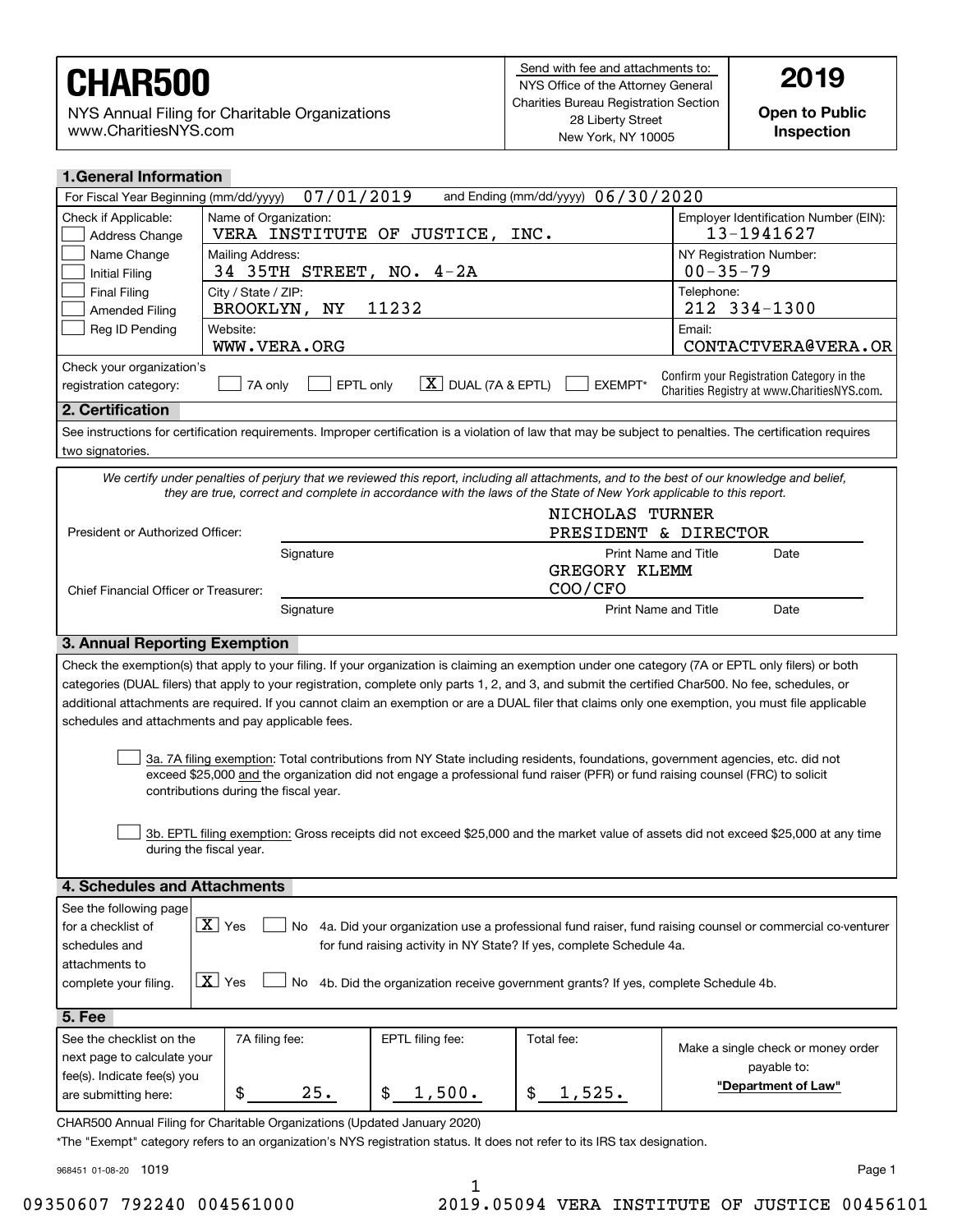## VERA INSTITUTE OF JUSTICE, INC.



Simply submit the certified CHAR500 with no fee, schedule, or additional attachments IF: - Your organization is registered as 7A only and you marked the 7A filing exemption in Part 3. - Your organization is registered as EPTL only and you marked the EPTL filing exemption in Part 3. - Your organization is registered as DUAL and you marked both the 7A and EPTL filing exemption in Part 3.

#### **Checklist of Schedules and Attachments**

Check the schedules you must submit with your CHAR500 as described in Part 4:

- $\boxed{\textbf{X}}$  If you answered "yes" in Part 4a, submit Schedule 4a: Professional Fund Raisers (PFR), Fund Raising Counsel (FRC), Commercial Co-Venturers (CCV)
- $\boxed{\textbf{X}}$  If you answered "yes" in Part 4b, submit Schedule 4b: Government Grants

Check the financial attachments you must submit with your CHAR500:

 $\boxed{\textbf{X}}$  IRS Form 990, 990-EZ, or 990-PF, and 990-T if applicable

 $\boxed{\textbf{X}}$  All additional IRS Form 990 Schedules, including Schedule B (Schedule of Contributors). Schedule B of public charities is exempt from disclosure and will not be available for public review.

Our organization was eligible for and filed an IRS 990-N e-postcard. Our revenue exceeded \$25,000 and/or our assets exceeded \$25,000 in the filing year. We have included an IRS Form 990-EZ for state purposes only.  $\mathcal{L}^{\text{max}}$ 

If you are a 7A only or DUAL filer, submit the applicable independent Certified Public Accountant's Review or Audit Report:

Review Report if you received total revenue and support greater than \$250,000 and up to \$750,000.

 $\boxed{\textbf{X}}$  Audit Report if you received total revenue and support greater than \$750,000

No Review Report or Audit Report is required because total revenue and support is less than \$250,000  $\mathcal{L}^{\text{max}}$ 

We are a DUAL filer and checked box 3a, no Review Report or Audit Report is required  $\mathcal{L}^{\text{max}}$ 

#### **Calculate Your Fee**

For 7A and DUAL filers, calculate the 7A fee:

\$0, if you checked the 7A exemption in Part 3a  $\mathcal{L}^{\text{max}}$ 

 $\boxed{\textbf{X}}$  \$25, if you did not check the 7A exemption in Part 3a

For EPTL and DUAL filers, calculate the EPTL fee:

| $\Box$ \$0, if you checked the EPTL exemption in Part 3b                                                | activities for charitable purposes in NY.                         |
|---------------------------------------------------------------------------------------------------------|-------------------------------------------------------------------|
| $\rfloor$ \$25, if the NET WORTH is less than \$50,000<br>$\mathbf{L}$                                  | <b>DUAL</b> filers are registered under both 7A and EPTL.         |
| $\rfloor$ \$50, if the NET WORTH is \$50,000 or more but less than \$250,000                            | <b>EXEMPT</b> filers have registered with the NY Charities Bureau |
| $\mathbf{L}$<br>$\frac{1}{2}$ \$100, if the NET WORTH is \$250,000 or more but less than \$1,000,000    | and meet conditions in Schedule E - Registration                  |
| $\frac{1}{2}$ \$250, if the NET WORTH is \$1,000,000 or more but less than \$10,000,000<br>$\mathbf{L}$ | <b>Exemption for Charitable Organizations.</b> These              |
| $\rfloor$ \$750, if the NET WORTH is \$10,000,000 or more but less than \$50,000,000                    | organizations are not required to file annual financial reports   |
| $\frac{1}{2}$                                                                                           | but may do so voluntarily.                                        |

 $\boxed{\textbf{X}}$  \$1500, if the NET WORTH is \$50,000,000 or more

#### **Send Your Filing**

Send your CHAR500, all schedules and attachments, and total fee to:

NYS Office of the Attorney General Charities Bureau Registration Section 28 Liberty Street New York, NY 10005

*Need Assistance?*

Visit:Call:Email:Charities.Bureau@ag.ny.gov www.CharitiesNYS.com(212) 416-8401

Organizations are assigned a Registration Category upon registration with the NY Charities Bureau: *Is my Registration Category 7A, EPTL, DUAL or EXEMPT?* 

**7A** filers are registered to solicit contributions in New York under Article 7-A of the Executive Law ("7A")

**EPTL** filers are registered under the Estates, Powers & Trusts Law ("EPTL") because they hold assets and/or conduct activities for charitable purposes in NY.

Confirm your Registration Category and learn more about NY law at www.CharitiesNYS.com.

NET WORTH for fee purposes is calculated on: *Where do I find my organization's NET WORTH?*

- IRS Form 990 Part I, line 22
- IRS Form 990 EZ Part I, line 21
- IRS Form 990 PF, calculate the difference between Total Assets at Fair Market Value (Part II, line 16(c)) and Total Liabilities (Part II, line 23(b)).

968461 01-08-20 1019 CHAR500 Annual Filing for Charitable Organizations (Updated January 2020) Page 2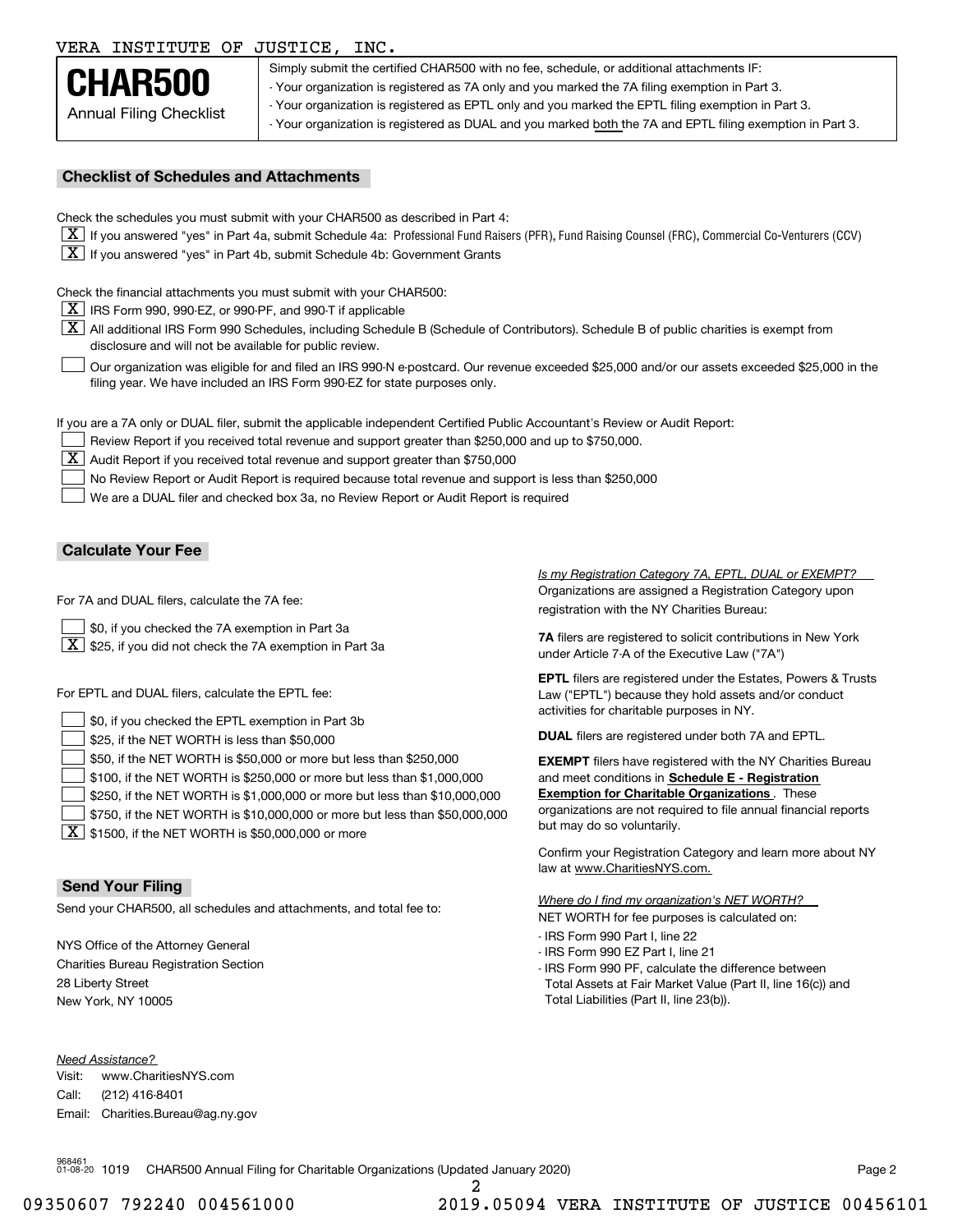# **CHAR500** 2019

Schedule 4a: Professional Fund Raisers, Fund Raising Counsels, Commercial Co-Venturers www.CharitiesNYS.com

**Open to Public Inspection**

If you checked the box in question 4a in Part 4 on the CHAR500 Annual Filing for Charitable Organizations, complete this schedule for EACH Professional Fund Raiser (PFR), Fund Raising Counsel (FRC) or Commercial Co-Venturer (CCV) that the organization engaged for fund raising activity in NY State. The PFR or FRC should provide its NY Registration Number to you. Include this schedule with your certified CHAR500 NYS Annual Filing for Charitable Organizations and use additional pages if necessary.

#### **Definitions**

A Professional Fund Raiser (PFR), in addition to other activities, conducts solicitation of contributions and/or handles the donations (Article 7A, 171-a.4). A **Fund Raising Counsel (FRC)** does not solicit or handle contributions but limits activities to advising or assisting a charitable organization to perform such functions for itself (Article 7A, 171-a.9).

A **Commercial Co-Venturer (CCV)** is an individual or for-profit company that is regularly and primarily engaged in trade or commerce other than raising funds for a charitable organization and who advertises that the purchase or use of goods, services, entertainment or any other thing of value will benefit a charitable organization (Article 7A, 171-a.6).

**Professional fund raising** does not include activities by an organization's development staff, volunteers, or a grantwriter who has been hired solely to draft applications for funding from a government agency or tax exempt organization.

#### **1. Organization Information**

| Name of Organization:                 | NY Registration Number: |
|---------------------------------------|-------------------------|
| INC.<br>VERA<br>INSTITUTE OF JUSTICE, | $00 - 35 - 79$          |

#### **2. Professional Fund Raiser, Fund Raising Counsel, Commercial Co-Venturer Information**

| Fund Raising Professional type:             | Name of FRP:                         | NY Registration Number: |
|---------------------------------------------|--------------------------------------|-------------------------|
| $\boxed{\text{X}}$ Professional Fund Raiser | MCNAMARA ,<br>(CMI)<br>INC.<br>CATHY | $32 - 68 - 01$          |
|                                             | <b>Mailing Address:</b>              | Telephone:              |
| <b>Fund Raising Counsel</b>                 |                                      |                         |
|                                             | 1325 SIXTH AVE, FLOOR 27             |                         |
| <b>Commercial Co-Venturer</b>               | City / State / ZIP:                  |                         |
|                                             | NY 10019<br>YORK,<br><b>NEW</b>      |                         |

#### **3. Contract Information**

| Contract Start Date: | Contract End Date: |
|----------------------|--------------------|
| 10/01/2019           | 05/31/2020         |

#### **4. Description of Services**

Services provided by FRP:

FUNDRAISING SERVICES FOR VERA'S ANNUAL FUNDRAISING GALA.

#### **5. Description of Compensation**

Compensation arrangement with FRP:  $\vert$  Amount Paid to FRP:

70,000.

#### **6. Commercial Co-Venturer (CCV) Report**

Yes **D**  $\Box$  No If services were provided by a CCV, did the CCV provide the charitable organization with the interim or closing report(s) required by Section 173(a) part 3 of the Executive Law Article 7A?

968471 01-08-20

 $\mathcal{L}^{\text{max}}$ 

1019 CHAR500 Schedule 4a: Professional Fund Raisers, Fund Raising Counsels, Commercial Co-Venturers (Updated January 2020) Page 1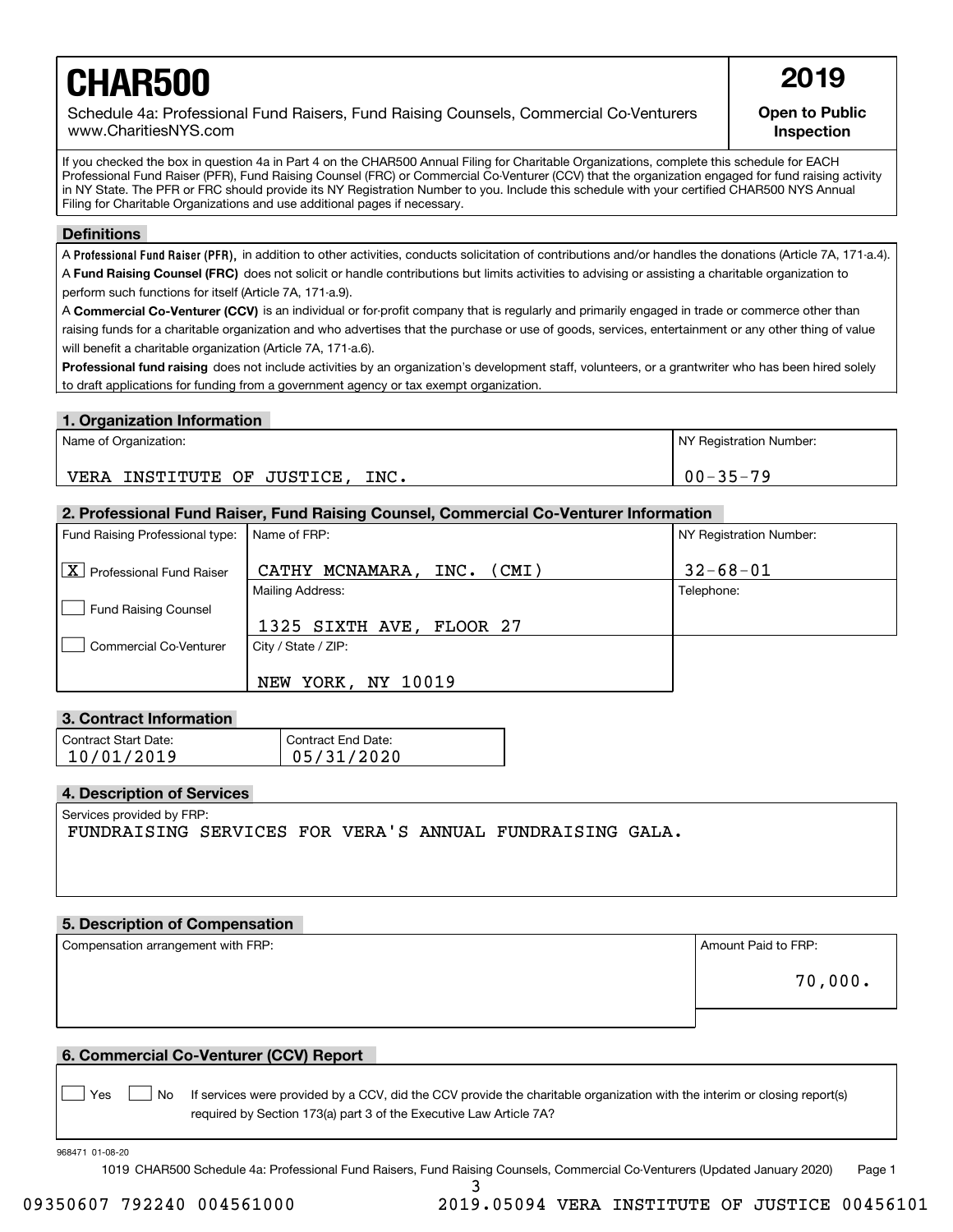# **CHAR500** 2019

Schedule 4b: Government Grants www.CharitiesNYS.com

**Open to Public Inspection**

Use additional pages if necessary. Include this schedule with your certified CHAR500 NYS Annual Filing for Charitable Organizations. If you checked the box in question 4b in Part 4, complete this schedule and list EACH government grant award by a domestic (federal, state or local) agency; interstate or intergovernmental agency (for example Port Authority of New York and New Jersey); and state or local authorities.

| 1. Organization Information     |                         |
|---------------------------------|-------------------------|
| Name of Organization:           | NY Registration Number: |
| VERA INSTITUTE OF JUSTICE, INC. | $00 - 35 - 79$          |

#### **2. Government Grants**

| Name of Government Agency                                                   | Amount of Grant    |  |
|-----------------------------------------------------------------------------|--------------------|--|
| $1. U.S.$ DEPARTMENT OF HEALTH & HUMAN SERVICES                             | 95,546,834.<br>1.  |  |
| 2. U.S. DEPARTMENT<br>JUSTICE-U.S. DEPARTMENT<br><b>JUSTICE</b><br>OF<br>OF | 26,101,810.<br>2.  |  |
| 3. NYS OFFICE FOR NEW AMERICANS                                             | 4,390,000.<br>3.   |  |
| 4 U.S. DEPARTMENT OF JUSTICE-OFFICE FOR VICTIMS OF CRIM                     | 3,562,163.<br>4.   |  |
| UNIFIED COURT SYSTEM<br>5. NYS                                              | 2,331,636.<br>5.   |  |
| JUSTICE-OFFICE OF VIOLENCE AGAINST<br>6. U.S. DEPARTMENT<br>OF              | 1,556,519.<br>6.   |  |
| 7 U.S. DEPARTMENT<br>JUSTICE-BUREAU OF JUSTICE ASSISTAN<br>OF               | 1,032,625.<br>7.   |  |
| 8. U.S. DEPARTMENT<br>JUSTICE-NATIONAL INSTITUTE<br>OF<br>OF JUST           | 551,393.<br>8.     |  |
| 9. U.S. DEPARTMENT<br>JUSTICE-OFFICE OF JUVENILE JUSTICE<br>OF              | 385,016.<br>9.     |  |
| 10 NYC MAYOR'S OFFICE OF<br>CRIMINAL JUSTICE                                | 281,804.<br>10.    |  |
| 11. CALIFORNIA DEPARTMENT OF SOCIAL SERVICES                                | 268,500.<br>11.    |  |
| 12 NYC DEPT FOR THE AGING                                                   | $241,060$ .<br>12. |  |
| 13 COUNTY OF LOS ANGELES-DEPARTMENT OF HEALTH SERVICES                      | 196,000.<br>13.    |  |
| 14NYS DIVISION OF CRIMINAL JUSTICE SERVICES                                 | 138,208.<br>14.    |  |
| 15 CITY OF NEW ORLEANS                                                      | 96,318.<br>15.     |  |
| <b>Total Government Grants:</b>                                             | Total:             |  |

968481 01-08-20 1019 CHAR500 Schedule 4b: Government Grants (Updated January 2020) Page 1